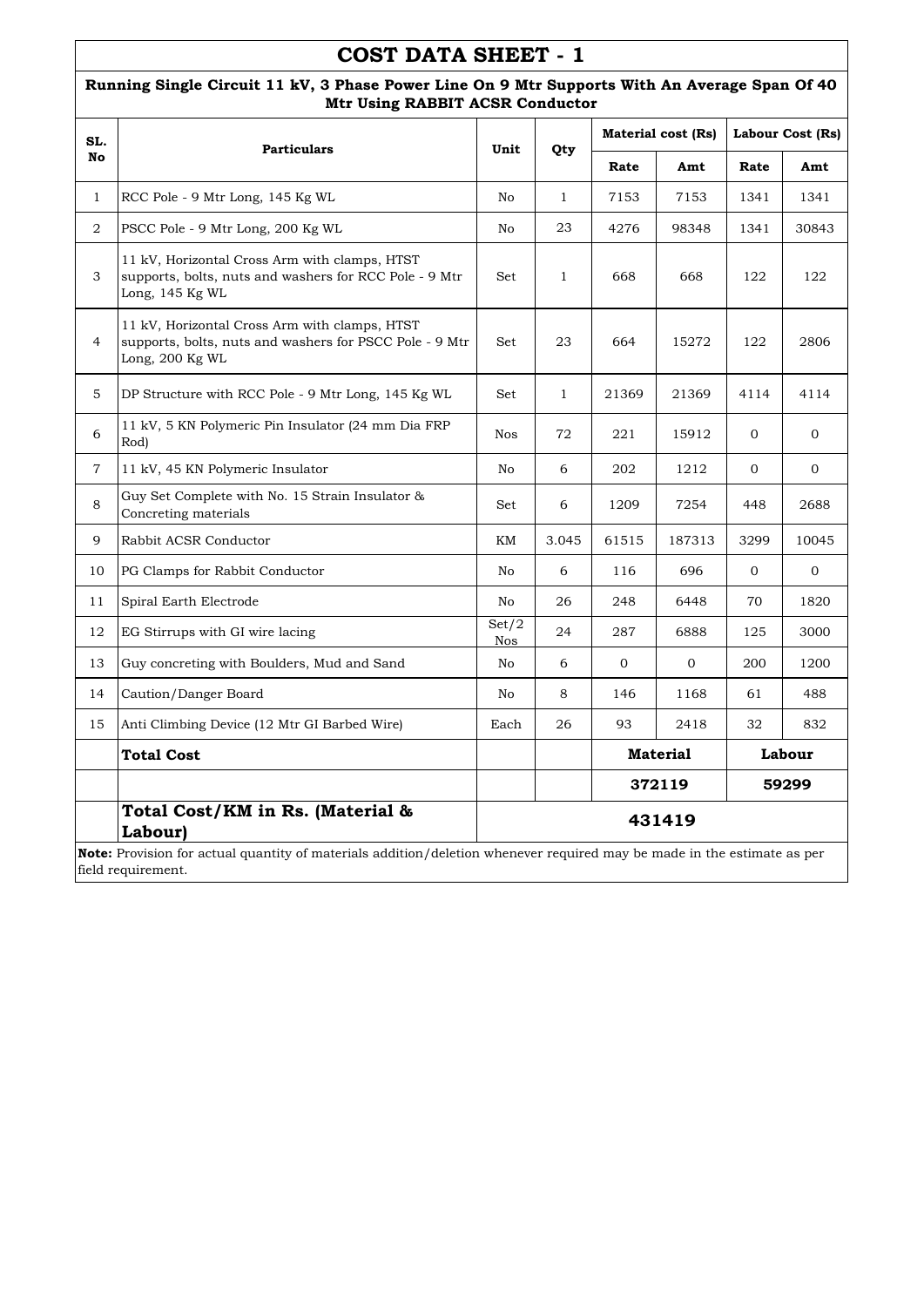#### **Running Single Circuit 11 kV, 3 Phase Power Line on 9 Mtr Supports with an Average Span of 50 Mtr Using RABBIT ACSR Conductor**

| SL.            | <b>Particulars</b>                                                                                                          | Unit                | Qty          |                 | <b>Material cost (Rs)</b> | Labour Cost (Rs) |              |  |  |
|----------------|-----------------------------------------------------------------------------------------------------------------------------|---------------------|--------------|-----------------|---------------------------|------------------|--------------|--|--|
| No             |                                                                                                                             |                     |              | Rate            | Amt                       | Rate             | Amt          |  |  |
| $\mathbf{1}$   | RCC Pole - 9 Mtr Long, 145 Kg WL                                                                                            | No                  | $\mathbf{1}$ | 7153            | 7153                      | 1341             | 1341         |  |  |
| 2              | PSCC Pole - 9 Mtr Long, 200 Kg WL                                                                                           | No                  | 18           | 4276            | 76968                     | 1341             | 24138        |  |  |
| 3              | 11 kV, Horizontal Cross Arm with clamps, HTST<br>supports, bolts, nuts and washers for RCC Pole - 9 Mtr<br>Long, 145 Kg WL  | Set                 | $\mathbf{1}$ | 668             | 668                       | 122              | 122          |  |  |
| $\overline{4}$ | 11 kV, Horizontal Cross Arm with clamps, HTST<br>supports, bolts, nuts and washers for PSCC Pole - 9 Mtr<br>Long, 200 Kg WL | Set                 | 18           | 664             | 11952                     | 122              | 2196         |  |  |
| 5              | DP Structure with RCC Pole - 9 Mtr Long, 145 Kg WL                                                                          | Set                 | $\mathbf{1}$ | 21369           | 21369                     | 4114             | 4114         |  |  |
| 6              | 11 kV, 5 KN Polymeric Pin Insulator (24 mm Dia FRP<br>Rod)                                                                  | No                  | 57           | 221             | 12597                     | $\mathbf{0}$     | $\Omega$     |  |  |
| $\overline{7}$ | 11 kV, 45 KN Polymeric Insulator                                                                                            | No                  | 6            | 202             | 1212                      | $\mathbf{0}$     | $\mathbf{0}$ |  |  |
| 8              | Guy Set Complete with No. 15 Strain Insulator &<br>Concreting materials                                                     | Set                 | 6            | 1209            | 7254                      | 448              | 2688         |  |  |
| 9              | Rabbit ACSR Conductor                                                                                                       | KM                  | 3.045        | 61515           | 187313                    | 3299             | 10045        |  |  |
| 10             | PG Clamps for Rabbit conductor                                                                                              | No                  | 6            | 116             | 696                       | $\Omega$         | $\mathbf{0}$ |  |  |
| 11             | Spiral Earth Electrode                                                                                                      | No                  | 21           | 248             | 5208                      | 70               | 1470         |  |  |
| 12             | EG Stirrups with GI wire lacing                                                                                             | Set/2<br><b>Nos</b> | 19           | 287             | 5453                      | 125              | 2375         |  |  |
| 13             | Guy concreting with Boulders, Mud and Sand                                                                                  | No                  | 6            | $\mathbf{0}$    | $\mathbf 0$               | 200              | 1200         |  |  |
| 14             | Caution/Danger Board                                                                                                        | No                  | 6            | 146             | 876                       | 61               | 366          |  |  |
| 15             | Anti Climbing Device (12 Mtr GI Barbed Wire)                                                                                | Each                | 21           | 93              | 1953                      | 32               | 672          |  |  |
|                | Total Cost                                                                                                                  |                     |              |                 | <b>Material</b>           | Labour           |              |  |  |
|                |                                                                                                                             |                     |              | 340672<br>50727 |                           |                  |              |  |  |
|                | Total Cost/KM in Rs. (Material &<br>Labour)                                                                                 |                     |              |                 | 391400                    |                  |              |  |  |
|                | Note: Provision for actual quantity of materials addition/deletion whenever required may be made in the estimate as per     |                     |              |                 |                           |                  |              |  |  |

field requirement.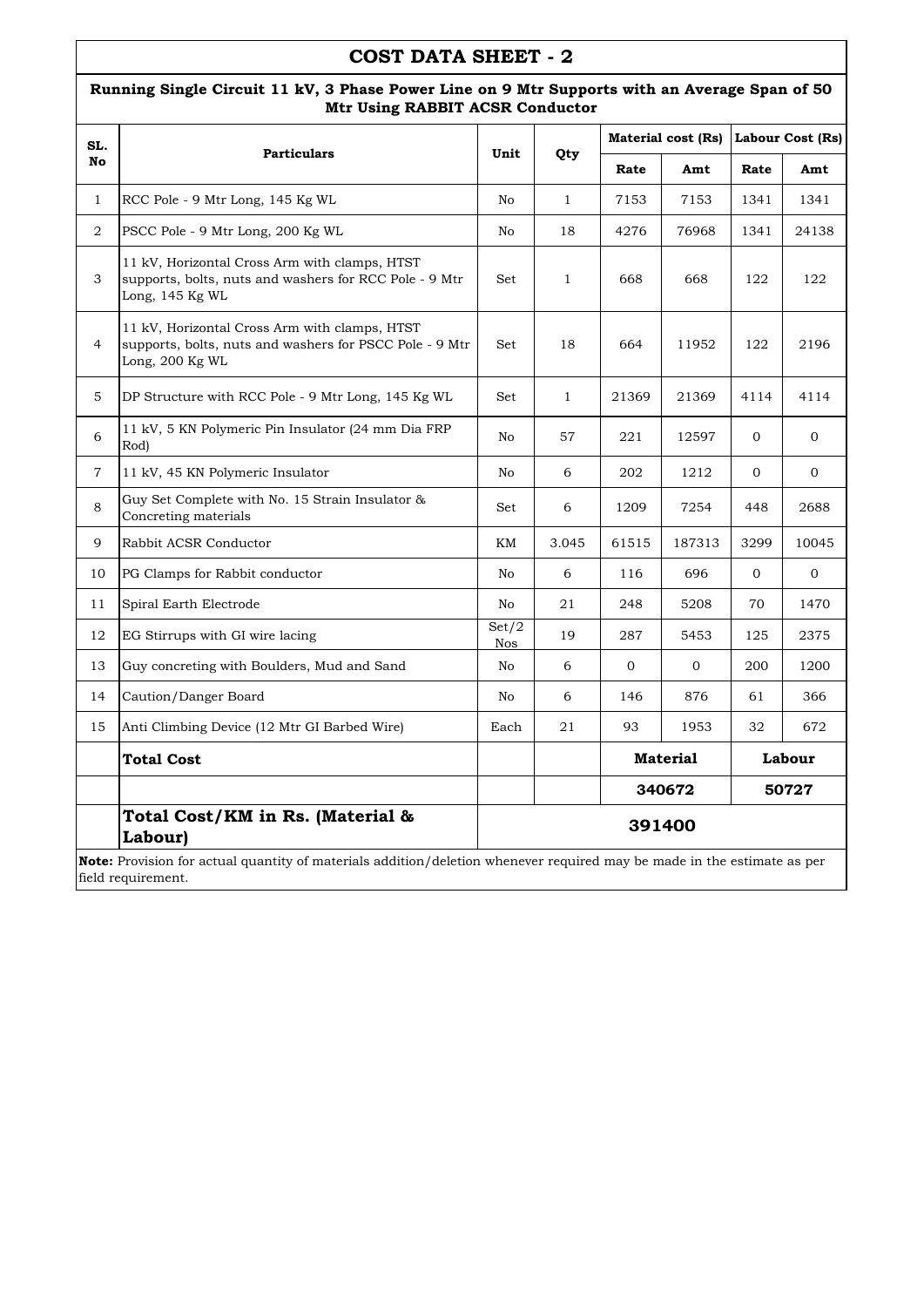#### **Running Single Circuit 11 kV, 3 Phase Power Line on 8 Mtr Supports with an Average Span of 50 Mtr Using RABBIT ACSR Conductor**

| SL.            | <b>Particulars</b>                                                                                                                                   | Unit                | Qty          |                 | <b>Material cost (Rs)</b> | Labour Cost (Rs) |                |  |
|----------------|------------------------------------------------------------------------------------------------------------------------------------------------------|---------------------|--------------|-----------------|---------------------------|------------------|----------------|--|
| No             |                                                                                                                                                      |                     |              | Rate            | Amt                       | Rate             | Amt            |  |
| $\mathbf{1}$   | RCC Pole - 8 Mtr Long, 115 Kg WL                                                                                                                     | No                  | $\mathbf{1}$ | 5306            | 5306                      | 1072             | 1072           |  |
| 2              | PSCC Pole - 8 Mtr Long, 200 Kg WL                                                                                                                    | No                  | 18           | 3578            | 64404                     | 1072             | 19296          |  |
| 3              | 11 kV, Horizontal Cross Arm with clamps, HTST<br>supports, bolts, nuts and washers for RCC Pole - 8 Mtr<br>Long, 115 Kg WL                           | Set                 | $\mathbf{1}$ | 668             | 668                       | 122              | 122            |  |
| $\overline{4}$ | 11 kV, Horizontal Cross Arm with clamps, HTST<br>supports, bolts, nuts and washers for PSCC Pole - 8 Mtr<br>Long, 200 Kg WL                          | Set                 | 18           | 664             | 11952                     | 122              | 2196           |  |
| 5              | DP Structure with RCC Pole - 8 Mtr Long, 115 Kg WL                                                                                                   | Set                 | $\mathbf{1}$ | 17675           | 17675                     | 3926             | 3926           |  |
| 6              | 11 kV, 5 KN Polymeric Pin Insulator (24 mm Dia FRP)<br>Rod)                                                                                          | No                  | 57           | 221             | 12597                     | $\mathbf{0}$     | $\overline{0}$ |  |
| $\overline{7}$ | 11 kV, 45 KN Polymeric Insulator                                                                                                                     | No                  | 6            | 202             | 1212                      | $\overline{0}$   | $\overline{0}$ |  |
| 8              | Guy Set Complete with No. 15 Strain Insulator &<br>Concreting materials                                                                              | Set                 | 6            | 1209            | 7254                      | 448              | 2688           |  |
| 9              | Rabbit ACSR Conductor                                                                                                                                | KM                  | 3.045        | 61515           | 187313                    | 3299             | 10045          |  |
| 10             | PG Clamps for Rabbit Conductor                                                                                                                       | No                  | 6            | 116             | 696                       | $\mathbf{0}$     | $\mathbf 0$    |  |
| 11             | Spiral Earth Electrode                                                                                                                               | No                  | 21           | 248             | 5208                      | 70               | 1470           |  |
| 12             | EG Stirrups with GI wire lacing                                                                                                                      | Set/2<br><b>Nos</b> | 19           | 287             | 5453                      | 125              | 2375           |  |
| 13             | Guy concreting with Boulders, Mud and Sand                                                                                                           | No                  | 6            | $\mathbf{0}$    | $\mathbf{0}$              | 200              | 1200           |  |
| 14             | Caution/Danger Board                                                                                                                                 | No                  | 6            | 146             | 876                       | 61               | 366            |  |
| 15             | Anti Climbing Device (12 Mtr GI Barbed Wire)                                                                                                         | Each                | 21           | 93              | 1953                      | 32               | 672            |  |
|                | <b>Total Cost</b>                                                                                                                                    |                     |              | <b>Material</b> |                           |                  | Labour         |  |
|                |                                                                                                                                                      |                     |              | 322567<br>45428 |                           |                  |                |  |
|                | Total Cost/KM in Rs. (Material &<br>Labour)                                                                                                          |                     |              |                 | 367996                    |                  |                |  |
|                | <b>Note:</b> Provision for actual quantity of materials addition/deletion whenever required may be made in the estimate as per<br>field requirement. |                     |              |                 |                           |                  |                |  |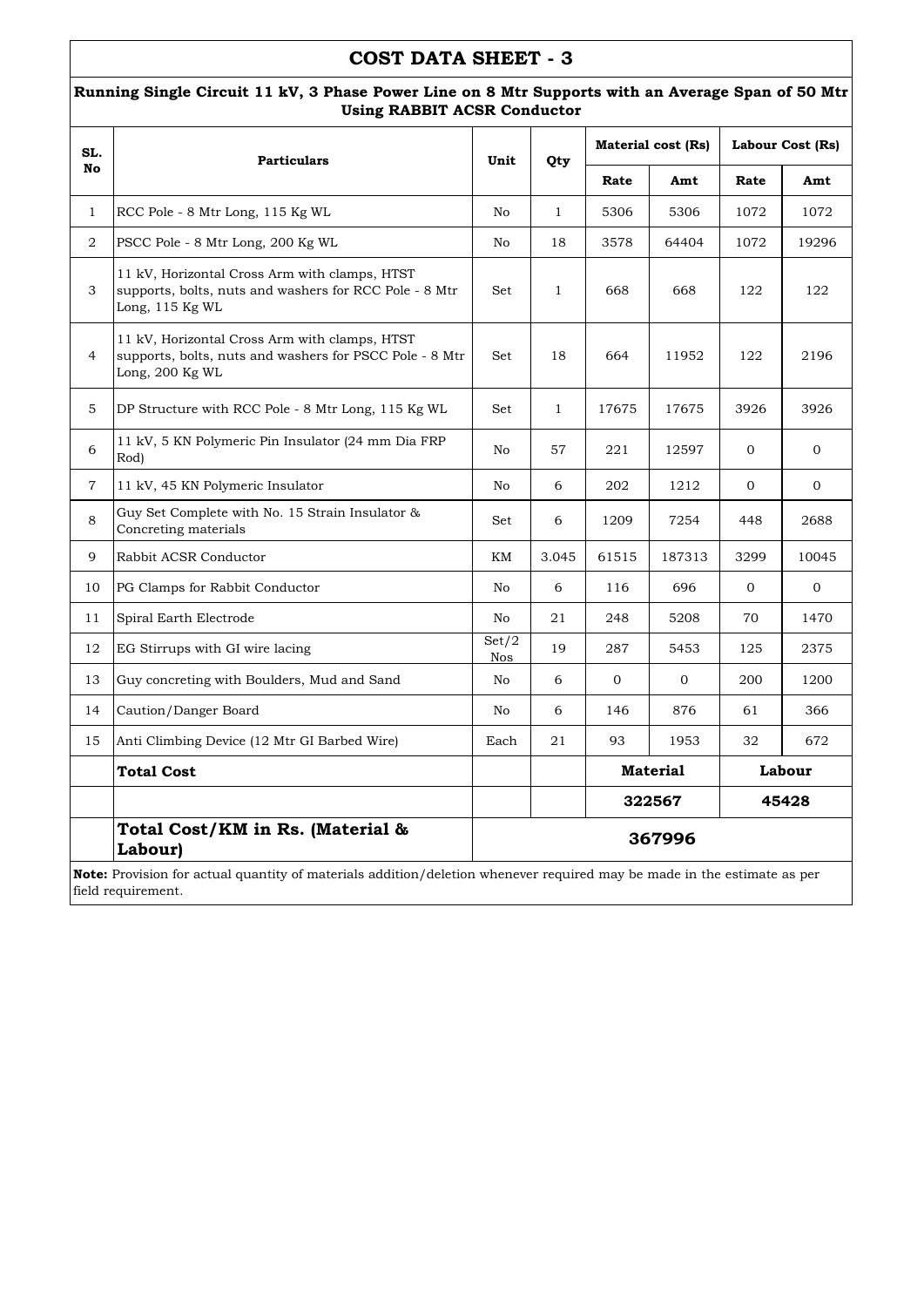#### **Running Single Circuit 11 kV, 3 Phase Power Line on 9 Mtr Supports with an Average Span of 40 Mtr Using COYOTE ACSR Conductor**

| SL.            | <b>Particulars</b>                                                                                                             | Unit                | Qty          | <b>Material cost (Rs)</b> |                |                | Labour Cost (Rs) |  |
|----------------|--------------------------------------------------------------------------------------------------------------------------------|---------------------|--------------|---------------------------|----------------|----------------|------------------|--|
| No             |                                                                                                                                |                     |              | Rate                      | Amt            | Rate           | Amt              |  |
| $\mathbf{1}$   | RCC Pole - 9 Mtr Long, 145 Kg WL                                                                                               | No                  | $\mathbf{1}$ | 7153                      | 7153           | 1341           | 1341             |  |
| $\overline{2}$ | PSCC Pole - 9 Mtr Long, 200 Kg WL                                                                                              | No                  | 22           | 4276                      | 94072          | 1341           | 29502            |  |
| 3              | 11 kV, Horizontal Cross Arm with clamps, HTST<br>supports, bolts, nuts and washers for RCC Pole - 9<br>Mtr Long, 145 Kg WL     | Set                 | $\mathbf{1}$ | 668                       | 668            | 122            | 122              |  |
| 4              | 11 kV, Horizontal Cross Arm with clamps, HTST<br>supports, bolts, nuts and washers for PSCC Pole - 9<br>Mtr Long, 200 Kg WL    | Set                 | 22           | 664                       | 14608          | 122            | 2684             |  |
| 5              | DP Structure with RCC Pole - 9 Mtr Long, 145 Kg<br>WL                                                                          | Set                 | 2            | 21369                     | 42738          | 4114           | 8228             |  |
| 6              | 11 kV, 5 KN Polymeric Pin Insulator (24 mm Dia FRP)<br>Rod)                                                                    | No                  | 69           | 221                       | 15249          | $\overline{0}$ | $\mathbf{0}$     |  |
| $\overline{7}$ | 70/90 kN Disc Insulator                                                                                                        | No                  | 12           | 325                       | 3900           | $\Omega$       | $\Omega$         |  |
| 8              | Strain Clamp 3 bolt type for Disc Insulator                                                                                    | No                  | 12           | 741                       | 8892           | $\overline{0}$ | $\mathbf{0}$     |  |
| 9              | Guy Set Complete with No. 15 Strain Insulator &<br>Concreting materials                                                        | Set                 | 6            | 1209                      | 7254           | 448            | 2688             |  |
| 10             | Coyote ACSR Conductor                                                                                                          | KM                  | 3.045        | 152940                    | 465702         | 5763           | 17548            |  |
| 11             | PG Clamps for Coyote Conductor                                                                                                 | No                  | 12           | 404                       | 4848           | $\overline{0}$ | $\mathbf{0}$     |  |
| 12             | Spiral Earth Electrode                                                                                                         | No                  | 27           | 248                       | 6696           | 70             | 1890             |  |
| 13             | EG Stirrups with GI wire lacing                                                                                                | Set/2<br><b>Nos</b> | 23           | 287                       | 6601           | 125            | 2875             |  |
| 14             | Guy concreting with Boulders, Mud and Sand                                                                                     | No                  | 6            | $\mathbf{0}$              | $\overline{0}$ | 200            | 1200             |  |
| 15             | Caution/Danger Board                                                                                                           | No                  | 10           | 146                       | 1460           | 61             | 610              |  |
| 16             | Anti Climbing Device (12 Mtr GI Barbed Wire)                                                                                   | Each                | 27           | 93                        | 2511           | 32             | 864              |  |
|                | <b>Total Cost</b>                                                                                                              |                     |              | <b>Material</b><br>Labour |                |                |                  |  |
|                |                                                                                                                                |                     |              | 682352                    |                |                | 69552            |  |
|                | Total Cost/KM in Rs. (Material &<br>Labour)                                                                                    |                     |              | 751905                    |                |                |                  |  |
|                | <b>Note:</b> Provision for actual quantity of materials addition/deletion whenever required may be made in the estimate as per |                     |              |                           |                |                |                  |  |

field requirement.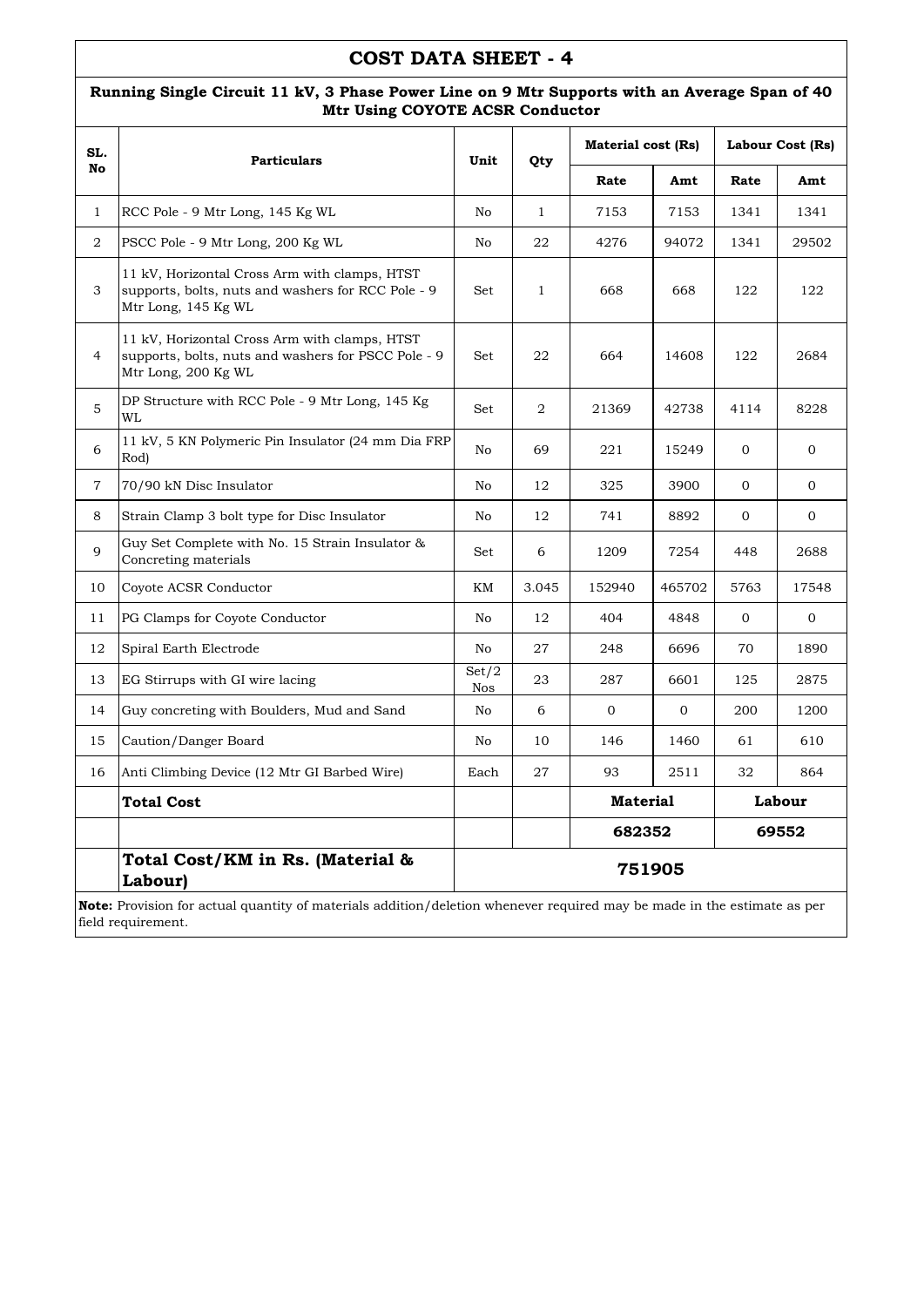#### **Running Single Circuit 11 kV, 3 Phase Power Line and 3 Phase 4 Wire Secondary Line on 9 Mtr Supports with an Average Span of 50 Mtr using RABBIT Conductor for HT and WEASEL for LT Lines**

| S1             |                                                                                                                                               |      |              |       | <b>Material cost (Rs)</b> |                | Labour Cost (Rs) |
|----------------|-----------------------------------------------------------------------------------------------------------------------------------------------|------|--------------|-------|---------------------------|----------------|------------------|
| No             | <b>Particulars</b>                                                                                                                            | Unit | Qty          | Rate  | Amt                       | Rate           | Amt              |
| $\mathbf{1}$   | RCC Pole - 9 Mtr Long, 145 Kg WL                                                                                                              | No   | $\mathbf{1}$ | 7153  | 7153                      | 1341           | 1341             |
| 2              | PSCC Pole - 9 Mtr Long, 200 Kg WL                                                                                                             | No   | 18           | 4276  | 76968                     | 1341           | 24138            |
| 3              | 11 kV, Horizontal Cross Arm with clamps, HTST<br>Supports, bolts, nuts and washers for RCC Pole - 9 Mtr<br>Long, 145 Kg WL                    | Set  | $\mathbf{1}$ | 668   | 668                       | 122            | 122              |
| 4              | 11 kV, Horizontal Cross Arm with clamps, HTST<br>Supports, bolts, nuts and washers for PSCC Pole - 9 Mtr<br>Long, 200 Kg WL                   | Set  | 18           | 664   | 11952                     | 122            | 2196             |
| $\mathbf 5$    | LT 4 Pin Cross Arm with clamps, bolts, nuts and<br>washers for RCC Pole - 9 Mtr Long, 145 Kg WL                                               | Set  | $\mathbf{1}$ | 439   | 439                       | 122            | 122              |
| 6              | LT 4 Pin Cross Arm with clamps, bolts, nuts and<br>washers for PSCC Pole - 9 Mtr Long, 200 Kg WL                                              | Set  | 19           | 435   | 8265                      | 122            | 2318             |
| $\overline{7}$ | DP Structure with RCC Pole - 9 Mtr Long, 145 Kg WL                                                                                            | Set  | $\mathbf{1}$ | 21369 | 21369                     | 4114           | 4114             |
| 8              | 11 kV, 5 KN Polymeric Pin Insulator (24 mm Dia FRP<br>Rod)                                                                                    | No   | 57           | 221   | 12597                     | $\mathbf{0}$   | $\mathbf{0}$     |
| 9              | 1.1 kV Pin Insulator with GI Pin                                                                                                              | No   | 76           | 65    | 4940                      | 0              | $\mathbf{0}$     |
| 10             | 11 kV, 45 KN Polymeric Insulator                                                                                                              | No   | 6            | 202   | 1212                      | $\overline{0}$ | $\mathbf 0$      |
| 11             | No. 8 Strain Insulator                                                                                                                        | No   | 8            | 25    | 200                       | $\mathbf{0}$   | $\mathbf{0}$     |
| 12             | Guy Set Complete with No. 15 Strain Insulator &<br>Concreting materials                                                                       | Set  | 8            | 1209  | 9672                      | 448            | 3584             |
| 13             | Rabbit ACSR for HT Line                                                                                                                       | KМ   | 3.045        | 61515 | 187313                    | 3299           | 10045            |
| 14             | Weasel ACSR for LT line                                                                                                                       | KМ   | 4.06         | 37018 | 150293                    | 2420           | 9825             |
| 15             | Spiral Earth Electrode                                                                                                                        | No   | 21           | 248   | 5208                      | 70             | 1470             |
|                | Guarding between HT & LT Line                                                                                                                 |      |              |       |                           |                |                  |
| 16             | a) Guarding Material (Rs. 98/Mtr)                                                                                                             | Span | $20\,$       | 4900  | 98000                     | 1340           | 26800            |
| 17             | b) 4 Pin Cross Arm with clamps, bolts, nuts and washers<br>for guarding                                                                       | Set  | 20           | 435   | 8700                      | 122            | 2440             |
| 18             | PG Clamps for Rabbit conductor                                                                                                                | No   | 6            | 116   | 696                       | $\mathbf 0$    | $\mathbf{0}$     |
| 19             | Guy concreting with Boulders, Mud and Sand                                                                                                    | No   | 8            | 0     | $\overline{0}$            | 200            | 1600             |
| 20             | Caution/Danger Board                                                                                                                          | No   | 6            | 146   | 876                       | 61             | 366              |
| 21             | Anti Climbing Device (12 Mtr GI Barbed Wire)                                                                                                  | Each | 21           | 93    | 1953                      | 32             | 672              |
|                | <b>Total Cost</b>                                                                                                                             |      |              |       | <b>Material</b>           |                | Labour           |
|                |                                                                                                                                               |      |              |       | 608474                    |                | 91154            |
|                | Total Cost/KM in Rs. (Material &<br>Labour)                                                                                                   |      |              |       | 699628                    |                |                  |
|                | Note: Provision for actual quantity of materials addition/deletion whenever required may be made in the estimate as per<br>field requirement. |      |              |       |                           |                |                  |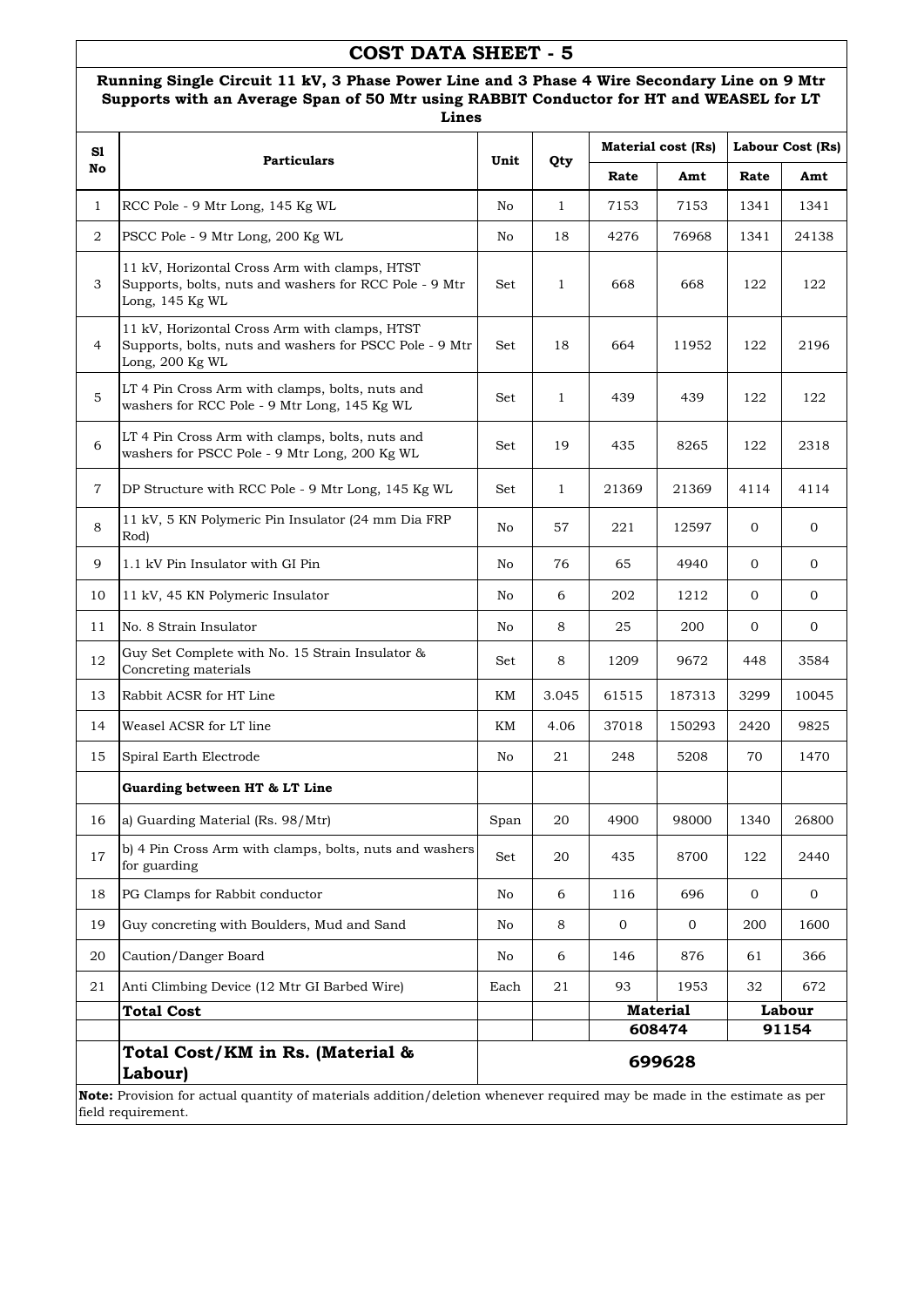### **Running Single Circuit 11 kV, 3 Phase Power Line & 3 Phase 4 Wire Secondary Line on 9 Mtr Supports with an Average Span of 40 Mtr Using RABBIT ACSR Conductor for HT & LT Lines**

| SL.            | <b>Particulars</b>                                                                                                          | Unit | Qty          |             | Material cost (Rs) |                | Labour Cost (Rs) |
|----------------|-----------------------------------------------------------------------------------------------------------------------------|------|--------------|-------------|--------------------|----------------|------------------|
| No             |                                                                                                                             |      |              | Rate        | Amt                | Rate           | Amt              |
| $\mathbf{1}$   | RCC Pole - 9 Mtr Long, 145 Kg WL                                                                                            | No   | $\mathbf{1}$ | 7153        | 7153               | 1341           | 1341             |
| 2              | PSCC Pole - 9 Mtr Long, 200 Kg WL                                                                                           | No   | 23           | 4276        | 98348              | 1341           | 30843            |
| 3              | 11 kV, Horizontal Cross Arm with clamps, HTST<br>supports, bolts, nuts and washers for RCC Pole - 9 Mtr<br>Long, 145 Kg WL  | Set  | $\mathbf{1}$ | 668         | 668                | 122            | 122              |
| $\overline{4}$ | 11 kV, Horizontal Cross Arm with clamps, HTST<br>supports, bolts, nuts and washers for PSCC Pole - 9 Mtr<br>Long, 200 Kg WL | Set  | 23           | 664         | 15272              | 122            | 2806             |
| 5              | LT 4 Pin Cross Arm with clamps, bolts, nuts and<br>washers for RCC Pole - 9 Mtr Long, 145 Kg WL                             | Set  | $\mathbf{1}$ | 439         | 439                | 122            | 122              |
| 6              | LT 4 Pin Cross Arm with clamps, bolts, nuts and<br>washers for PSCC Pole - 9 Mtr Long, 200 Kg WL                            | Set  | 24           | 435         | 10440              | 122            | 2928             |
| 7              | DP Structure with RCC Pole - 9 Mtr Long, 145 Kg WL                                                                          | Set  | $\mathbf{1}$ | 21369       | 21369              | 4114           | 4114             |
| 8              | 11 kV, 5 KN Polymeric Pin Insulator (24 mm Dia FRP<br>Rod)                                                                  | No   | 72           | 221         | 15912              | $\mathbf{0}$   | $\mathbf{0}$     |
| 9              | 1.1 kV Pin Insulator with GI Pin                                                                                            | No   | 96           | 65          | 6240               | $\mathbf{0}$   | $\mathbf{0}$     |
| 10             | 11 kV, 45 KN Polymeric Insulator                                                                                            | No   | 6            | 202         | 1212               | $\mathbf{0}$   | 0                |
| 11             | No. 8 Strain Insulator                                                                                                      | No   | 8            | 25          | 200                | $\overline{0}$ | 0                |
| 12             | Guy Set Complete with No. 15 Strain Insulator &<br>Concreting materials                                                     | Set  | 8            | 1209        | 9672               | 448            | 3584             |
| 13             | Rabbit ACSR Conductor                                                                                                       | KΜ   | 7.105        | 61515       | 437064             | 3299           | 23439            |
| 14             | PG Clamps for Rabbit conductor                                                                                              | No   | 6            | 116         | 696                | $\mathbf{0}$   | $\mathbf{0}$     |
| 15             | Spiral Earth Electrode                                                                                                      | No   | 26           | 248         | 6448               | 70             | 1820             |
|                | Guarding between HT & LT Line                                                                                               |      |              |             | $\mathbf{0}$       |                | $\mathbf{0}$     |
| 16             | a) Guarding Material (Rs. 98/Mtr)                                                                                           | Span | 25           | 3920        | 98000              | 762            | 19050            |
| 17             | b) 4 Pin Cross Arm with clamps, bolts, nuts and<br>washers.                                                                 | Set  | 25           | 435         | 10875              | $\mathbf{0}$   | 0                |
| 18             | Guy concreting with Boulders, Mud and Sand                                                                                  | No   | 8            | $\mathbf 0$ | $\mathbf{0}$       | 200            | 1600             |
| 19             | Caution/Danger Board                                                                                                        | No   | 8            | 146         | 1168               | 61             | 488              |
| 20             | Anti Climbing Device (12 Mtr GI Barbed Wire)                                                                                | Each | 26           | 93          | 2418               | 32             | 832              |
|                | <b>Total Cost</b>                                                                                                           |      |              |             | <b>Material</b>    |                | Labour           |
|                |                                                                                                                             |      |              |             | 743594             |                | 93089            |
|                | Total Cost/KM in Rs. (Material &<br>Labour)                                                                                 |      |              |             | 836683             |                |                  |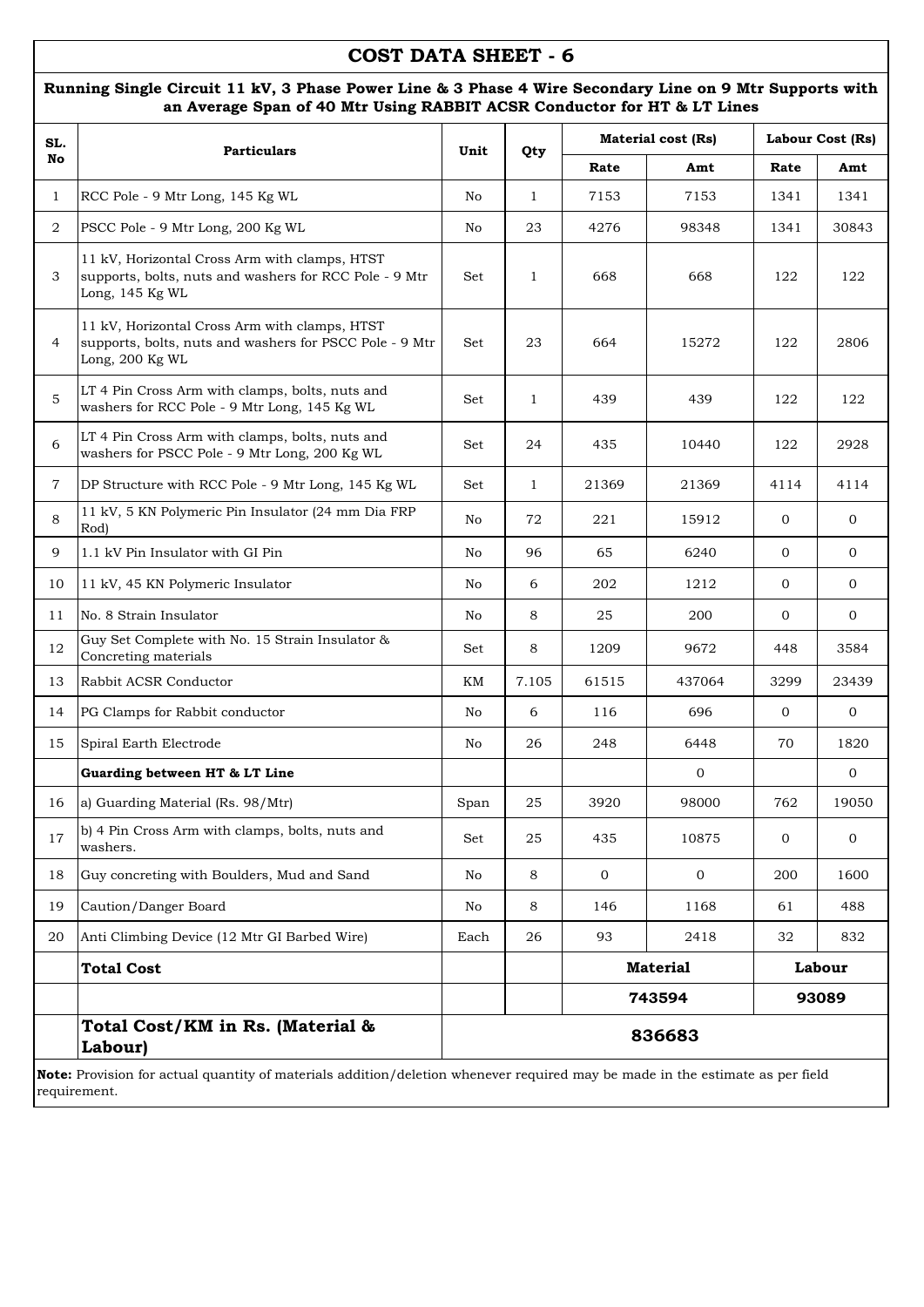#### **Running LT, 3 Phase 4 Wire Power Line on 8 Mtr Supports Using WEASEL ACSR Conductor with an Average Span of 60 Mtr (IP Installations)**

| SL.            | <b>Particulars</b>                                                                                                             | Unit | Qty          |                 | <b>Material cost (Rs)</b> | Labour Cost (Rs) |              |
|----------------|--------------------------------------------------------------------------------------------------------------------------------|------|--------------|-----------------|---------------------------|------------------|--------------|
| No             |                                                                                                                                |      |              | Rate            | Amt                       | Rate             | Amt          |
| $\mathbf{1}$   | RCC Pole - 8 Mtr Long, 115 Kg WL                                                                                               | No   | $\mathbf{1}$ | 5306            | 5306                      | 1072             | 1072         |
| $\overline{2}$ | PSCC Pole - 8 Mtr Long, 200 Kg WL                                                                                              | No   | 17           | 3578            | 60826                     | 1072             | 18224        |
| 3              | LT 4 Pin Cross Arm with clamps, bolts, nuts and<br>washers for RCC Pole - 8 Mtr Long, 115 Kg WL                                | Set  | $\mathbf{1}$ | 439             | 439                       | 122              | 122          |
| $\overline{4}$ | LT 4 Pin Cross Arm with clamps, bolts, nuts and<br>washers for PSCC Pole - 8 Mtr Long, 200 Kg WL                               | Set  | 17           | 435             | 7395                      | 122              | 2074         |
| 5              | 1.1 kV Pin Insulator with GI Pin                                                                                               | No   | 64           | 65              | 4160                      | $\Omega$         | $\Omega$     |
| 6              | No. 8 Strain Insulator                                                                                                         | No   | 8            | 25              | 200                       | $\mathbf{0}$     | $\mathbf{0}$ |
| $\overline{7}$ | Guy Set Complete with No. 8 Strain Insulator &<br>Concreting materials                                                         | Set  | 8            | 1179            | 9432                      | 448              | 3584         |
| 8              | Weasel ACSR Conductor                                                                                                          | KΜ   | 4.06         | 37018           | 150293                    | 2420             | 9825         |
| 9              | Spiral Earth Electrode                                                                                                         | No   | 18           | 248             | 4464                      | 70               | 1260         |
| 10             | Guy concreting with Boulders, Mud and Sand                                                                                     | No   | 8            | $\mathbf{0}$    | $\mathbf{0}$              | 200              | 1600         |
| 11             | Anti Climbing Device (12 Mtr GI Barbed Wire)                                                                                   | Each | 18           | 93              | 1674                      | 32               | 576          |
|                | <b>Total Cost</b>                                                                                                              |      |              |                 | <b>Material</b>           |                  | Labour       |
|                |                                                                                                                                |      |              | 244189<br>38337 |                           |                  |              |
|                | Total Cost/KM in Rs. (Material &<br>Labour)                                                                                    |      |              |                 | 282526                    |                  |              |
|                | <b>Note:</b> Provision for actual quantity of materials addition/deletion whenever required may be made in the estimate as per |      |              |                 |                           |                  |              |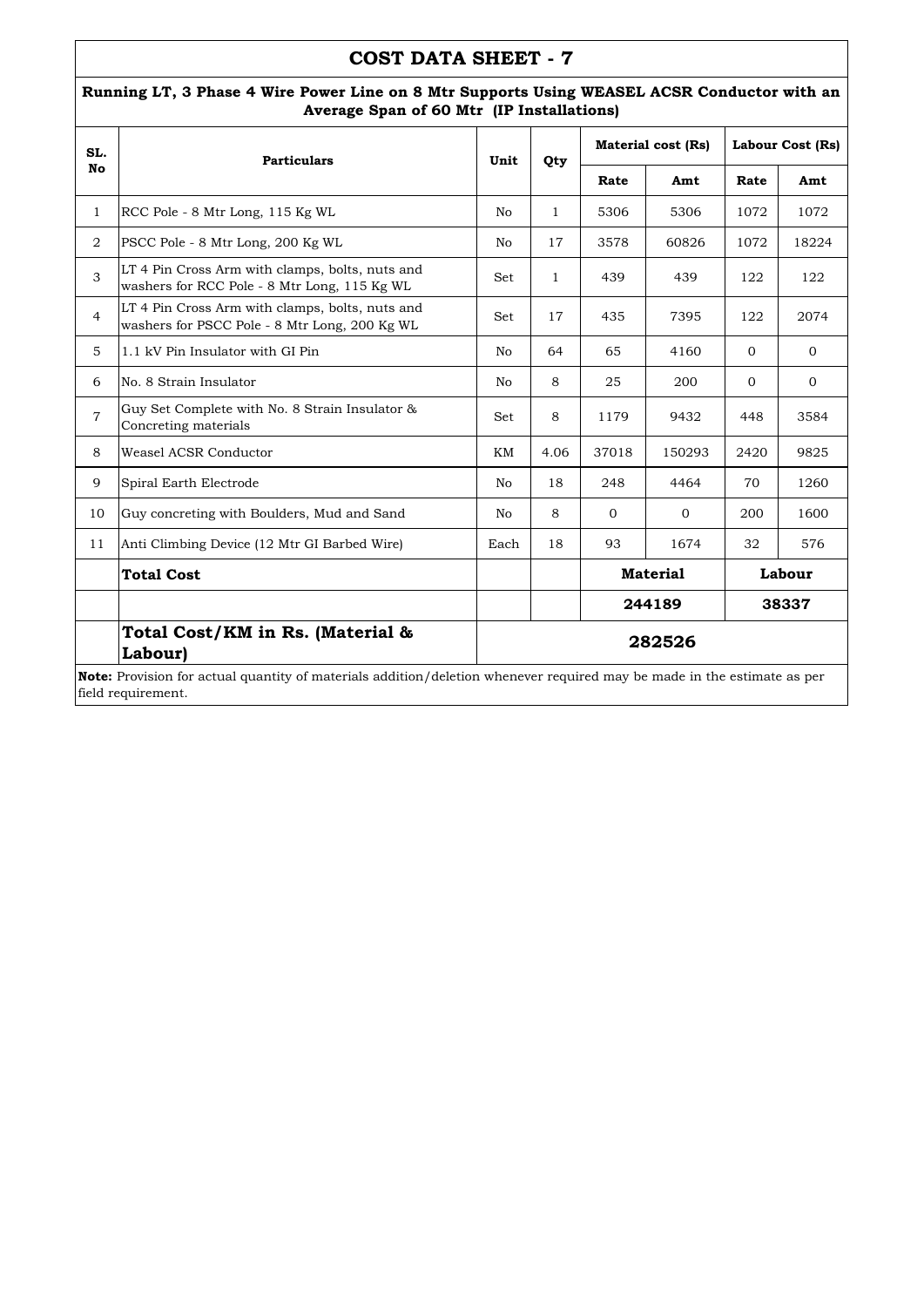| SL.            | <b>Particulars</b>                                                                               | Unit | Qty          |                 | <b>Material cost (Rs)</b> | Labour Cost (Rs) |              |
|----------------|--------------------------------------------------------------------------------------------------|------|--------------|-----------------|---------------------------|------------------|--------------|
| No             |                                                                                                  |      |              | Rate            | Amt                       | Rate             | Amt          |
| $\mathbf{1}$   | RCC Pole - 8 Mtr Long, 115 Kg WL                                                                 | No   | $\mathbf{1}$ | 5306            | 5306                      | 1072             | 1072         |
| $\overline{2}$ | PSCC Pole - 8 Mtr Long, 200 Kg WL                                                                | No   | 24           | 3578            | 85872                     | 1072             | 25728        |
| 3              | LT 4 Pin Cross Arm with clamps, bolts, nuts and<br>washers for RCC Pole - 8 Mtr Long, 115 Kg WL  | Set  | $\mathbf{1}$ | 439             | 439                       | 122              | 122          |
| $\overline{4}$ | LT 4 Pin Cross Arm with clamps, bolts, nuts and<br>washers for PSCC Pole - 8 Mtr Long, 200 Kg WL | Set  | 24           | 435             | 10440                     | 122              | 2928         |
| 5              | 1.1 kV Pin Insulator with GI Pin                                                                 | No   | 96           | 65              | 6240                      | $\mathbf{0}$     | $\mathbf{0}$ |
| 6              | No. 8 Strain Insulator                                                                           | No   | 8            | 25              | 200                       | $\overline{0}$   | $\mathbf{0}$ |
| $\overline{7}$ | Guy Set Complete with No. 8 Strain Insulator &<br>Concreting materials                           | Set  | 8            | 1179            | 9432                      | 448              | 3584         |
| 8              | Rabbit ACSR Conductor                                                                            | KM   | 4.06         | 61515           | 249750.9                  | 3299             | 13394        |
| 9              | Spiral Earth Electrode                                                                           | No   | 25           | 248             | 6200                      | 70               | 1750         |
| 10             | Guy concreting with Boulders, Mud and Sand                                                       | No   | 8            | $\mathbf{0}$    | $\mathbf{0}$              | 200              | 1600         |
| 11             | Anti Climbing Device (12 Mtr GI Barbed Wire)                                                     | Each | 25           | 93              | 2325                      | 32               | 800          |
|                | <b>Total Cost</b>                                                                                |      |              | <b>Material</b> | Labour                    |                  |              |
|                |                                                                                                  |      |              |                 | 376205                    |                  | 50978        |
|                | Total Cost/KM in Rs. (Material &<br>Labour)                                                      |      |              |                 | 427183                    |                  |              |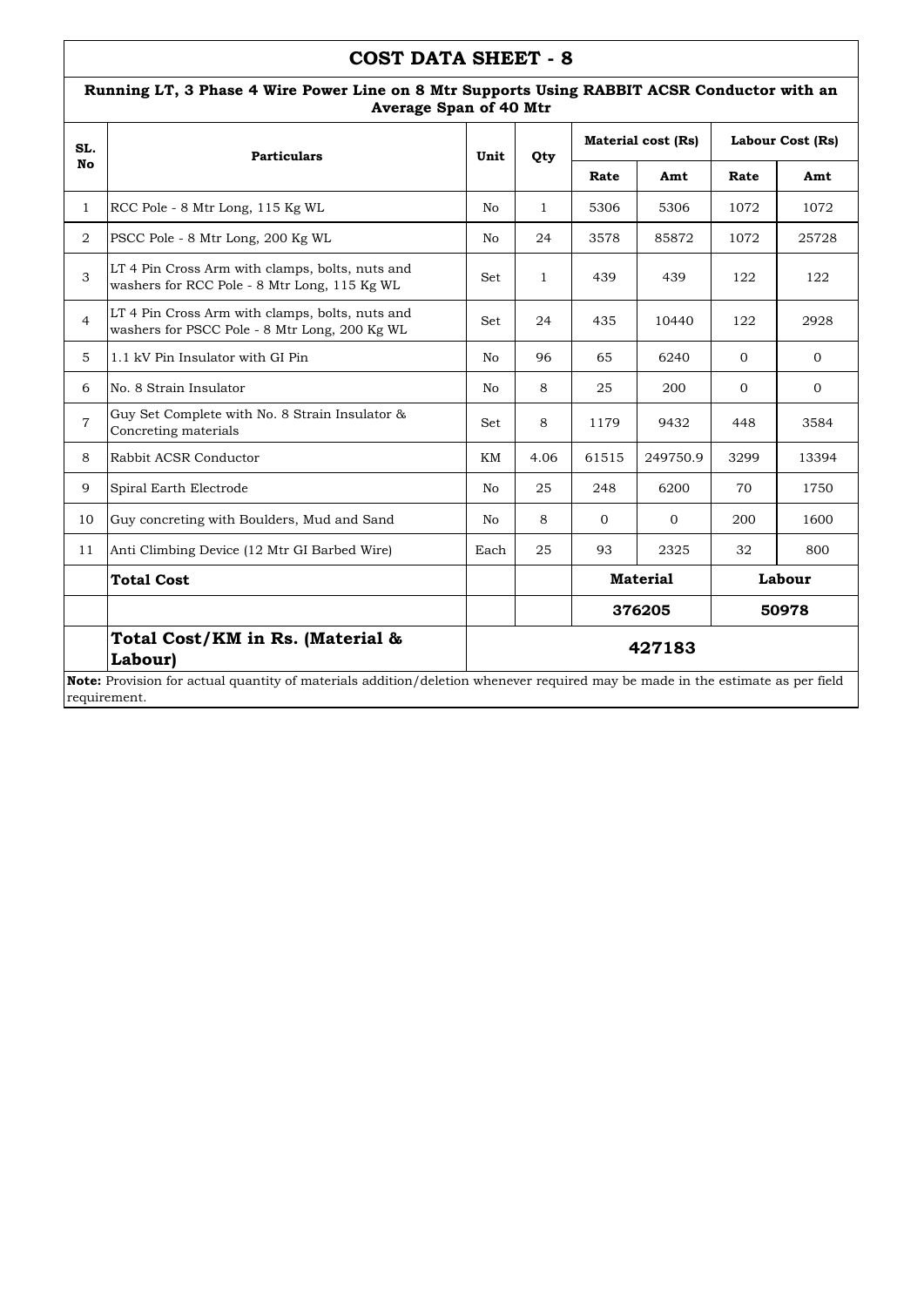| SL.            | <b>Particulars</b>                                                                               | Unit | Qty             |          | <b>Material cost (Rs)</b> | Labour Cost (Rs) |              |  |
|----------------|--------------------------------------------------------------------------------------------------|------|-----------------|----------|---------------------------|------------------|--------------|--|
| No             |                                                                                                  |      |                 | Rate     | Amt                       | Rate             | Amt          |  |
| $\mathbf{1}$   | RCC Pole - 9 Mtr Long, 145 Kg WL                                                                 | No   | $\mathbf{1}$    | 7153     | 7153                      | 1341             | 1341         |  |
| $\overline{2}$ | PSCC Pole - 9 Mtr Long, 200 Kg WL                                                                | No   | 24              | 4276     | 102624                    | 1341             | 32184        |  |
| 3              | LT 4 Pin Cross Arm with clamps, bolts, nuts and<br>washers for RCC Pole - 9 Mtr Long, 145 Kg WL  | Set  | $\mathbf{1}$    | 439      | 439                       | 122              | 122          |  |
| $\overline{4}$ | LT 4 Pin Cross Arm with clamps, bolts, nuts and<br>washers for PSCC Pole - 9 Mtr Long, 200 Kg WL | Set  | 24              | 435      | 10440                     | 122              | 2928         |  |
| 5              | 1.1 kV Pin Insulator with GI Pin                                                                 | No   | 96              | 65       | 6240                      | $\mathbf{0}$     | $\mathbf{0}$ |  |
| 6              | No. 8 Strain Insulator                                                                           | No.  | 8               | 25       | 200                       | $\Omega$         | $\Omega$     |  |
| $\overline{7}$ | Guy Set Complete with No. 8 Strain Insulator &<br>Concreting materials                           | Set  | 8               | 1179     | 9432                      | 448              | 3584         |  |
| 8              | Rabbit ACSR Conductor                                                                            | KМ   | 4.06            | 61515    | 249751                    | 3299             | 13394        |  |
| 9              | Spiral Earth Electrode                                                                           | No   | 25              | 248      | 6200                      | 70               | 1750         |  |
| 10             | Guy concreting with Boulders, Mud and Sand                                                       | No   | 8               | $\Omega$ | $\Omega$                  | 200              | 1600         |  |
| 11             | Anti Climbing Device (12 Mtr GI Barbed Wire)                                                     | Each | 25              | 93       | 2325                      | 32               | 800          |  |
|                | <b>Total Cost</b>                                                                                |      | <b>Material</b> |          |                           |                  | Labour       |  |
|                |                                                                                                  |      | 394804<br>57703 |          |                           |                  |              |  |
|                | Total Cost/KM in Rs. (Material &<br>Labour)                                                      |      |                 |          | 452507                    |                  |              |  |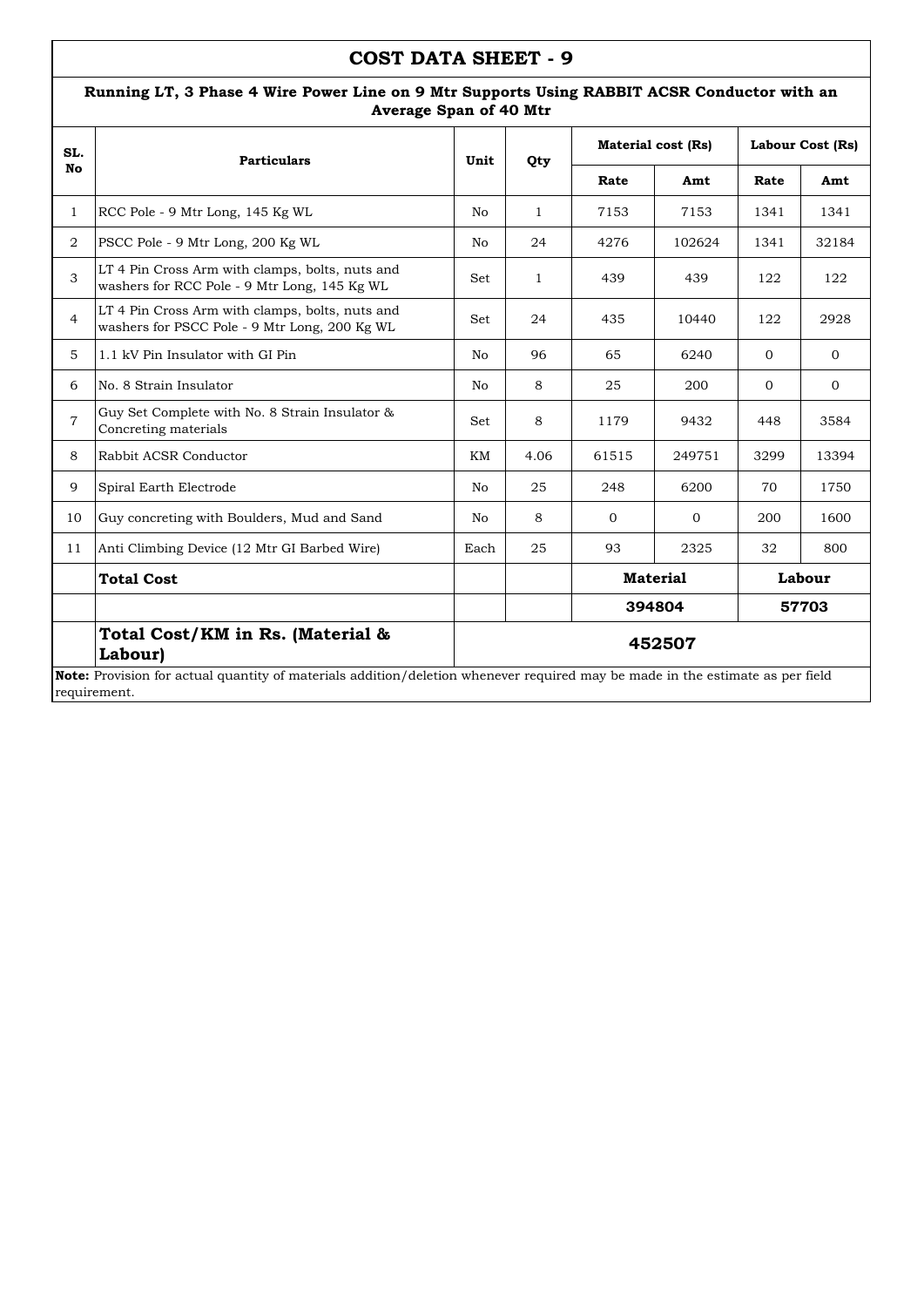### **Running LT, 3 Phase 5 Wire for Power Line on 9 Mtr Supports Using RABBIT ACSR Conductor for Phase, Neutral and WEASEL Conductor for Street Light with an Average Span of 40 Mtr (For Cities, Towns and Residential Layouts)**

| SL.            | <b>Particulars</b>                                                                                                                                               | Unit | Qty             |                           | <b>Material cost (Rs)</b> | Labour Cost (Rs) |                |  |
|----------------|------------------------------------------------------------------------------------------------------------------------------------------------------------------|------|-----------------|---------------------------|---------------------------|------------------|----------------|--|
| No             |                                                                                                                                                                  |      |                 | Rate                      | Amt                       | Rate             | Amt            |  |
| $\mathbf{1}$   | RCC Pole - 9 Mtr Long, 145 Kg WL (for Deadend, Anchor<br>points)                                                                                                 | No   | 6               | 7153                      | 42918                     | 1341             | 8046           |  |
| $\overline{2}$ | PSCC Pole - 9 Mtr Long, 200 Kg WL (for Intermediate<br>Pole)                                                                                                     | No   | 19              | 4276                      | 81244                     | 1341             | 25479          |  |
| 3              | LT 4 Pin Cross Arm with clamps, bolts, nuts and<br>washers for RCC Pole - 9 Mtr Long, 145 Kg WL                                                                  | Set  | 7               | 439                       | 3073                      | 122              | 854            |  |
| $\overline{4}$ | LT 4 Pin Cross Arm with clamps, bolts, nuts and<br>washers for PSCC Pole - 9 Mtr Long, 200 Kg WL                                                                 | Set  | 22              | 435                       | 9570                      | 122              | 2684           |  |
| 5              | LT 2 Pin Cross Arm with clamps, bolts, nuts for RCC<br>Pole - 9 Mtr Long, 145 Kg WL                                                                              | Set  | 7               | 274                       | 1918                      | 122              | 854            |  |
| 6              | LT 2 Pin Cross Arm with clamps, bolts, nuts for PSCC<br>Pole - 9 Mtr Long, 200 Kg WL                                                                             | Set  | 18              | 270                       | 4860                      | 122              | 2196           |  |
| $\overline{7}$ | 1.1 kV Pin Insulator with GI Pin                                                                                                                                 | No   | 95              | 65                        | 6175                      | $\mathbf{0}$     | $\mathbf{0}$   |  |
| 8              | No. 8 Strain Insulator                                                                                                                                           | No   | 50              | 25                        | 1250                      | $\mathbf{0}$     | $\overline{0}$ |  |
| 9              | Guy Set Complete with No. 8 Strain Insulator &<br>Concreting materials                                                                                           | Set  | 10              | 1179                      | 11790                     | 448              | 4480           |  |
| 10             | Rabbit ACSR Conductor                                                                                                                                            | KΜ   | 4.06            | 61515                     | 249751                    | 3299             | 13394          |  |
| 11             | Weasel ACSR Conductor                                                                                                                                            | KΜ   | 1.015           | 37018                     | 37573                     | 2420             | 2456           |  |
| 12             | Spiral Earth Electrode                                                                                                                                           | No   | 25              | 248                       | 6200                      | 70               | 1750           |  |
| 13             | Guy concreting with Boulders, Mud and Sand                                                                                                                       | No   | 8               | $\mathbf{0}$              | 0                         | 200              | 1600           |  |
| 14             | Sheet Metal/Deep Drawn Street Lighting Metering Box<br>with Automatic Control Swith, Contactors with Single<br>Phase 5-30 Amps Meter & 50/5A CT including wiring | No   | $\mathbf{1}$    | 5954                      | 5954                      | 715              | 715            |  |
| 15             | PVC Pipe 40 mm Dia                                                                                                                                               | Mtr  | 6               | 113                       | 678                       | $\overline{0}$   | $\mathbf{0}$   |  |
| 16             | PVC Insulated wire 25 Sqmm Single Core Multi stranded                                                                                                            | Mtr  | 25              | 55.76                     | 1394                      | 0                | $\mathbf 0$    |  |
| 17             | Anti Climbing Device (12 Mtr GI Barbed Wire)                                                                                                                     | Each | 25              | 93                        | 2325                      | 32               | 800            |  |
|                | <b>Total Cost</b>                                                                                                                                                |      |                 | <b>Material</b><br>Labour |                           |                  |                |  |
|                |                                                                                                                                                                  |      | 466673<br>65308 |                           |                           |                  |                |  |
|                | Total Cost/KM in Rs. (Material &<br>Labour)                                                                                                                      |      |                 |                           | 531981                    |                  |                |  |
| requirement.   | Note: Provision for actual quantity of materials addition/deletion whenever required may be made in the estimate as per field                                    |      |                 |                           |                           |                  |                |  |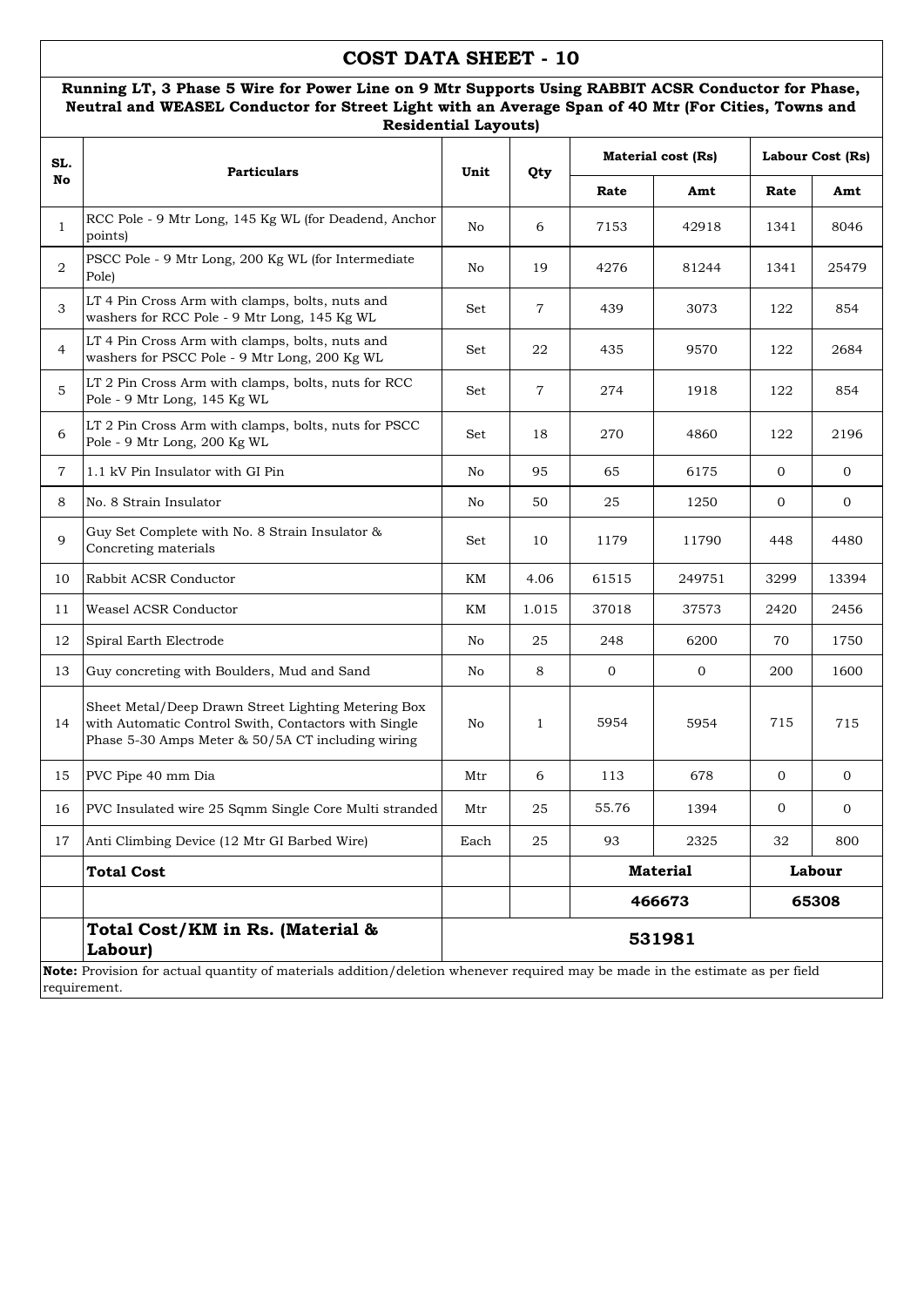#### **Running LT 3 Phase 5 Wire for Power Line on 8 Mtr Supports Using RABBIT ACSR Conductor for Phase, Neutral and WEASEL Conductor for Street Light with an Average Span of 50 Mtr**

| SL.            |                                                                                                                                                                  |                 |              |              | Material cost (Rs) | Labour Cost (Rs) |              |  |  |
|----------------|------------------------------------------------------------------------------------------------------------------------------------------------------------------|-----------------|--------------|--------------|--------------------|------------------|--------------|--|--|
| No             | <b>Particulars</b>                                                                                                                                               | Unit            | Qty          | Rate         | Amt                | Rate             | Amt          |  |  |
| $\mathbf{1}$   | RCC Pole - 8 Mtr Long, 115 Kg WL (for Deadend, Anchor<br>points.)                                                                                                | No              | 5            | 5306         | 26530              | 1341             | 6705         |  |  |
| 2              | PSCC Pole - 8 Mtr Long, 200 Kg WL (for Intermediate<br>Pole)                                                                                                     | No              | 15           | 3578         | 53670              | 1341             | 20115        |  |  |
| 3              | LT 4 Pin Cross Arm with clamps, bolts, nuts and<br>washers for RCC Pole - 8 Mtr Long, 115 Kg WL                                                                  | Set             | 5            | 439          | 2195               | 122              | 610          |  |  |
| $\overline{4}$ | LT 4 Pin Cross Arm with clamps, bolts, nuts and<br>washers for PSCC Pole - 8 Mtr Long, 200 Kg WL                                                                 | Set             | 20           | 435          | 8700               | 122              | 2440         |  |  |
| 5              | LT 2 Pin Cross Arm with clamps, bolts, nuts for RCC<br>Pole - 8 Mtr Long, 115 Kg WL                                                                              | Set             | 5            | 274          | 1370               | 122              | 610          |  |  |
| 6              | LT 2 Pin Cross Arm with clamps, bolts, nuts for PSCC<br>Pole - 8 Mtr Long, 200 Kg WL                                                                             | Set             | 20           | 270          | 5400               | 122              | 2440         |  |  |
| $\overline{7}$ | 1.1 kV Pin Insulator with GI Pin                                                                                                                                 | No              | 95           | 65           | 6175               | $\mathbf{0}$     | $\mathbf 0$  |  |  |
| 8              | No. 8 Strain Insulator                                                                                                                                           | No              | 50           | 25           | 1250               | $\overline{0}$   | $\mathbf 0$  |  |  |
| 9              | Guy Set Complete with No. 8 Strain Insulator &<br>Concreting materials                                                                                           | Set             | 8            | 1179         | 9432               | 448              | 3584         |  |  |
| 10             | Rabbit ACSR Conductor                                                                                                                                            | KM              | 4.06         | 61515        | 249751             | 3299             | 13394        |  |  |
| 11             | Weasel ACSR Conductor                                                                                                                                            | KM              | 1.015        | 37018        | 37573              | 2420             | 2456         |  |  |
| 12             | Spiral Earth Electrode                                                                                                                                           | No              | 20           | 248          | 4960               | 70               | 1400         |  |  |
| 13             | Guy concreting with Boulders, Mud and Sand                                                                                                                       | No              | 8            | $\mathbf{0}$ | $\mathbf 0$        | 200              | 1600         |  |  |
| 14             | Sheet Metal/Deep Drawn Street Lighting Metering Box<br>with Automatic Control Swith, Contactors with Single<br>Phase 5-30 Amps Meter & 50/5A CT including wiring | No              | $\mathbf{1}$ | 5954         | 5954               | 715              | 715          |  |  |
| 15             | PVC Pipe 40 mm Dia                                                                                                                                               | Mtr             | 6            | 113          | 678                | $\mathbf{0}$     | $\mathbf{0}$ |  |  |
| 16             | PVC Insulated wire 25 Sqmm Single Core Multi<br>Stranded                                                                                                         | Mtr             | 20           | 55.76        | 1115               | $\overline{0}$   | $\mathbf{0}$ |  |  |
| 17             | Anti Climbing Device (12 Mtr GI Barbed Wire)                                                                                                                     | Each            | 25           | 93           | 2325               | 32               | 800          |  |  |
|                | <b>Total Cost</b>                                                                                                                                                |                 |              |              | <b>Material</b>    |                  | Labour       |  |  |
|                |                                                                                                                                                                  | 417078<br>56869 |              |              |                    |                  |              |  |  |
|                | Total Cost/KM in Rs. (Material &<br>Labour)                                                                                                                      |                 |              |              | 473948             |                  |              |  |  |
|                | Note: Provision for actual quantity of materials addition/deletion whenever required may be made in the estimate as per field<br>requirement.                    |                 |              |              |                    |                  |              |  |  |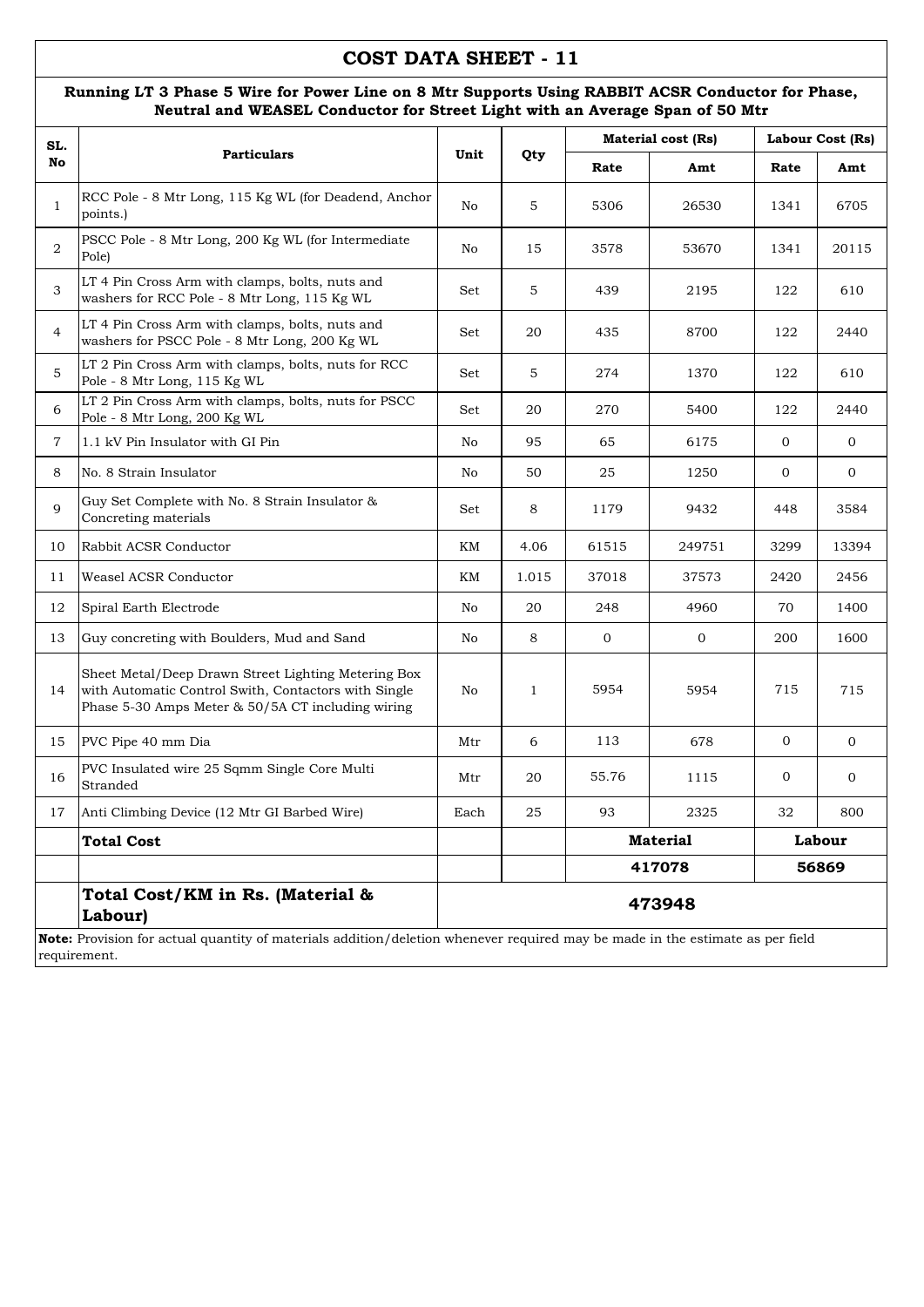**Running LT Single Phase 3 Wire Power Line on 8 Mtr Supports with an Average Span of 40 Mtr** 

|                | <b>Using WEASEL ACSR Conductor</b>                                                                                                                               |      |              |                 |                           |              |                  |  |  |
|----------------|------------------------------------------------------------------------------------------------------------------------------------------------------------------|------|--------------|-----------------|---------------------------|--------------|------------------|--|--|
| SL.            | <b>Particulars</b>                                                                                                                                               | Unit |              |                 | <b>Material cost (Rs)</b> |              | Labour Cost (Rs) |  |  |
| No             |                                                                                                                                                                  |      | Qty          | Rate            | Amt                       | Rate         | Amt              |  |  |
| $\mathbf{1}$   | RCC Pole - 8 Mtr Long, 115 Kg WL (for Deadend, Anchor<br>points)                                                                                                 | No   | 5            | 5306            | 26530                     | 1072         | 5360             |  |  |
| $\overline{2}$ | PSCC Pole - 8 Mtr Long, 200 Kg WL (for Intermediate<br>Pole)                                                                                                     | No   | 20           | 3578            | 71560                     | 1072         | 21440            |  |  |
| $\mathfrak 3$  | LT 4 Pin Cross Arm with clamps, bolts, nuts and<br>washers for RCC Pole - 8 Mtr Long, 115 Kg WL                                                                  | Set  | 5            | 439             | 2195                      | 122          | 610              |  |  |
| $\overline{4}$ | LT 4 Pin Cross Arm with clamps, bolts, nuts and<br>washers for PSCC Pole - 8 Mtr Long, 200 Kg WL                                                                 | Set  | 25           | 435             | 10875                     | 122          | 3050             |  |  |
| 5              | LT 2 Pin Cross Arm with clamps, bolts, nuts for RCC<br>Pole - 8 Mtr Long, 115 Kg WL                                                                              | Set  | 5            | 274             | 1370                      | 122          | 610              |  |  |
| 6              | LT 2 Pin Cross Arm with clamps, bolts, nuts for PSCC<br>Pole - 8 Mtr Long, 200 Kg WL                                                                             | Set  | 20           | 270             | 5400                      | 122          | 2440             |  |  |
| $\overline{7}$ | 1.1 kV Pin Insulator with GI Pin                                                                                                                                 | No   | 48           | 65              | 3120                      | $\mathbf{0}$ | $\mathbf{0}$     |  |  |
| 8              | No. 8 Strain Insulator                                                                                                                                           | No   | 21           | 25              | 525                       | $\mathbf{0}$ | $\mathbf{0}$     |  |  |
| 9              | Guy Set Complete with No. 8 Strain Insulator &<br>Concreting materials                                                                                           | Set  | 8            | 1179            | 9432                      | 448          | 3584             |  |  |
| 10             | Weasel ACSR Conductor                                                                                                                                            | KΜ   | 3.045        | 37018           | 112720                    | 2420         | 7369             |  |  |
| 11             | Spiral Earth Electrode                                                                                                                                           | No   | 25           | 248             | 6200                      | 70           | 1750             |  |  |
| 12             | Guy concreting with Boulders, Mud and Sand                                                                                                                       | No   | 8            | 0               | 0                         | 200          | 1600             |  |  |
| 13             | Sheet Metal/Deep Drawn Street Lighting Metering Box<br>with Automatic Control Swith, Contactors with Single<br>Phase 5-30 Amps Meter & 50/5A CT including wiring | No   | $\mathbf{1}$ | 5954            | 5954                      | 715          | 715              |  |  |
| 14             | PVC Pipe 40 mm Dia                                                                                                                                               | Mtr  | 6            | 113             | 678                       | $\mathbf 0$  | 0                |  |  |
| 15             | PVC Insulated wire 25 Sqmm Single Core Multi<br>Stranded                                                                                                         | Mtr  | 25           | 55.76           | 1394                      | $\mathbf 0$  | 0                |  |  |
| 16             | Anti Climbing Device (12 Mtr GI Barbed Wire)                                                                                                                     | Each | 25           | 93              | 2325                      | 32           | 800              |  |  |
|                | <b>Total Cost</b>                                                                                                                                                |      |              | <b>Material</b> |                           |              | Labour           |  |  |
|                |                                                                                                                                                                  |      |              | 260278<br>49328 |                           |              |                  |  |  |
|                | Total Cost/KM in Rs. (Material &<br>Labour)                                                                                                                      |      |              |                 | 309606                    |              |                  |  |  |
|                | Note: Provision for actual quantity of materials addition/deletion whenever required may be made in the estimate as per<br>field requirement.                    |      |              |                 |                           |              |                  |  |  |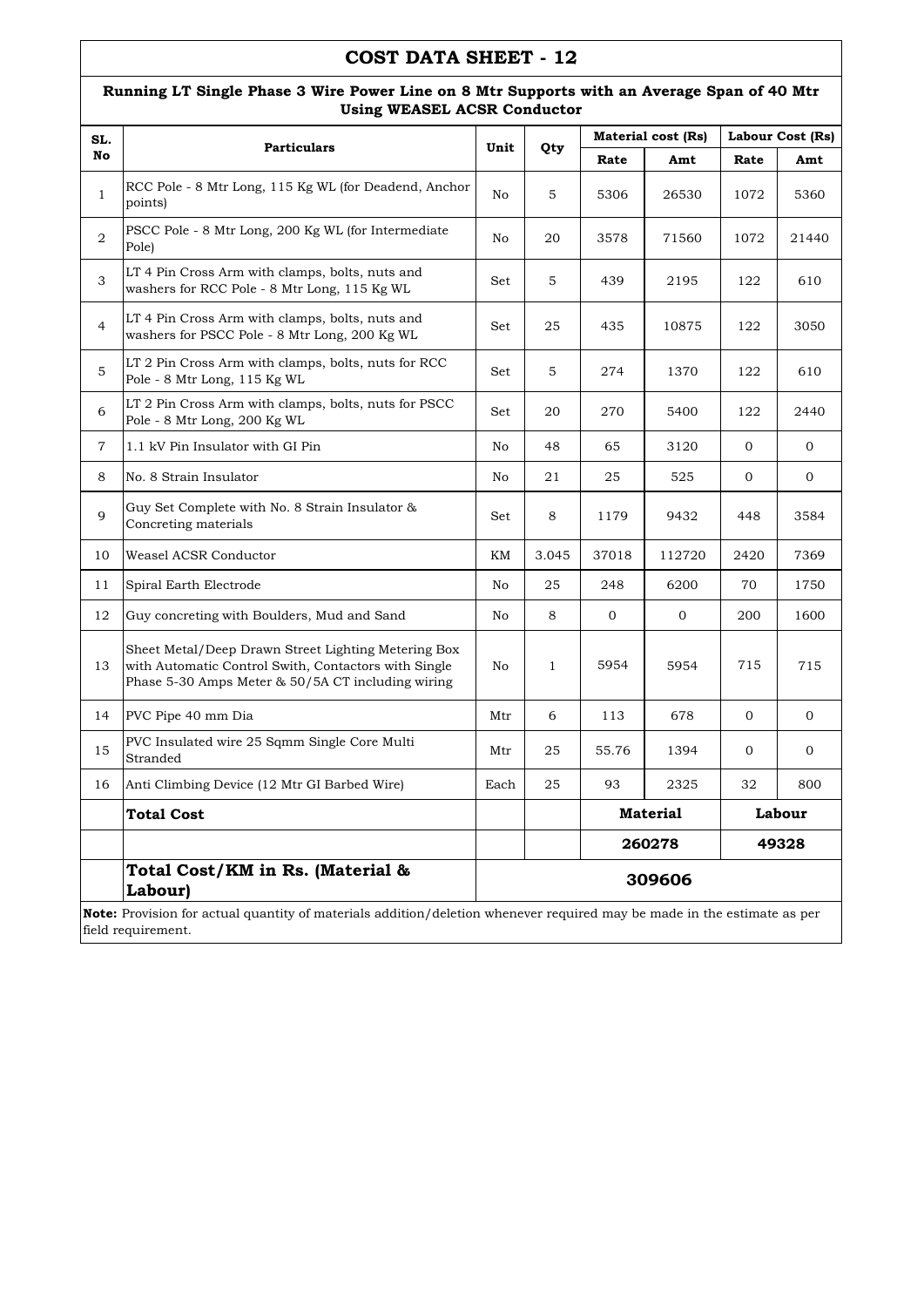#### **Running LT, 3 Phase 5 Wire Power Line with Continuous Earth Wire on 9 Mtr Supports Using RABBIT ACSR for Phase, Neutral and WEASEL Conductor for Street Light and 8 SWG GI Wire for Continuous Earth Wire with an Average Span of 40 Mtr in Vertical Configuration**

| SL.            | <b>Particulars</b>                                                                                                                                                            | Unit   |                      |                           | <b>Material cost (Rs)</b> | Labour Cost (Rs) |              |  |
|----------------|-------------------------------------------------------------------------------------------------------------------------------------------------------------------------------|--------|----------------------|---------------------------|---------------------------|------------------|--------------|--|
| <b>No</b>      |                                                                                                                                                                               |        | Qty                  | Rate                      | Amt                       | Rate             | Amt          |  |
| $\mathbf{1}$   | RCC Pole - 9 Mtr Long, 145 Kg WL (for Deadend, Anchor<br>points)                                                                                                              | No     | 6                    | 7153                      | 42918                     | 1341             | 8046         |  |
| $\overline{2}$ | PSCC Pole - 9 Mtr Long, 200 Kg WL (for Intermediate<br>Pole)                                                                                                                  | No     | 19                   | 4276                      | 81244                     | 1341             | 25479        |  |
| 3              | Fabricated Vertical Cross Arm with clamps, bolts, nuts<br>and washers                                                                                                         | Set    | 30                   | 968                       | 29040                     | 363              | 10890        |  |
| $\overline{4}$ | 1.1 kV Pin Insulator with GI Pin                                                                                                                                              | No     | 100                  | 65                        | 6500                      | $\mathbf{0}$     | $\mathbf{0}$ |  |
| 5              | No. 8 Strain Insulator                                                                                                                                                        | No     | 50                   | 25                        | 1250                      | $\mathbf{0}$     | $\mathbf{0}$ |  |
| 6              | Guy Set Complete with No. 8 Strain Insulator &<br>Concreting materials                                                                                                        | Set    | 12                   | 1179                      | 14148                     | 448              | 5376         |  |
| $\overline{7}$ | Rabbit ACSR Conductor                                                                                                                                                         | KM     | 4.06                 | 61515                     | 249751                    | 3299             | 13394        |  |
| 8              | Weasel ACSR Conductor                                                                                                                                                         | KM     | 1.015                | 37018                     | 37573                     | 2420             | 2456         |  |
| 9              | 8 SWG GI wire for continuous earth wire                                                                                                                                       | KΜ     | 1.015<br>$(103$ Kgs) | 77.85<br>per Kg           | 8019                      | 2420<br>per KM   | 2135         |  |
| 10             | 8 SWG GI wire for guard loops                                                                                                                                                 | Kg     | 26                   | 77.85                     | 2024                      | $\mathbf{0}$     | $\mathbf{0}$ |  |
| 11             | Spiral Earth Electrode                                                                                                                                                        | No     | 25                   | 248                       | 6200                      | 70               | 1750         |  |
| 12             | Guy concreting with Boulders, Mud and Sand                                                                                                                                    | No     | 8                    | $\overline{0}$            | $\mathbf{0}$              | 200              | 1600         |  |
| 13             | Sheet Metal/Deep Drawn Street Lighting Metering Box<br>with Automatic Control Swith, Contactors with Single<br>Phase 5-30 Amps Meter & 50/5A CT including wiring              | No     | $\mathbf{1}$         | 5954                      | 5954                      | 715              | 715          |  |
| 14             | PVC Pipe 40 mm Dia                                                                                                                                                            | Mtr    | 6                    | 113                       | 678                       | $\mathbf{O}$     | $\mathbf{O}$ |  |
| 15             | PVC Insulated wire 25 Sqmm Single Core Multi<br>Stranded                                                                                                                      | Mtr    | 25                   | 55.76                     | 1394                      | $\mathbf{0}$     | $\mathbf{0}$ |  |
| 16             | Anti Climbing Device (12 Mtr GI Barbed Wire)                                                                                                                                  | Each   | 25                   | 93                        | 2325                      | 32               | 800          |  |
|                | <b>Total Cost</b>                                                                                                                                                             |        |                      | <b>Material</b><br>Labour |                           |                  |              |  |
|                |                                                                                                                                                                               |        |                      |                           | 489018                    |                  | 72641        |  |
|                | Total Cost/KM in Rs. (Material &<br>Labour)<br><b>Note:</b> Provision for actual quantity of materials addition/deletion whenever required may be made in the estimate as per | 561659 |                      |                           |                           |                  |              |  |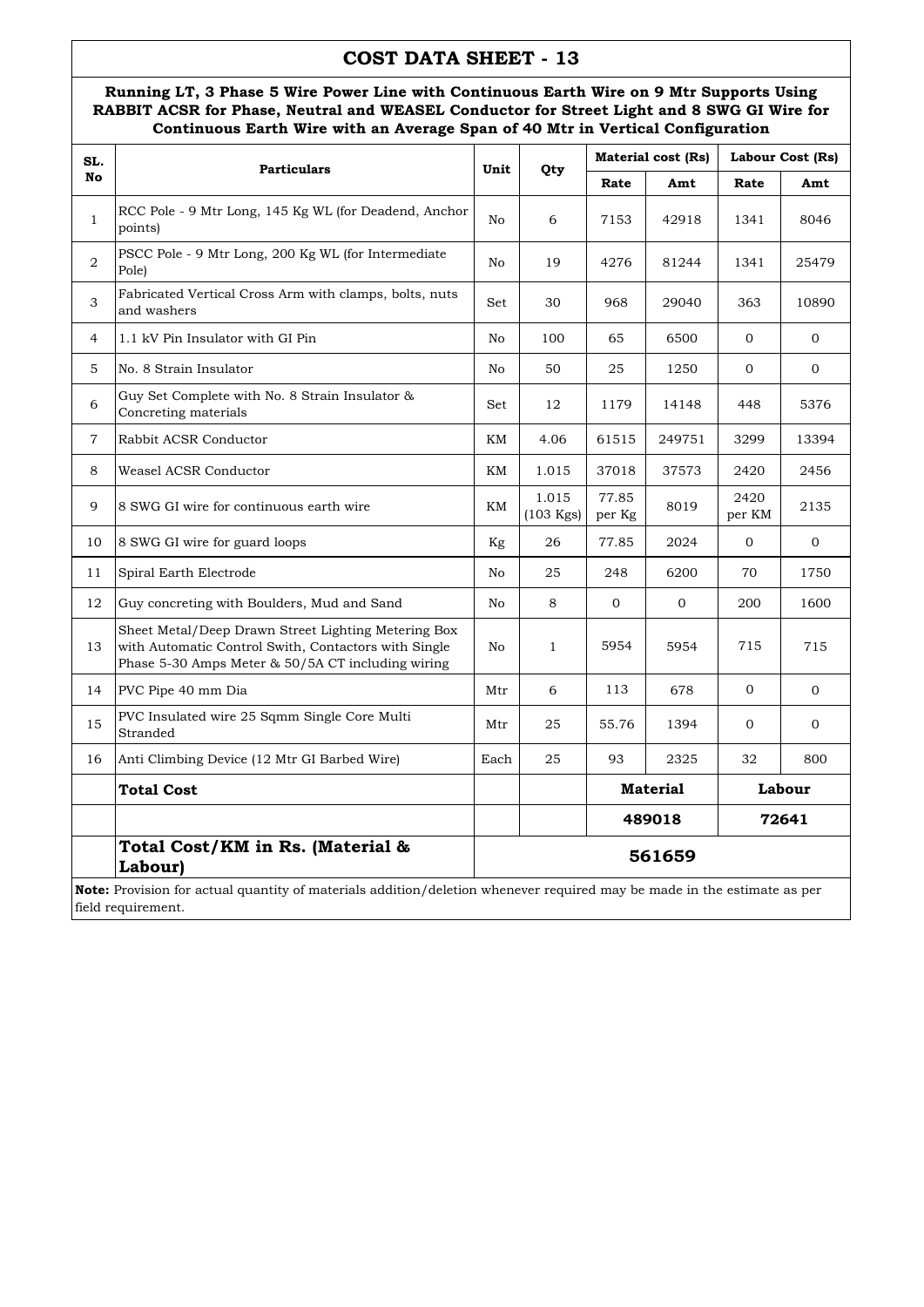#### **Running Single Circuit 11 kV, 3 Phase Power Line on 9 Mtr Supports Using RABBIT ACSR Conductor With an Average Span of 40 Mtr in Vertical Configuration in Congested Areas**

| SL.            | <b>Particulars</b>                                                                                                                            | Unit         | Qty          |              | <b>Material cost (Rs)</b> | Labour Cost (Rs) |                |  |
|----------------|-----------------------------------------------------------------------------------------------------------------------------------------------|--------------|--------------|--------------|---------------------------|------------------|----------------|--|
| No             |                                                                                                                                               |              |              | Rate         | Amt                       | Rate             | Amt            |  |
| $\mathbf{1}$   | RCC Pole - 9 Mtr Long, 145 Kg WL (for Deadend, Anchor<br>points)                                                                              | No           | 1            | 7153         | 7153                      | 1341             | 1341           |  |
| $\overline{2}$ | PSCC Pole - 9 Mtr Long, 200 Kg WL (for Intermediate)<br>Pole)                                                                                 | No           | 23           | 4276         | 98348                     | 1341             | 30843          |  |
| 3              | DP Structure using RCC Pole - 9 Mtr Long, 145 Kg WL                                                                                           | Set          | $\mathbf{1}$ | 21369        | 21369                     | 4114             | 4114           |  |
| 4              | Special Cross Arm with Cross Arm for EG Stirrups,<br>braces, clamps, bolts nuts and washers complete                                          | Set          | 23           | 1503         | 34564.4                   | 400              | 9204.6         |  |
| 5              | 11 kV, 5 KN Polymeric Pin Insulator (24 mm Dia FRP)<br>Rod)                                                                                   | No           | 69           | 221          | 15249                     | 0                | 0              |  |
| 6              | 11 kV, 45 KN Polymeric Insulator                                                                                                              | No           | 6            | 202          | 1212                      | $\overline{0}$   | $\overline{0}$ |  |
| $\overline{7}$ | Guy Set Complete with No. 15 Strain Insulator &<br>Concreting materials                                                                       | Set          | 9            | 1209         | 10881                     | 448              | 4032           |  |
| 8              | Rabbit ACSR Conductor                                                                                                                         | KM           | 3.045        | 61515        | 187313                    | 3299             | 10045          |  |
| 9              | Spiral Earth Electrode                                                                                                                        | No           | 26           | 248          | 6448                      | 70               | 1820           |  |
| 10             | EG Stirrups with GI wire lacing                                                                                                               | Set/2<br>Nos | 25           | 287          | 7175                      | 125              | 3125           |  |
| 11             | Spiral Earth Electrode                                                                                                                        | No           | 9            | $\mathbf{0}$ | $\overline{0}$            | 200              | 1800           |  |
| 12             | Anti Climbing Device (12 Mtr GI Barbed Wire)                                                                                                  | Each         | 26           | 93           | 2418                      | 32               | 832            |  |
|                | Total Cost                                                                                                                                    |              |              |              | <b>Material</b>           |                  | Labour         |  |
|                |                                                                                                                                               |              |              |              | 392131                    |                  | 67157          |  |
|                | Total Cost/KM in Rs. (Material &<br>Labour)                                                                                                   |              |              |              | 459288                    |                  |                |  |
|                | Note: Provision for actual quantity of materials addition/deletion whenever required may be made in the estimate as per field<br>requirement. |              |              |              |                           |                  |                |  |
|                | Item 4 includes, the following                                                                                                                |              |              |              |                           |                  |                |  |
|                | a) Special Cross Arms 50x50x6 mm MS 0.715 Mtr long 3 - Nos                                                                                    |              |              |              |                           |                  |                |  |
|                | b) Support piece for fixing EG stirrup 50x50x6 mm MS Angle 0.865 Mtr long - 1 No                                                              |              |              |              |                           |                  |                |  |
|                | c) Brace 50x50x6 mm MS Angle 0.850 Mtr long - 1 No                                                                                            |              |              |              |                           |                  |                |  |
|                | d) 50x6 mm Flat 1.8 Mtr, long - 1 No                                                                                                          |              |              |              |                           |                  |                |  |
|                | e) RCC Pole Clamps - 5 Nos                                                                                                                    |              |              |              |                           |                  |                |  |
|                | f) Cross Arm for fixing EG Stirrup - 1 No                                                                                                     |              |              |              |                           |                  |                |  |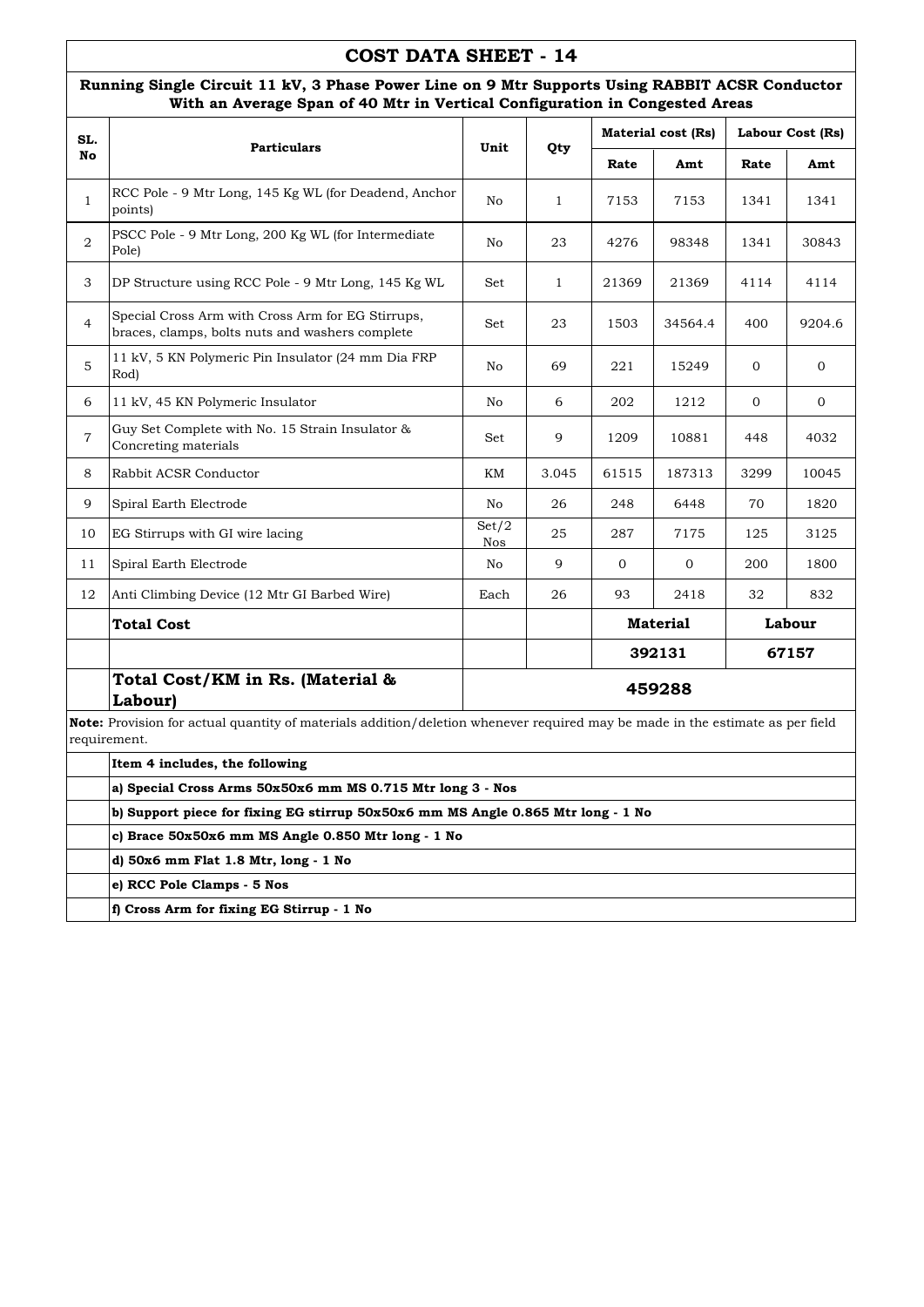| SL.            |                                                                                                                                               |              |                |              | <b>Material cost (Rs)</b> | Labour Cost (Rs) |              |
|----------------|-----------------------------------------------------------------------------------------------------------------------------------------------|--------------|----------------|--------------|---------------------------|------------------|--------------|
| No             | <b>Paritculars</b>                                                                                                                            | Unit         | Qty            | Rate         | Amt                       | Rate             | Amt          |
| $\mathbf{1}$   | DP Structure using RCC Pole - 9 Mtr Long, 145 Kg WL<br>(Including Cost of Poles)                                                              | Set          | $\mathbf{1}$   | 21369        | 21369                     | 4114             | 4114         |
| $\overline{2}$ | DP Structure using RCC Pole - 8 Mtr Long, 115 Kg WL<br>(Including Cost of Poles)                                                              | Set          | 1              | 17675        | 17675                     | 3926             | 3926         |
| 3              | 11 kV, 45 KN Polymeric Insulator                                                                                                              | No           | 6              | 202          | 1212                      | $\mathbf{0}$     | $\mathbf{0}$ |
| $\overline{4}$ | Guy Set Complete with No. 15 Strain Insulator &<br>Concreting materials                                                                       | Set          | 2              | 1209         | 2418                      | 448              | 896          |
| 5              | Spiral Earth Electrode                                                                                                                        | No           | $\overline{2}$ | 248          | 496                       | 70               | 140          |
| 6              | Guy concreting with Boulders, Mud and Sand                                                                                                    | No           | 2              | $\mathbf{0}$ | $\Omega$                  | 200              | 400          |
| $\overline{7}$ | Caution/Danger Board                                                                                                                          | No           | $\mathbf{1}$   | 146          | 146                       | 61               | 61           |
| 8              | Anti Climbing Device (12 Mtr GI Barbed Wire)                                                                                                  | Each         | $\overline{2}$ | 93           | 186                       | 32               | 64           |
| 9              | 11 kV, 400 Amps Double Break GOS                                                                                                              | Set          | $\mathbf{1}$   | 20528        | 20528                     | 894              | 894          |
| 10             | H-Frame for mounting GOS                                                                                                                      | No           | $\mathbf{1}$   | 4134         | 4134                      | 242              | 242          |
| 11             | DOLO Cut Out                                                                                                                                  | Set/3<br>Nos | $\mathbf{1}$   | 5672         | 5672                      | 178              | 178          |
|                | <b>Total Cost</b>                                                                                                                             |              |                |              | <b>Material</b>           |                  | Labour       |
|                | i) using 8 Mtr Pole                                                                                                                           |              |                |              | 52467                     |                  | 6801         |
|                | ii) using 9 Mtr Pole                                                                                                                          |              |                |              | 56161                     |                  | 6989         |
|                | Total Cost in Rs. (Material & Labour)                                                                                                         |              |                |              |                           |                  |              |
|                | i) using 8 Mtr Pole                                                                                                                           | 59268        |                |              |                           |                  |              |
|                | ii) using 9 Mtr Pole                                                                                                                          |              |                |              | 63150                     |                  |              |
|                | Note: Provision for actual quantity of materials addition/deletion whenever required may be made in the estimate as per field<br>requirement. |              |                |              |                           |                  |              |

#### **Providing 2 Pole Structrue at the Tapping Point Using RCC Pole**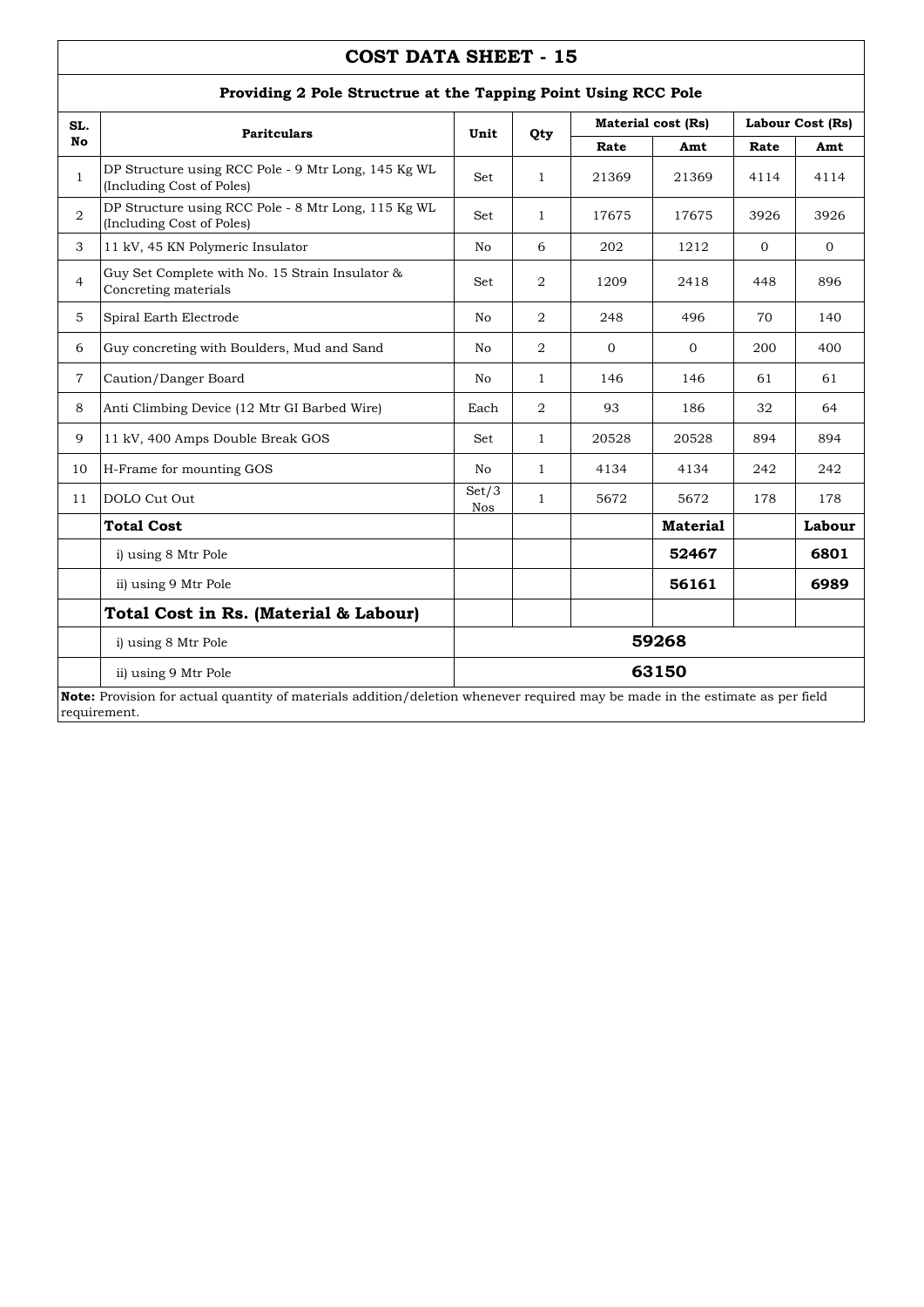| SL.            | <b>Paritculars</b>                                                                                                            | Unit | Qty            | Material cost (Rs)        |          | Labour Cost (Rs) |          |  |
|----------------|-------------------------------------------------------------------------------------------------------------------------------|------|----------------|---------------------------|----------|------------------|----------|--|
| No             |                                                                                                                               |      |                | Rate                      | Amt      | Rate             | Amt      |  |
| $\mathbf{1}$   | 3 Pole Structure complete using RCC Pole - 9 Mtr Long,<br>145 Kg WL (Including Cost of Pole)                                  | Set  | $\mathbf{1}$   | 36273                     | 36273    | 7933             | 7933     |  |
| 2              | Spiral Earth Electrode                                                                                                        | No   | 3              | 248                       | 744      | 70               | 210      |  |
| 3              | Guy Set With No. 15 Strain Insulator Complete                                                                                 | Set  | 3              | 1209                      | 3627     | 448              | 1344     |  |
| $\overline{4}$ | 11 kV, 5 KN Polymeric Pin Insulator (24 mm Dia FRP)<br>Rod)                                                                   | No   | 3              | 221                       | 663      | $\Omega$         | $\Omega$ |  |
| 5              | 11 kV, 45 KN Polymeric Insulator                                                                                              | No   | 6              | 202                       | 1212     | $\Omega$         | $\Omega$ |  |
| 6              | Guy concreting with Boulders, Mud and Sand                                                                                    | No   | 3              | $\Omega$                  | $\Omega$ | 200              | 600      |  |
| $\overline{7}$ | Caution/Danger Board                                                                                                          | No   | $\overline{2}$ | 146                       | 292      | 61               | 122      |  |
| 8              | Anti Climbing Device (12 Mtr GI Barbed Wire)                                                                                  | Each | 3              | 93                        | 279      | 32               | 96       |  |
|                | <b>Total Cost</b>                                                                                                             |      |                | <b>Material</b><br>Labour |          |                  |          |  |
|                |                                                                                                                               |      |                | 43090<br>10305            |          |                  |          |  |
|                | Total Cost in Rs. (Material & Labour)                                                                                         |      |                |                           | 53395    |                  |          |  |
|                | Note: Provision for actual quantity of materials addition/deletion whenever required may be made in the estimate as per field |      |                |                           |          |                  |          |  |

#### **Erection of 3 Pole Structure using RCC Pole - 9 Mtr Long, 145 Kg WL**

actual quantity of materials addition/deletion whenever required may be made in the estimate as pe requirement.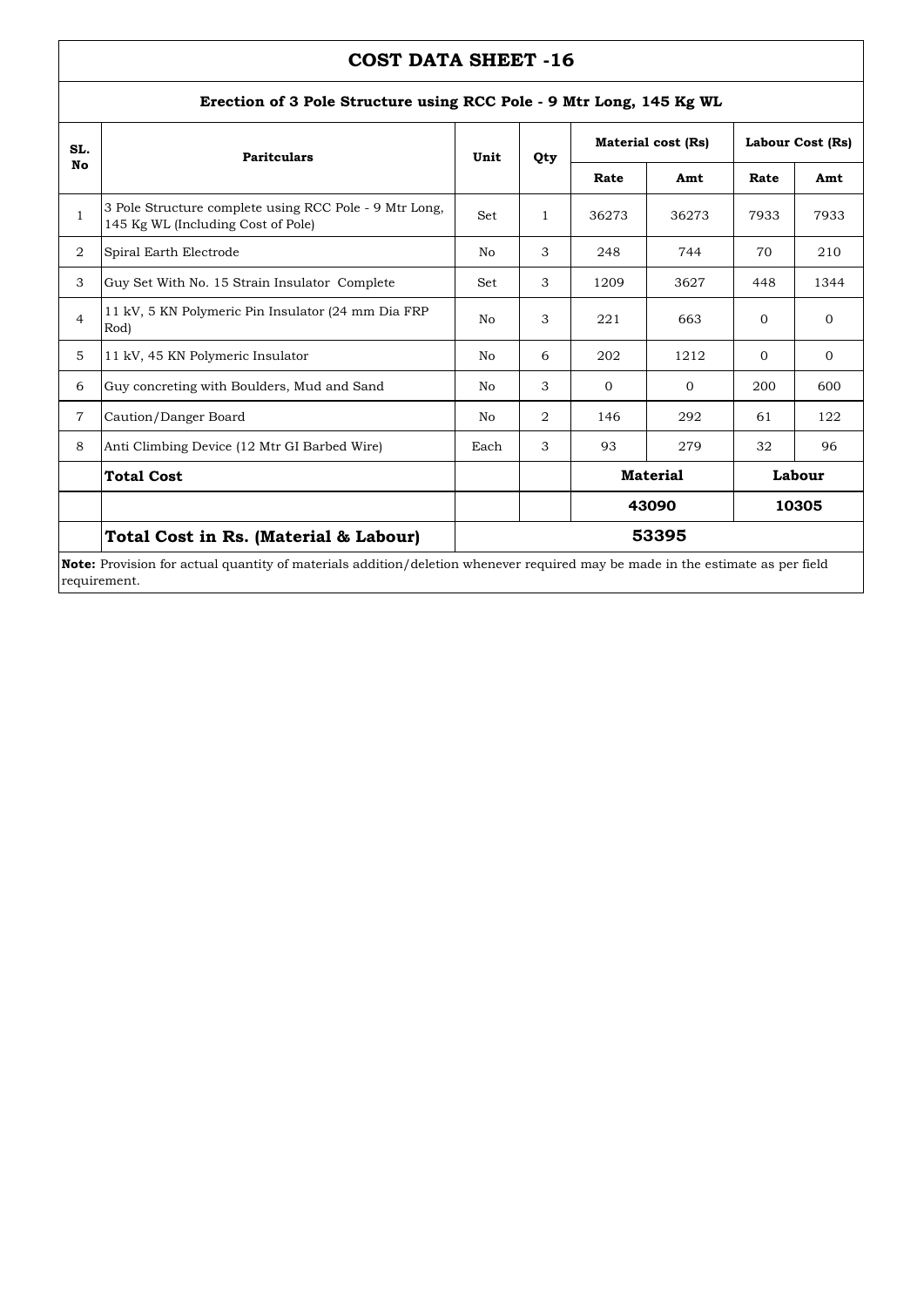### **Providing Metering to IP Set Installations Using SMC/MS Box**

| SL.            | <b>Paritculars</b>                                                                                                                                   | Unit       | Qty          |           | <b>Material cost</b> |  |
|----------------|------------------------------------------------------------------------------------------------------------------------------------------------------|------------|--------------|-----------|----------------------|--|
| No             |                                                                                                                                                      |            |              | Rate (Rs) | Amt (Rs)             |  |
| $\mathbf{1}$   | LT AC 3 Phase 4 Wire, 5-30 Amps DLMS Complaint<br>Energy Meter, 1.0 Accuracy Class                                                                   | No         | $\mathbf{1}$ | 2321      | 2321                 |  |
| $\overline{2}$ | LT Metering Box for housing the ETV Meter without CT's<br>busbar wiring etc                                                                          | No.        | 1            | 3664      | 3664                 |  |
| 3              | 16 Sqmm Aluminium Single Core/Multi Core of Grade<br>650/1100V (16 Mtr) (Rs. 40.95/Mtr)                                                              | Set        | 1            | 655       | 655.2                |  |
| $\overline{4}$ | PVC Pipe of 2 mm Thick, 40 mm Dia                                                                                                                    | Mtr        | 4            | 113       | 452                  |  |
| 5              | 3 Nos Porcelain Cutouts 60 Amps with Wooden Plank                                                                                                    | <b>Set</b> | 1            | 1116      | 1116                 |  |
| 6              | Misc materials such as water tight bends and<br>aluminium pins/bullets                                                                               | LS         | LS           |           | 173                  |  |
| $\overline{7}$ | Labour Charges (Lump sum)                                                                                                                            | LS         | LS           |           | 886                  |  |
|                | Total Cost in Rs. (Material & Labour)                                                                                                                |            |              |           | 9266                 |  |
|                | <b>Note:</b> Provision for actual quantity of materials addition/deletion whenever required may be made in the estimate<br>as per field requirement. |            |              |           |                      |  |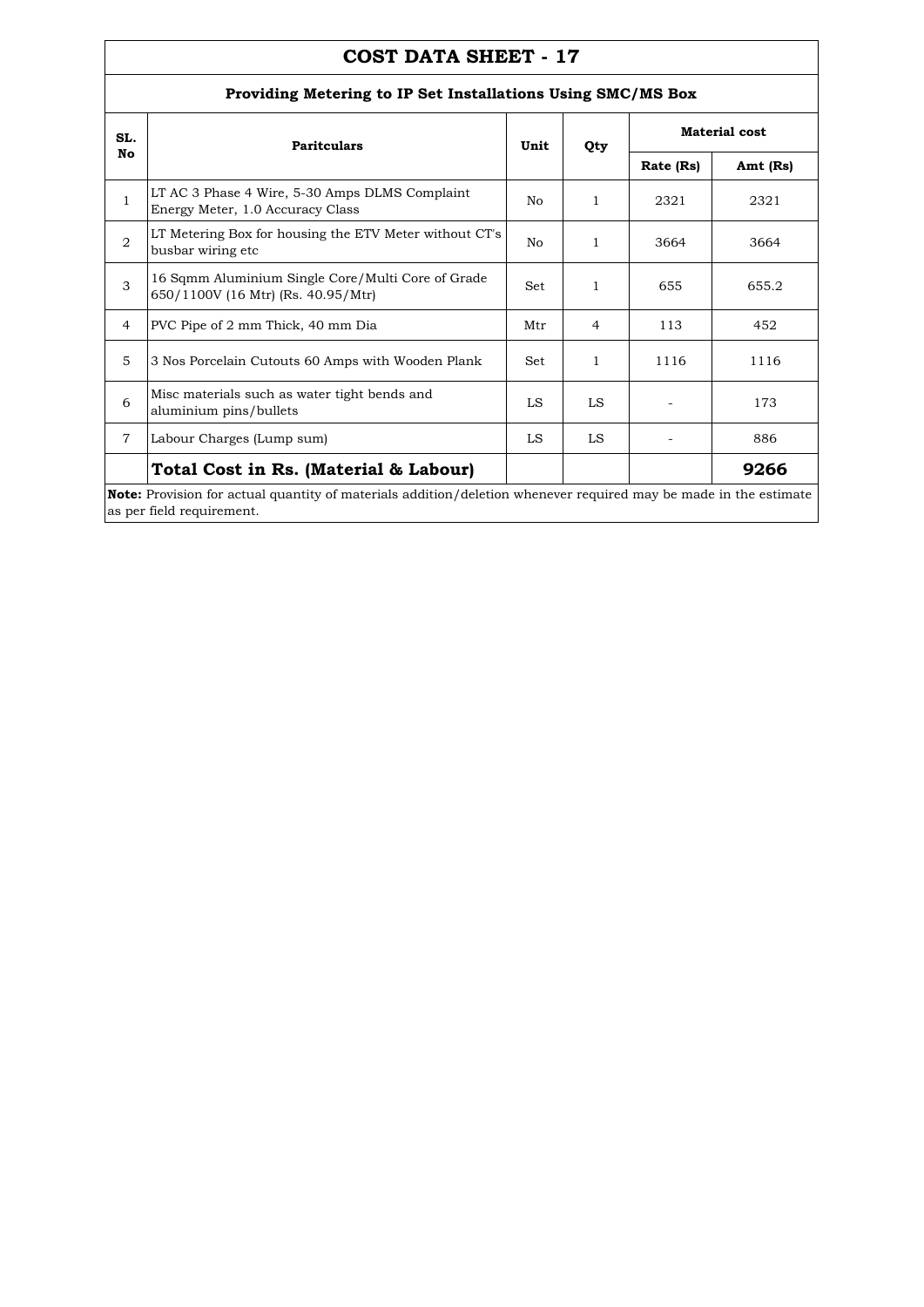| SL.            |                                                                                                                                                                                                                                                                                                  |                                                                                                           |                |           | <b>Material cost</b> |
|----------------|--------------------------------------------------------------------------------------------------------------------------------------------------------------------------------------------------------------------------------------------------------------------------------------------------|-----------------------------------------------------------------------------------------------------------|----------------|-----------|----------------------|
| No             | <b>Particulars</b>                                                                                                                                                                                                                                                                               | Unit                                                                                                      | Qty            | Rate (Rs) | Amt (Rs)             |
| $\mathbf{1}$   | 11 kV, 3x95 Sqmm XLPE UG Cable                                                                                                                                                                                                                                                                   | KМ                                                                                                        | $\mathbf{1}$   | 1115615   | 1115615              |
| $\overline{a}$ | Straight Through Jointing Kit HS Type suitable for 95<br>Sqmm Cable                                                                                                                                                                                                                              | No                                                                                                        | 3              | 7129      | 21387                |
| 3              | Cable Termination Kit Outdoor HS Type suitable for 95<br>Sqmm Cable                                                                                                                                                                                                                              | Per Kit                                                                                                   | 2              | 3966      | 7932                 |
| $\overline{4}$ | Cable Termination Kit Indoor HS Type suitable for 95<br>Sqmm Cable                                                                                                                                                                                                                               | Per Kit                                                                                                   | 2              | 3651      | 7302                 |
| 5              | RCC Hume Pipe, 2000 mm Long, 150 mm Dia                                                                                                                                                                                                                                                          | No                                                                                                        | 3              | 300       | 900                  |
| 6              | Collars for RCC Hume Pipe                                                                                                                                                                                                                                                                        | No                                                                                                        | $\overline{2}$ | 80        | 160                  |
| $\overline{7}$ | GI Pipe, 100 mm Dia for drain crossing, cable raising etc.,                                                                                                                                                                                                                                      | Mtr                                                                                                       | 8              | 1528      | 12224                |
| 8              | Route and Joint Indicating Stones                                                                                                                                                                                                                                                                | No                                                                                                        | 10             | 130       | 1300                 |
|                | <b>Total Material cost</b>                                                                                                                                                                                                                                                                       |                                                                                                           |                |           | 1166820              |
| 9              | <b>Labour charges</b>                                                                                                                                                                                                                                                                            |                                                                                                           |                |           |                      |
|                | a) Laying of cable in trench wherever necessary                                                                                                                                                                                                                                                  | Mtr                                                                                                       | 50             | 45.284    | 2264                 |
|                | b) Labour chargers for horizontal drilling with 6" bore size<br>Without HDPE Pipe                                                                                                                                                                                                                | Rmtr                                                                                                      | 950            | 706       | 670700               |
|                | c) Making of straight through joint                                                                                                                                                                                                                                                              | No                                                                                                        | 3              | 2145      | 6435                 |
|                | d) Making of cable termination                                                                                                                                                                                                                                                                   | No                                                                                                        | 2              | 1965      | 3930                 |
|                | e) Laying of RCC Hume pipe                                                                                                                                                                                                                                                                       | No                                                                                                        | 60             | 51        | 3060                 |
|                | f) Laying of GI Pipe                                                                                                                                                                                                                                                                             | Mtr                                                                                                       | 8              | 58        | 464                  |
|                | g) Laying of Route and Joint indicating stone                                                                                                                                                                                                                                                    | No                                                                                                        | 20             | 86        | 1720                 |
|                | <b>Total Labour cost</b>                                                                                                                                                                                                                                                                         |                                                                                                           |                |           | 688573               |
|                | Total Cost/KM in Rs. (Material & Labour)                                                                                                                                                                                                                                                         | 1855393                                                                                                   |                |           |                      |
|                | Add Rates for Refurbication of Roads                                                                                                                                                                                                                                                             | As per prevailing rates prescribed by local bodies<br>(Corporations/Municipalities/<br>VPS as applicable) |                |           |                      |
| Note:          | When multiples cables have to be laid in the common trench the following excavation is to be followed: a) 0.75<br>Mtr x 1 Mtr for 2 cables. b) 1 Mtr x 1 Mtr for 3 cables. c) 1.25 Mtr x 1 Mtr for 4 nos. of cables and so on (As<br>per Ltr No. BESCOM/BC-14/F-456/4600-18/3704 Dtd 03.07.2004) |                                                                                                           |                |           |                      |
|                | Where cables are laid using trenchless technology, there may be a necessity to lay the cable in open trench<br>excavation. Hence provision shall be made for both in the estimate and the bills shall be paid as per actual<br>inventory taken.                                                  |                                                                                                           |                |           |                      |
|                | Provision for actual quantity of materials addition/deletion whenever required may be made in the estimate<br>as per field requirement.                                                                                                                                                          |                                                                                                           |                |           |                      |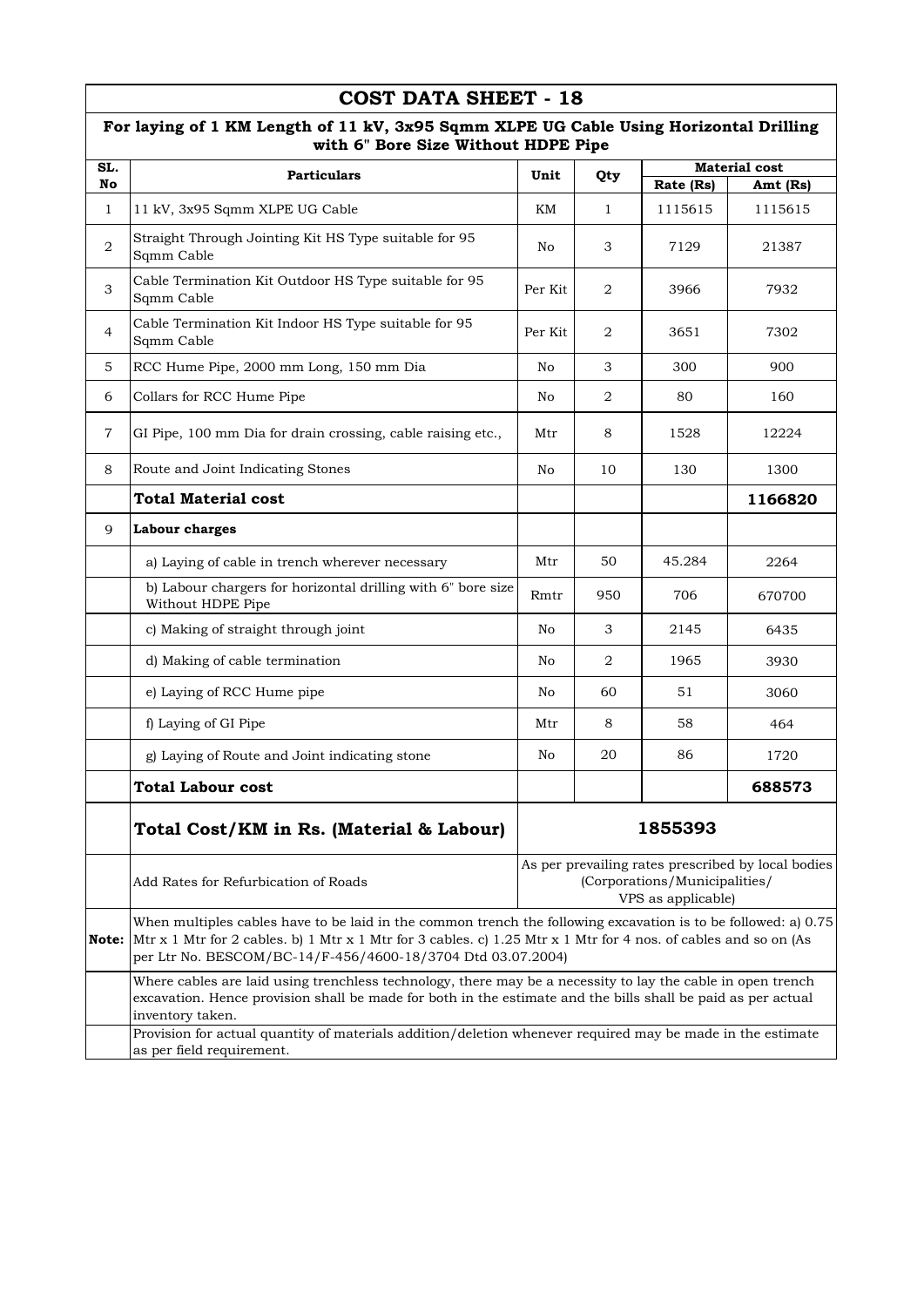### **For Laying of 1 KM Length of 11 kV, 3x95 Sqmm XLPE UG Cable Using Conventional Laying with Excavation of Soil**

| SL.            | Laying with Excavation of Son                                                                                                                                                                                                                                                                      |                                                                                                           |                |           | <b>Material cost</b> |
|----------------|----------------------------------------------------------------------------------------------------------------------------------------------------------------------------------------------------------------------------------------------------------------------------------------------------|-----------------------------------------------------------------------------------------------------------|----------------|-----------|----------------------|
| No             | <b>Particulars</b>                                                                                                                                                                                                                                                                                 | Unit                                                                                                      | Qty            | Rate (Rs) | Amt (Rs)             |
| $\mathbf{1}$   | 11 kV, 3x95 Sqmm XLPE UG Cable                                                                                                                                                                                                                                                                     | KΜ                                                                                                        | 1              | 1115615   | 1115615              |
| $\overline{2}$ | Straight Through Jointing Kits HS Type suitable for 95<br>Sqmm Cable                                                                                                                                                                                                                               | No                                                                                                        | 3              | 7129      | 21387                |
| 3              | Cable Termination Kit Outdoor HS Type Suitable for 95<br>Sqmm Cable                                                                                                                                                                                                                                | Per Kit                                                                                                   | 1              | 3966      | 3966                 |
| $\overline{4}$ | Cable Termination Kit Indoor HS Type Suitable for 95<br>Sqmm Cable                                                                                                                                                                                                                                 | Per Kit                                                                                                   | $\mathbf{1}$   | 3651      | 3651                 |
| 5              | Cable covering tiles 250x125x40 mm or 125x125x40<br>mm                                                                                                                                                                                                                                             | No                                                                                                        | 4000/<br>8000  | 10/5      | 40000                |
| 6              | Artificial/Manufacture Sand                                                                                                                                                                                                                                                                        | Cmt                                                                                                       | 60             | 1488      | 89280                |
| $\overline{7}$ | RCC Hume Pipe, 2000 mm Long, 150 mm Dia                                                                                                                                                                                                                                                            | No                                                                                                        | 30             | 300       | 9000                 |
| 8              | Collars for RCC Hume Pipe                                                                                                                                                                                                                                                                          | No                                                                                                        | 30             | 80        | 2400                 |
| 9              | GI Pipe, 100 mm Dia for drain crossing, cable raising<br>etc.,                                                                                                                                                                                                                                     | Mtr                                                                                                       | 8              | 1528      | 12224                |
| 10             | Route and Joint Indicating Stones                                                                                                                                                                                                                                                                  | No                                                                                                        | 20             | 130       | 2600                 |
|                | <b>Total Material Cost</b>                                                                                                                                                                                                                                                                         |                                                                                                           |                |           | 1300123              |
| 11             | <b>Labour charges</b>                                                                                                                                                                                                                                                                              |                                                                                                           |                |           |                      |
|                | a) Cable trench excavation, 1000x0.6x1=600, Ordinary<br>soil                                                                                                                                                                                                                                       | Cmt                                                                                                       | 600            | 260       | 156000               |
|                | b) Laying of cable in trench                                                                                                                                                                                                                                                                       | KM                                                                                                        | $\mathbf{1}$   | 45284     | 45284                |
|                | c) Refilling and consolidation                                                                                                                                                                                                                                                                     | Cmt                                                                                                       | 550            | 58        | 31900                |
|                | d) Making of straight through joint                                                                                                                                                                                                                                                                | No                                                                                                        | $\mathfrak{Z}$ | 2145      | 6435                 |
|                | e) Making of cable termination                                                                                                                                                                                                                                                                     | No                                                                                                        | $\overline{2}$ | 1965      | 3930                 |
|                | f) Covering the cable with tile                                                                                                                                                                                                                                                                    | KΜ                                                                                                        | $\mathbf 1$    | 3292      | 3292                 |
|                | g) Spreading Sand and forming with Sand round the<br>cable                                                                                                                                                                                                                                         | KM                                                                                                        | $\mathbf{1}$   | 11570     | 11570                |
|                | h) Laying of RCC Hume pipe                                                                                                                                                                                                                                                                         | Mtr                                                                                                       | 60             | 51        | 3060                 |
|                | i) Laying of GI Pipe                                                                                                                                                                                                                                                                               | Mtr                                                                                                       | 8              | 58        | 464                  |
|                | j) Laying of Route and Joint indicating stone                                                                                                                                                                                                                                                      | No                                                                                                        | 20             | 86        | 1720                 |
|                | <b>Total Labour cost</b>                                                                                                                                                                                                                                                                           |                                                                                                           |                |           | 263655               |
|                | Total Cost/KM in Rs. (Material &<br>Labour)                                                                                                                                                                                                                                                        |                                                                                                           |                | 1563778   |                      |
|                | Add Rates for Refurbication of Roads                                                                                                                                                                                                                                                               | As per prevailing rates prescribed by local bodies<br>(Corporations/Municipalities/<br>VPS as applicable) |                |           |                      |
| Note:          | When multiples cables have to be laid in the common trench the following excavation is to be followed: a)<br>$0.75$ Mtr x 1 Mtr for 2 cables. b) 1 Mtr x 1 Mtr for 3 cables. c) 1.25 Mtr x 1 Mtr for 4 nos. of cables and so<br>on (As per Ltr No. BESCOM/BC-14/F-456/4600-18/3704 Dtd 03.07.2004) |                                                                                                           |                |           |                      |
|                | Where cables are laid using trenchless technology, there may be a necessity to lay the cable in open<br>trench excavation. Hence provision shall be made for both in the estimate and the bills shall be paid as<br>per actual inventory taken.                                                    |                                                                                                           |                |           |                      |
|                | Provision for actual quantity of materials addition/deletion whenever required may be made in the<br>estimate as per field requirement.                                                                                                                                                            |                                                                                                           |                |           |                      |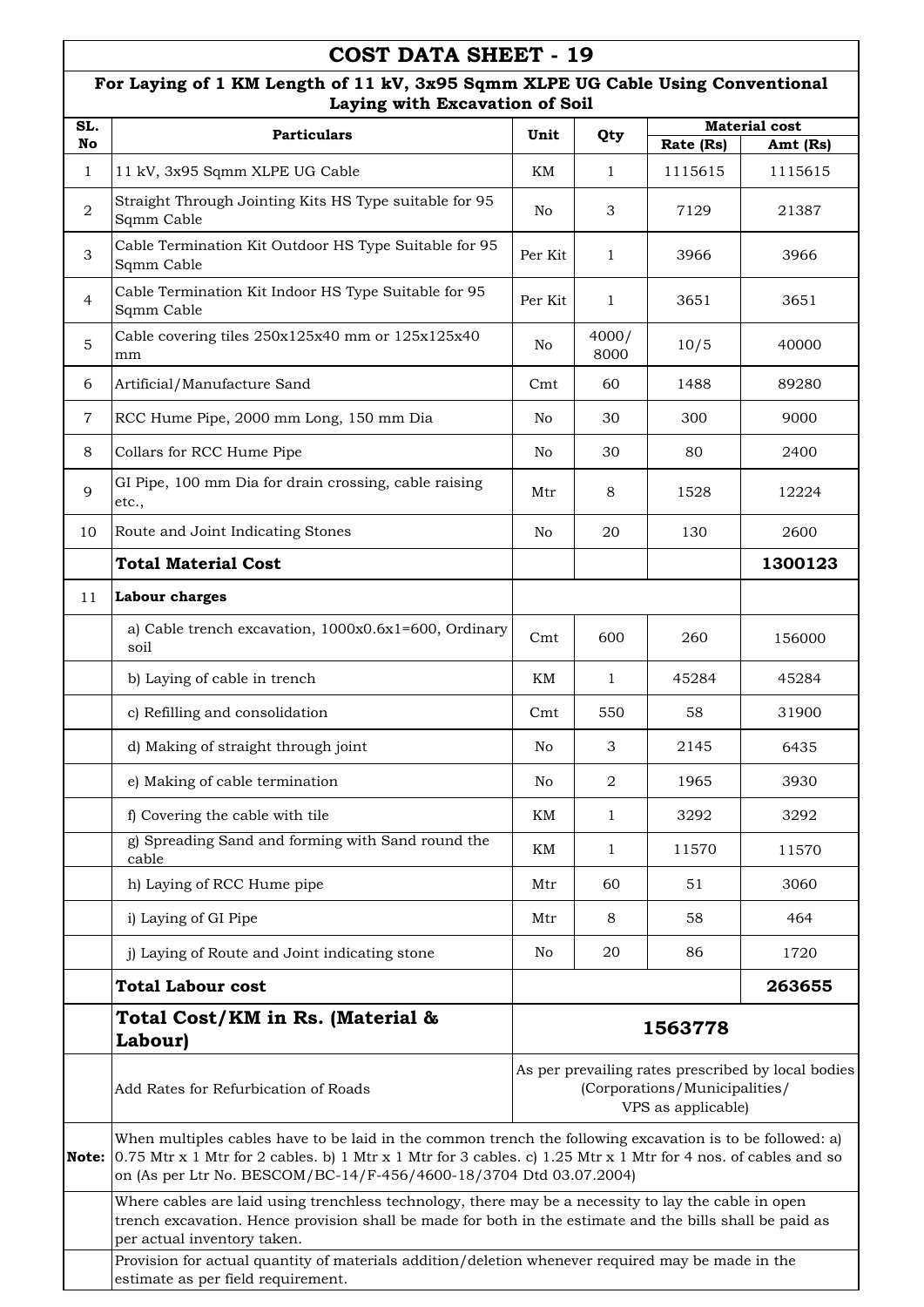|                    | <b>COST DATA SHEET - 20</b>                                                                                                                                                                                                                                                                      |         |              |                                                     |                                                    |  |
|--------------------|--------------------------------------------------------------------------------------------------------------------------------------------------------------------------------------------------------------------------------------------------------------------------------------------------|---------|--------------|-----------------------------------------------------|----------------------------------------------------|--|
|                    | For Laying of 1 KM Length of 11 kV, 3x240 Sqmm XLPE UG Cable Using Horizontal Drilling<br>with 6" Bore Size Without HDPE Pipe                                                                                                                                                                    |         |              |                                                     |                                                    |  |
| SL.                | <b>Particulars</b>                                                                                                                                                                                                                                                                               | Unit    | Qty          | <b>Material cost</b><br>Rate (Rs)<br>Amt (Rs)       |                                                    |  |
| No<br>$\mathbf{1}$ | 11 kV, 3x240 Sqmm XLPE UG Cable                                                                                                                                                                                                                                                                  | KМ      | 1            | 2069302                                             | 2069302                                            |  |
|                    |                                                                                                                                                                                                                                                                                                  |         |              |                                                     |                                                    |  |
| $\overline{2}$     | Straight Through Jointing Kits HS Type suitable for 240<br>Sqmm Cable                                                                                                                                                                                                                            | No      | 3            | 8693                                                | 26079                                              |  |
| 3                  | Cable Termination Kit Outdoor HS Type Suitable for 240<br>Sqmm Cable                                                                                                                                                                                                                             | Per Kit | $\mathbf{1}$ | 5187                                                | 5187                                               |  |
| 4                  | Cable Termination Kit Indoor HS Type Suitable for 240<br>Sqmm Cable                                                                                                                                                                                                                              | Per Kit | 1            | 4575                                                | 4575                                               |  |
| 5                  | RCC Hume Pipe, 2000 mm Long, 150 mm Dia                                                                                                                                                                                                                                                          | No      | З            | 300                                                 | 900                                                |  |
| 6                  | Collars for RCC Hume pipe                                                                                                                                                                                                                                                                        | No      | 2            | 80                                                  | 160                                                |  |
| $\overline{7}$     | GI Pipe, 100 mm Dia for drain crossing, cable raising<br>etc.,                                                                                                                                                                                                                                   | Mtr     | 8            | 1528                                                | 12224                                              |  |
| 8                  | Route and Joint Indicating Stones                                                                                                                                                                                                                                                                | No      | 10           | 130                                                 | 1300                                               |  |
|                    | <b>Total Material Cost</b>                                                                                                                                                                                                                                                                       |         |              |                                                     | 2119727                                            |  |
| 9                  | Labour charges                                                                                                                                                                                                                                                                                   |         |              |                                                     |                                                    |  |
|                    | a) Laying of cable in trench wherever necessary                                                                                                                                                                                                                                                  | Mtr     | 50           | 47.8                                                | 2390                                               |  |
|                    | b) Labour chargers for horizontal drilling with 6" bore<br>size Without HDPE Pipe                                                                                                                                                                                                                | Rmtr    | 950          | 706                                                 | 670700                                             |  |
|                    | c) Making of straight through joint                                                                                                                                                                                                                                                              | No      | 3            | 2145                                                | 6435                                               |  |
|                    | d) Making of cable termination                                                                                                                                                                                                                                                                   | No      | 2            | 1965                                                | 3930                                               |  |
|                    | e) Laying of RCC Hume pipe                                                                                                                                                                                                                                                                       | No      | 60           | 51                                                  | 3060                                               |  |
|                    | f) Laying of GI Pipe                                                                                                                                                                                                                                                                             | Mtr     | 8            | 58                                                  | 464                                                |  |
|                    | g) Laying of Route and Joint indicating stone                                                                                                                                                                                                                                                    | No      | 20           | 86                                                  | 1720                                               |  |
|                    | <b>Total Labour cost</b>                                                                                                                                                                                                                                                                         |         |              |                                                     | 688699                                             |  |
|                    | Total Cost/KM in Rs. (Material &<br>Labour)                                                                                                                                                                                                                                                      |         |              | 2808426                                             |                                                    |  |
|                    | Add Rates for Refurbication of Roads                                                                                                                                                                                                                                                             |         |              | (Corporations/Municipalities/<br>VPS as applicable) | As per prevailing rates prescribed by local bodies |  |
| Note:              | When multiples cables have to be laid in the common trench the following excavation is to be followed: a)<br>0.75 Mtr x 1 Mtr for 2 cables. b) 1 Mtr x 1 Mtr for 3 cables. c) 1.25 Mtr x 1 Mtr for 4 nos. of cables and so on<br>(As per Ltr No. BESCOM/BC-14/F-456/4600-18/3704 Dtd 03.07.2004) |         |              |                                                     |                                                    |  |
|                    | Where cables are laid using trenchless technology, there may be a necessity to lay the cable in open trench<br>excavation. Hence provision shall be made for both in the estimate and the bills shall be paid as per actual<br>inventory taken.                                                  |         |              |                                                     |                                                    |  |
|                    | Provision for actual quantity of materials addition/deletion whenever required may be made in the estimate<br>as per field requirement.                                                                                                                                                          |         |              |                                                     |                                                    |  |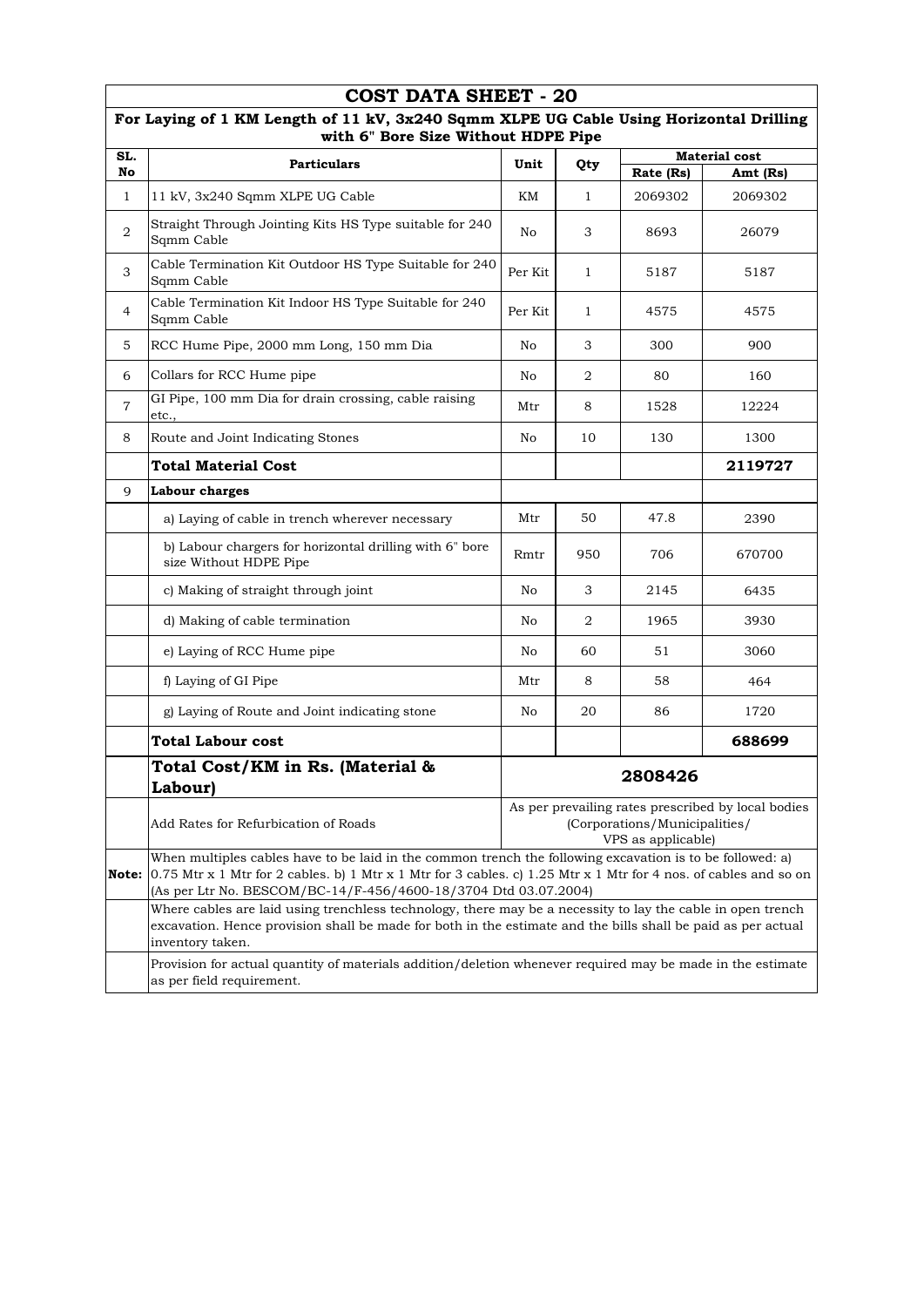|                | COST DATA SHEET - 21                                                                                                                                                                                                                                                                               |                                                                                                           |               |           |                      |
|----------------|----------------------------------------------------------------------------------------------------------------------------------------------------------------------------------------------------------------------------------------------------------------------------------------------------|-----------------------------------------------------------------------------------------------------------|---------------|-----------|----------------------|
|                | For Laying of 1 KM Length of 11 kV, 3x240 Sqmm XLPE UG Cable Using Conventional<br>Laying with Excavation in Soil                                                                                                                                                                                  |                                                                                                           |               |           |                      |
| SL.            | <b>Particulars</b>                                                                                                                                                                                                                                                                                 | Unit                                                                                                      | Qty           |           | <b>Material cost</b> |
| No             |                                                                                                                                                                                                                                                                                                    |                                                                                                           |               | Rate (Rs) | Amt (Rs)             |
| 1              | 11kV, 3x240 Sqmm XLPE UG Cable<br>Straight Through Jointing Kits HS Type suitable for                                                                                                                                                                                                              | KΜ                                                                                                        | $\mathbf{1}$  | 2069302   | 2069302              |
| $\overline{2}$ | 3x240 Sqmm Cable                                                                                                                                                                                                                                                                                   | No                                                                                                        | 3             | 8693      | 26079                |
| 3              | Cable termination kit Outdoor HS Type Suitable for<br>3x240 Sqmm Cable                                                                                                                                                                                                                             | Per Kit                                                                                                   | $\mathbf{1}$  | 5187      | 5187                 |
| 4              | Cable termination kit Indoor HS Type Suitable for 3x240<br>Sqmm Cable                                                                                                                                                                                                                              | Per Kit                                                                                                   | $\mathbf{1}$  | 4575      | 4575                 |
| 5              | Cable Covering Tiles $250x125x40$ mm or $125x125x40$<br>mm                                                                                                                                                                                                                                         | No                                                                                                        | 4000/<br>8000 | 10/5      | 40000                |
| 6              | Artificial/Manufacture Sand                                                                                                                                                                                                                                                                        | Cmt                                                                                                       | 60            | 1488      | 89280                |
| 7              | RCC Hume pipe, 2000 mm Long, 150 mm Dia                                                                                                                                                                                                                                                            | No                                                                                                        | 30            | 300       | 9000                 |
| 8              | Collars for RCC Hume Pipe                                                                                                                                                                                                                                                                          | No                                                                                                        | 30            | 80        | 2400                 |
| 9              | GI Pipe, 100 mm Dia for drain crossing, cable raising<br>etc.,                                                                                                                                                                                                                                     | Mtr                                                                                                       | 8             | 1528      | 12224                |
| 10             | Route and Joint Indicating Stones                                                                                                                                                                                                                                                                  | No                                                                                                        | 20            | 130       | 2600                 |
|                | <b>Total Material Cost</b>                                                                                                                                                                                                                                                                         |                                                                                                           |               |           | 2260647              |
| 11             | Labour charges                                                                                                                                                                                                                                                                                     |                                                                                                           |               |           |                      |
|                | a) Cable trench excavation, 1000x0.6x1=600, Ordinary<br>soil                                                                                                                                                                                                                                       | Cmt                                                                                                       | 600           | 260       | 156000               |
|                | b) Laying of cable in trench                                                                                                                                                                                                                                                                       | KМ                                                                                                        | $\mathbf{1}$  | 47800     | 47800                |
|                | c) Refilling and consolidation                                                                                                                                                                                                                                                                     | Cmt                                                                                                       | 550           | 58        | 31900                |
|                | d) Making of straight through joint                                                                                                                                                                                                                                                                | No                                                                                                        | 3             | 2145      | 6435                 |
|                | e) Making of cable termination                                                                                                                                                                                                                                                                     | No                                                                                                        | 2             | 1965      | 3930                 |
|                | f) Covering the cable with tile                                                                                                                                                                                                                                                                    | KM                                                                                                        | $\mathbf{1}$  | 3292      | 3292                 |
|                | g) Spreading Sand and forming with Sand round the<br>cable                                                                                                                                                                                                                                         | KM                                                                                                        | 1             | 11570     | 11570                |
|                | h) Laying of RCC Hume pipe                                                                                                                                                                                                                                                                         | Mtr                                                                                                       | 60            | 51        | 3060                 |
|                | i) Laying of GI Pipe                                                                                                                                                                                                                                                                               | Mtr                                                                                                       | 8             | 58        | 464                  |
|                | j) Laying of Route and Joint indicating stone                                                                                                                                                                                                                                                      | No                                                                                                        | 20            | 86        | 1720                 |
|                | <b>Total Labour cost</b>                                                                                                                                                                                                                                                                           |                                                                                                           |               |           | 266171               |
|                | Total Cost/KM in Rs. (Material &<br>Labour)                                                                                                                                                                                                                                                        |                                                                                                           |               | 2526818   |                      |
|                | Add Rates for Refurbication of Roads                                                                                                                                                                                                                                                               | As per prevailing rates prescribed by local bodies<br>(Corporations/Municipalities/<br>VPS as applicable) |               |           |                      |
| Note:          | When multiples cables have to be laid in the common trench the following excavation is to be followed: a)<br>$0.75$ Mtr x 1 Mtr for 2 cables. b) 1 Mtr x 1 Mtr for 3 cables. c) 1.25 Mtr x 1 Mtr for 4 nos. of cables and so<br>on (As per Ltr No. BESCOM/BC-14/F-456/4600-18/3704 Dtd 03.07.2004) |                                                                                                           |               |           |                      |
|                | Where cables are laid using trenchless technology, there may be a necessity to lay the cable in open<br>trench excavation. Hence provision shall be made for both in the estimate and the bills shall be paid as<br>per actual inventory taken.                                                    |                                                                                                           |               |           |                      |
|                | Provision for actual quantity of materials addition/deletion whenever required may be made in the<br>estimate as per field requirement.                                                                                                                                                            |                                                                                                           |               |           |                      |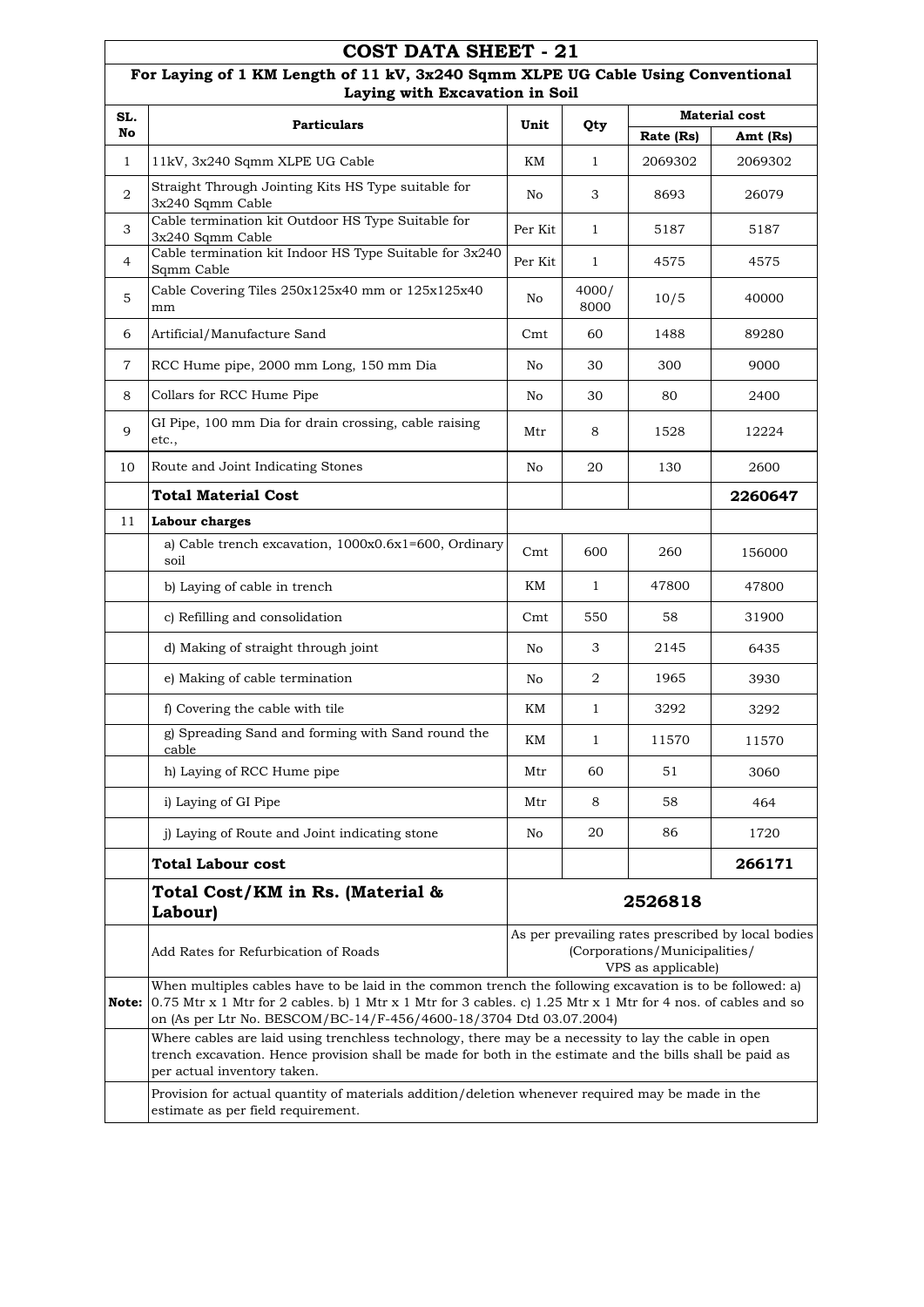|                    | <b>COST DATA SHEET - 22</b>                                                                                                                                                                                                                                                                      |         |                |                                                     |                                                    |  |
|--------------------|--------------------------------------------------------------------------------------------------------------------------------------------------------------------------------------------------------------------------------------------------------------------------------------------------|---------|----------------|-----------------------------------------------------|----------------------------------------------------|--|
|                    | For Laying of 1 KM Length of 11 kV, 3x400 Sqmm XLPE UG Cable Using Horizontal Drilling<br>with 6" Bore Size Without HDPE Pipe                                                                                                                                                                    |         |                |                                                     |                                                    |  |
| SL.                | <b>Particulars</b>                                                                                                                                                                                                                                                                               | Unit    | Qty            |                                                     | <b>Material</b> cost                               |  |
| No<br>$\mathbf{1}$ | 11 kV, 3x400 Sqmm XLPE UG Cable                                                                                                                                                                                                                                                                  | KМ      | $\mathbf{1}$   | Rate (Rs)<br>3096132                                | Amt (Rs)<br>3096132                                |  |
|                    |                                                                                                                                                                                                                                                                                                  |         |                |                                                     |                                                    |  |
| $\overline{2}$     | Straight Through Jointing Kits HS Type suitable for 400<br>Sqmm Cable                                                                                                                                                                                                                            | No      | 3              | 10382                                               | 31146                                              |  |
| 3                  | Cable Termination Kit Outdoor HS Type Suitable for 400<br>Sqmm Cable                                                                                                                                                                                                                             | Per Kit | $\mathbf{1}$   | 5225                                                | 5225                                               |  |
| $\overline{4}$     | Cable Termination Kit Indoor HS Type Suitable for 400<br>Sqmm Cable                                                                                                                                                                                                                              | Per Kit | $\mathbf{1}$   | 4695                                                | 4695                                               |  |
| 5.                 | RCC Hume Pipe, 2000 mm Long, 150 mm Dia                                                                                                                                                                                                                                                          | No      | 3              | 300                                                 | 900                                                |  |
| 6                  | Collars for RCC Hume pipe                                                                                                                                                                                                                                                                        | No      | $\overline{2}$ | 80                                                  | 160                                                |  |
| $\overline{7}$     | GI Pipe, 150 mm Dia for drain crossing, cable raising<br>etc.,                                                                                                                                                                                                                                   | Mtr     | 8              | 1529                                                | 12232                                              |  |
| 8                  | Route and Joint Indicating Stones                                                                                                                                                                                                                                                                | No      | 10             | 130                                                 | 1300                                               |  |
|                    | <b>Total Material Cost</b>                                                                                                                                                                                                                                                                       |         |                |                                                     | 3151790                                            |  |
| 9                  | Labour charges                                                                                                                                                                                                                                                                                   |         |                |                                                     |                                                    |  |
|                    | a) Laying of cable in trench wherever necessary                                                                                                                                                                                                                                                  | Mtr     | 50             | 50.314                                              | 2516                                               |  |
|                    | b) Labour chargers for horizontal drilling with 6" bore<br>size Without HDPE Pipe                                                                                                                                                                                                                | Rmtr    | 950            | 706                                                 | 670700                                             |  |
|                    | c) Making of straight through joint                                                                                                                                                                                                                                                              | No      | 3              | 2145                                                | 6435                                               |  |
|                    | d) Making of cable termination                                                                                                                                                                                                                                                                   | No      | $\overline{2}$ | 1965                                                | 3930                                               |  |
|                    | e) Laying of RCC Hume pipe                                                                                                                                                                                                                                                                       | No.     | 60             | 51                                                  | 3060                                               |  |
|                    | f) Laying of GI Pipe                                                                                                                                                                                                                                                                             | Mtr     | 8              | 58                                                  | 464                                                |  |
|                    | gj) Laying of Route and Joint indicating stone                                                                                                                                                                                                                                                   | No      | 20             | 86                                                  | 1720                                               |  |
|                    | Total Labour cost                                                                                                                                                                                                                                                                                |         |                |                                                     | 688825                                             |  |
|                    | Total Cost/KM in Rs. (Material &<br>Labour)                                                                                                                                                                                                                                                      |         |                | 3840615                                             |                                                    |  |
|                    | Add Rates for Refurbication of Roads                                                                                                                                                                                                                                                             |         |                | (Corporations/Municipalities/<br>VPS as applicable) | As per prevailing rates prescribed by local bodies |  |
| Note:              | When multiples cables have to be laid in the common trench the following excavation is to be followed: a)<br>0.75 Mtr x 1 Mtr for 2 cables. b) 1 Mtr x 1 Mtr for 3 cables. c) 1.25 Mtr x 1 Mtr for 4 nos. of cables and so<br>on (As per Ltr No. BESCOM/BC-14/F-456/4600-18/3704 Dtd 03.07.2004) |         |                |                                                     |                                                    |  |
|                    | Where cables are laid using trenchless technology, there may be a necessity to lay the cable in open<br>trench excavation. Hence provision shall be made for both in the estimate and the bills shall be paid as<br>per actual inventory taken.                                                  |         |                |                                                     |                                                    |  |
|                    | Provision for actual quantity of materials addition/deletion whenever required may be made in the<br>estimate as per field requirement.                                                                                                                                                          |         |                |                                                     |                                                    |  |

 $\Gamma$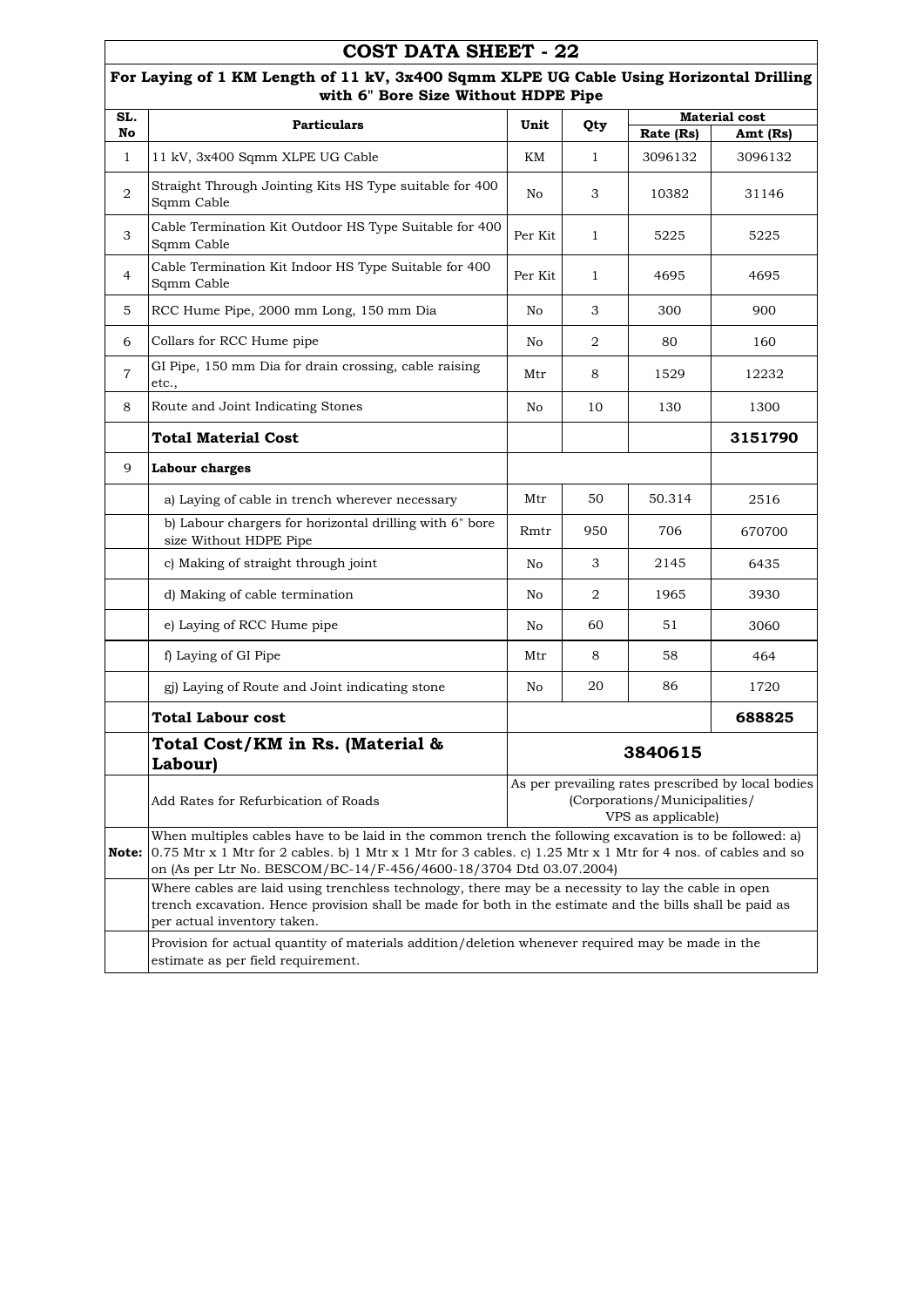|                | COST DATA SHEET - 23                                                                                                                                                                                                                                                                             |         |               |                                                     |                                                    |
|----------------|--------------------------------------------------------------------------------------------------------------------------------------------------------------------------------------------------------------------------------------------------------------------------------------------------|---------|---------------|-----------------------------------------------------|----------------------------------------------------|
|                | For laying of 1 KM Length of 11 kV, 3x400 Sqmm XLPE UG Cable Using Conventional<br>Laying with Excavation in Soil                                                                                                                                                                                |         |               |                                                     |                                                    |
| SL.            |                                                                                                                                                                                                                                                                                                  | Unit    |               |                                                     | <b>Material cost</b>                               |
| No             | <b>Particulars</b>                                                                                                                                                                                                                                                                               |         | Qty           | Rate (Rs)                                           | Amt (Rs)                                           |
| $\mathbf{1}$   | 11 kV, 3x400 Sqmm XLPE UG Cable                                                                                                                                                                                                                                                                  | KМ      | $\mathbf{1}$  | 3096132                                             | 3096132                                            |
| $\overline{2}$ | Straight Through Jointing Kits HS Type suitable for<br>3x400 Sqmm Cable                                                                                                                                                                                                                          | No      | 3             | 10382                                               | 31146                                              |
| 3              | Cable Termination Kit Outdoor HS Type Suitable for<br>3x400 Sqmm Cable                                                                                                                                                                                                                           | Per Kit | 1             | 5225                                                | 5225                                               |
| 4              | Cable Termination Kit Indoor HS Type Suitable for<br>3x400 Sqmm Cable                                                                                                                                                                                                                            | Per Kit | $\mathbf{1}$  | 4695                                                | 4695                                               |
| 5              | Cable Covering Tiles 250x125x40 mm or 125x125x40<br>mm                                                                                                                                                                                                                                           | No      | 4000/<br>8000 | 10/5                                                | 40000                                              |
| 6              | Artificial/Manufacture Sand                                                                                                                                                                                                                                                                      | Cmt     | 60            | 1488                                                | 89280                                              |
| 7              | RCC Hume Pipe, 2000mm Long, 150mm Dia                                                                                                                                                                                                                                                            | No.     | 30            | 300                                                 | 9000                                               |
| 8              | Collars for RCC Hume Pipe                                                                                                                                                                                                                                                                        | No      | 30            | 80                                                  | 2400                                               |
| 9              | GI Pipe, 150 mm Dia for drain crossing, cable raising<br>etc.,                                                                                                                                                                                                                                   | Mtr     | 8             | 1529                                                | 12232                                              |
| 10             | Route and Joint indicating stones                                                                                                                                                                                                                                                                | No      | 20            | 130                                                 | 2600                                               |
|                | Total Material Cost                                                                                                                                                                                                                                                                              |         |               |                                                     | 3292710                                            |
| 11             | Labour charges                                                                                                                                                                                                                                                                                   |         |               |                                                     |                                                    |
|                | a) Cable trench excavation, 1000x0.6x1=600,<br>Ordinary soil                                                                                                                                                                                                                                     | Cmt     | 600           | 260                                                 | 156000                                             |
|                | b) Laying of cable in trench                                                                                                                                                                                                                                                                     | KM      | 1             | 50314                                               | 50314                                              |
|                | c) Refilling and consolidation                                                                                                                                                                                                                                                                   | Cmt     | 550           | 58                                                  | 31900                                              |
|                | d) Making of straight through joint                                                                                                                                                                                                                                                              | No      | 3             | 2145                                                | 6435                                               |
|                | e) Making of cable termination                                                                                                                                                                                                                                                                   | No      | 2             | 1965                                                | 3930                                               |
|                | f) Covering the cable with tile                                                                                                                                                                                                                                                                  | KM      | $\mathbf{1}$  | 3292                                                | 3292                                               |
|                | g) Spreading Sand and forming with Sand round the<br>cable                                                                                                                                                                                                                                       | KM      | 1             | 11571                                               | 11571                                              |
|                | h) Laying of RCC Hume pipe                                                                                                                                                                                                                                                                       | Mtr     | 60            | 51                                                  | 3060                                               |
|                | i) Laying of GI Pipe                                                                                                                                                                                                                                                                             | Mtr     | 8             | 58                                                  | 464                                                |
|                | j) Laying of Route and Joint indicating stone                                                                                                                                                                                                                                                    | No      | 20            | 86                                                  | 1720                                               |
|                | <b>Total Labour cost</b>                                                                                                                                                                                                                                                                         |         |               |                                                     | 268686                                             |
|                | Total Cost/KM in Rs. (Material &<br>Labour)                                                                                                                                                                                                                                                      |         |               | 3561396                                             |                                                    |
|                | Add Rates for Refurbication of Roads                                                                                                                                                                                                                                                             |         |               | (Corporations/Municipalities/<br>VPS as applicable) | As per prevailing rates prescribed by local bodies |
| Note:          | When multiples cables have to be laid in the common trench the following excavation is to be followed: a)<br>0.75 Mtr x 1 Mtr for 2 cables. b) 1 Mtr x 1 Mtr for 3 cables. c) 1.25 Mtr x 1 Mtr for 4 nos. of cables and so<br>on (As per Ltr No. BESCOM/BC-14/F-456/4600-18/3704 Dtd 03.07.2004) |         |               |                                                     |                                                    |
|                | Where cables are laid using trenchless technology, there may be a necessity to lay the cable in open<br>trench excavation. Hence provision shall be made for both in the estimate and the bills shall be paid as<br>per actual inventory taken.                                                  |         |               |                                                     |                                                    |
|                | Provision for actual quantity of materials addition/deletion whenever required may be made in the<br>estimate as per field requirement.                                                                                                                                                          |         |               |                                                     |                                                    |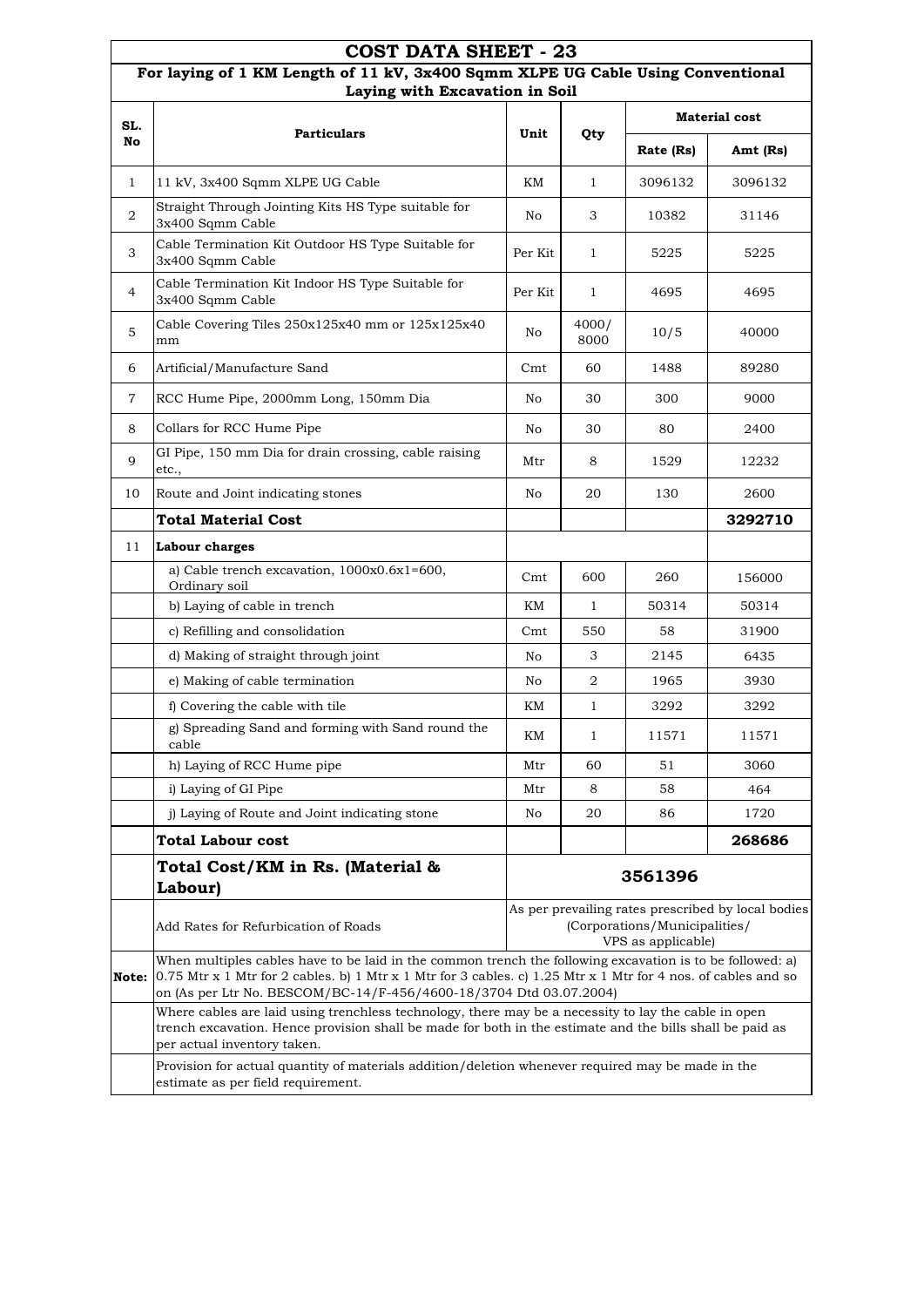|                | <b>COST DATA SHEET - 24</b>                                                                                              |              |                |        |                           |                |                  |  |  |
|----------------|--------------------------------------------------------------------------------------------------------------------------|--------------|----------------|--------|---------------------------|----------------|------------------|--|--|
|                | Erection of 3 Phase, 11kV/433V, 25 kVA BEE - 4/5 Star Rated Distribution Transformer Centre<br>Using 9 Mtr RCC Pole DPTC |              |                |        |                           |                |                  |  |  |
|                |                                                                                                                          |              |                |        |                           | 25 kVA         |                  |  |  |
| S1<br>No       | <b>Particulars</b>                                                                                                       | Unit         | Qty            |        | <b>Material Cost (Rs)</b> |                | Labour Cost (Rs) |  |  |
|                |                                                                                                                          |              |                | Rate   | Amt                       | Rate           | Amt              |  |  |
| $\mathbf{1}$   | DP Transformer Structure using RCC Pole - 9 Mtr<br>Long, 145 Kg WL                                                       | No.          | 1              | 32553  | 32553                     | 5205           | 5205             |  |  |
| 2              | 11 kV, 5 KN Polymeric Pin Insulator (24 mm Dia<br>FRP Rod)                                                               | Set          | 3              | 221    | 663                       | $\overline{0}$ | $\mathbf{0}$     |  |  |
| 3              | 11 kV, 45 KN Polymeric Insulator                                                                                         | Set          | 3              | 202    | 606                       | 0              | 0                |  |  |
| $\overline{4}$ | Guy Set Complete with No. 15 Strain Insulator &<br>Concreting materials                                                  | No           | 4              | 1209   | 4836                      | 448            | 1792             |  |  |
| 5              | 11kV/433V, 25 kVA, 3 Phase, 50 Cys<br>Distribution Transformer BEE - 4 Star Rated with<br>Oil                            | No           | 1              | 87950  | 87950                     | 863            | 863              |  |  |
| 6              | 11kV/433V, 25 kVA, 3 Phase, 50 Cys<br>Distribution Transformer BEE - 5 Star Rated with<br>Oil                            | No           | 1              | 102343 | 102343                    | 863            | 863              |  |  |
| 7              | Earthing materials pipe type for grounding (Single<br>Electrode with accessories)                                        | Set          | 3              | 1733   | 5199                      | 735            | 2205             |  |  |
| 8              | Caution/Danger Board                                                                                                     | No           | $\mathbf{1}$   | 146    | 146                       | 61             | 61               |  |  |
| 9              | Anti Climbing Device (12 Mtr GI Barbed Wire)                                                                             | Each         | 2              | 93     | 186                       | 32             | 64               |  |  |
| 10             | Guy concreting with Boulders, Mud and Sand                                                                               | No           | 4              | 0      | 0                         | 200            | 800              |  |  |
| 11             | GI Wire 8 SWG                                                                                                            | Kg           | 5              | 77.85  | 389                       | $\mathbf{0}$   | $\overline{0}$   |  |  |
| 12             | Guy wire 7/10 SWG                                                                                                        | Kg           | 10             | 80.12  | 801                       | 0              | 0                |  |  |
| 13             | 11 kV Lightning Arrester, Metal oxide,<br>9 kV, 5 kA Polymeric Type with ground<br>disconnector                          | Set/3<br>Nos | 1              | 1736   | 1736                      | 90             | 90               |  |  |
|                | a) LT Protection Kit for 25 kVA                                                                                          | No           | 1              | 1915   | 1915                      | 260            | 260              |  |  |
|                | b) LT Wiring (From DTC to LT Line Through<br>Metering Box & LT Protection Kit) SINGLE<br><b>CIRCUIT</b>                  |              |                |        |                           |                |                  |  |  |
|                | i) Al Lead Wire - 50 Sqmm                                                                                                | Mtr          | 25             | 79.46  | 1987                      |                |                  |  |  |
|                | ii) Heavy Duty Long Barrel Copper Lug - 50<br>Sqmm                                                                       | No           | 4              | 60     | 240                       |                |                  |  |  |
| 14             | iii) PG Clamp - Rabbit to 50 Sqmm                                                                                        | No           | $\overline{4}$ | 116    | 464                       |                | 719              |  |  |
|                | iv) Spacer for DTC Wiring                                                                                                | No           | 8              | 41     | 328                       |                |                  |  |  |
|                | v) Fish Plate with necessary Clamps, bolts &<br>nuts etc complete (Galvanised)                                           | No           | 2              | 229    | 458                       |                |                  |  |  |
|                | c) LT Metering box with CTs and necessary wiring<br>for housing ETV Meter (Please see CDS - 39)                          | No           | $\mathbf{1}$   | 6277   | 6277                      | 650            | 650              |  |  |
|                | d) LT Electronic Tri-Vector Meter 5 Amps, -<br>0.5/1.0 Accuracy Class                                                    | No           | $\mathbf{1}$   | 3312   | 3312                      | 798            | 798              |  |  |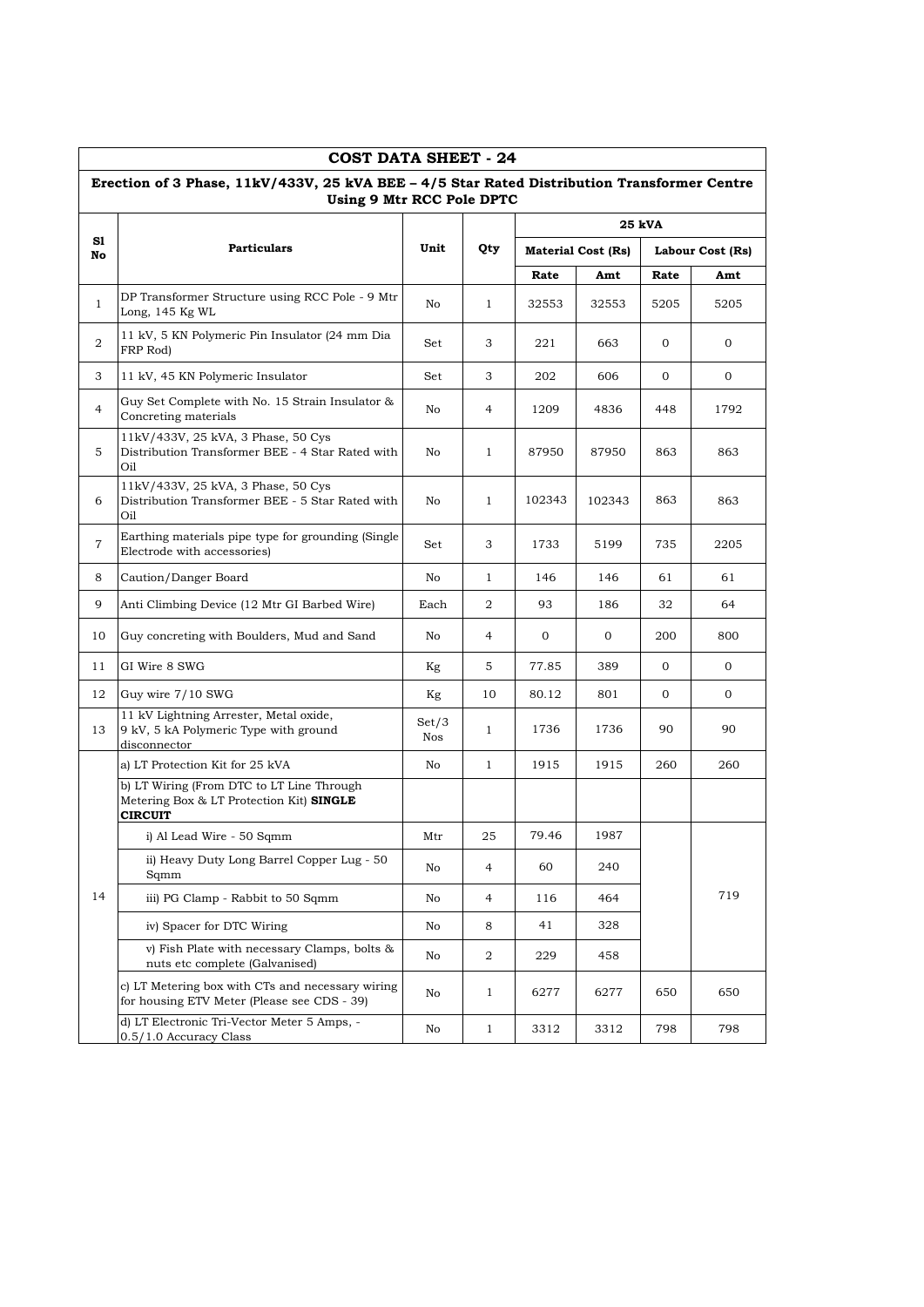| 15 | 11 kV, Solid Core Type HG Fuse Unit                                                                                            | Set/3<br>Nos. | 1 | 1032 | 1032   | 178 | 178   |  |  |  |
|----|--------------------------------------------------------------------------------------------------------------------------------|---------------|---|------|--------|-----|-------|--|--|--|
| 16 | 11 kV, 200 Amps, Single Break GOS                                                                                              | Set           | 1 | 9125 | 9125   | 805 | 805   |  |  |  |
|    | <b>Total Cost</b>                                                                                                              |               |   |      |        |     |       |  |  |  |
|    | i) Using 4 Star Rated Transformer                                                                                              |               |   |      | 160203 |     | 14490 |  |  |  |
|    | ii) Using 5 Star Rated Transformer                                                                                             |               |   |      | 174596 |     | 14490 |  |  |  |
|    | Total Cost in Rs. (Material &<br>Labour)                                                                                       |               |   |      |        |     |       |  |  |  |
|    | i) Using 4 Star Rated Transformer                                                                                              | 174693        |   |      |        |     |       |  |  |  |
|    | ii) Using 5 Star Rated Transformer                                                                                             | 189086        |   |      |        |     |       |  |  |  |
|    | <b>Note:</b> Provision for actual quantity of materials addition/deletion whenever required may be made in the estimate as per |               |   |      |        |     |       |  |  |  |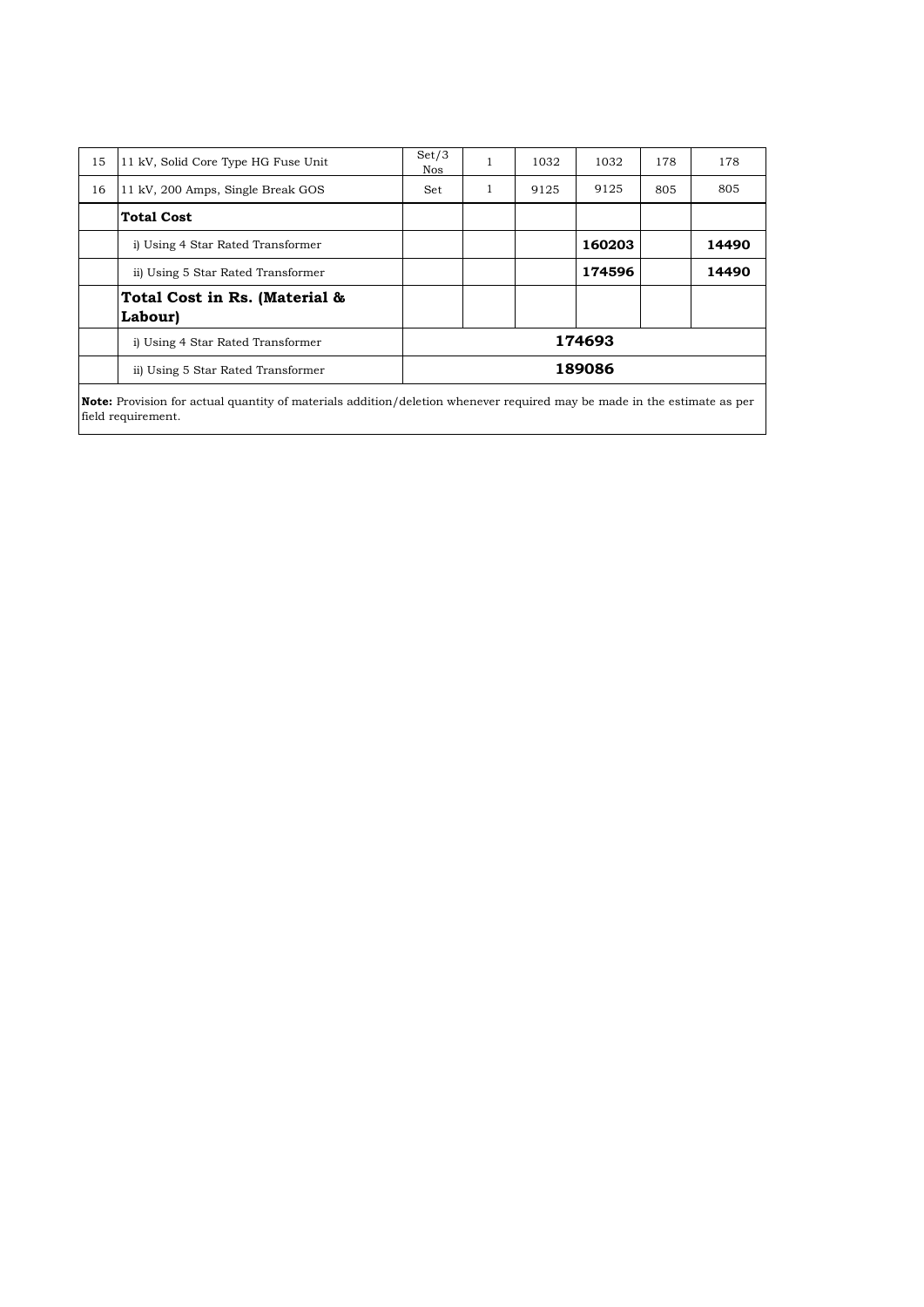#### **Rate Amt Rate Amt** 1 DP Transformer Structure using RCC Pole - 9 Mtr DP Transformer Structure using RCC Pole - 9 Mtr<br>Long, 145 Kg WL 5205 2 11 kV, 5 KN Polymeric Pin Insulator (24 mm Dia FRP Rod)  $\begin{bmatrix} 1 & 0 & 0 \\ 0 & 0 & 0 \\ 0 & 0 & 0 \end{bmatrix}$  Set  $\begin{bmatrix} 3 & 221 & 663 & 0 \\ 0 & 0 & 0 \\ 0 & 0 & 0 \end{bmatrix}$ 3 11 kV, 45 KN Polymeric Insulator Set 3 202 606 0 0 0 4 Guy Set Complete with No. 15 Strain Insulator & Guy Set Complete with No. 15 Strain insulator  $\alpha$  No  $\beta$  4 1209 4836 448 1792 5 11kV/433V, 63 kVA, 3 Phase, 50 Cys Distribution Transformer BEE - 4 Star Rated with Oil No <sup>1</sup> 160000 160000 863 863 6 11kV/433V, 63 kVA, 3 Phase, 50 Cys Distribution Transformer BEE - 5 Star Rated with Oil No <sup>1</sup> 176257 176257 863 863 7 Earthing materials pipe type for grounding (Single Electrode with accessories)<br>Electrode with accessories 8 Caution/Danger Board 1 No 1 146 146 61 61 9 Anti Climbing Device (12 Mtr GI Barbed Wire) Each 2 93 186 32 64 10 Guy concreting with Boulders, Mud and Sand No 4 0 0 200 800 11 GI Wire 8 SWG Kg | 5 | 77.85 | 389 | 0 | 0 12 Guy wire 7/10 SWG Kg 10 80.12 801 0 0 13 11 kV Lightning Arrester, Metal Oxide 9 kV, 5 kA, Polymetic type with ground disconnector Set/3  $\begin{array}{|c|c|c|c|c|c|c|c|c|} \hline \text{Nos} & 1 & 1736 & 1736 & 90 & 90 \ \hline \end{array}$ a) LT Protection Kit for 63 kVA No 2 1915 3830 260 520 b) LT Wiring (From DTC to LT Line Through Metering Box & LT Protection Kit) **SINGLE CIRCUIT** No i) Al Lead Wire - 95 Sqmm Mtr 40 140.8 5632 ii) Heavy Duty Long Barrel Copper Lug - 95 Mo diene die 133 (132 – 133 – 133 – 133 – 133 – 133 – 133 – 133 – 1<br>Sqmm 14 iii) PG Clamp - Rabbit to 95 Sqmm No 4 159 636 719 iv) Spacer for DTC Wiring No 8 41 328 v) Fish Plate with necessary Clamps, bolts & v Fish Plate with necessary Clamps, bolts  $\alpha$   $N_0$   $2$   $229$  458 nuts etc complete (Galvanised) c) LT Metering box with CTs and necessary wiring for housing ETV Meter (Please see CDS - 39) No <sup>1</sup> 5578 5578 650 650 d) LT Electronic Tri-Vector Meter 5 Amps, -0.5/1.0  $A_{\text{c} \text{curacy Class}}$  Class  $A_{\text{c} \text{curacy Class}}$  No  $A_{\text{c} \text{curacy Class}}$  1 3312 3312 798 798 **Erection of 3 Phase, 11kV/433V, 63 kVA BEE – 4/5 Star Rated Distribution Transformer Centre Using 9 Mtr RCC Pole DPTC Sl No Particulars Unit Qty 63 kVA Material Cost (Rs) Labour Cost (Rs)**

#### **COST DATA SHEET - 25**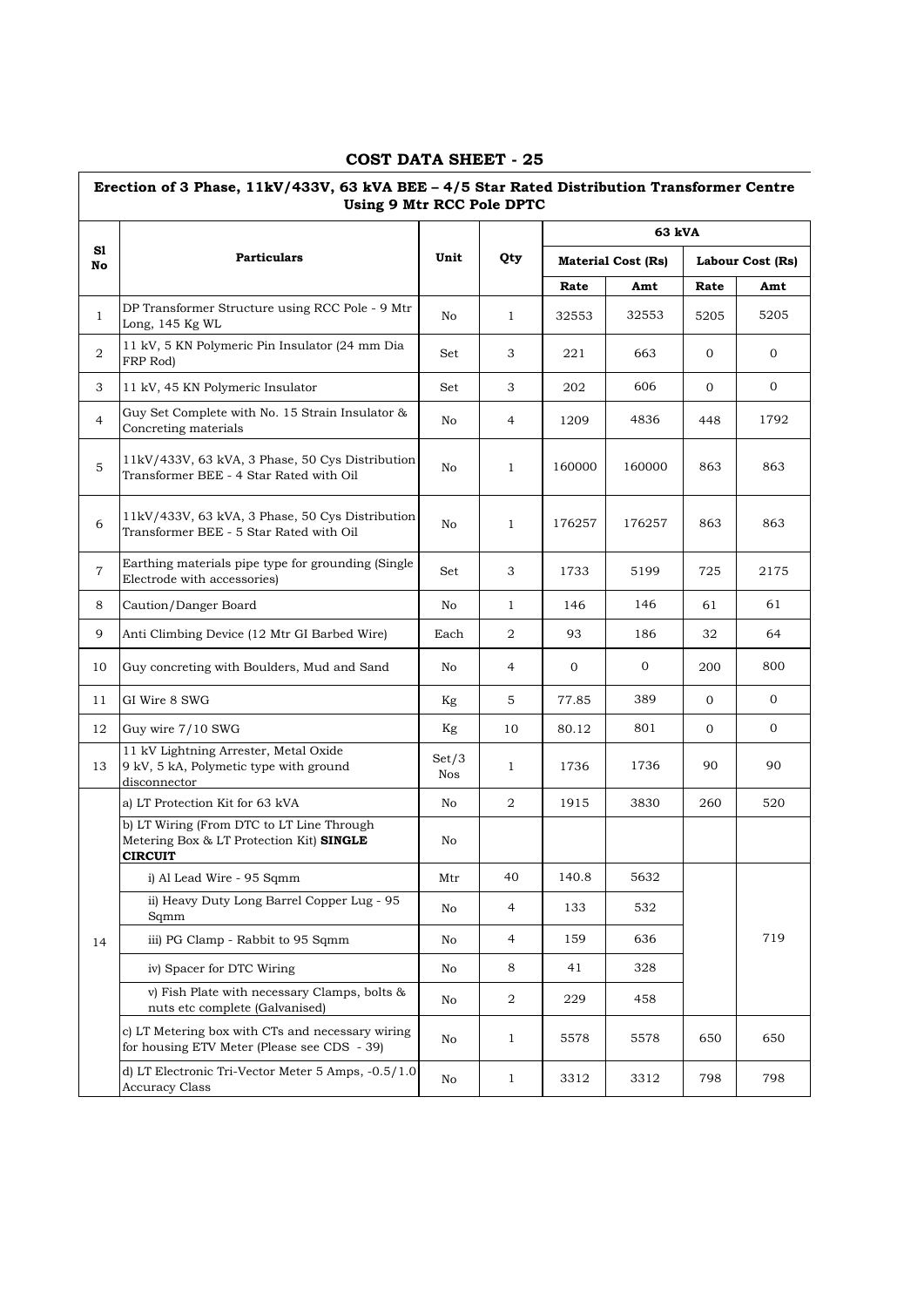| 15 | 11 kV, Solid Core Type HG Fuse Unit      | Set/3<br><b>Nos</b> | 1            | 1032 | 1032            | 178 | 178    |  |  |
|----|------------------------------------------|---------------------|--------------|------|-----------------|-----|--------|--|--|
| 16 | 11 kV, 200 Amps, Single Break GOS        | Set                 | $\mathbf{1}$ | 9125 | 9125            | 805 | 805    |  |  |
|    | <b>Total Cost</b>                        |                     |              |      | <b>Material</b> |     | Labour |  |  |
|    | i) Using 4 Star Rated Transformer        |                     |              |      | 237578          |     | 14720  |  |  |
|    | ii) Using 5 Star Rated Transformer       |                     |              |      | 253835          |     | 14720  |  |  |
|    | Total Cost in Rs. (Material &<br>Labour) |                     |              |      |                 |     |        |  |  |
|    | i) Using 4 Star Rated Transformer        | 252298              |              |      |                 |     |        |  |  |
|    | ii) Using 5 Star Rated Transformer       |                     |              |      | 268555          |     |        |  |  |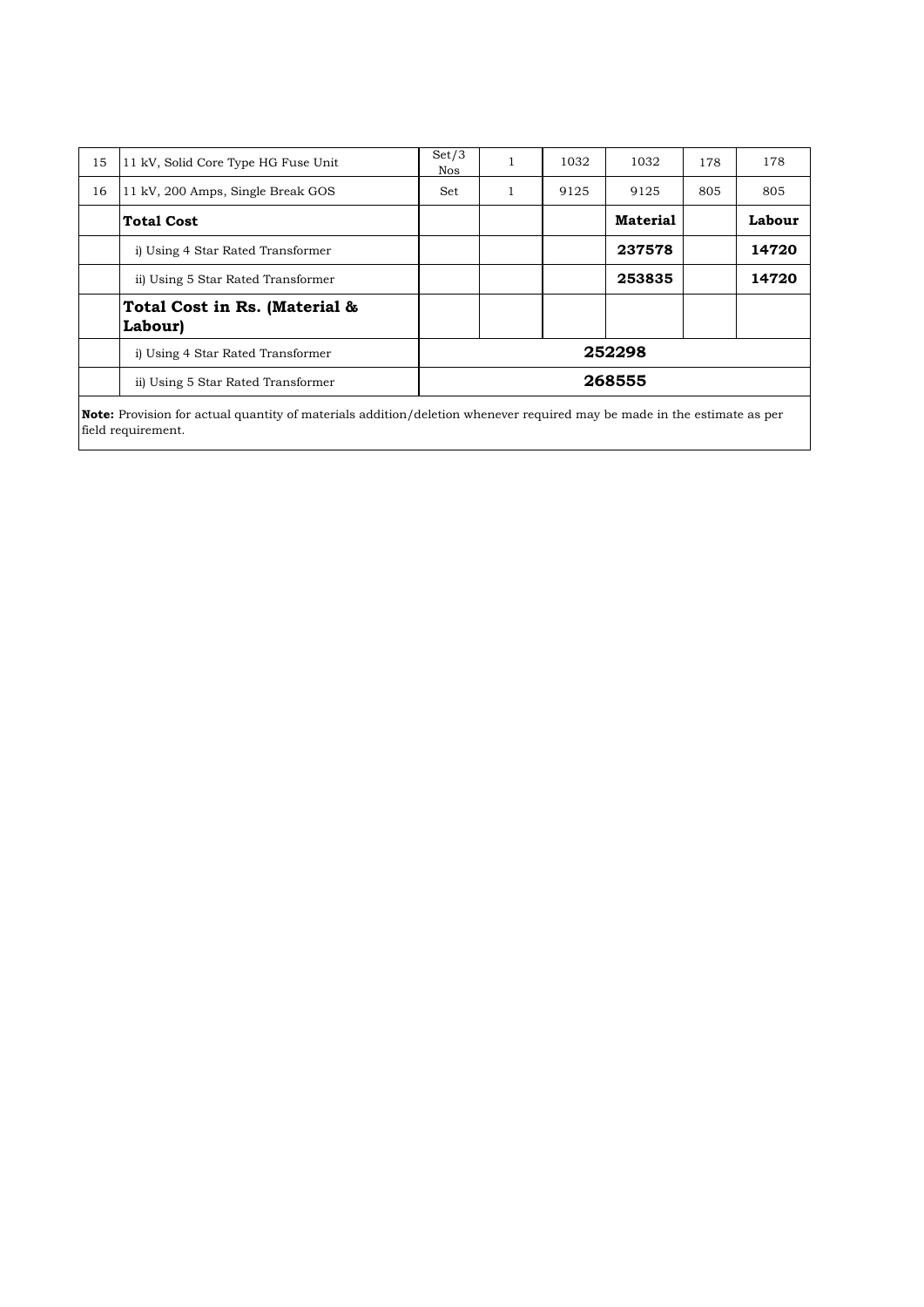|                | Erection of 3 Phase, 11kV/433 V, 100 kVA BEE - 4/5 Star Rated Distribution Transformer Centre Using 9                       | Mtr RCC Pole DPTC |                |         |                           |                |                  |  |  |
|----------------|-----------------------------------------------------------------------------------------------------------------------------|-------------------|----------------|---------|---------------------------|----------------|------------------|--|--|
|                |                                                                                                                             |                   |                | 100 kVA |                           |                |                  |  |  |
| Sl No          | <b>Particulars</b>                                                                                                          | Unit              | Qty            |         | <b>Material cost (Rs)</b> |                | Labour Cost (Rs) |  |  |
|                |                                                                                                                             |                   |                | Rate    | Amt                       | Rate           | Amt              |  |  |
| $\mathbf{1}$   | DP Transformer Structure using RCC Pole - 9 Mtr<br>Long, 145 Kg WL                                                          | No                | 1              | 32553   | 32553                     | 5205           | 5205             |  |  |
| 2              | 11 kV, 5 KN Polymeric Pin Insulator (24 mm Dia<br>FRP Rod)                                                                  | Set               | 3              | 221     | 663                       | 0              | 0                |  |  |
| 3              | 11 kV, 45 KN Polymeric Insulator                                                                                            | Set               | 3              | 202     | 606                       | $\mathbf 0$    | $\mathbf 0$      |  |  |
| 4              | Guy Set Complete with No. 15 Strain Insulator &<br>Concreting materials                                                     | No                | 4              | 1209    | 4836                      | 448            | 1792             |  |  |
| 5              | 11kV/433V, 100 kVA, 3 Phase 50 Cys<br>Distribution Transformer BEE - 4 Star Rated with<br>Oil                               | No                | $\mathbf{1}$   | 204320  | 204320                    | 1151           | 1151             |  |  |
| 6              | 11kV/433V, 100 kVA, 3 Phase 50 Cys<br>Distribution Transformer BEE - 5 Star Rated with<br>Oil                               | No                | $\mathbf{1}$   | 214306  | 214306                    | 1151           | 1151             |  |  |
| $\overline{7}$ | Earthing materials pipe type for grounding (Single<br>Electrode with accessories)                                           | Set               | 3              | 1733    | 5199                      | 725            | 2175             |  |  |
| 8              | Caution/Danger Board                                                                                                        | No                | $\mathbf{1}$   | 146     | 146                       | 61             | 61               |  |  |
| 9              | Anti Climbing Device (12 Mtr GI Barbed Wire)                                                                                | Each              | 2              | 93      | 186                       | 32             | 64               |  |  |
| 10             | Guy concreting with Boulders, Mud and Sand                                                                                  | No                | 4              | 0       | 0                         | 200            | 800              |  |  |
| 11             | GI Wire 8 SWG                                                                                                               | Kg                | 5              | 77.85   | 389                       | $\overline{0}$ | 0                |  |  |
| 12             | Guy wire 7/10 SWG                                                                                                           | Kg                | 10             | 80.12   | 801                       | $\mathbf{0}$   | $\mathbf{O}$     |  |  |
| 13             | 11 kV Lightning Arrester, Metal Oxide<br>9 kV, 5 kA Polymetic Type with ground<br>disconnector                              | $Set/3$ Nos       | $\mathbf{1}$   | 1736    | 1736                      | 90             | 90               |  |  |
|                | a) LT Protection Kit for 100 kVA                                                                                            | No                | 2              | 1915    | 3830                      | 260            | 520              |  |  |
|                | b) LT Distribution box for 100 kVA with MCB                                                                                 | No                | $\mathbf{1}$   | 22809   | 22809                     | 576            | 576              |  |  |
|                | c) LT Wiring (From DTC to LT Line Through<br>Merering Box & LT Protection Kit/LT Distribution<br>Box) <b>SINGLE CIRCUIT</b> | No                |                |         |                           |                |                  |  |  |
|                | i) Al Lead Wire - 120 Sqmm                                                                                                  | Mtr               | 45             | 180.17  | 8108                      |                |                  |  |  |
| 14             | ii) Heavy Duty Long Barrel Copper Lug - 120<br>Sqmm                                                                         | No                | 12             | 145     | 1740                      |                |                  |  |  |
|                | iii) PG Clamp - Rabbit to 120 Sqmm                                                                                          | No                | $\overline{4}$ | 309     | 1236                      |                | 719              |  |  |
|                | iv) Spacer for DTC Wiring                                                                                                   | No                | 8              | 41      | 328                       |                |                  |  |  |
|                | v) Fish Plate with necessary Clamps, bolts &<br>nuts etc complete (Galvanised)                                              | No                | 2              | 229     | 458                       |                |                  |  |  |
|                | d) LT Metering box with CTs and necessary wiring<br>for housing ETV Meter (Please see CDS - 39)                             | No                | 1              | 5095    | 5095                      | 650            | 650              |  |  |
|                | e) LT Electronic Tri-Vector Meter 5 Amps, -0.5/1.0<br>Accuracy Class                                                        | No                | $\mathbf{1}$   | 3312    | 3312                      | 798            | 798              |  |  |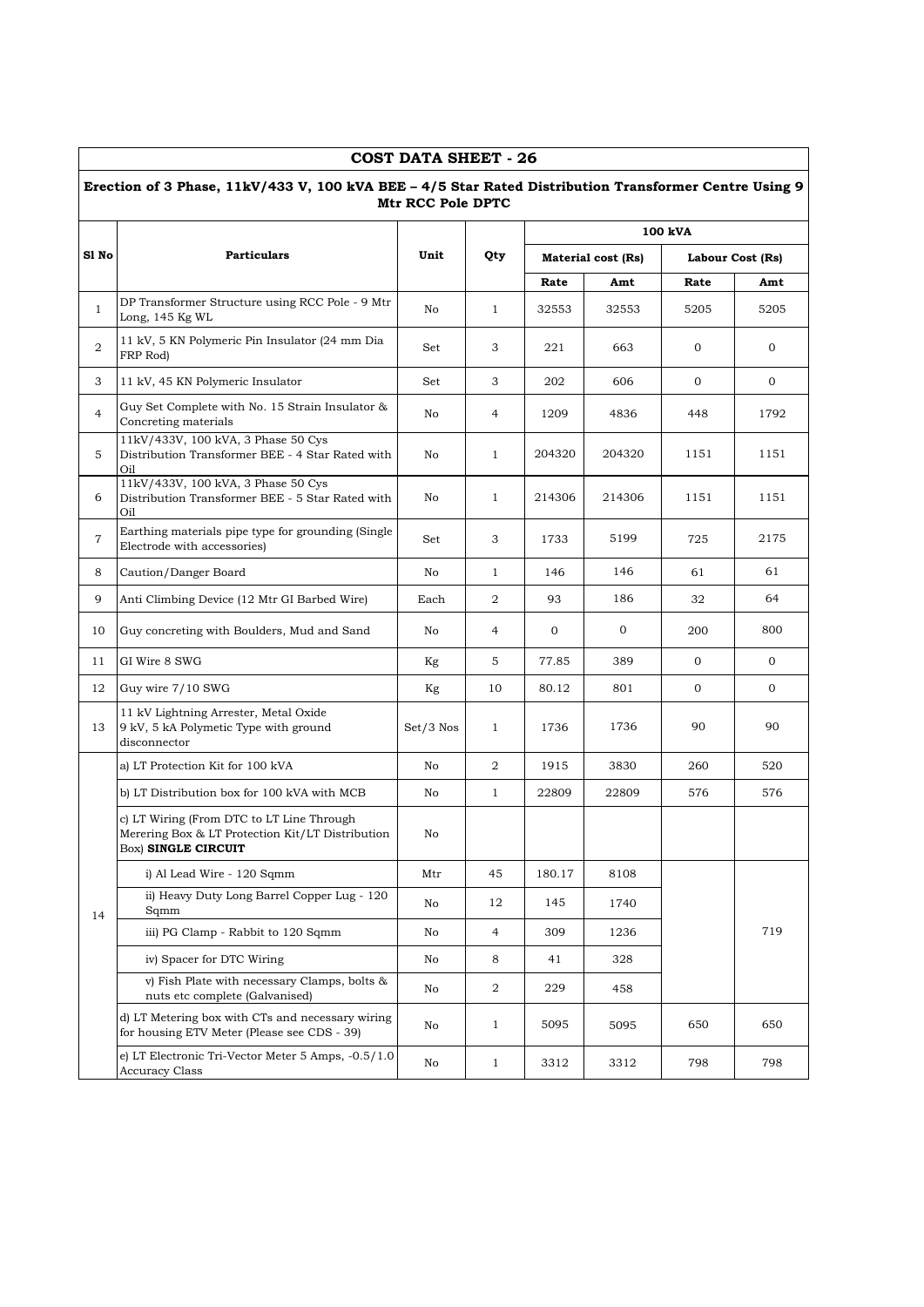| 15 | 11 kV, Solid Core Type HG Fuse Unit                                                                                                  | $Set/3$ Nos     | 1                                | 1032 | 1032 | 178             | 178    |                                 |  |
|----|--------------------------------------------------------------------------------------------------------------------------------------|-----------------|----------------------------------|------|------|-----------------|--------|---------------------------------|--|
| 16 | 11 kV, 200 Amps, Single Break GOS                                                                                                    | Set             |                                  | 9125 | 9125 | 805             | 805    |                                 |  |
|    | <b>Total Cost</b>                                                                                                                    |                 | With LT<br><b>Protection kit</b> |      |      |                 |        | <b>With Distribution</b><br>Box |  |
|    |                                                                                                                                      | <b>Material</b> | Labour                           |      |      | <b>Material</b> | Labour |                                 |  |
|    | i) Using 4 Star Rated Transformer                                                                                                    | 285699          | 15008                            |      |      | 304678          | 15064  |                                 |  |
|    | ii) Using 5 Star Rated Transformer                                                                                                   | 295685          | 15008                            |      |      | 314664          | 15064  |                                 |  |
|    | Total Cost in Rs. (Material &<br>Labour)                                                                                             |                 |                                  |      |      |                 |        |                                 |  |
|    | i) Using 4 Star Rated Transformer                                                                                                    | 300707          |                                  |      |      |                 | 319742 |                                 |  |
|    | ii) Using 5 Star Rated Transformer                                                                                                   | 310693          |                                  |      |      |                 | 329728 |                                 |  |
|    | <b>Note:</b> Provision for actual quantity of materials addition/deletion whenever required may be made in the estimate as per field |                 |                                  |      |      |                 |        |                                 |  |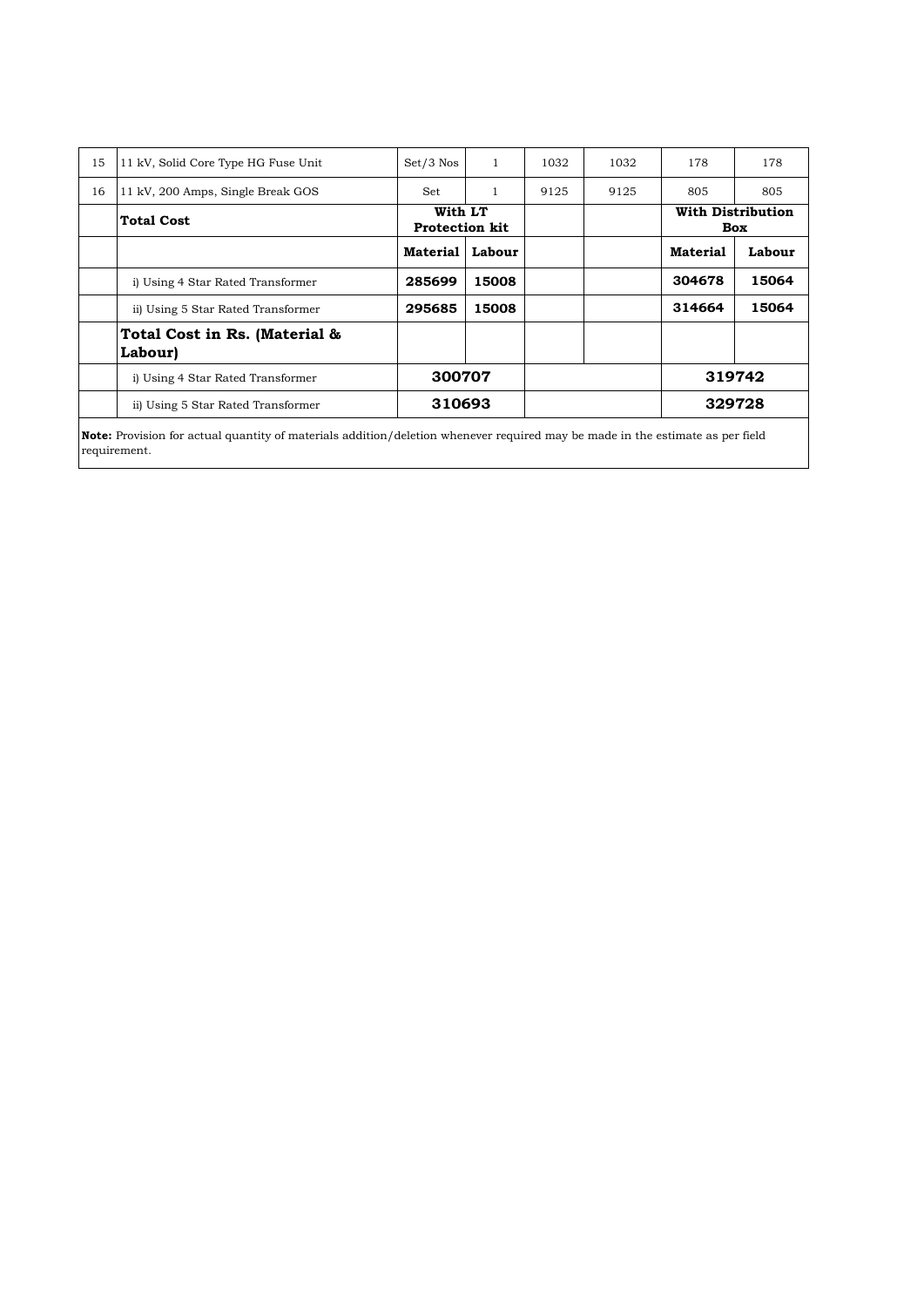|                | COST DATA SHEET - 27                                                                                                |              |                  |                                        |         |              |                |  |  |  |  |
|----------------|---------------------------------------------------------------------------------------------------------------------|--------------|------------------|----------------------------------------|---------|--------------|----------------|--|--|--|--|
|                | Erection of 3 Phase, 11kV/433V, 250 kVA 4/5 Star Rated Distribution Transformer Centre Using 9<br>Mtr RCC Pole DPTC |              |                  |                                        |         |              |                |  |  |  |  |
|                |                                                                                                                     |              |                  | <b>250 KVA</b>                         |         |              |                |  |  |  |  |
| S1<br>No       | <b>Particulars</b>                                                                                                  | Unit         | Qty              | Material cost (Rs)<br>Labour Cost (Rs) |         |              |                |  |  |  |  |
|                |                                                                                                                     |              |                  | Rate                                   | Amt     | Rate         | Amt            |  |  |  |  |
| $\mathbf{1}$   | DP Transformer Structure using RCC Pole - 9 Mtr<br>Long, 145 Kg WL                                                  | No           | $\mathbf{1}$     | 37594                                  | 37594   | 5361         | 5361           |  |  |  |  |
| $\overline{a}$ | 11 kV, 5 KN Polymeric Pin Insulator (24 mm Dia<br>FRP Rod)                                                          | Set          | 3                | 221                                    | 663     | $\mathbf{0}$ | 0              |  |  |  |  |
| 3              | 11 kV, 45 KN Polymeric Insulator                                                                                    | Set          | 3                | 202                                    | 606     | $\mathbf{0}$ | $\overline{0}$ |  |  |  |  |
| 4              | Guy Set Complete with No. 15 Strain Insulator &<br>Concreting materials                                             | No           | $\overline{4}$   | 1209                                   | 4836    | 448          | 1792           |  |  |  |  |
| 5              | 11kV/433V, 250 kVA, 3 Phase, 50 Cys<br>Distribution Transformer BEE - 4 Star Rated with<br>oil                      | No           | $\mathbf{1}$     | 426500                                 | 426500  | 1727         | 1727           |  |  |  |  |
| 6              | 11kV/433V, 250 kVA, 3 Phase, 50 Cys<br>Distribution Transformer BEE - 5 Star Rated with<br>oil                      | No           | $\mathbf{1}$     | 520500                                 | 520500  | 1727         | 1727           |  |  |  |  |
| $\overline{7}$ | Earthing materials pipe type for grounding (Single<br>Electrode with accessories)                                   | Set          | 3                | 1733                                   | 5199    | 725          | 2175           |  |  |  |  |
| 8              | Caution/Danger Board                                                                                                | No           | $\mathbf{1}$     | 146                                    | 146     | 61           | 61             |  |  |  |  |
| 9              | Anti Climbing Device (12 Mtr GI Barbed Wire)                                                                        | Kg           | 2                | 93                                     | 186     | 32           | 64             |  |  |  |  |
| 10             | Guy concreting with Boulders, Mud and Sand                                                                          | No           | 4                | 0                                      | 0       | 200          | 800            |  |  |  |  |
| 11             | GI Wire 8 SWG                                                                                                       | Kg           | 5                | 77.85                                  | 389.25  | $\mathbf{0}$ | 0              |  |  |  |  |
| 12             | Guy wire 7/10 SWG                                                                                                   | Kg           | 10               | 80.12                                  | 801.2   | 0            | 0              |  |  |  |  |
| 13             | 11 kV Lightning Arrester, Metal Oxide<br>9 kV, 5 kA Polymeric type with ground<br>disconnector                      | Set/3<br>Nos | $\mathbf{1}$     | 1736                                   | 1736    | 90           | 90             |  |  |  |  |
|                | a) LT Distribution box for 250 kVA with MCCB                                                                        | No           | $\mathbf{1}$     | 22937                                  | 22937   | 576          | 576            |  |  |  |  |
|                | b) LT Wiring (From DTC to LT Line via Metering<br>Box & LT Protection Kit) DOUBLE CIRCUIT                           | No           |                  |                                        |         |              |                |  |  |  |  |
|                | i) Al Lead Wire - 240 Sqmm                                                                                          | Mtr          | 45               | 334.64                                 | 15058.8 |              |                |  |  |  |  |
|                | ii) Heavy Duty Long Barrel Copper Lug - 240<br>Sqmm                                                                 | No           | 12               | 368                                    | 4416    |              |                |  |  |  |  |
| 14             | iii) PG Clamp - Rabbit to 240 Sqmm                                                                                  | No           | $\overline{4}$   | 465                                    | 1860    |              | 1842           |  |  |  |  |
|                | iv) Spacer for DTC Wiring                                                                                           | No           | 8                | 41                                     | 328     |              |                |  |  |  |  |
|                | v) Fish Plate with necessary Clamps, bolts &<br>nuts etc complete (Galvanised)                                      | No           | $\boldsymbol{2}$ | 229                                    | 458     |              |                |  |  |  |  |
|                | c) LT Metering box with CTs and necessary wiring<br>for housing ETV Meter (Please see CDS - 39)                     | No           | $\mathbf{1}$     | 5353                                   | 5353    | 650          | 650            |  |  |  |  |
|                | d) LT Electronic Tri-Vector Meter 5 Amps, -0.5/1.0<br><b>Accuracy Class</b>                                         | No           | $\mathbf{1}$     | 3312                                   | 3312    | 798          | 798            |  |  |  |  |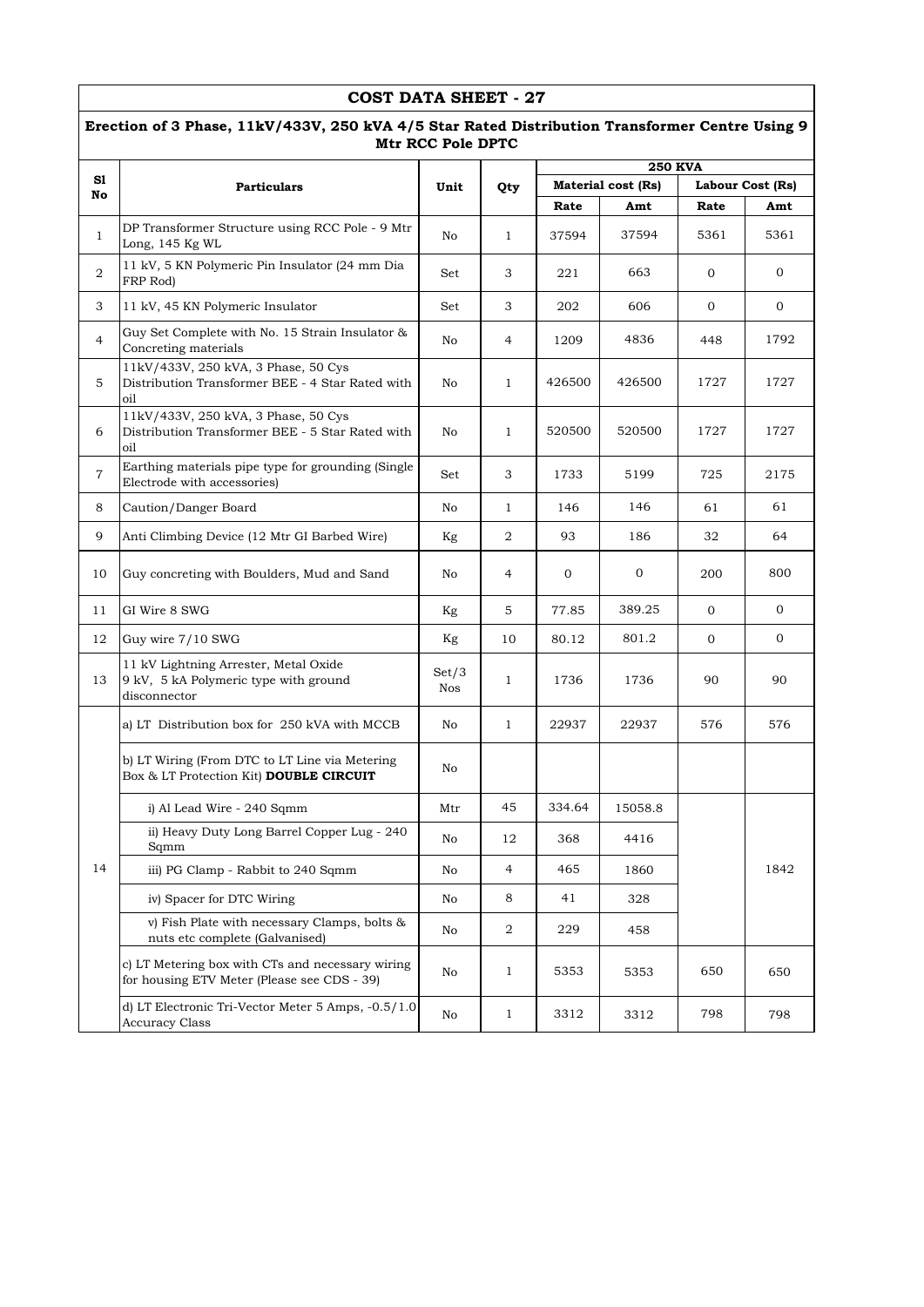| 15 | 11 kV, Solid Core Type HG Fuse Unit      | Set/3<br><b>Nos</b> |   | 1032 | 1032            | 178 | 178    |  |  |
|----|------------------------------------------|---------------------|---|------|-----------------|-----|--------|--|--|
| 16 | 11 kV, 200 Amps, Single Break GOS        | Set                 | 1 | 9125 | 9125            | 805 | 805    |  |  |
|    | <b>Total Cost</b>                        |                     |   |      | <b>Material</b> |     | Labour |  |  |
|    | i) Using 4 Star Rated Transformer        |                     |   |      | 542536          |     | 16919  |  |  |
|    | ii) Using 5 Star Rated Transformer       |                     |   |      | 636536          |     | 16919  |  |  |
|    | Total Cost in Rs. (Material &<br>Labour) |                     |   |      |                 |     |        |  |  |
|    | i) Using 4 Star Rated Transformer        | 559455              |   |      |                 |     |        |  |  |
|    | ii) Using 5 Star Rated Transformer       |                     |   |      | 653455          |     |        |  |  |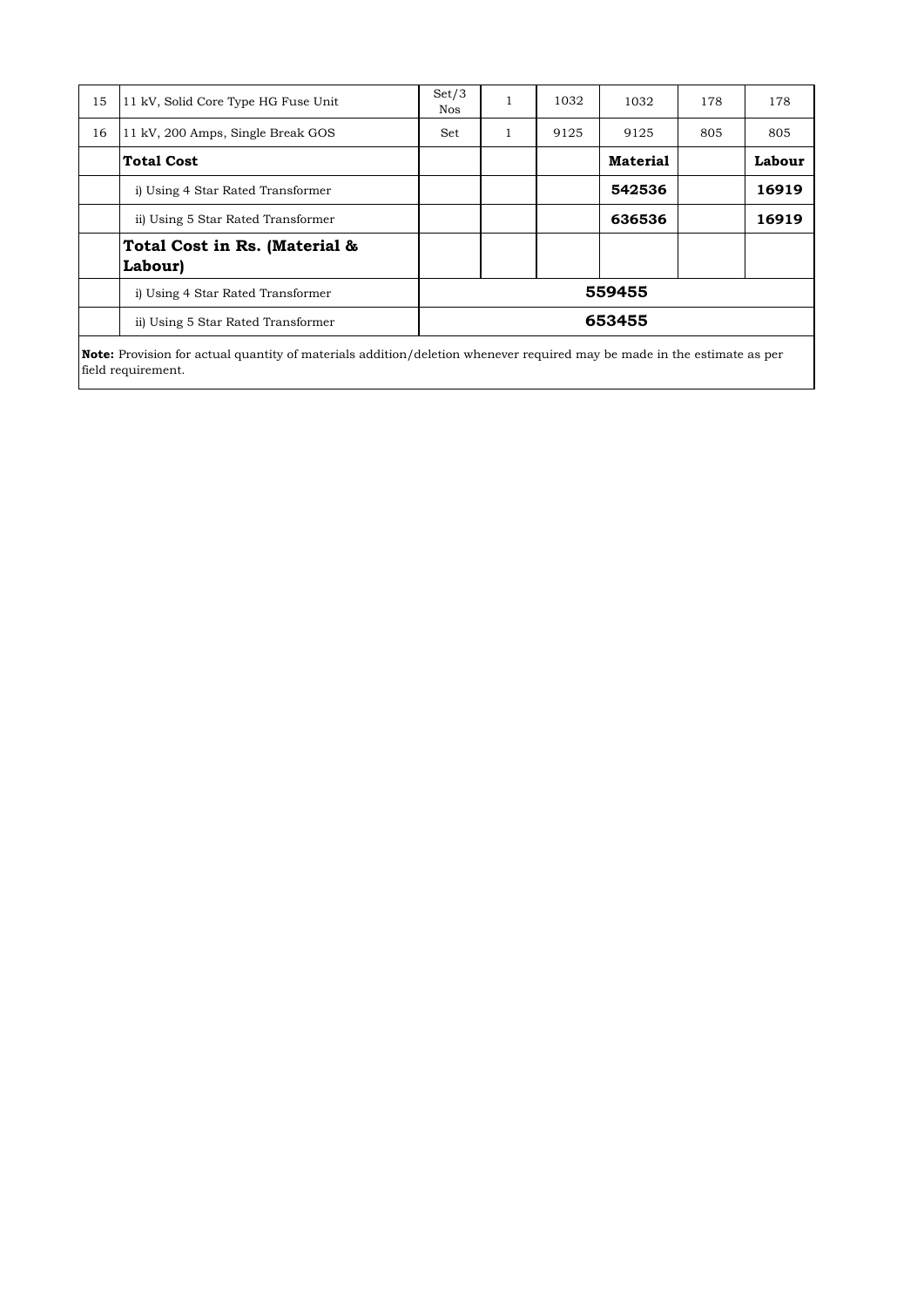|                | <b>COST DATA SHEET - 28</b>                                                                                                            |              |                  |        |                           |                  |              |  |  |  |  |
|----------------|----------------------------------------------------------------------------------------------------------------------------------------|--------------|------------------|--------|---------------------------|------------------|--------------|--|--|--|--|
|                | Erection of 3 Phase, 11kV/433V, 25 kVA BEE 4/5 Star Rated Single Pole Mounted Transformer<br>Centre on 9 Mtr RCC Pole (Square Section) |              |                  |        |                           |                  |              |  |  |  |  |
| SI.            |                                                                                                                                        |              |                  |        | <b>Material cost (Rs)</b> | Labour Cost (Rs) |              |  |  |  |  |
| No             | <b>Materials</b>                                                                                                                       | Unit         | Qty              | Rate   | Amt                       | Rate             | Amt          |  |  |  |  |
| 1              | 9 Mtr long, 150 Kg WL RCC pole (Square Section)                                                                                        | No           | $\mathbf{1}$     | 8226   | 8226                      | 1741             | 1741         |  |  |  |  |
| 2              | 11 kV, 5 KN Polymeric Pin Insulator (24 mm Dia<br>FRP Rod)                                                                             | No           | 3                | 221    | 663                       | $\overline{0}$   | $\mathbf 0$  |  |  |  |  |
| 3              | 11 kV, 45 KN Polymeric Insulator                                                                                                       | No           | 3                | 202    | 606                       | 0                | $\mathbf{0}$ |  |  |  |  |
| $\overline{4}$ | Guy Set Complete with No. 15 Strain Insulator &<br>Concreting materials                                                                | Set          | $\mathbf{1}$     | 1209   | 1209                      | 448              | 448          |  |  |  |  |
| 5              | Single Pole Mounted Transformer (SPMT) Kit for<br>erection of 25 kVA with H Frame                                                      | Set          | $\mathbf{1}$     | 12283  | 12283                     | 1286             | 1286         |  |  |  |  |
| 6              | 11 kV/433V, 25 kVA, 3 Phase, 50 Cys<br>Distribution Transformer BEE - 4 Star Rated with<br>Oil                                         | No           | $\mathbf{1}$     | 87950  | 87950                     | 863              | 863          |  |  |  |  |
| $\overline{7}$ | 11 kV/433V, 25 kVA, 3 Phase, 50 Cys<br>Distribution Transformer BEE - 5 Star Rated with<br>Oil                                         | No           | $\mathbf{1}$     | 102343 | 102343                    | 863              | 863          |  |  |  |  |
| 8              | Earthing materials pipe type for grounding (Single<br>Electrode with accessories)                                                      | Set          | 3                | 1733   | 5199                      | 725              | 2175         |  |  |  |  |
| 9              | Concreting materials for 9 Mtr RCC Square Pole                                                                                         |              |                  |        |                           |                  |              |  |  |  |  |
|                | a) Base concreting $1:4:8$ , $650x650x150$ mm                                                                                          | Each         | $\mathbf{1}$     | 0      | 0                         | 354              | 354          |  |  |  |  |
|                | b) Pole concreting $1:2:4$ , $650x650x1700$                                                                                            | Each         | $\mathbf{1}$     | 0      | $\mathbf 0$               | 3956             | 3956         |  |  |  |  |
|                | c) Coping $1:2:4$ (as per actuals)                                                                                                     | Each         | $\mathbf{1}$     | 0      | $\mathbf 0$               | 542              | 542          |  |  |  |  |
| 10             | Guy concreting with Boulders, Mud and Sand                                                                                             | No           | $\mathbf{1}$     | 0      | 0                         | 200              | 200          |  |  |  |  |
| 11             | GI Wire 8 SWG                                                                                                                          | Kg           | 5                | 77.85  | 389                       | $\overline{0}$   | $\mathbf{O}$ |  |  |  |  |
| 12             | Guy Wire 7/10 SWG                                                                                                                      | Kg           | 10               | 80.12  | 801                       | 0                | $\mathbf 0$  |  |  |  |  |
| 13             | 11 kV Lightning Arrester, Metal Oxide<br>9 kV, 5 kA Polymeric Type with ground<br>disconnector                                         | Set/3<br>Nos | 1                | 1736   | 1736                      | 90               | 90           |  |  |  |  |
|                | a) LT Protection Kit for 25 kVA                                                                                                        | No           | $\mathbf{1}$     | 1915   | 1915                      | 260              | 260          |  |  |  |  |
|                | b) LT Wiring (From DTC to LT Line Through<br>Metering Box & LT Protection Kit) SINGLE<br><b>CIRCUIT</b>                                | No           |                  |        |                           |                  |              |  |  |  |  |
|                | i) Al Lead Wire - 50 Sqmm                                                                                                              | Mtr          | 25               | 79.46  | 1986.5                    |                  |              |  |  |  |  |
|                | ii) Heavy Duty Long Barrel Copper Lug - 50<br>Sqmm                                                                                     | No           | 4                | 60     | 240                       |                  |              |  |  |  |  |
| 14             | iii) PG Clamp - Rabbit to 50 Sqmm                                                                                                      | No           | 4                | 116    | 464                       |                  | 719          |  |  |  |  |
|                | iv) Spacer for DTC Wiring                                                                                                              | No           | 8                | 41     | 328                       |                  |              |  |  |  |  |
|                | v) Fish Plate with necessary Clamps, bolts &<br>nuts etc complete (Galvanised)                                                         | No           | $\boldsymbol{2}$ | 229    | 458                       |                  |              |  |  |  |  |
|                | c) LT Metering box with CTs and necessary wiring<br>for housing ETV Meter (Please see CDS - 39)                                        | No           | 1                | 6277   | 6277                      | 650              | 650          |  |  |  |  |
|                | d) LT Electronic Tri-Vector Meter 5 Amps, -<br>0.5/1.0 Accuracy Class                                                                  | No           | $\mathbf{1}$     | 3312   | 3312                      | 798              | 798          |  |  |  |  |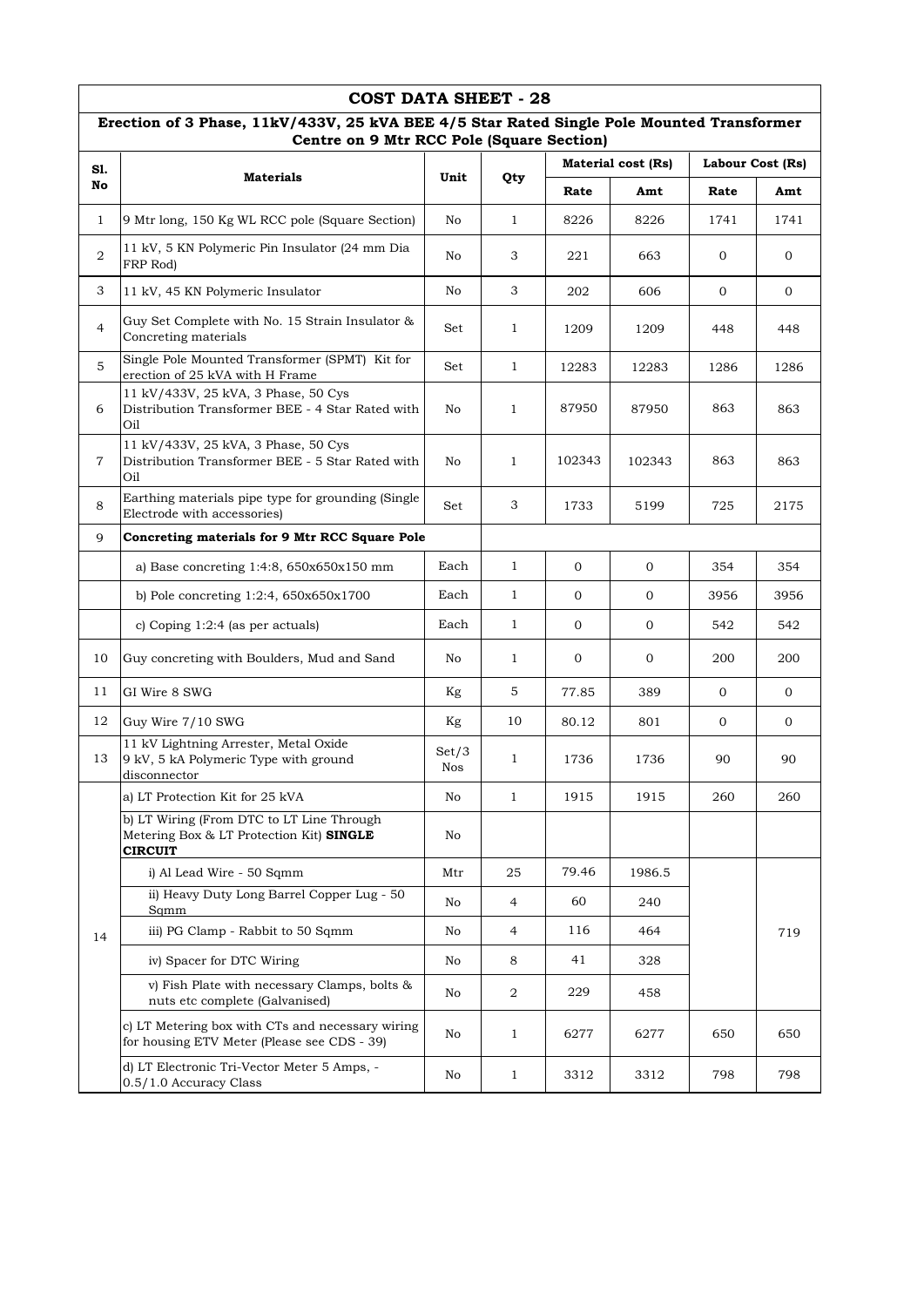| 15 | 11 kV, Solid Core Type HG Fuse Unit          | Set/3<br>Nos |   | 1032 | 1032            | 178 | 178    |  |
|----|----------------------------------------------|--------------|---|------|-----------------|-----|--------|--|
| 16 | 11 kV, 200 Amps, Single Break GOS            | <b>Set</b>   |   | 9125 | 9125            | 805 | 805    |  |
| 17 | Caution/Danger Board                         | No           | 1 | 146  | 146             | 61  | 61     |  |
| 18 | Anti Climbing Device (12 Mtr GI Barbed Wire) | Kg           |   | 93   | 93              | 32  | 32     |  |
|    | <b>Total Cost</b>                            |              |   |      | <b>Material</b> |     | Labour |  |
|    | i) Using 4 Star Rated Transformer            |              |   |      | 144439          |     | 15158  |  |
|    | ii) Using 5 Star Rated Transformer           |              |   |      | 158832          |     | 15158  |  |
|    | Total Cost in Rs. (Material &<br>Labour)     |              |   |      |                 |     |        |  |
|    | i) Using 4 Star Rated Transformer            | 159597       |   |      |                 |     |        |  |
|    | ii) Using 5 Star Rated Transformer           | 173990       |   |      |                 |     |        |  |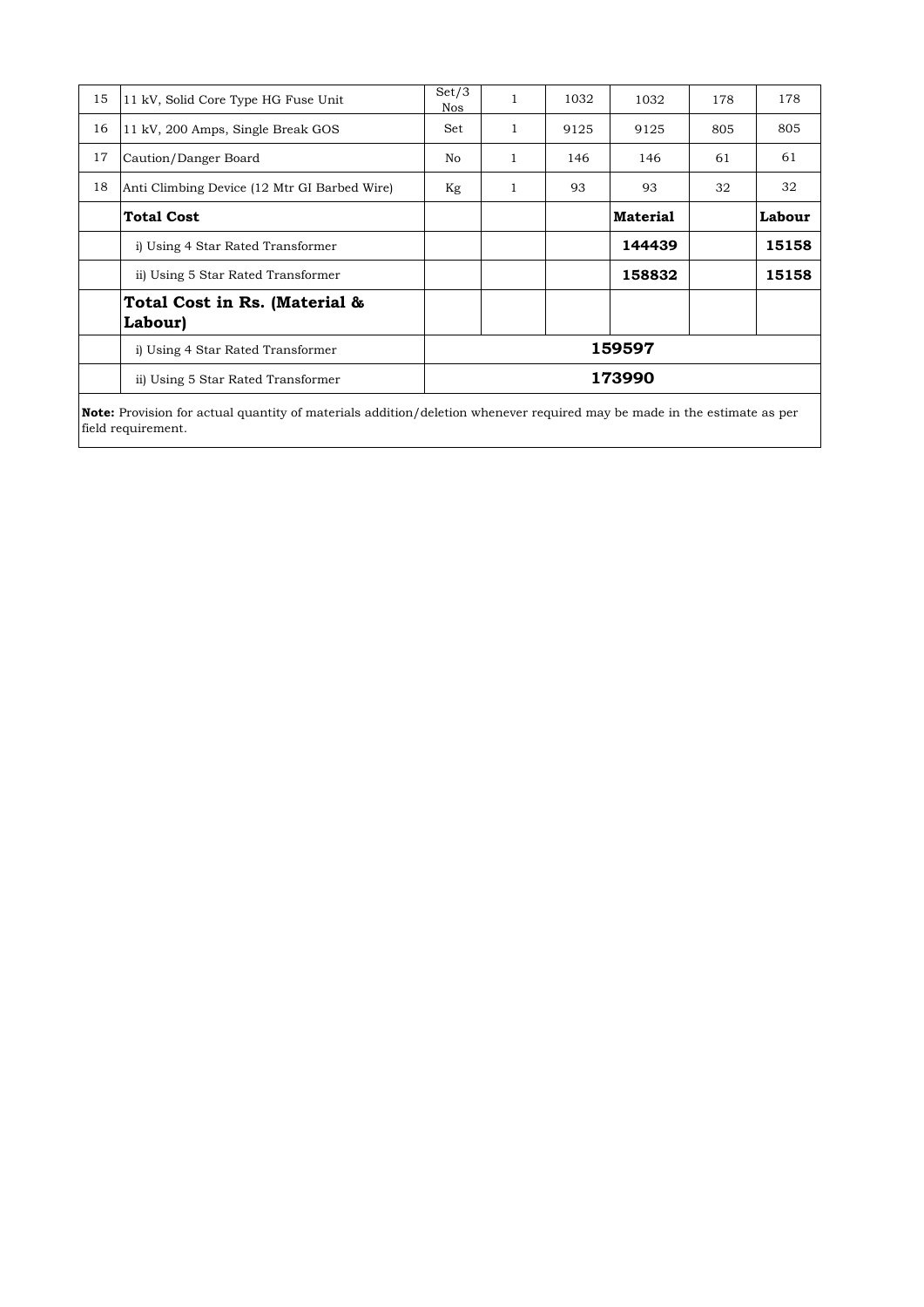|              | <b>COST DATA SHEET - 29</b>                                                                                                            |                     |                |      |                                            |      |                         |  |  |  |  |
|--------------|----------------------------------------------------------------------------------------------------------------------------------------|---------------------|----------------|------|--------------------------------------------|------|-------------------------|--|--|--|--|
|              | Erection of 3 Phase, 11kV/433V, 63 kVA BEE 4/5 Star Rated Single Pole Mounted Transformer<br>Centre on 9 Mtr RCC Pole (Square Section) |                     |                |      |                                            |      |                         |  |  |  |  |
|              |                                                                                                                                        |                     |                |      |                                            |      |                         |  |  |  |  |
| S1.<br>No    | <b>Materials</b>                                                                                                                       | Unit                | Qty            | Rate | <b>Material cost (Rs)</b><br>Amt           | Rate | Labour Cost (Rs)<br>Amt |  |  |  |  |
| $\mathbf{1}$ | 9 Mtr long RCC pole (Square Section)                                                                                                   | No                  | $\mathbf{1}$   |      | CDS Will be prepared after approval of DEI |      |                         |  |  |  |  |
| 2            | 11 KV, 5 KN Polymeric Pin Insulator (24mm Dia<br>FRP Rod)                                                                              | <b>Nos</b>          | 3              |      |                                            |      |                         |  |  |  |  |
| 3            | 11 kV, 45 KN Polymeric Insulator                                                                                                       | Nos                 | 3              |      |                                            |      |                         |  |  |  |  |
| 4            | Guy Set Complete with No. 15 Strain Insulator<br>Concreting materials                                                                  | Set                 | $\mathbf{1}$   |      |                                            |      |                         |  |  |  |  |
| 5            | Single Pole TC set suitable for 63 kVA<br>Transformer                                                                                  | Set                 | $\mathbf{1}$   |      |                                            |      |                         |  |  |  |  |
| 6            | 11kV/433V, 63 kVA, 3 Phase, 50 Cys Distribution<br>Transformer BEE - 4 Star Rated with Oil                                             | No                  | $\mathbf{1}$   |      |                                            |      |                         |  |  |  |  |
| 7            | 11kV/433V, 63 kVA, 3 Phase, 50 Cys Distribution<br>Transformer BEE - 5 Star Rated with Oil                                             | No                  | $\mathbf{1}$   |      |                                            |      |                         |  |  |  |  |
| 8            | Earthing materials pipe type for grounding (Single<br>Electrode with accessories)                                                      | Set                 | 3              |      |                                            |      |                         |  |  |  |  |
| 9            | Concreting materials for 9 Mtr RCC Pole                                                                                                |                     |                |      |                                            |      |                         |  |  |  |  |
|              | a) Base concreting $1:4:8$ , $650x650x150$ mm                                                                                          | Each                | $\mathbf{1}$   |      |                                            |      |                         |  |  |  |  |
|              | b) Pole concreting 1:2:4, 500x500x1650                                                                                                 | Each                | $\mathbf{1}$   |      |                                            |      |                         |  |  |  |  |
|              | c) Coping $1:2:4$ (as per actuals)                                                                                                     | Each                | $\mathbf{1}$   |      |                                            |      |                         |  |  |  |  |
| 10           | Concreting materials for Guy sets (without<br>cement)                                                                                  | No                  | $\mathbf{1}$   |      |                                            |      |                         |  |  |  |  |
| 11           | GI Wire 8 SWG                                                                                                                          | Kgs                 | 5              |      |                                            |      |                         |  |  |  |  |
| 12           | Guy Wire 7/10 SWG                                                                                                                      | Kgs                 | 10             |      |                                            |      |                         |  |  |  |  |
| 13           | 11 kV Lightning Arrester, Metal oxide,<br>9kV, 5kA Polymeric Type with ground<br>disconnector                                          | Set/3<br><b>Nos</b> | $\mathbf{1}$   |      |                                            |      |                         |  |  |  |  |
|              | a) LT Protection Kit for 63 kVA                                                                                                        | Nos                 | $\overline{a}$ |      |                                            |      |                         |  |  |  |  |
|              | b) LT Wiring (From DTC to LT Line Through<br>Merering Box & LT Protection Kit) SINGLE<br><b>CIRCUIT</b>                                | No                  | $\mathbf{1}$   |      |                                            |      |                         |  |  |  |  |
|              | i) Al Lead Wire - 95 Sqmm                                                                                                              | Mtrs                | 40             |      |                                            |      |                         |  |  |  |  |
|              | ii) Heavy Duty Long Barrel Copper Lug - 95<br>Sqmm                                                                                     | Nos                 | 4              |      |                                            |      |                         |  |  |  |  |
| 13           | iii) PG Clamp - Rabbit to 95 Sqmm                                                                                                      | Nos                 | 4              |      |                                            |      |                         |  |  |  |  |
|              | iv) Spacer for DTC Wiring                                                                                                              | Nos                 | 8              |      |                                            |      |                         |  |  |  |  |
|              | v) Fish Plate with necessary Clamps, bolts &<br>nuts etc complete (Galvanised)                                                         | Nos                 | 2              |      |                                            |      |                         |  |  |  |  |
|              | c) LT Metering box with CTs and necessary wiring<br>for housing ETV Meter (Please see CDS - 39)                                        | No                  | $\mathbf{1}$   |      |                                            |      |                         |  |  |  |  |
|              | d) LT Electronic Tri-Vector Meter 5 Amps, -<br>0.5/1.0 Accuracy Class                                                                  | No                  | $\mathbf{1}$   |      |                                            |      |                         |  |  |  |  |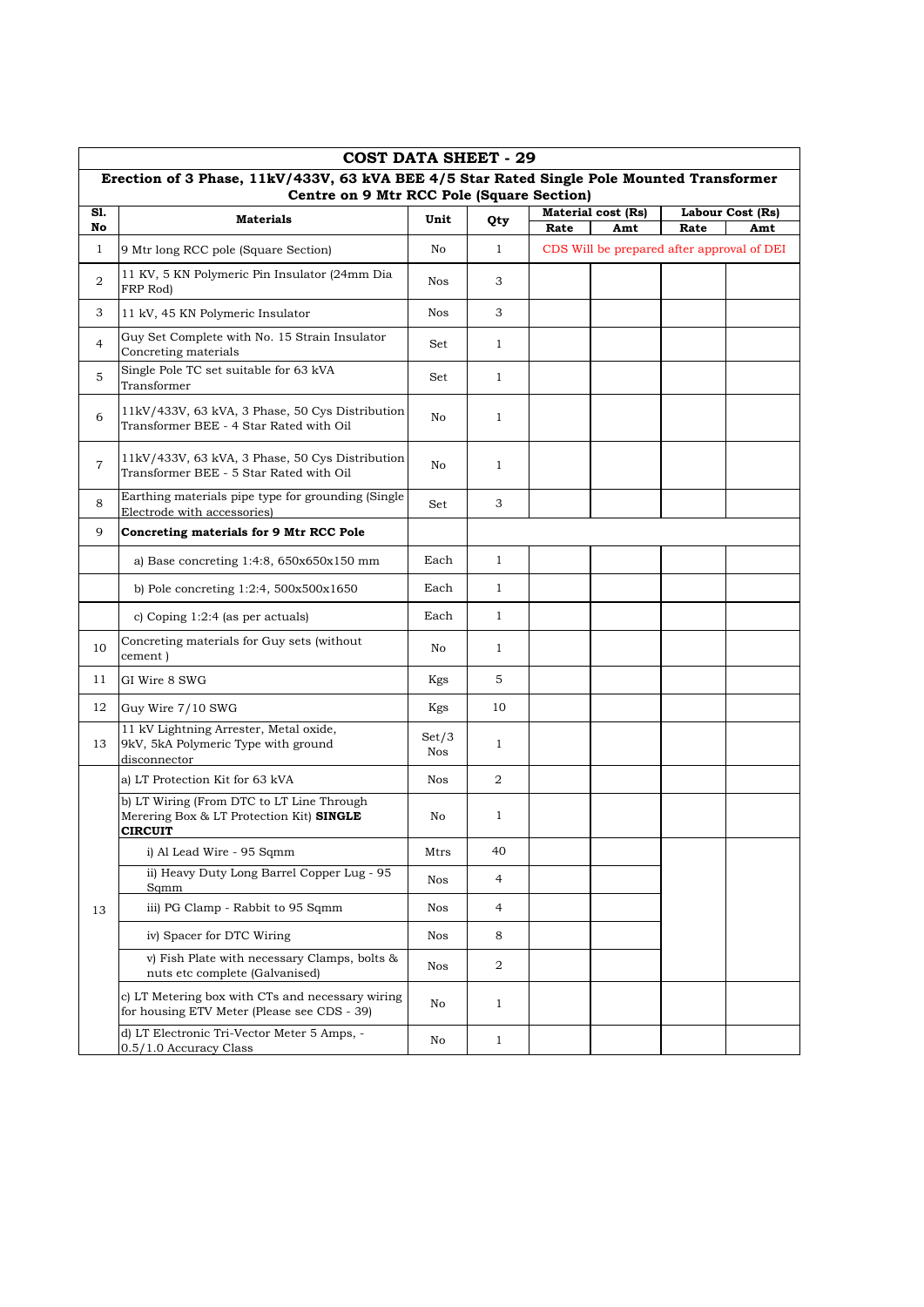| 11 kV, Solid Core Type HG Fuse Unit          | Set/3<br>Nos | 1            |             |             |  |  |  |  |
|----------------------------------------------|--------------|--------------|-------------|-------------|--|--|--|--|
| 11kV, 200 Amps, Single Break GOS             | Set          | 1            |             |             |  |  |  |  |
| Caution/Danger Board                         | No.          | 1            |             |             |  |  |  |  |
| Anti Climbing Device (12 Mtr GI Barbed Wire) | Kg           | $\mathbf{1}$ |             |             |  |  |  |  |
| <b>Total Cost</b>                            |              |              | Material    | Labour      |  |  |  |  |
| i) Using 4 Star Rated Transformer            |              |              | 0           | $\mathbf 0$ |  |  |  |  |
| ii) Using 5 Star Rated Transformer           |              |              | $\mathbf 0$ | 0           |  |  |  |  |
| Total Cost in Rs. (Material &<br>Labour)     |              |              |             |             |  |  |  |  |
| i) Using 4 Star Rated Transformer            | 0            |              |             |             |  |  |  |  |
| ii) Using 5 Star Rated Transformer           | 0            |              |             |             |  |  |  |  |
|                                              |              |              |             |             |  |  |  |  |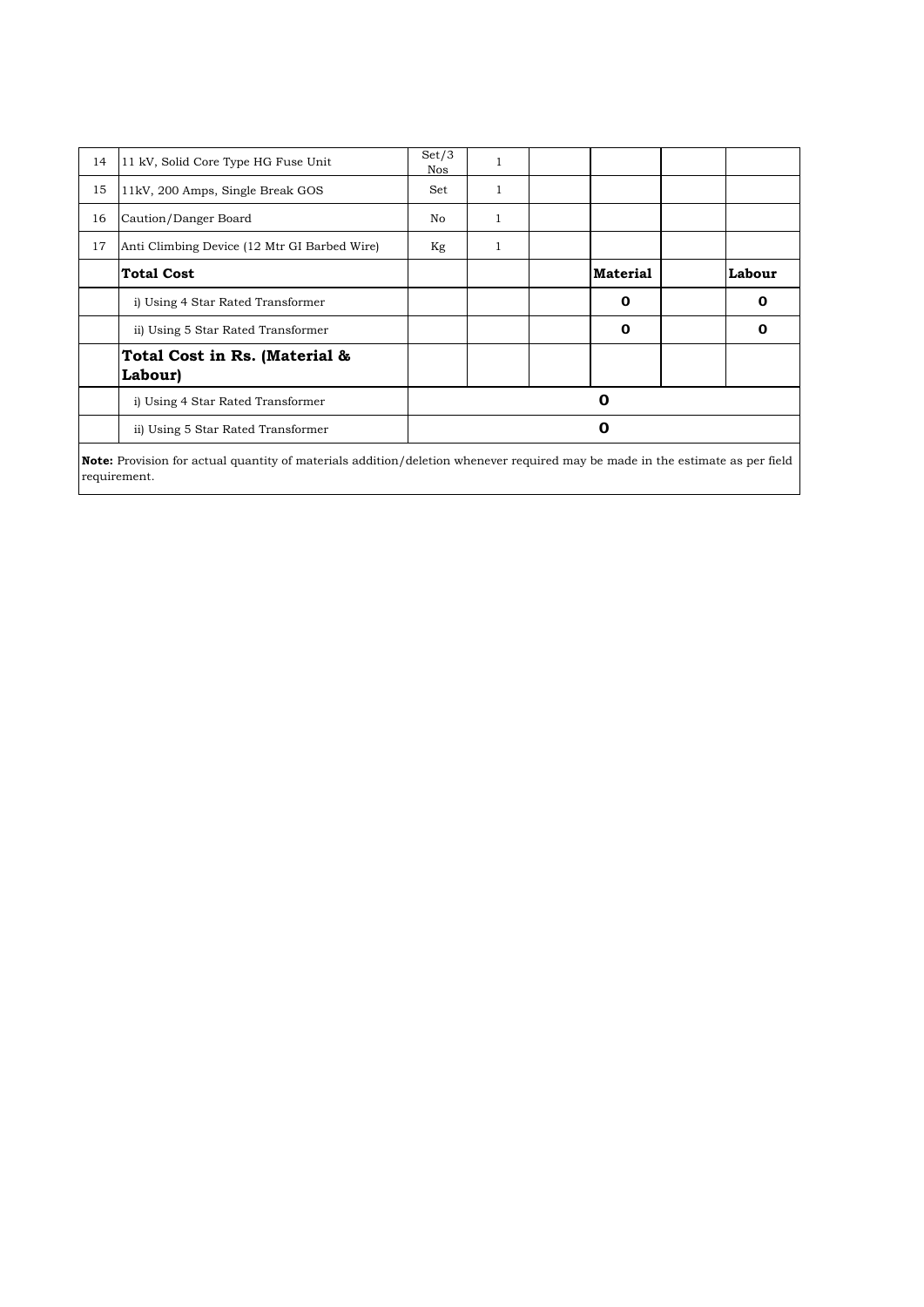| <b>COST DATA SHEET - 30</b> |                                                                                                                                         |             |                  |      |                    |                                            |     |  |  |  |  |
|-----------------------------|-----------------------------------------------------------------------------------------------------------------------------------------|-------------|------------------|------|--------------------|--------------------------------------------|-----|--|--|--|--|
|                             | Erection of 3 Phase, 11kV/433V, 100 kVA BEE 4/5 Star Rated Single Pole Mounted Transformer<br>Centre on 9 Mtr RCC Pole (Square Section) |             |                  |      |                    |                                            |     |  |  |  |  |
| S1.                         | <b>Materials</b>                                                                                                                        | Unit        |                  |      | Material cost (Rs) | Labour Cost (Rs)                           |     |  |  |  |  |
| No                          |                                                                                                                                         |             | Qty              | Rate | Amt                | Rate                                       | Amt |  |  |  |  |
| $\mathbf{1}$                | 9 Mtr long RCC pole (Square Section)                                                                                                    | No          | $\mathbf{1}$     |      |                    | CDS Will be prepared after approval of DEI |     |  |  |  |  |
| $\overline{2}$              | 11 kV, 5 KN Polymeric Pin Insulator (24 mm Dia<br>FRP Rod)                                                                              | No          | 3                |      |                    |                                            |     |  |  |  |  |
| 3                           | 11 kV, 45 KN Polymeric Insulator                                                                                                        | No          | 3                |      |                    |                                            |     |  |  |  |  |
| $\overline{4}$              | Guy Set Complete with No. 15 strain insulator &<br>Concreting materials                                                                 | Set         | $\mathbf{1}$     |      |                    |                                            |     |  |  |  |  |
| 5                           | Single Pole TC set suitable for 100 kVA<br>Transformer                                                                                  | Set         | $\mathbf{1}$     |      |                    |                                            |     |  |  |  |  |
| 6                           | 11kV/433V, 100 kVA, 3 Phase, 50 Cys<br>Distribution Transformer BEE - 4 Star Rated<br>with Oil                                          | No          | $\mathbf{1}$     |      |                    |                                            |     |  |  |  |  |
| 7                           | 11kV/433V, 100 kVA, 3 Phase, 50 Cys<br>Distribution Transformer BEE - 5 Star Rated<br>with Oil                                          | No          | $\mathbf{1}$     |      |                    |                                            |     |  |  |  |  |
| 8                           | Earthing materials pipe type for grounding (Single<br>Electrode with accessories)                                                       | No          | 3                |      |                    |                                            |     |  |  |  |  |
| 9                           | Providing Concreting for 9 Mtr RCC Pole                                                                                                 |             |                  |      |                    |                                            |     |  |  |  |  |
|                             | a) Base concreting $1:4:8$ , $500x650x150$ mm                                                                                           | Each        | $\mathbf{1}$     |      |                    |                                            |     |  |  |  |  |
|                             | b) Pole concreting $1:2:4$ , $500x500x1700$                                                                                             | Each        | $\mathbf{1}$     |      |                    |                                            |     |  |  |  |  |
|                             | c) Coping $1:2:4$ (as per actuals)                                                                                                      | Each        | $\mathbf{1}$     |      |                    |                                            |     |  |  |  |  |
| 10                          | Concreting materials for Guy sets (without cement                                                                                       | No          | $\mathbf{1}$     |      |                    |                                            |     |  |  |  |  |
| 11                          | GI Wire 8 SWG                                                                                                                           | Kg          | 5                |      |                    |                                            |     |  |  |  |  |
| 12                          | Guy Wire 7/10 SWG                                                                                                                       | Kg          | 10               |      |                    |                                            |     |  |  |  |  |
| 13                          | 11 kV Lightning Arrester, Metal oxide,<br>9 kV, 5 kA Polymeric Type with ground<br>disconnector                                         | $Set/3$ Nos | $\mathbf{1}$     |      |                    |                                            |     |  |  |  |  |
|                             | a) LT Protection Kit                                                                                                                    | No          | 2                |      |                    |                                            |     |  |  |  |  |
|                             | b) LT Distribution Box for 100 kVA with MCB                                                                                             | No          | $\mathbf{1}$     |      |                    |                                            |     |  |  |  |  |
|                             | c) LT Wiring (From DTC to LT Line Through<br>Merering Box & LT Protection Kit/LT Distribution<br>Box) SINGLE CIRCUIT                    | No          | 1                |      |                    |                                            |     |  |  |  |  |
|                             | i) Al Lead Wire - 120 Sqmm                                                                                                              | Mtr         | 45               |      |                    |                                            |     |  |  |  |  |
|                             | ii) Heavy Duty Long Barrel Copper Lug - 120<br>Sqmm                                                                                     | No          | 12               |      |                    |                                            |     |  |  |  |  |
| 14                          | iii) PG Clamp - Rabbit to 120 Sqmm                                                                                                      | No          | $\overline{4}$   |      |                    |                                            |     |  |  |  |  |
|                             | iv) Spacer for DTC Wiring                                                                                                               | No          | 8                |      |                    |                                            |     |  |  |  |  |
|                             | v) Fish Plate with necessary Clamps, bolts &<br>nuts etc complete (Galvanised)                                                          | No          | $\boldsymbol{2}$ |      |                    |                                            |     |  |  |  |  |
|                             | d) LT Metering box with CTs and necessary wiring<br>for housing ETV Meter (Please see CDS - 39)                                         | No          | $\mathbf{1}$     |      |                    |                                            |     |  |  |  |  |
|                             | d) LT Electronic Tri-Vector Meter 5 Amps, -<br>0.5/1.0 Accuracy Class                                                                   | No          | $\mathbf{1}$     |      |                    |                                            |     |  |  |  |  |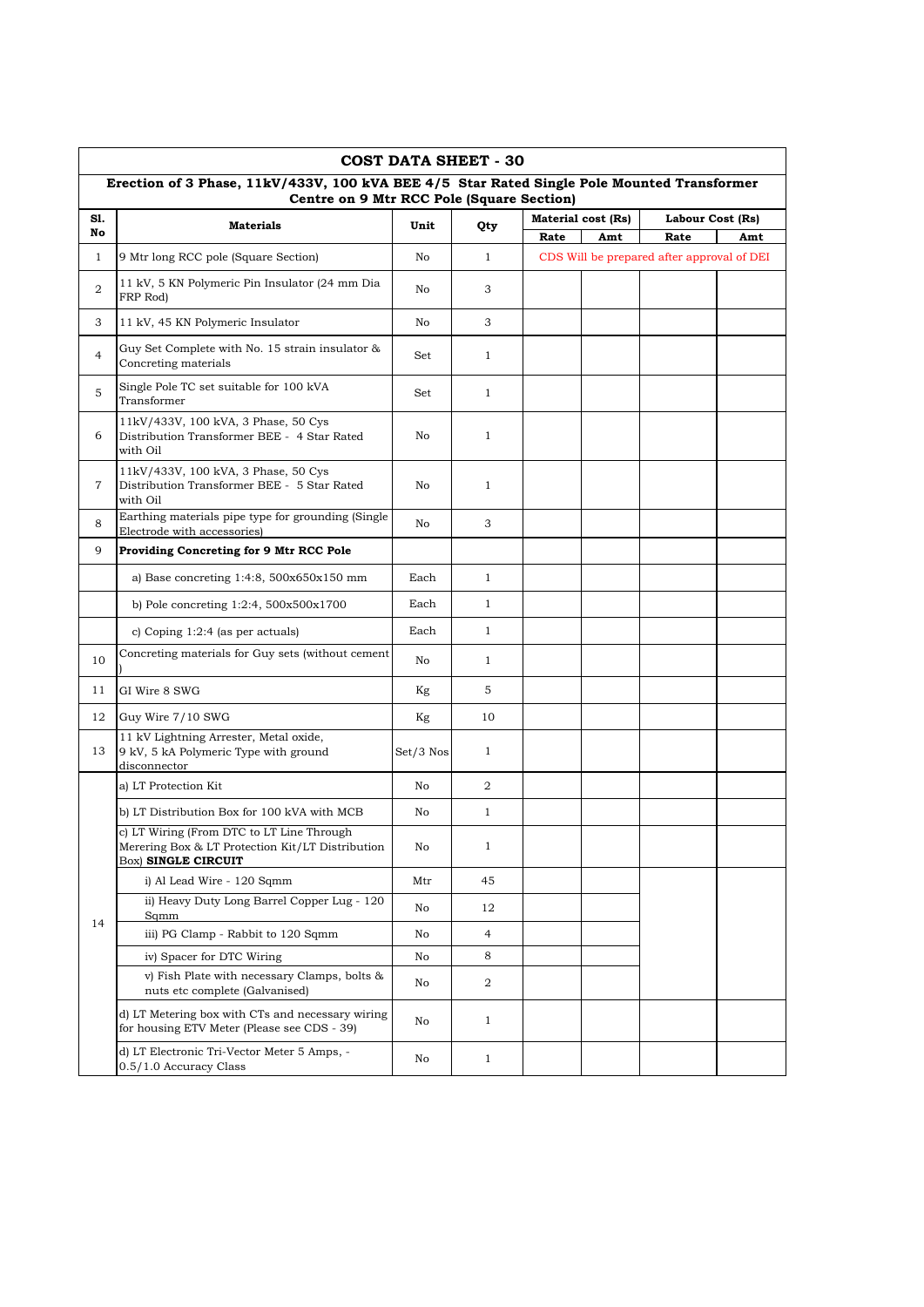| 15<br>16<br>17 | 11 kV, Solid Core Type HG Fuse Unit<br>11kV, 200 Amps, Single Break GOS<br>Caution/Danger Board | $Set/3$ Nos<br>Set<br>No. | $\mathbf{1}$<br>1<br>1           |                                        |        |
|----------------|-------------------------------------------------------------------------------------------------|---------------------------|----------------------------------|----------------------------------------|--------|
| 18             | Anti Climbing Device (12 Mtr GI Barbed Wire)                                                    | Each                      | 1                                |                                        |        |
|                | <b>Total Cost</b>                                                                               |                           | With LT<br><b>Protection kit</b> | <b>With Distribution</b><br><b>Box</b> |        |
|                |                                                                                                 | Materia                   | Labour                           | <b>Material</b>                        | Labour |
|                | i) Using 4 Star Rated Transformer                                                               | $\mathbf 0$               | $\Omega$                         | $\Omega$                               | 0      |
|                | ii) Using 5 Star Rated Transformer                                                              | $\mathbf 0$               | $\Omega$                         | 0                                      | О      |
|                | Total Cost in Rs. (Material &<br><b>Labour)</b>                                                 |                           |                                  |                                        |        |
|                | i) Using 4 Star Rated Transformer                                                               |                           | 0                                | 0                                      |        |
|                | ii) Using 5 Star Rated Transformer                                                              |                           | 0                                | 0                                      |        |

**Note:** Provision for actual quantity of materials addition/deletion whenever required may be made in the estimate as per field requirement.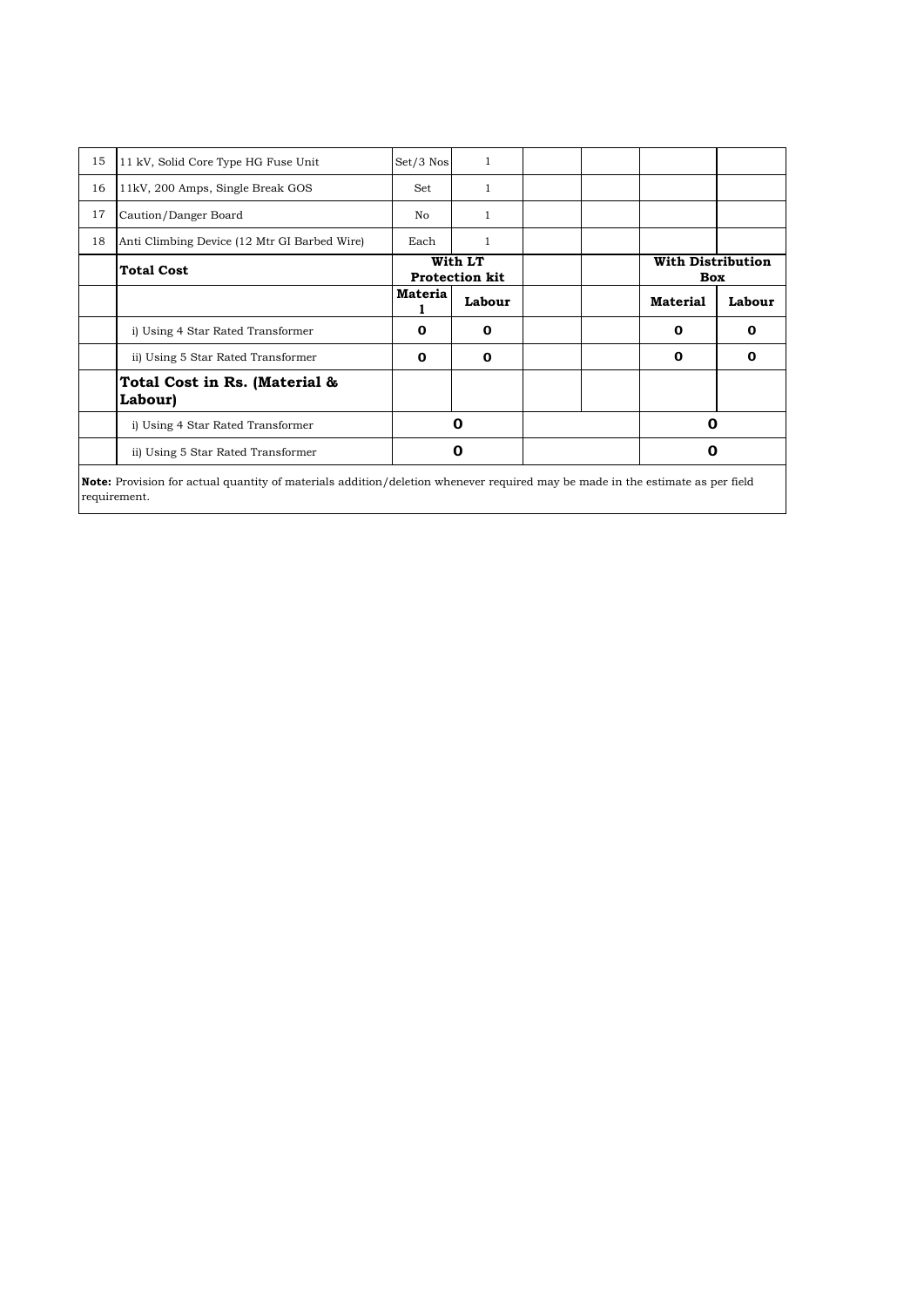### **COST DATA SHEET - 31**

#### **Erection of 3 Phase, 11 kV/433V, 250 kVA Transformer mounting structure on 11 Mtr Spun Pole with 3 GOS System and Transformer mounted on Plinth (Cost of Separate Masonry Platform for mounting transformer shall be extra)**

| S1             |                                                                                                                                                                        |                     |              |              | <b>Material cost (Rs)</b> | Labour Cost (Rs) |                |
|----------------|------------------------------------------------------------------------------------------------------------------------------------------------------------------------|---------------------|--------------|--------------|---------------------------|------------------|----------------|
| No.            | <b>Materials</b>                                                                                                                                                       | Unit                | Qty          | Rate         | Amt                       | Rate             | Amt            |
| $\mathbf{1}$   | Spun pole 11 Mtr Long                                                                                                                                                  | No                  | $\mathbf{1}$ | 18140        | 18140                     | 3337             | 3337           |
| $\overline{2}$ | Single Pole Transformer Structure Kit with Three<br>H Frames without tranformer seating and seating<br>Angle support cross arm for 63/100/250/500<br>kVA (UG Cable) MS | Set                 | $\mathbf{1}$ | 22098        | 22098                     | 2571             | 2571           |
| 3              | HT Single Top Support with bolts, nuts & washers                                                                                                                       | Set                 | 9            | 143          | 1287                      | 81               | 729            |
| $\overline{4}$ | 11 kV, 5 KN Polymeric Pin Insulator (24 mm Dia<br>FRP Rod)                                                                                                             | No                  | 9            | 221          | 1989                      | $\mathbf{0}$     | $\overline{0}$ |
| 5              | Rabbit ACSR Conductor for jumps                                                                                                                                        | Mtr                 | 50           | 61.52        | 3076                      | $\mathbf{0}$     | $\mathbf{0}$   |
| 6              | Alkathene Tube 19 mm Dia and in coils of 30 Mtr                                                                                                                        | Coil                | 2            | 504          | 1008                      | $\mathbf{O}$     | $\overline{0}$ |
| 7              | Concreting materials for 11 Mtrs Spun Pole                                                                                                                             |                     |              |              |                           |                  |                |
|                | a) Base concreting 1:4:8, 1000x1000x150 mm                                                                                                                             | Each                | $\mathbf{1}$ | $\mathbf 0$  | $\mathbf{0}$              | 840              | 840            |
|                | b) Pole concreting $1:2:4$ , $1000x1000x2500$ mm                                                                                                                       | Each                | $\mathbf{1}$ | $\mathbf{0}$ | $\mathbf{0}$              | 14004            | 14004          |
|                | c) Coping $1:2:4$ (as per actuals)                                                                                                                                     | Each                | $\mathbf{1}$ | $\mathbf 0$  | $\mathbf 0$               | 2220             | 2220           |
| 8              | GI Wire 10 SWG                                                                                                                                                         | Kg                  | 5            | 77.85        | 389                       | $\mathbf{0}$     | $\overline{0}$ |
| 9              | Guy Wire 7/10 SWG                                                                                                                                                      | Kg                  | 10           | 80.12        | 801                       | $\mathbf 0$      | $\overline{0}$ |
| 10             | GI Pipe 100 mm Dia                                                                                                                                                     | Mtr                 | 10           | 1528         | 15280                     | $\mathbf{0}$     | $\overline{0}$ |
| 11             | PVC Pipe 150 mm Dia                                                                                                                                                    | Mtr                 | 20           | 534          | 10680                     | $\mathbf{0}$     | $\overline{0}$ |
| 12             | PVC Bend 150 mm Dia                                                                                                                                                    | No                  | 8            | 183          | 1464                      | $\overline{0}$   | $\overline{0}$ |
| 13             | PVC Pipe 25 mm Dia                                                                                                                                                     | Mtr                 | 40           | 80           | 3200                      | $\mathbf{0}$     | $\mathbf{0}$   |
| 14             | 11 kV/433V, 250 kVA, 3 Phase, 50 Cys<br>Distribution Transformer BEE - 4 Star Rated with<br>oil                                                                        | No                  | $\mathbf{1}$ | 426500       | 426500                    | 1727             | 1727           |
| 15             | 11 kV/433V, 250 kVA, 3 Phase, 50 Cys<br>Distribution Transformer BEE - 5 Star Rated with<br>oil                                                                        | No                  | $\mathbf{1}$ | 520500       | 520500                    | 1727             | 1727           |
| 16             | 11 kV, Solid Core Type HG Fuse Unit                                                                                                                                    | Set/3<br><b>Nos</b> | $\mathbf{1}$ | 1032         | 1032                      | 178              | 178            |
| 17             | 11 kV, 200 Amps, Single Break GOS                                                                                                                                      | Set                 | 3            | 9125         | 27375                     | 805              | 2415           |
| 18             | Earthing materials pipe type for grounding (Single<br>Electrode with accessories)                                                                                      | Set                 | 3            | 1733         | 5199                      | 725              | 2175           |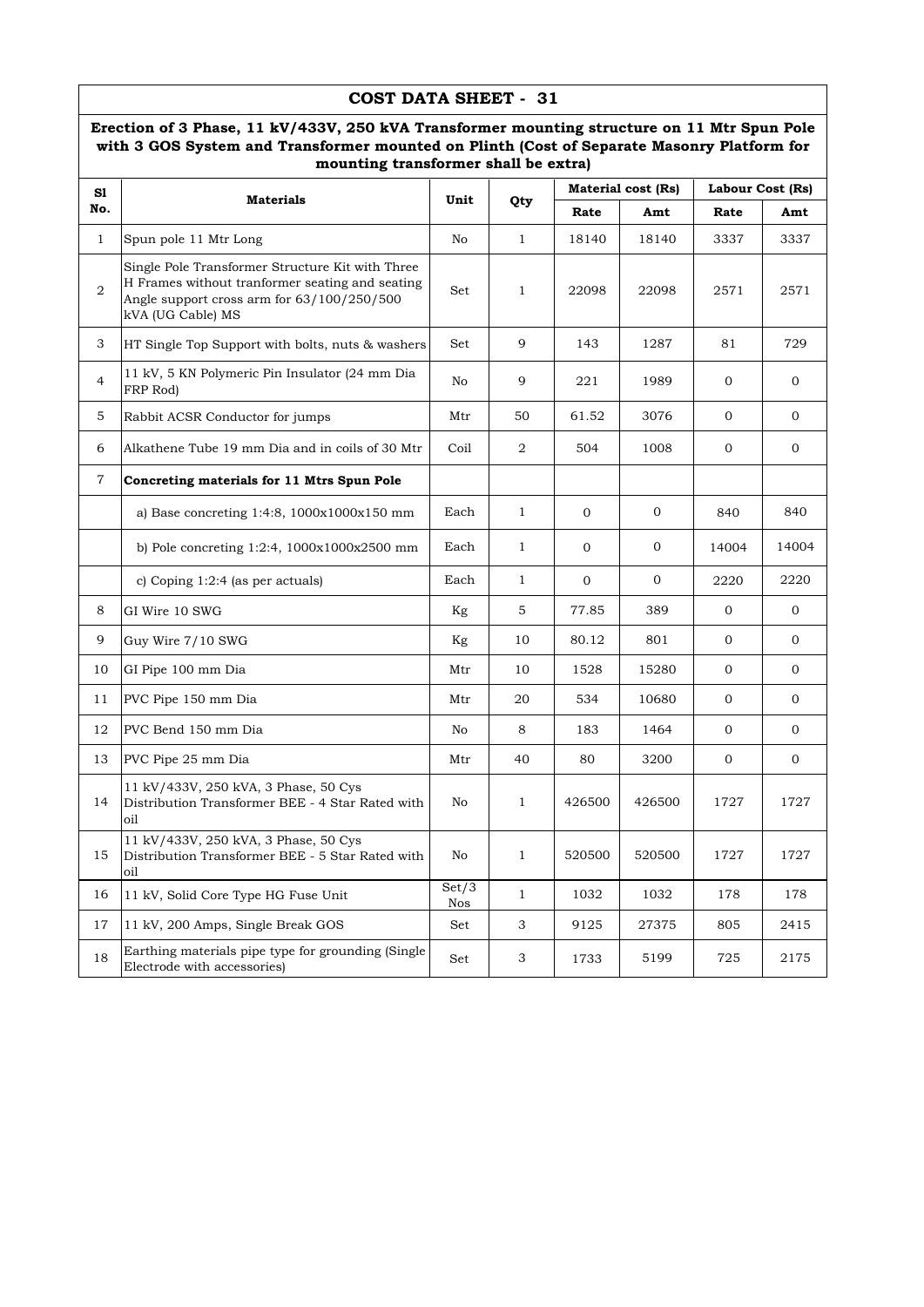|       | a) LT Distribution Box for 250 kVA with MCCB                                                                                             | N <sub>0</sub> | $\mathbf{1}$   | 22937  | 22937           | 501          | 501      |
|-------|------------------------------------------------------------------------------------------------------------------------------------------|----------------|----------------|--------|-----------------|--------------|----------|
|       | b) LT Wiring (From DTC to LT Line via Metering<br>Box & LT Protection Kit) DOUBLE CIRCUIT                                                |                |                |        |                 |              |          |
|       | i) Al Lead Wire - 240 Sqmm                                                                                                               | Mtr            | 90             | 334.64 | 30118           |              |          |
|       | ii) Heavy Duty Long Barrel Copper Lug - 240<br>Sqmm                                                                                      | No             | 24             | 368    | 8832            |              |          |
| 19    | iii) PG Clamp - Rabbit to 240 Sqmm                                                                                                       | No             | 8              | 465    | 3720            |              | 1842     |
|       | iv) Spacers for DTC Wiring                                                                                                               | No             | 16             | 41     | 656             |              |          |
|       | v) Fish Plate with necessary Clamps, bolts &<br>nuts etc complete (Galvanised)                                                           | No             | $\overline{4}$ | 229    | 916             |              |          |
|       | c) LT Metering box with CTs and necessary wiring<br>for housing ETV Meter (Please see CDS - 39)                                          | No             | 1              | 5353   | 5353            | 650          | 650      |
|       | d) LT Electronic Tri-Vector Meter 5 Amps, -<br>0.5/1.0 Accuracy Class                                                                    | No             | $\mathbf{1}$   | 3312   | 3312            | 798          | 798      |
| 20    | 11 kV, Lightning Arrester, Metal oxide,<br>9 kV, 5 kA Polymeric Type with ground<br>disconnector                                         | Set/<br>3 Nos  | $\mathbf{1}$   | 1736   | 1736            | 90           | 90       |
| 21    | PVC Insulation Tape in rolls of 10 Mtr                                                                                                   | Roll           | 3              | 14     | 42              | $\mathbf{0}$ | $\Omega$ |
| 22    | Horizontal Cross Arm                                                                                                                     | No             | 4              | 390    | 1560            | $\Omega$     | $\Omega$ |
| 23    | MS Fish plate                                                                                                                            | No             | 9              | 81     | 729             | $\mathbf{0}$ | $\Omega$ |
| 24    | Caution/Danger Board                                                                                                                     | No             | 1              | 146    | 146             | 61           | 61       |
| 25    | Anti Climbing Device (12 Mtr GI Barbed Wire)                                                                                             | Each           | $\overline{2}$ | 93     | 186             | 32           | 64       |
|       | <b>Total Cost</b>                                                                                                                        |                |                |        | <b>Material</b> |              | Labour   |
|       | i) Using 4 Star Rated Transformer                                                                                                        |                |                |        | 619761          |              | 34202    |
|       | ii) Using 5 Star Rated Transformer                                                                                                       |                |                |        | 713761          |              | 34202    |
|       | Total Cost in Rs. (Material &<br>Labour)                                                                                                 |                |                |        |                 |              |          |
|       | i) Using 4 Star Rated Transformer                                                                                                        |                |                |        | 653963          |              |          |
|       | ii) Using 5 Star Rated Transformer                                                                                                       |                |                |        | 747963          |              |          |
|       | Cost of providing separate masonry/concrete platform for mounting the Distribution Transformer shall be added as<br>per site regirements |                |                |        |                 |              |          |
| Note: | Provision for actual quantity of materials addition/deletion whenever required may be made in the estimate as per<br>field requirement.  |                |                |        |                 |              |          |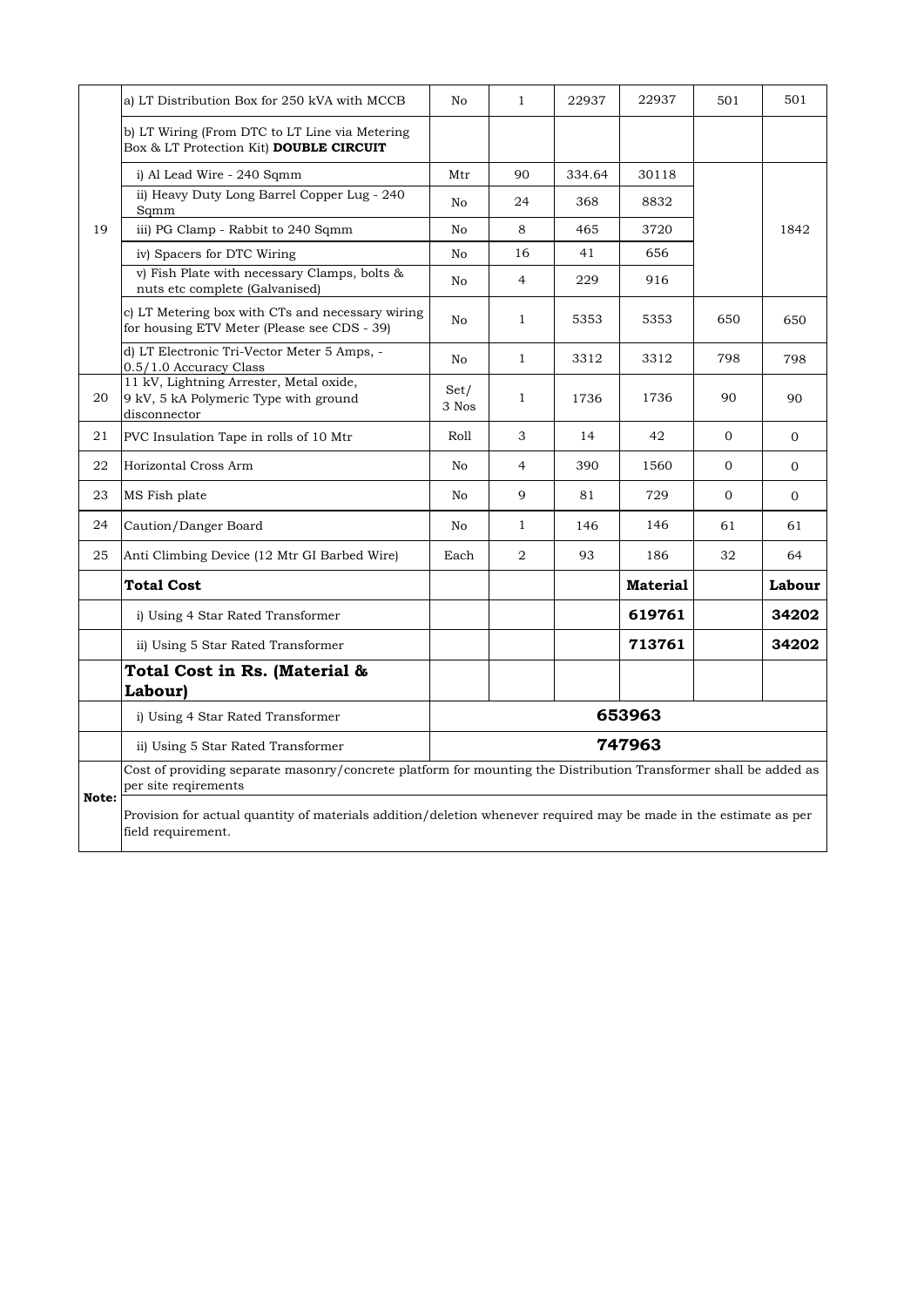|                | <b>COST DATA SHEET - 32</b>                                                                                                                                                                                                                        |            |           |                |              |                |                           |                |              |                |              |
|----------------|----------------------------------------------------------------------------------------------------------------------------------------------------------------------------------------------------------------------------------------------------|------------|-----------|----------------|--------------|----------------|---------------------------|----------------|--------------|----------------|--------------|
|                | Providing Compact RMU 11 kV Class SF6/VCB Type (1 Incomer + 2 Breaker + 1 Outgoing)                                                                                                                                                                |            |           |                |              |                |                           |                |              |                |              |
| S1.            | <b>Materials</b>                                                                                                                                                                                                                                   | Unit       | Rate (Rs) |                |              |                | <b>At Common CSR Rate</b> |                |              |                |              |
| No             |                                                                                                                                                                                                                                                    |            |           | Qty            | Amt (Rs)     | Qty            | Amt (Rs)                  | Qty            | Amt (Rs)     | Qty            | Amt (Rs)     |
| $\mathbf{1}$   | RMU 4 Way, (2OD + 2VL), One Incomer + Two<br>Breaker + One out going, 350 MVA, 630 Amps                                                                                                                                                            | Set        | 780000    | $\mathbf{1}$   | 780000       | $\mathbf{1}$   | 780000                    | $\mathbf{1}$   | 780000       | $\mathbf{1}$   | 780000       |
| $\overline{2}$ | Bed Concreting with CC 1:2:4 as per Labour<br>Charges                                                                                                                                                                                              | <b>CMT</b> | 6096      | 0.15           | 914          | 0.37           | 2256                      | 0.53           | 3231         | 0.64           | 3901         |
| 3              | Foundation with Reinforcement CC 1:2:4 as per<br>Labour Charges                                                                                                                                                                                    | CMT        | 6096      | 0.65           | 3962         | 1.44           | 8778                      | 0.56           | 3414         | $\Omega$       | $\mathbf{0}$ |
| $\overline{4}$ | Providing Reinforcement as per Labour Charges                                                                                                                                                                                                      | Ouintal    | 6471      | 40             | 258840       | 14             | 90594                     | 23             | 148833       | $\Omega$       | $\mathbf{O}$ |
| 5              | Providing Plinth with CC 1:2:4 on the Stone<br>Masonary                                                                                                                                                                                            | <b>CMT</b> | 6096      | $\mathbf{0}$   | $\mathbf{O}$ | $\mathbf{0}$   | $\mathbf{0}$              | $\mathbf{0}$   | $\mathbf{O}$ | 0.08           | 488          |
| 6              | Construction of Stone Masonary                                                                                                                                                                                                                     | CMT        | 4663      | $\mathbf 0$    | $\mathbf{O}$ | $\mathbf{0}$   | $\mathbf{O}$              | $\mathbf{O}$   | $\mathbf{O}$ | 0.57           | 2658         |
| $\overline{7}$ | Supplying of Frame of MS Channel 100x50 mm and<br>MS angle 40x40x5 mm welding etc., complete.                                                                                                                                                      | Kg         | 70        | 50             | 3500         | 50             | 3500                      | 50             | 3500         | 50             | 3500         |
| 8              | Rod type earthing with 40 mm Dia, 3 Mtr long MS<br>rod as per specification & drawing (enclosed)                                                                                                                                                   | No         | 2253      | $\overline{2}$ | 4506         | $\overline{2}$ | 4506                      | $\overline{2}$ | 4506         | $\overline{2}$ | 4506         |
| $\mathbf{Q}$   | Lettering the RMU with enamel paint and also<br>writing single line diagram of each panel, caution<br>Board, Danger Board etc., including cost of Paint,<br>Brush etc.,                                                                            | No         | 754       | $\mathbf{1}$   | 754          | $\mathbf{1}$   | 754                       | $\mathbf{1}$   | 754          | $\mathbf{1}$   | 754          |
|                | Total cost of material                                                                                                                                                                                                                             |            |           |                | 1052477      |                | 890388                    |                | 944238       |                | 795807       |
|                | Labour                                                                                                                                                                                                                                             |            |           |                |              |                |                           |                |              |                |              |
| 1              | Earth Excavation for RMU Foundation depositing of<br>earth on bank up to a lead of 50 Mtr and with a lift<br>up to 1.5 Mtr                                                                                                                         | <b>CMT</b> | 217       | 1.29           | 280          | 3.33           | 723                       | 2.63           | 570.71       | 5.72           | 1241         |
| $\overline{2}$ | Labour charges for Fixing foundation frame of MS<br>channel 100x50 mm and MS angle 40x40x5 mm<br>welding, fixing in concrete, aligning the RMU on<br>foundation bed, assembly of units, connecting Bus<br>Bars from panel to panel etc., complete. | No         | 3588      | $\overline{4}$ | 14352        | $\overline{4}$ | 14352                     | $\overline{4}$ | 14352        | $\overline{4}$ | 14352        |
|                | <b>Total Labour Charges</b>                                                                                                                                                                                                                        |            |           |                | 14632        |                | 15075                     |                | 14923        |                | 15593        |
|                | Total Cost in Rs. (Material & Labour)                                                                                                                                                                                                              |            |           |                | 1067109      |                | 905462                    |                | 959160       |                | 811400       |
| Note:          | The measurements for Earth work and concreting works have been provision as per the dimensions of the equipments of makes which are in use at present in BESCOM.<br>Detail for the measurement are furnished in the data sheet.                    |            |           |                |              |                |                           |                |              |                |              |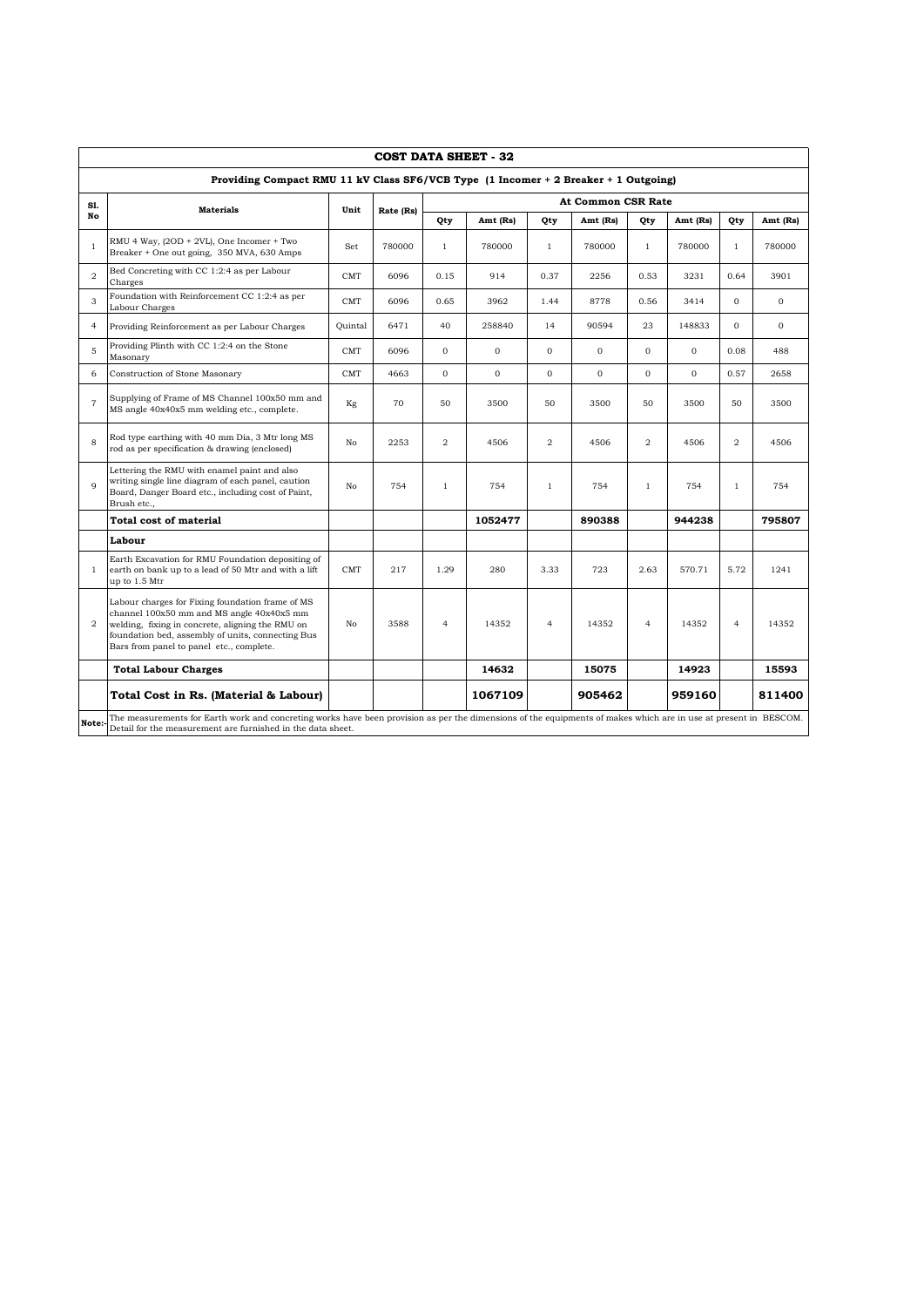|                | <b>COST DATA SHEET - 33</b>                                                                                                                                                                                                                        |            |           |                |                       |                |                 |                |                     |                |              |
|----------------|----------------------------------------------------------------------------------------------------------------------------------------------------------------------------------------------------------------------------------------------------|------------|-----------|----------------|-----------------------|----------------|-----------------|----------------|---------------------|----------------|--------------|
|                | Providing Compact RMU 11 kV Class SF6/VCB Type (1 Incomer + 1 Breaker +1 Outgoing)                                                                                                                                                                 |            |           |                |                       |                |                 |                |                     |                |              |
| Sl.            | <b>Materials</b>                                                                                                                                                                                                                                   | Unit       | Rate (Rs) |                | <b>Schenider Make</b> |                | <b>ABB</b> Make |                | <b>Siemens Make</b> |                | MEI          |
| No             |                                                                                                                                                                                                                                                    |            |           | Qty            | Amt (Rs)              | Qty            | Amt (Rs)        | Qty            | Amt (Rs)            | Oty            | Amt (Rs)     |
|                | <b>Material</b>                                                                                                                                                                                                                                    |            |           |                |                       |                |                 |                |                     |                |              |
| $\mathbf{1}$   | RMU 3 Way, (2OD + 1VL,) One Incomer + One Breakers +<br>One outgoing, 350 MVA, 630 Amps                                                                                                                                                            | Set        | 552500    | $\mathbf{1}$   | 552500                | $\mathbf{1}$   | 552500          | $\mathbf{1}$   | 552500              | $\mathbf{1}$   | 552500       |
| 2              | Bed Conceting with CC 1:2:4 as per Labour Charges                                                                                                                                                                                                  | <b>CMT</b> | 6096      | 0.08           | 488                   | 0.28           | 1707            | 0.43           | 2621                | 0.48           | 2926         |
| 3              | Foundation with Reinforcement CC 1:2:4 as per Labour<br>Charges                                                                                                                                                                                    | CMT        | 6096      | 0.36           | 2195                  | 1.08           | 6584            | 0.42           | 2560                | $\Omega$       | $\Omega$     |
| $\overline{4}$ | Providing Reinforcement as per Labour Charges                                                                                                                                                                                                      | Ouintal    | 6471      | 30             | 194130                | 10             | 64710           | 17             | 110007              | $\Omega$       | $\mathbf{0}$ |
| 5              | Providing Plinth with CC 1:2:4 on the Stone Masonary                                                                                                                                                                                               | <b>CMT</b> | 6096      | $\Omega$       | $\mathbf{O}$          | $\mathbf{O}$   | $\Omega$        | $\Omega$       | $\Omega$            | 0.06           | 366          |
| 6              | Construction of Stone Masonary                                                                                                                                                                                                                     | <b>CMT</b> | 4663      | $\Omega$       | $\Omega$              | $\Omega$       | $\Omega$        | $\Omega$       | $\Omega$            | 0.43           | 2005         |
| $\overline{7}$ | Supplying of Frame of MS Channel 100x50 mm and MS<br>angle 40x40x5 mm welding etc., complete.                                                                                                                                                      | Kg         | 70        | 40             | 2800                  | 40             | 2800            | 40             | 2800                | 40             | 2800         |
| 8              | Rod type earthing with 40 mm Dia, 3 Mtr long MS rod as<br>per specification & drawing (enclosed)                                                                                                                                                   | No         | 2253      | $\overline{a}$ | 4506                  | $\overline{2}$ | 4506            | $\overline{2}$ | 4506                | $\mathfrak{D}$ | 4506         |
| 9              | Lettering the RMU with enamel paint and also writing single<br>line diagram of each panel, caution Board, Danger Board<br>etc., including cost of Paint, Brush etc.                                                                                | No         | 754       | $\mathbf{1}$   | 754                   | $\mathbf{1}$   | 754             | $\mathbf{1}$   | 754                 | $\mathbf{1}$   | 754          |
|                | Total cost of material                                                                                                                                                                                                                             |            |           |                | 757372                |                | 633561          |                | 675749              |                | 565857       |
|                | Labour                                                                                                                                                                                                                                             |            |           |                |                       |                |                 |                |                     |                |              |
| $\mathbf{1}$   | Earth Excavation for RMU Foundation depositing of earth<br>on bank up to a lead of 50 Mtr and with a lift up to 1.5 Mtr                                                                                                                            | CMT        | 217       | 0.72           | 156.24                | 2.5            | 542.5           | 2              | 434                 | 4.35           | 944          |
| 2              | Labour charges for Fixing foundation frame of MS channel<br>100x50 mm and MS angle 40x40x5 mm welding, fixing in<br>concrete, aligning the RMU on foundation bed, assembly of<br>units, connecting Bus Bars from panel to panel etc.,<br>complete. | No         | 3588      | 3              | 10764                 | 3              | 10764           | 3              | 10764               | 3              | 10764        |
|                | <b>Total Labour Charges</b>                                                                                                                                                                                                                        |            |           |                | 10920                 |                | 11307           |                | 11198               |                | 11708        |
|                | Total Cost in Rs. (Material & Labour)                                                                                                                                                                                                              |            |           |                | 768292                |                | 644867          |                | 686947              |                | 577565       |
| Note:          | The measurements for Earth work and concreting works have been provision as per the dimensions of the equipments of makes which are in use at present in<br>BESCOM. Detail for the measurement are furnished in the data sheet.                    |            |           |                |                       |                |                 |                |                     |                |              |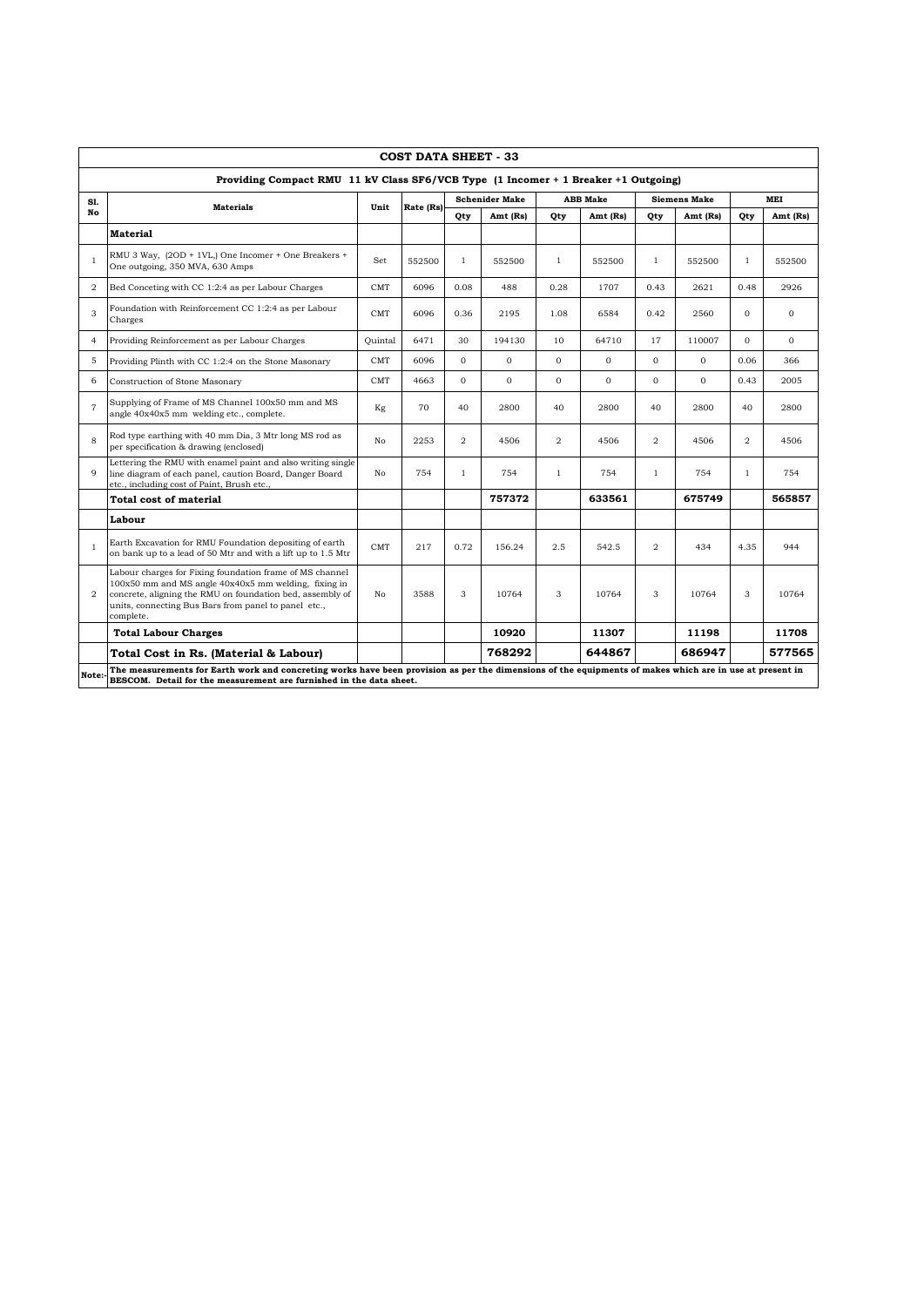|                | <b>COST DATA SHEET - 34</b>                                                                                                                                                                                                                        |            |           |                |                       |                |                 |                |                     |                |                 |
|----------------|----------------------------------------------------------------------------------------------------------------------------------------------------------------------------------------------------------------------------------------------------|------------|-----------|----------------|-----------------------|----------------|-----------------|----------------|---------------------|----------------|-----------------|
|                | Providing Compact RMU 11 kV Class SF6/VCB Type (1 OD)                                                                                                                                                                                              |            |           |                |                       |                |                 |                |                     |                |                 |
| Sl.            |                                                                                                                                                                                                                                                    |            |           |                | <b>Schenider Make</b> |                | <b>ABB</b> Make |                | <b>Siemens Make</b> |                | <b>MEI Make</b> |
| No             | <b>Materials</b>                                                                                                                                                                                                                                   | Unit       | Rate (Rs) | Qty            | Amt (Rs)              | Qty            | Amt (Rs)        | Qty            | Amt (Rs)            | Qty            | Amt (Rs)        |
|                | <b>Material</b>                                                                                                                                                                                                                                    |            |           |                |                       |                |                 |                |                     |                |                 |
| $\mathbf{1}$   | RMU 1 OD, 350 MVA, 630 Amps                                                                                                                                                                                                                        | No         | 195000    | $\mathbf{1}$   | 195000                | $\mathbf{1}$   | 195000          | $\mathbf{1}$   | 195000              | $\mathbf{1}$   | 195000          |
| 2              | Bed Conceting with CC 1:2:4 as per Labour Charges                                                                                                                                                                                                  | <b>CMT</b> | 6096      | 0.07           | 426.72                | 0.09           | 548.64          | 0.1            | 609.6               | 0.16           | 975.36          |
| 3              | Foundation with Reinforcement CC 1:2:4 as per<br>Labour Charges                                                                                                                                                                                    | <b>CMT</b> | 6096      | 0.29           | 1767.84               | 0.36           | 2194.56         | 0.14           | 853.44              | $\Omega$       | $\mathbf{0}$    |
| 4              | Providing Reinforcement as per Labour Charges                                                                                                                                                                                                      | Ouintal    | 6471      | 10             | 64710                 | 3.5            | 22648.5         | 6              | 38826               | $\Omega$       | $\Omega$        |
| 5              | Providing Plinth with CC 1:2:4 on the Stone Masonary                                                                                                                                                                                               | <b>CMT</b> | 6096      | $\Omega$       | $\mathbf{0}$          | $\Omega$       | $\mathbf{0}$    | $\Omega$       | $\mathbf{0}$        | 0.02           | 121.92          |
| 6              | Construction of Stone Masonary                                                                                                                                                                                                                     | <b>CMT</b> | 4663      | $\Omega$       | $\mathbf{O}$          | $\mathbf{O}$   | $\Omega$        | $\mathbf 0$    | $\Omega$            | 0.14           | 652.82          |
| $\overline{7}$ | Supplying of Frame of MS Channel 100x50 mm and<br>MS angle 40x40x5 mm welding etc., complete.                                                                                                                                                      | Kgs        | 70        | 12             | 840                   | 12             | 840             | 12             | 840                 | 12             | 840             |
| 8              | Rod type earthing with 40 mm Dia, 3 Mtr long MS rod<br>as per specification & drawing (enclosed)                                                                                                                                                   | No         | 2253      | $\overline{2}$ | 4506                  | $\overline{2}$ | 4506            | $\overline{2}$ | 4506                | $\overline{2}$ | 4506            |
| $\overline{Q}$ | Lettering the RMU with enamel paint and also writing<br>single line diagram of each panel, caution Board,<br>Danger Board etc., including cost of Paint, Brush etc.,                                                                               | No         | 754       | $\mathbf{1}$   | 754                   | $\mathbf{1}$   | 754             | $\mathbf{1}$   | 754                 | $\mathbf{1}$   | 754             |
|                | <b>Total cost of material</b>                                                                                                                                                                                                                      |            |           |                | 268005                |                | 226492          |                | 241389              |                | 202850          |
|                | Labour                                                                                                                                                                                                                                             |            |           |                |                       |                |                 |                |                     |                |                 |
| $\mathbf{1}$   | Earth Excavation for RMU Foundation depositing of<br>earth on bank up to a lead of 50 Mtr and with a lift up<br>to 1.5 Mtr                                                                                                                         | <b>CMT</b> | 217       | 0.57           | 124                   | 0.83           | 180             | 0.63           | 137                 | 1.37           | 297             |
| 2              | Labour charges for Fixing foundation frame of MS<br>channel 100x50 mm and MS angle 40x40x5 mm<br>welding, fixing in concrete, aligning the RMU on<br>foundation bed, assembly of units, connecting Bus<br>Bars from panel to panel etc., complete. | No         | 3588      | $\mathbf{1}$   | 3588                  | $\mathbf{1}$   | 3588            | $\mathbf{1}$   | 3588                | $\mathbf{1}$   | 3588            |
|                | <b>Total Labour Charges</b>                                                                                                                                                                                                                        |            |           |                | 3712                  |                | 3768            |                | 3725                |                | 3885            |
|                | Total Cost in Rs. (Material & Labour)                                                                                                                                                                                                              |            |           |                | 271716                |                | 230260          |                | 245114              |                | 206735          |
| Note:          | The measurements for Earth work and concreting works have been provision as per the dimensions of the equipments of makes which are in use at present in<br>BESCOM. Detail for the measurement are furnished in the data sheet.                    |            |           |                |                       |                |                 |                |                     |                |                 |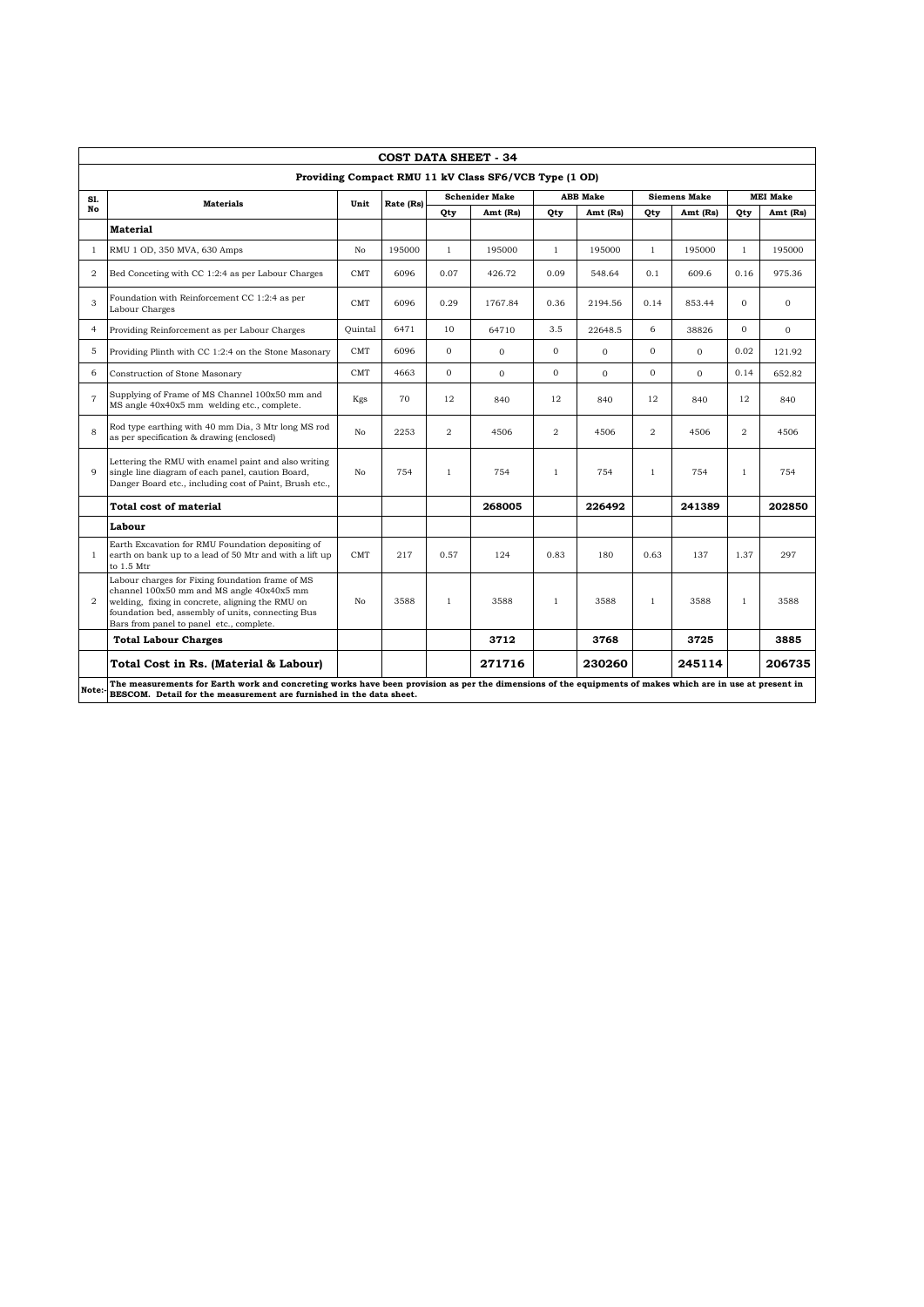|                | <b>COST DATA SHEET - 35</b>                                                                                                                                                                                                                        |            |           |                |                       |                |                 |                |                     |                                                                                                                                                                                                                                 |                 |  |  |  |  |  |  |  |
|----------------|----------------------------------------------------------------------------------------------------------------------------------------------------------------------------------------------------------------------------------------------------|------------|-----------|----------------|-----------------------|----------------|-----------------|----------------|---------------------|---------------------------------------------------------------------------------------------------------------------------------------------------------------------------------------------------------------------------------|-----------------|--|--|--|--|--|--|--|
|                | Providing Compact RMU 11 kV Class SF6/VCB Type (1 VL)                                                                                                                                                                                              |            |           |                |                       |                |                 |                |                     |                                                                                                                                                                                                                                 |                 |  |  |  |  |  |  |  |
| S1.            | <b>Materials</b>                                                                                                                                                                                                                                   | Unit       | Rate (Rs) |                | <b>Schenider Make</b> |                | <b>ABB</b> Make |                | <b>Siemens Make</b> |                                                                                                                                                                                                                                 | <b>MEI Make</b> |  |  |  |  |  |  |  |
| No             |                                                                                                                                                                                                                                                    |            |           | Qty            | Amt                   | Qty            | Amt             | Qty            | Amt                 | Qty                                                                                                                                                                                                                             | Amt             |  |  |  |  |  |  |  |
|                | <b>Material</b>                                                                                                                                                                                                                                    |            |           |                |                       |                |                 |                |                     |                                                                                                                                                                                                                                 |                 |  |  |  |  |  |  |  |
| 1              | RMU 1 VL, 350 MVA, 630 Amps                                                                                                                                                                                                                        | No         | 195000    | $\mathbf{1}$   | 195000                | $\mathbf{1}$   | 195000          | $\mathbf{1}$   | 195000              | $\mathbf{1}$                                                                                                                                                                                                                    | 195000          |  |  |  |  |  |  |  |
| $\overline{2}$ | Bed Conceting with CC 1:2:4 as per Labour Charges                                                                                                                                                                                                  | CMT        | 6096      | 0.07           | 426.72                | 0.09           | 548.64          | 0.1            | 609.6               | 0.16                                                                                                                                                                                                                            | 975.36          |  |  |  |  |  |  |  |
| 3              | Foundation with Reinforcement CC 1:2:4 as per Labour<br>Charges                                                                                                                                                                                    | CMT        | 6096      | 0.29           | 1767.84               | 0.36           | 2194.56         | 0.14           | 853.44              | $\Omega$                                                                                                                                                                                                                        | $\mathbf{O}$    |  |  |  |  |  |  |  |
| $\overline{4}$ | Providing Reinforcement as per Labour Charges                                                                                                                                                                                                      | Kg         | 6471      | 10             | 64710                 | 3.5            | 22648.5         | 6              | 38826               | $\Omega$                                                                                                                                                                                                                        | $\mathbf{O}$    |  |  |  |  |  |  |  |
| 5              | Providing Plinth with CC 1:2:4 on the Stone Masonary                                                                                                                                                                                               | CMT        | 6096      | $\mathbf{0}$   | $\Omega$              | $\Omega$       | $\mathbf{O}$    | $\Omega$       | $\Omega$            | 0.02                                                                                                                                                                                                                            | 121.92          |  |  |  |  |  |  |  |
| 6              | Construction of Stone Masonary                                                                                                                                                                                                                     | <b>CMT</b> | 4663      | $\mathbf{0}$   | $\mathbf{O}$          | $\mathbf{0}$   | $\mathbf{O}$    | $\overline{0}$ | $\Omega$            | 0.14                                                                                                                                                                                                                            | 652.82          |  |  |  |  |  |  |  |
| $\overline{7}$ | Supplying of Frame of MS Channel 100x50mm and MS angle<br>40x40x5mm welding etc., complete.                                                                                                                                                        | Kg         | 70        | 12             | 840                   | 12             | 840             | 12             | 840                 | 12                                                                                                                                                                                                                              | 840             |  |  |  |  |  |  |  |
| 8              | Rod type earthing with 40 mm Dia, 3 Mtr long MS rod as per<br>specification & drawing (enclosed)                                                                                                                                                   | No         | 2253      | $\overline{2}$ | 4506                  | $\overline{2}$ | 4506            | $\overline{2}$ | 4506                | $\overline{2}$                                                                                                                                                                                                                  | 4506            |  |  |  |  |  |  |  |
| $\mathbf Q$    | Lettering the RMU with enamel paint and also writing single<br>line diagram of each panel, caution Board, Danger Board etc.,<br>including cost of Paint, Brush etc.,                                                                               | No         | 754       | $\mathbf{1}$   | 754                   | $\mathbf{1}$   | 754             | $\mathbf{1}$   | 754                 | $\mathbf{1}$                                                                                                                                                                                                                    | 754             |  |  |  |  |  |  |  |
|                | Total cost of material                                                                                                                                                                                                                             |            |           |                | 268005                |                | 226492          |                | 241389              |                                                                                                                                                                                                                                 | 202850          |  |  |  |  |  |  |  |
|                | Labour                                                                                                                                                                                                                                             |            |           |                |                       |                |                 |                |                     |                                                                                                                                                                                                                                 |                 |  |  |  |  |  |  |  |
| $\mathbf{1}$   | Earth Excavation for RMU Foundation depositing of earth on<br>bank up to a lead of 50 Mtr and with a lift up to 1.5 Mtr                                                                                                                            | <b>CMT</b> | 217       | 0.57           | 123.69                | 0.83           | 180.11          | 0.63           | 136.71              | 1.37                                                                                                                                                                                                                            | 297.29          |  |  |  |  |  |  |  |
| $\overline{2}$ | Labour charges for Fixing foundation frame of MS channel<br>100x50 mm and MS angle 40x40x5 mm welding, fixing in<br>concrete, aligning the RMU on foundation bed, assembly of<br>units, connecting Bus Bars from panel to panel etc.,<br>complete. | No         | 3588      | 1              | 3588                  | $\mathbf{1}$   | 3588            | $\mathbf{1}$   | 3588                | $\mathbf{1}$                                                                                                                                                                                                                    | 3588            |  |  |  |  |  |  |  |
|                | <b>Total Labour Charges</b>                                                                                                                                                                                                                        |            |           |                | 3712                  |                | 3768            |                | 3725                |                                                                                                                                                                                                                                 | 3885            |  |  |  |  |  |  |  |
|                | Total Cost in Rs. (Material & Labour)                                                                                                                                                                                                              |            |           |                | 271716                |                | 230260          |                | 245114              |                                                                                                                                                                                                                                 | 206735          |  |  |  |  |  |  |  |
| Note:          |                                                                                                                                                                                                                                                    |            |           |                |                       |                |                 |                |                     | The measurements for Earth work and concreting works have been provision as per the dimensions of the equipments of makes which are in use at present<br>in BESCOM. Detail for the measurement are furnished in the data sheet. |                 |  |  |  |  |  |  |  |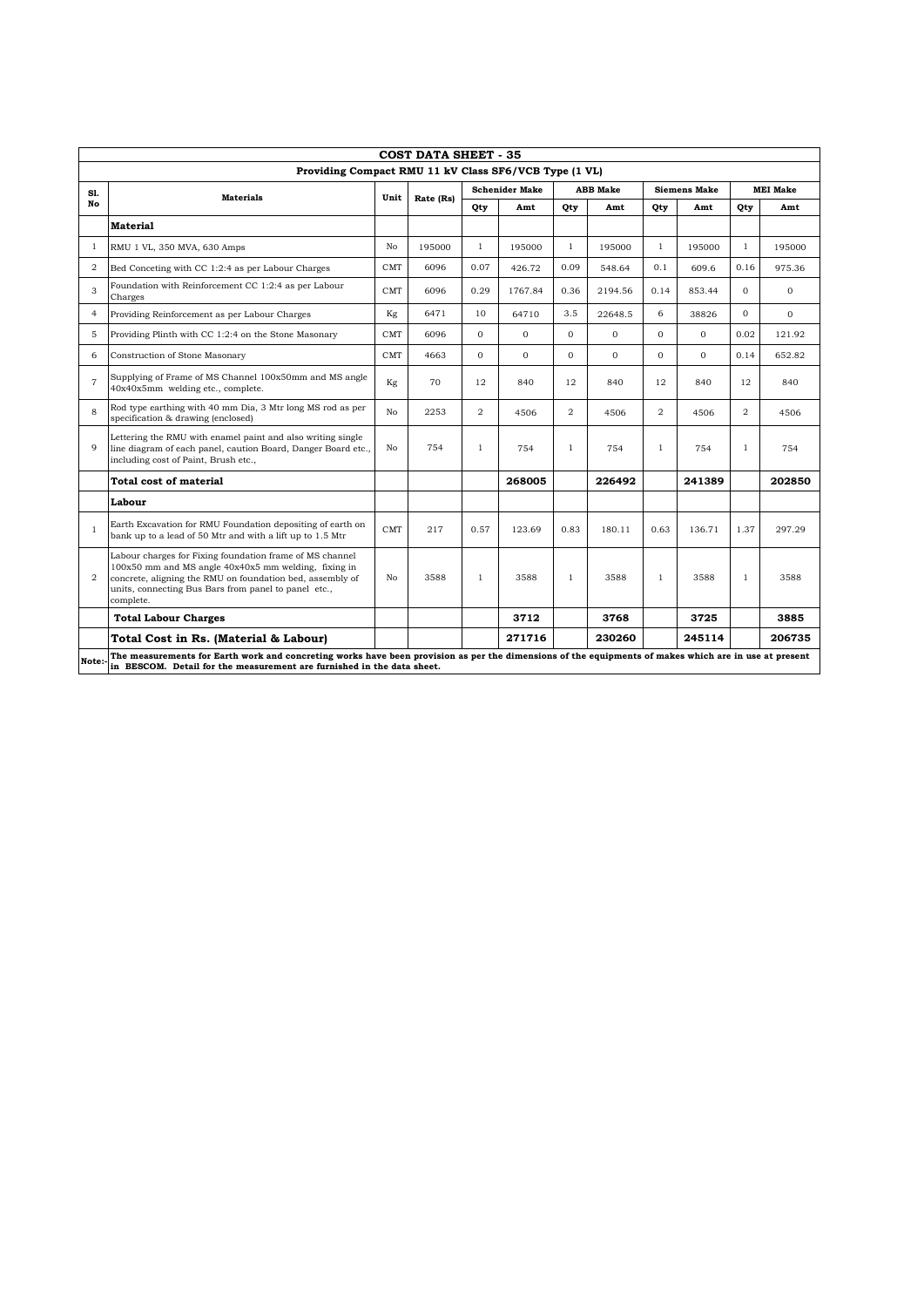|                | COST DATA SHEET - 36 (AB CABLE)<br>Running Single Circuit 11 kV, 3 Phase Power Line on 9 Mtr Supports with an Average Span of 30 Mtr          |             |      |              |                    |                |                  |
|----------------|-----------------------------------------------------------------------------------------------------------------------------------------------|-------------|------|--------------|--------------------|----------------|------------------|
| SL.            | Using 3x95 Sqmm + 1x70 Sqmm Aerial Bunched Cables (ABC)<br><b>Particulars</b>                                                                 | Unit        | Qty  |              | Material cost (Rs) |                | Labour Cost (Rs) |
| No             |                                                                                                                                               |             |      | Rate         | Amt                | Rate           | Amt              |
| 1              | RCC Pole - 9 Mtr Long, 145 kg WL                                                                                                              | No          | 10   | 7153         | 71530              | 1341           | 13410            |
| 2              | PSCC Poles - 9 Mtr Long, 200 Kg WL                                                                                                            | No          | 24   | 4276         | 102624             | 1341           | 32184            |
| 3              | 11 kV, 3 Phase Aerial Bunched Cable 3x95 + 70<br>Sqmm                                                                                         | KΜ          | 1.03 | 1070523      | 1102639            | 25839          | 26614.17         |
| $\overline{4}$ | Cable Straight thru' joint kits suitable for 95<br>Sqmm                                                                                       | $Set/3$ Nos | 6    | 7494         | 44964              | 1048           | 6288             |
| 5              | 11 kV AB CableTermination Kits for 95 to 120<br>Sqmm                                                                                          | $Set/3$ Nos | 6    | 2785         | 16710              | 886            | 5316             |
| 6              | Suspension Clamp Assembly 16 to 70 mm<br>(Excluding pole clamp & Eye Hook)                                                                    | Set         | 30   | 216          | 6480               | 146            | 4380             |
| $\overline{7}$ | Pole clamp for HT/LT AB cable                                                                                                                 | Set         | 30   | 113          | 3390               | 243            | 7290             |
| 8              | Eye Hook (Flat type) for fixing Clamps                                                                                                        | Set         | 30   | 99           | 2970               | 0              | $\mathbf{0}$     |
| 9              | Dead End Clamp/Anchor Clamp Assembly 16 to<br>70 Sqmm (excluding pole clamps and Eye hook)                                                    | Set         | 12   | 227          | 2724               | 194            | 2328             |
| 10             | End Caps                                                                                                                                      | No          | 10   | 22           | 220                | $\overline{7}$ | 70               |
| 11             | 11 kV Lightning Arrester, Metal Oxide<br>9 kV, 5 kA Polymeric Type with ground<br>disconnector                                                | $Set/3$ Nos | 2    | 1736         | 3472               | 90             | 180              |
| 12             | Guy Set Complete with No. 15 Strain Insulator &<br>Concreting materials                                                                       | Set         | 6    | 1209         | 7254               | 448            | 2688             |
| 13             | Guy concreting with Boulders, Mud and Sand                                                                                                    | Set         | 6    | $\mathbf{0}$ | $\mathbf{0}$       | 200            | 1200             |
| 14             | Grounding connection for messenger wire                                                                                                       | No          | 4    | 13           | 52                 | 33             | 132              |
| 15             | Spiral Earth Electrodes                                                                                                                       | No          | 34   | 248          | 8432               | 70             | 2380             |
|                | <b>Total Cost</b>                                                                                                                             |             |      |              | <b>Material</b>    |                | Labour           |
|                |                                                                                                                                               |             |      |              | 1373461            |                | 104460           |
|                | Total Cost/KM in Rs. (Material &<br>Labour)                                                                                                   |             |      |              | 1477921            |                |                  |
|                | Note: Provision for actual quantity of materials addition/deletion whenever required may be made in the estimate as per field<br>requirement. |             |      |              |                    |                |                  |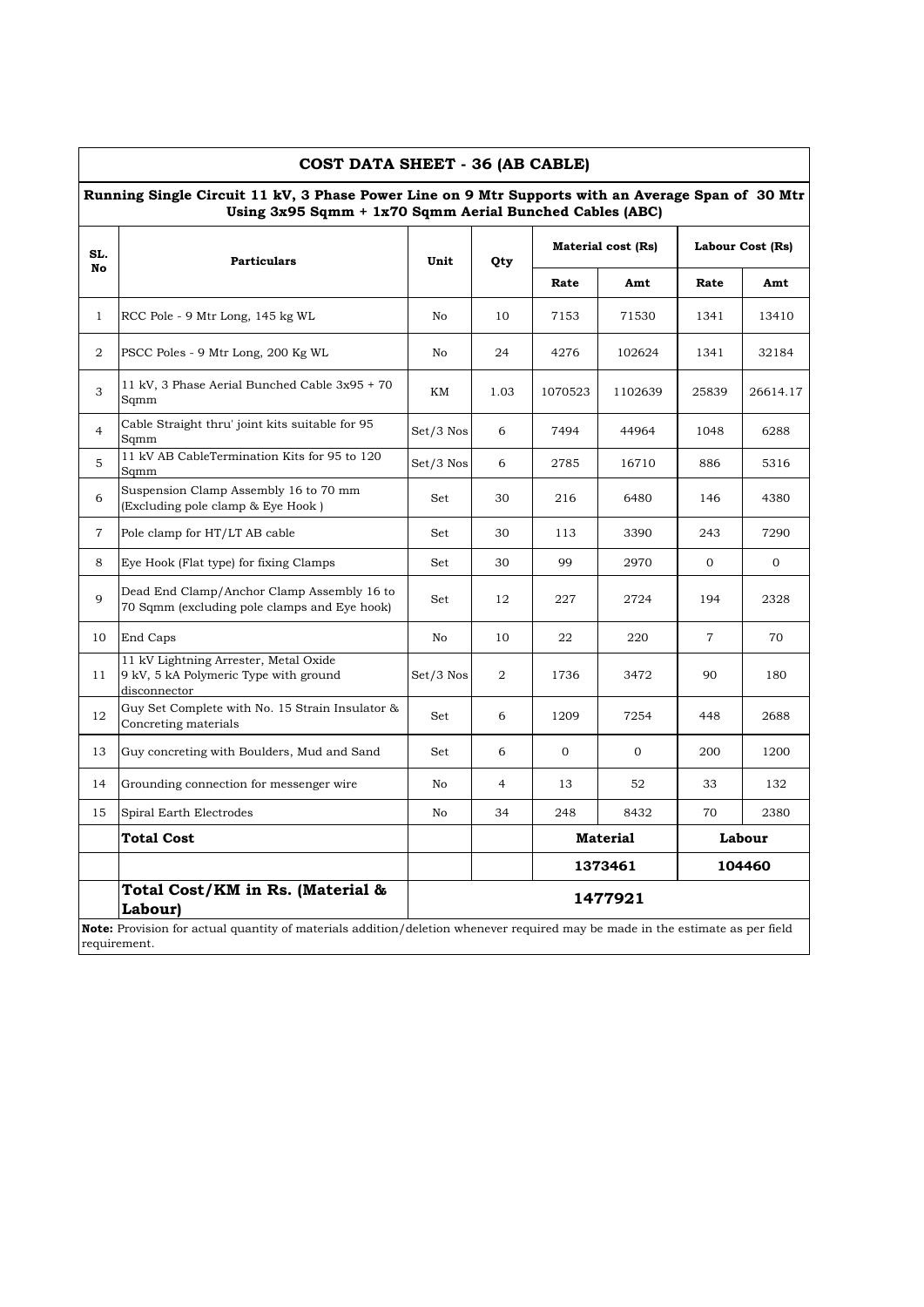|                | COST DATA SHEET - 37 (AB CABLE)<br>Running Single Circuit 1.1 kV, 3 Phase 5 Wire Power Line on 9 Mtr Supports with Average |     |          |          |                    |                  |                |
|----------------|----------------------------------------------------------------------------------------------------------------------------|-----|----------|----------|--------------------|------------------|----------------|
|                | Span of 40 Mtr Using $3x95 + 1x16 + 1x70$ Sqmm Aerial Bunched Cables (ABC)                                                 |     |          |          |                    |                  |                |
| SL.            | <b>Particulars</b>                                                                                                         |     | Unit Qty |          | Material cost (Rs) | Labour Cost (Rs) |                |
| No             |                                                                                                                            |     |          | Rate     | Amt                | Rate             | Amt            |
| $\mathbf{1}$   | RCC Pole - 9 Mtr Long, 145 kg WL                                                                                           | No  | 10       | 7153     | 71530              | 1341             | 13410          |
| 2              | PSCC Poles - 9 Mtr Long, 200 Kg WL                                                                                         | No  | 15       | 4276     | 64140              | 1341             | 20115          |
| 3              | 1.1 kV, 3 Phase Aerial Bunched Cable of size<br>3x95+1x16+1x70 Sqmm                                                        | KM  | 1.03     | 598403   | 616355             | 25839            | 26614          |
| 4              | Three Phase Distribution box for 6 Connections                                                                             | No  | 20       | 2341     | 46820              | 681              | 13620          |
| 5              | Piercing connector suitable for 16 Sqmm - 95<br>Sqmm AB Cable - Service Connections                                        | No  | 80       | 259      | 20720              | 98               | 7840           |
| 6              | Piercing connector suitable for 16 Sqmm - 95<br>Sqmm AB Cable - Street Light Connections                                   | No  | 50       | 182      | 9100               | 68               | 3400           |
| $\overline{7}$ | Suspension Clamp Assembly 16 to 70 mm<br>(Excluding pole clamp & Eye Hook)                                                 | Set | 20       | 216      | 4320               | 146              | 2920           |
| 8              | Pole clamp for HT/LT AB cable                                                                                              | Set | 20       | 113      | 2260               | 243              | 4860           |
| 9              | Eye Hook (Flat type) for fixing Clamps                                                                                     | Set | 20       | 99       | 1980               | $\overline{0}$   | $\overline{0}$ |
| 10             | Dead End Clamp/Anchor Clamp Assembly 25 to<br>95 Sqmm (excluding pole clamps and Eye hook)                                 | Set | 16       | 149      | 2384               | 194              | 3104           |
| 11             | Universal Hook, Bolts & nuts                                                                                               | No  | 16       | 345      | 5520               | 146              | 2336           |
| 12             | T-connector KZ3 95                                                                                                         | No  | 20       | 383      | 7660               | 164              | 3280           |
| 13             | Cable Straight thru' joints suitable for 95 Sqmm<br>LT ABC                                                                 | No  | 5        | 410      | 2050               | 194              | 970            |
| 14             | Pre-Insulated lugs - CPTAU for 95 Sqmm                                                                                     | No  | 8        | 383      | 3064               | 202              | 1616           |
| 15             | End cap for 50/70 Sqmm                                                                                                     | No  | 50       | 22       | 1100               | 7                | 350            |
| 16             | Guy Set Complete with No. 8 Strain Insulator &<br>Concreting materials                                                     | Set | 8        | 1179     | 9432               | 448              | 3584           |
| 17             | Guy concreting with Boulders, Mud and Sand                                                                                 | Set | 8        | $\sigma$ | $\mathbf{0}$       | 200              | 1600           |
| 18             | PVC Insulated wire 25 Sqmm                                                                                                 | Mtr | 400      | 55.76    | 22304              | $\mathbf{0}$     |                |
| 19             | Spiral Earth Electrodes                                                                                                    | No  | 25       | 248      | 6200               | 70               | 1750           |
|                | <b>Total Cost</b>                                                                                                          |     |          |          | <b>Material</b>    |                  | Labour         |
|                |                                                                                                                            |     |          |          | 98094              |                  | 37610          |
|                | Total Cost/KM in Rs. (Material &<br>Labour)                                                                                |     |          |          | 135704             |                  |                |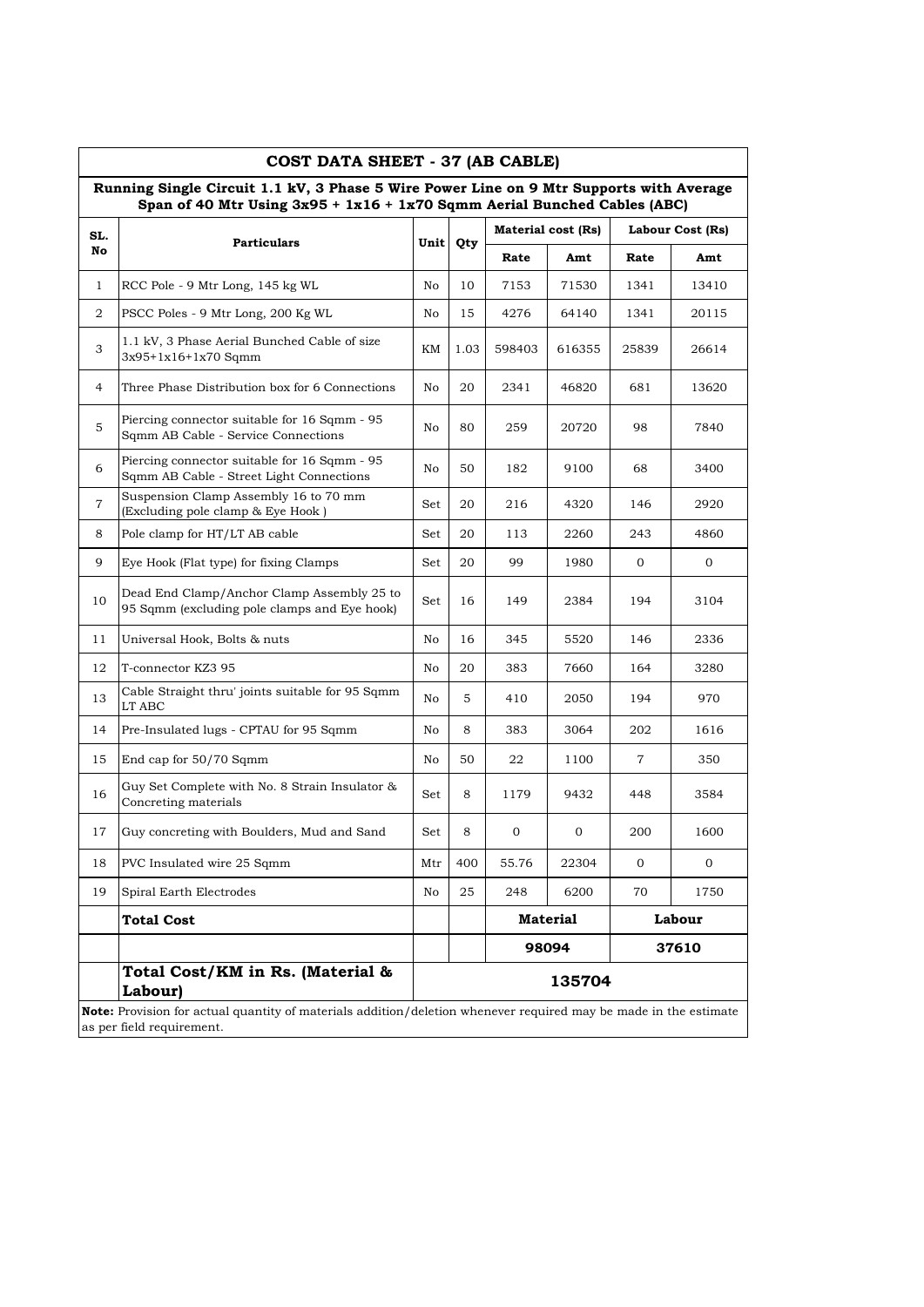|                 | <b>COST DATA SHEET - 38</b>                                                                                                                                                                                                                                                                                                                                                                                                                 |            |                   |  |  |  |  |  |  |  |  |
|-----------------|---------------------------------------------------------------------------------------------------------------------------------------------------------------------------------------------------------------------------------------------------------------------------------------------------------------------------------------------------------------------------------------------------------------------------------------------|------------|-------------------|--|--|--|--|--|--|--|--|
|                 | Providing Compact Pre - Fabricated Packaged Sub - Station 11kV/433V                                                                                                                                                                                                                                                                                                                                                                         |            |                   |  |  |  |  |  |  |  |  |
| S1<br><b>No</b> | <b>Particulars</b>                                                                                                                                                                                                                                                                                                                                                                                                                          | Unit       | <b>Total Cost</b> |  |  |  |  |  |  |  |  |
|                 | Compact Pre - Fabricated Packaged Sub - Station 11kv/433V<br>consisting of 3 way SF6/VCB insulated compact RMU, oil<br>cooled CRGO/Amoprhous Core Star - 2 Rated (5 - Star)<br>1 Transformer and LT section with one MCCB/ACB as incoming<br>and following ougoing MCCB feeders and with enclosure made<br>of electronically Galvanized steel sheet (min 2 mm Thickness)<br>with powder coated finish, Cu bus bar with LT Metering facility |            |                   |  |  |  |  |  |  |  |  |
|                 | 100 kVA Al. Wound Transformer, 250 Amps MCCB 50 kA 4 pole<br>a fixed type micro processor based for LT incomer and 2 Nos. 100<br>Amps MCCB 4 pole 36 kA TM Based for out going                                                                                                                                                                                                                                                              | <b>Set</b> | 1680900           |  |  |  |  |  |  |  |  |
|                 | 250 kVA Al. Wound Transformer, 400 Amps MCCB 50 kA 4 pole<br>b fixed type micro processor based for LT incomer and 3 Nos. 250<br>Amps MCCB 4 pole 36 kA TM Based for out going                                                                                                                                                                                                                                                              | <b>Set</b> | 2151500           |  |  |  |  |  |  |  |  |
|                 | 500 kVA Al. Wound Transformer, 800 Amps ACB 50 kA 4 pole fixed<br>c type micro processor based for LT incomer and 4 Nos. 250 Amps<br>MCCB 4 pole 36 kA TM Based for out going                                                                                                                                                                                                                                                               | Set.       | 2828800           |  |  |  |  |  |  |  |  |
|                 | 800 kVA Copper Wound Transformer, 1250 Amps ACB 50 kA 4 pole<br>$d$ fixed type micro processor based for LT incomer and 6 Nos. 250<br>Amps MCCB 4 pole 36 kA TM Based for LT out going                                                                                                                                                                                                                                                      | Set        | 3510000           |  |  |  |  |  |  |  |  |
|                 | 1000 kVA Copper Wound Transformer, 1600 Amps ACB 50 kA 4<br>pole fixed type micro processor based for LT incomer and 2 Nos.<br>400 Amps MCCB + 4 No. 250 Amps MCCB 4 pole 36 kA TM Based<br>for LT out going.                                                                                                                                                                                                                               | Set        | 4325100           |  |  |  |  |  |  |  |  |
| $\overline{2}$  | Installing & fixing the compact pre-fabricated packaged sub-station<br>with $100/250/500/800/1000$ kVA transformer on the existing<br>concrete plinth.(This does not include the cost of plinth, cable<br>duct, laying & termination of cable etc. provision for the same shall<br>be made                                                                                                                                                  | Labour     | 12104             |  |  |  |  |  |  |  |  |
| Note:           | Note: Labour charges and installing the CSS is not furnished as the platform size cable duct<br>Laying & Termination varies from Make/Capacity and hence estimate has to be prepared as<br>per actual field/site condition                                                                                                                                                                                                                  |            |                   |  |  |  |  |  |  |  |  |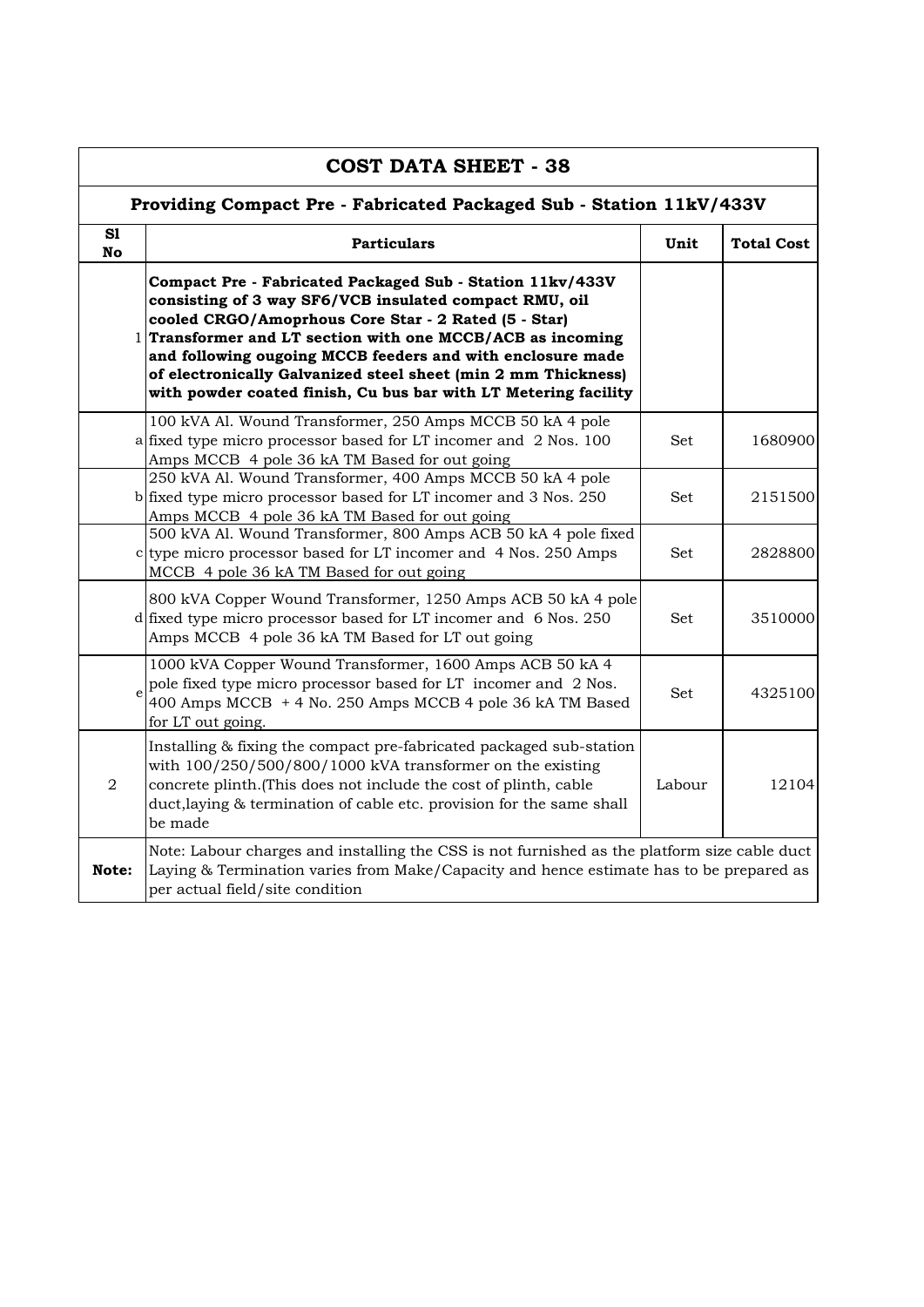|                | <b>COST DATA SHEET - 39</b>                                                                                                                                                                                                                                 |      |                   |      |                           |                      |     |  |  |  |
|----------------|-------------------------------------------------------------------------------------------------------------------------------------------------------------------------------------------------------------------------------------------------------------|------|-------------------|------|---------------------------|----------------------|-----|--|--|--|
|                | Providing Electronic Trivector Meters with Associated CT's Metering Box etc., on LT Side of<br><b>Distribution Transformer Center</b>                                                                                                                       |      |                   |      |                           |                      |     |  |  |  |
| S1.            | <b>Materials</b>                                                                                                                                                                                                                                            | Unit | Qty               |      | <b>Material cost (Rs)</b> | Labour Cost (Rs)     |     |  |  |  |
| No             |                                                                                                                                                                                                                                                             |      |                   | Rate | Amt                       | Rate                 | Amt |  |  |  |
| $\mathbf{1}$   | LT CT's - 0.5 Accuracy Class Ring Type Ratio 50/5<br>for $15/25$ kVA DTC                                                                                                                                                                                    | No   | 3                 | 871  | 2613                      | 79                   | 237 |  |  |  |
| $\overline{2}$ | LT CT's 0.5 Accuracy Class Ring Type Ratio 100/5<br>for 50/63 kVA DTC                                                                                                                                                                                       | No   | 3                 | 638  | 1914                      | 79                   | 237 |  |  |  |
| 3              | LT CT's 0.5 Accuracy Class Ring Type Ratio 150/5<br>for 100 kVA DTC                                                                                                                                                                                         | No   | 3                 | 477  | 1431                      | 79                   | 237 |  |  |  |
| $\overline{4}$ | LT CT's 0.5 Accuracy Class Ring Type Ratio 400/5<br>for 250 kVA DTC                                                                                                                                                                                         | No   | 3                 | 563  | 1689                      | 79                   | 237 |  |  |  |
| 5              | LT CT's 0.5 Accuracy Class Ring Type Ratio 800/5<br>for 500 kVA DTC                                                                                                                                                                                         | No   | 3                 | 633  | 1899                      | 79                   | 237 |  |  |  |
| 6              | Electronic Trivector Meter 3 Phase, 4 Wire, 0.5<br><b>Accuracy Class</b>                                                                                                                                                                                    | No   | $\mathbf{1}$      | 3312 | 3312                      | 798                  | 798 |  |  |  |
| $\overline{7}$ | Weather Proof, Verming Proof LT Metering Box with<br>clamping arrangement for mounting on the<br>Transformer structure with necessary terminal<br>strip and CT mounting arrangement for housing<br>the ETV Meters and connecting to the existing<br>ground. | No   | $\mathbf{1}$      | 3664 | 3664                      | 413                  | 413 |  |  |  |
|                | Total Cost in Rs.                                                                                                                                                                                                                                           |      | <b>With Meter</b> |      |                           | <b>Without Meter</b> |     |  |  |  |
|                | a) 15/25 kVA DTC                                                                                                                                                                                                                                            |      | 9589              | 1448 |                           | 6277                 | 650 |  |  |  |
|                | b) 63 kVA DTC                                                                                                                                                                                                                                               |      | 8890              | 1448 |                           | 5578                 | 650 |  |  |  |
|                | c) 100 kVA DTC                                                                                                                                                                                                                                              | 8407 |                   | 1448 |                           | 5095                 | 650 |  |  |  |
|                | d) 250 kVA DTC                                                                                                                                                                                                                                              | 8665 |                   | 1448 |                           | 5353                 | 650 |  |  |  |
|                | e) 500 kVA DTC                                                                                                                                                                                                                                              |      | 8875              |      |                           | 5563                 | 650 |  |  |  |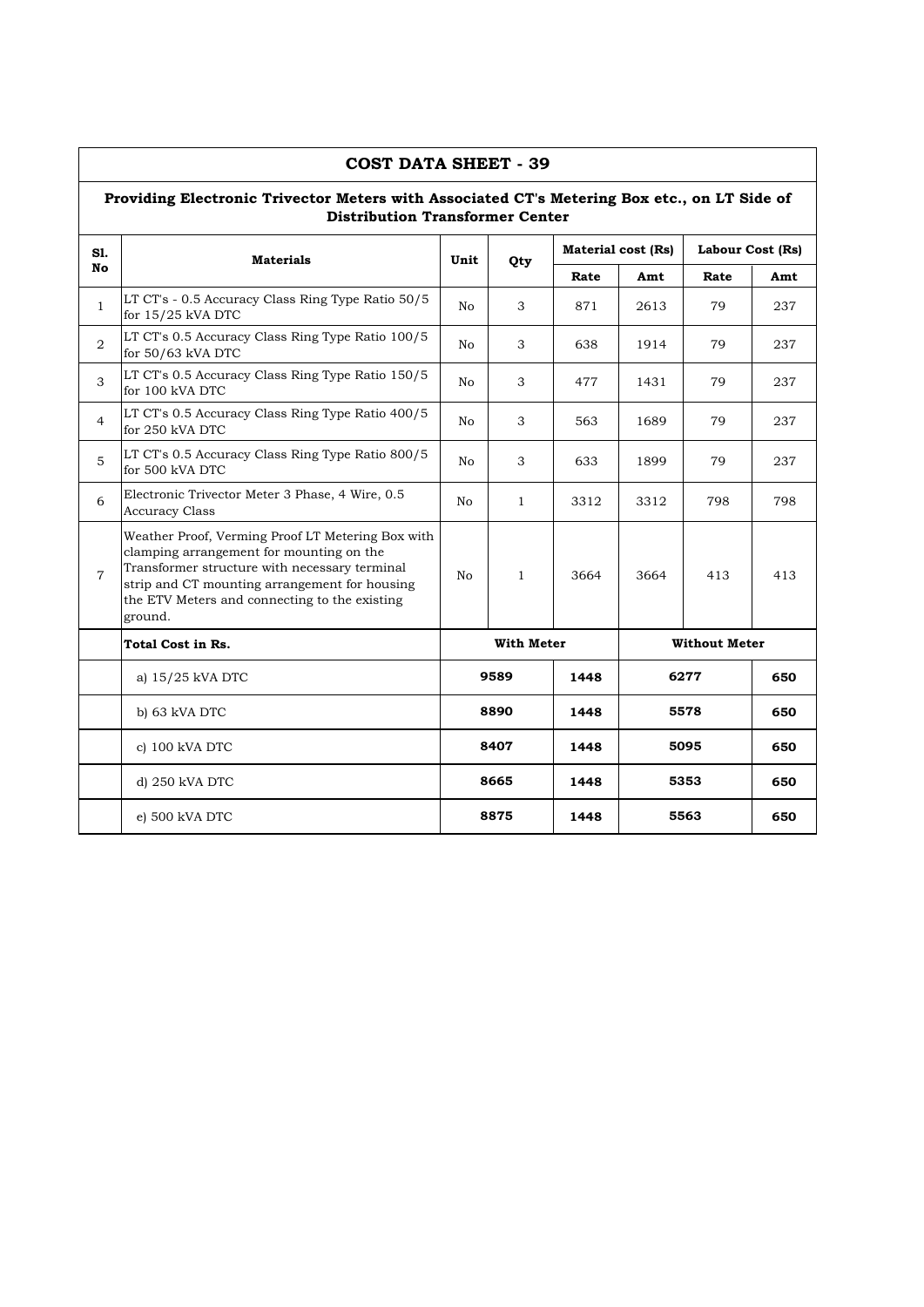|                                                                                                                                                           | <b>COST DATA SHEET - 40</b>                                                                                                                                                                                                                                                      |      |     |                               |  |  |  |  |  |  |  |
|-----------------------------------------------------------------------------------------------------------------------------------------------------------|----------------------------------------------------------------------------------------------------------------------------------------------------------------------------------------------------------------------------------------------------------------------------------|------|-----|-------------------------------|--|--|--|--|--|--|--|
|                                                                                                                                                           | Carrying Out 1 to 2 (ONE to TWO) Poles Works in respect of Ganga Kalyana and<br><b>Drinking Water Supply Works only</b><br>(not applicable for works awarded on tender/RC)<br>(Not applicaple for any other type of work)                                                        |      |     |                               |  |  |  |  |  |  |  |
| SL.<br><b>No</b>                                                                                                                                          | <b>Paritculars</b>                                                                                                                                                                                                                                                               | Unit | Qty | Consolidated<br>Amount in Rs. |  |  |  |  |  |  |  |
|                                                                                                                                                           | <b>PART-A (Materials)</b>                                                                                                                                                                                                                                                        |      |     |                               |  |  |  |  |  |  |  |
| $\mathbf{1}$                                                                                                                                              | Material cost Estimate shall be prepared<br>as per site requirement                                                                                                                                                                                                              |      |     |                               |  |  |  |  |  |  |  |
|                                                                                                                                                           | <b>PART-B (Labour)</b>                                                                                                                                                                                                                                                           |      |     |                               |  |  |  |  |  |  |  |
| $\overline{2}$                                                                                                                                            | Consolidated labour charges involving 1<br>to 2 (ONE to TWO) pole works for Ganga<br>Kalyana and Drinking Water supply<br>works only.                                                                                                                                            | LS   | LS  | 11169                         |  |  |  |  |  |  |  |
| Note:-                                                                                                                                                    |                                                                                                                                                                                                                                                                                  |      |     |                               |  |  |  |  |  |  |  |
|                                                                                                                                                           | 1. The labour charges includes all works such as digging of pits, Erection of Poles, Fixing of Cross<br>Arms, Strining of conductor, fixing of Conductor accessories, insulators, Fixing guy sets, Anti<br>climbing device, spiral earth electrode and danger board etc complete |      |     |                               |  |  |  |  |  |  |  |
|                                                                                                                                                           | 2. No other labour charges or any other charges towards special locality allowance LC Charges,<br>additional labour charges, transportation charges etc., are payable.                                                                                                           |      |     |                               |  |  |  |  |  |  |  |
|                                                                                                                                                           | 3. Estimate shall not split to bring them into this category                                                                                                                                                                                                                     |      |     |                               |  |  |  |  |  |  |  |
| 4. Certificate has to be furnished by the section officer who prepares the estimate that the estimates<br>are not split to claim the above labour charges |                                                                                                                                                                                                                                                                                  |      |     |                               |  |  |  |  |  |  |  |
|                                                                                                                                                           | 5. The above rates are not applicable for works awarded on tender                                                                                                                                                                                                                |      |     |                               |  |  |  |  |  |  |  |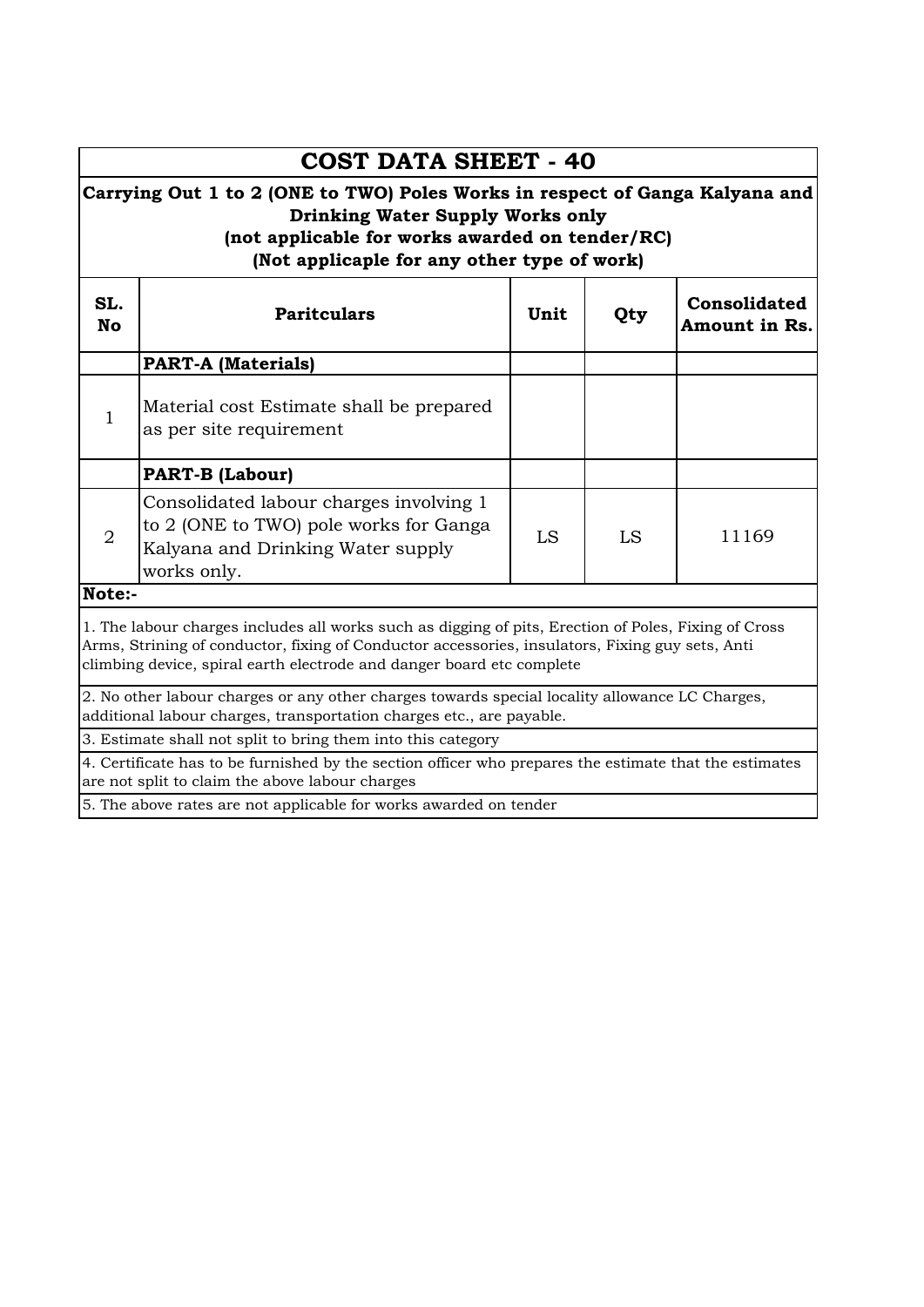# **PART-A (Materials)** Material cost Estimate shall be prepared **COST DATA SHEET - 41 Carrying Out 3 to 5 (THREE to FIVE) Poles Works in respect of Ganga Kalyana and Drinking Water Supply Works only (not applicable for works awarded on tender/RC) (Not applicaple for any other type of work) SL. No Paritculars Unit Qty Consolidated Amount in Rs.**

|                | nadoridi oost mstiinate siidii se propared<br>as per site requirement                                                                                                                                                                                                             |    |    |       |
|----------------|-----------------------------------------------------------------------------------------------------------------------------------------------------------------------------------------------------------------------------------------------------------------------------------|----|----|-------|
|                | <b>PART-B (Labour)</b>                                                                                                                                                                                                                                                            |    |    |       |
| $\overline{2}$ | Consolidated labour charges involving 3<br>to 5 (THREE to FIVE) pole works for<br>Ganga Kalyana and Drinking Water<br>supply works only.                                                                                                                                          | LS | LS | 17646 |
| Note:-         |                                                                                                                                                                                                                                                                                   |    |    |       |
|                | 1. The labour charges includes all works such as digging of pits, Erection of Poles, Fixing of Cross<br>Arms, Strining of conductor, fixing of Conductore accessories, insulators, Fixing guy sets, Anti<br>climbing device, spiral earth electrode and danger board etc complete |    |    |       |

2. No other labour charges or any other charges towards special locality allowance LC Charges, additional labour charges, transportation charges etc., are payable.

3. Estimate shall not split to bring them into this category

4. Certificate has to be furnished by the section officer who prepares the estimate that the estimates are not split to claim the above labour charges

5. The above rates are not applicable for works awarded on tender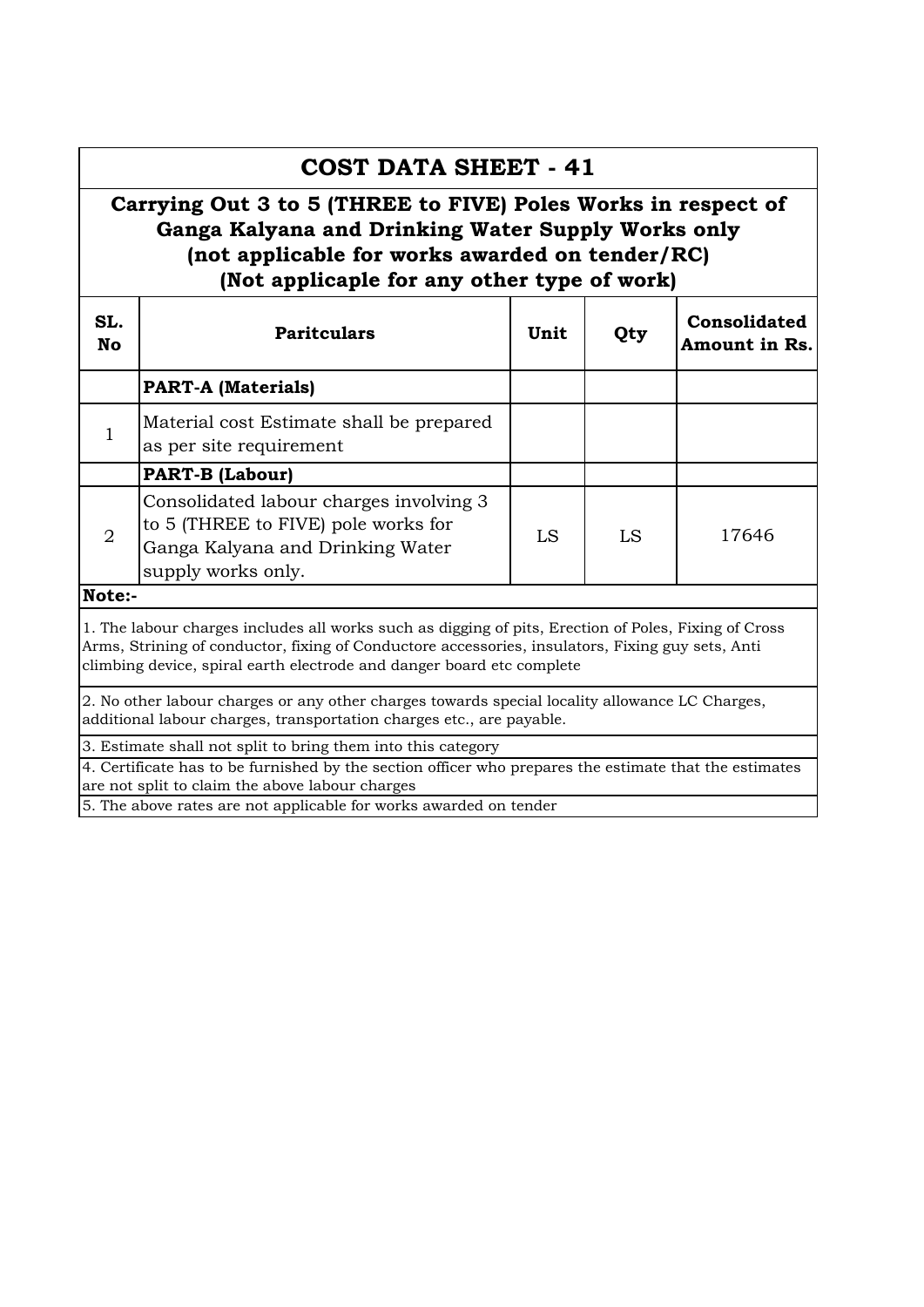|                  | <b>COST DATA SHEET - 42</b>                                                                                                                                                                                                                                                       |            |                                     |                               |
|------------------|-----------------------------------------------------------------------------------------------------------------------------------------------------------------------------------------------------------------------------------------------------------------------------------|------------|-------------------------------------|-------------------------------|
|                  | Carrying out 1 to 4 (ONE to FOUR) poles works in respect of Service Main                                                                                                                                                                                                          |            |                                     |                               |
|                  | <b>Connection and E&amp;I Works only</b>                                                                                                                                                                                                                                          |            |                                     |                               |
|                  | (not applicable for works awarded on tender/RC)                                                                                                                                                                                                                                   |            |                                     |                               |
|                  | (Not applicaple for any other type of work)                                                                                                                                                                                                                                       |            |                                     |                               |
| SL.<br><b>No</b> | <b>Paritculars</b>                                                                                                                                                                                                                                                                | Unit       | No. of<br>Pole<br>Works<br>Involved | Consolidated<br>Amount in Rs. |
|                  | <b>PART-A (Materials)</b>                                                                                                                                                                                                                                                         |            |                                     |                               |
| $\mathbf{1}$     | Material cost Estimate shall be prepared as per<br>site requirement                                                                                                                                                                                                               |            |                                     |                               |
|                  | <b>PART-B (Labour)</b>                                                                                                                                                                                                                                                            |            |                                     |                               |
|                  | Consolidated labour charges for works 1 to 4<br>(ONE to FOUR) poles including excavation of pit,                                                                                                                                                                                  | <b>Nos</b> | $\mathbf{1}$                        | 5361                          |
|                  |                                                                                                                                                                                                                                                                                   | <b>Nos</b> | $\mathfrak{D}$                      | 7147                          |
|                  | pole erection, fixing of cross arms, stringing of                                                                                                                                                                                                                                 | <b>Nos</b> | 3                                   | 8934                          |
| 2                | conductor, fixing of conductor accessories, fixing<br>guy sets, fixing of anti climbing device, spiral                                                                                                                                                                            | <b>Nos</b> | $\overline{4}$                      | 10721                         |
|                  | earth electrode, danger board etc if any<br>(Applicable for both HT & LT Line)                                                                                                                                                                                                    |            | 5 &<br>Above                        | as per Common<br>SR 2021-22   |
| Note:-           |                                                                                                                                                                                                                                                                                   |            |                                     |                               |
|                  | 1. The labour charges includes all works such as digging of pits, Erection of Poles, Fixing of Cross Arms,<br>Strining of conductor, fixing of Conductore accessories, insulators, Fixing guy sets, Anti climbing device,<br>spiral earth electrode and danger board etc complete |            |                                     |                               |
|                  | 2. No other labour charges or any other charges towards special locality allowance LC Charges,<br>additional labour charges, transportation charges etc., are payable.                                                                                                            |            |                                     |                               |
|                  | 3. Estimate shall not split to bring them into this category                                                                                                                                                                                                                      |            |                                     |                               |

4. Certificate has to be furnished by the section officer who prepares the estimate that the estimates are not split to claim the above labour charges

5. The above rates are not applicable for works awarded on tender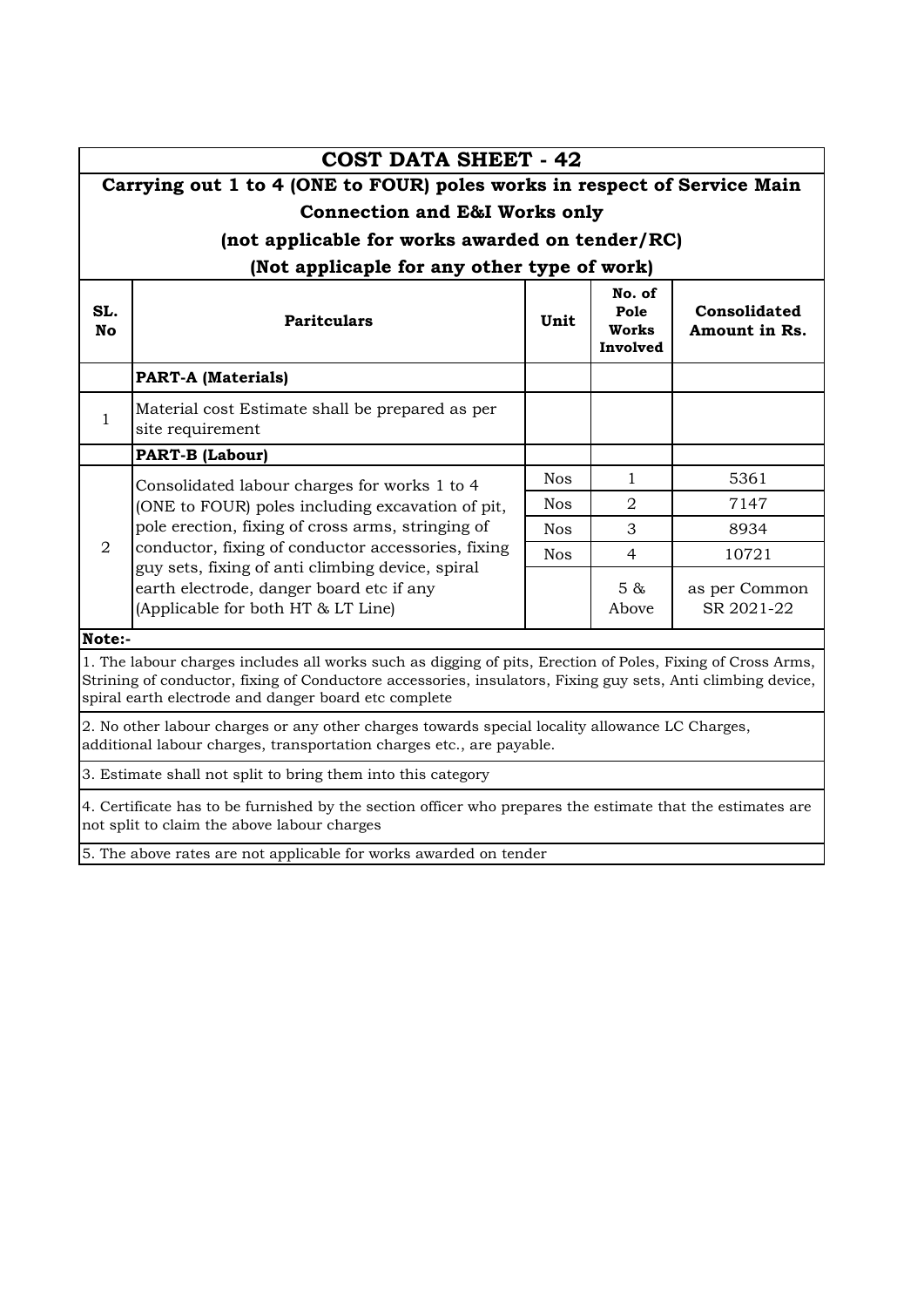## **COST DATA SHEET - 43**

**Consolidated Labour charges for shifting of conductor terminations and all other fittings existing on the deteriorated pole while replacing termination (cut point) poles (Does not include labour chages for releasing and erection of pole) (not applicable for works awarded on tender/RC)**

| <b>S1.</b><br>No. | Description of the work                                                                                                                                                                                                                                                                                                                                        | Unit     | Labour<br>charges of<br>the work |
|-------------------|----------------------------------------------------------------------------------------------------------------------------------------------------------------------------------------------------------------------------------------------------------------------------------------------------------------------------------------------------------------|----------|----------------------------------|
|                   | Consolidated Labour charges for shifting of the<br>conductor terminations (existing cut points) in<br>deteriorated existing poles to new poles erected. Work<br>includes all works associated with shifting of the<br>terminations, like shifting of aerial fuse boards, cut<br>outs, service main (UG cable and over head) and any<br>other existing fitting. | Per Pole | 3795                             |
|                   | <b>NOTE:</b> The above rates are not applicable for works awarded on tender/RC                                                                                                                                                                                                                                                                                 |          |                                  |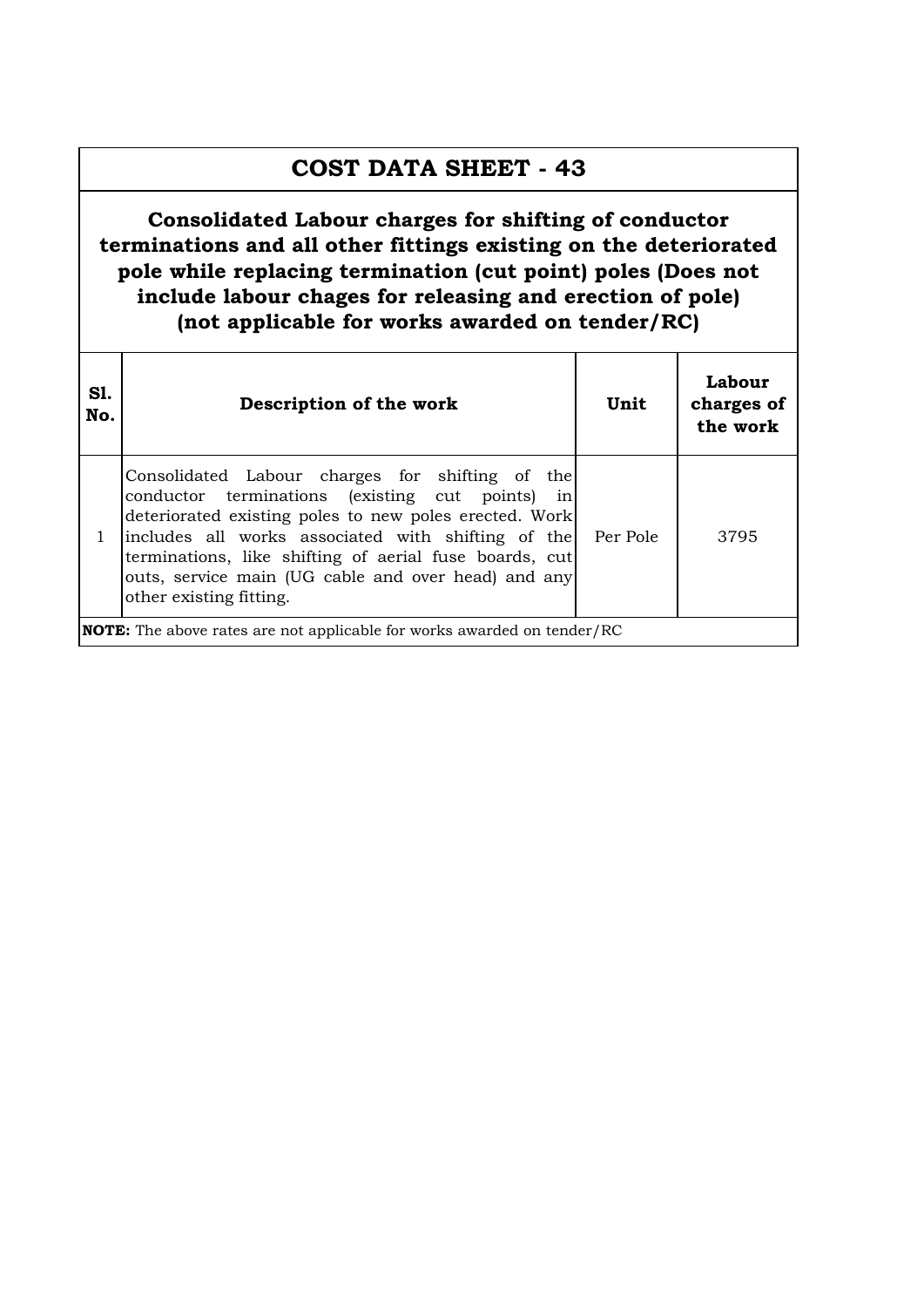### **COST DATA SHEET - 44**

**Consolidated Labour charges for shifting of conductor and all other fittings existing on the deteriorated pole while replacing intermediate poles (Does not include labour chages for releasing and erection of pole) (not applicable for works awarded on tender/RC)**

| <b>S1. No.</b> | Description of the work                                                                                                                                                                                                                                                                                                       | Unit | Labour<br>charges of<br>the work |
|----------------|-------------------------------------------------------------------------------------------------------------------------------------------------------------------------------------------------------------------------------------------------------------------------------------------------------------------------------|------|----------------------------------|
|                | Consolidated Labour charges for shifting of the<br>existing conductor, including all works associated<br>with shifting of the conductor such as any fittings, Per Pole<br>aerial fuse boards, cut outs, service main (UG cable<br>and over head) etc., on the existing deteriorated<br>intermediate pole to new pole erected. |      | 2783                             |
|                | <b>NOTE:</b> The above rates are not applicable for works awarded on tender/RC                                                                                                                                                                                                                                                |      |                                  |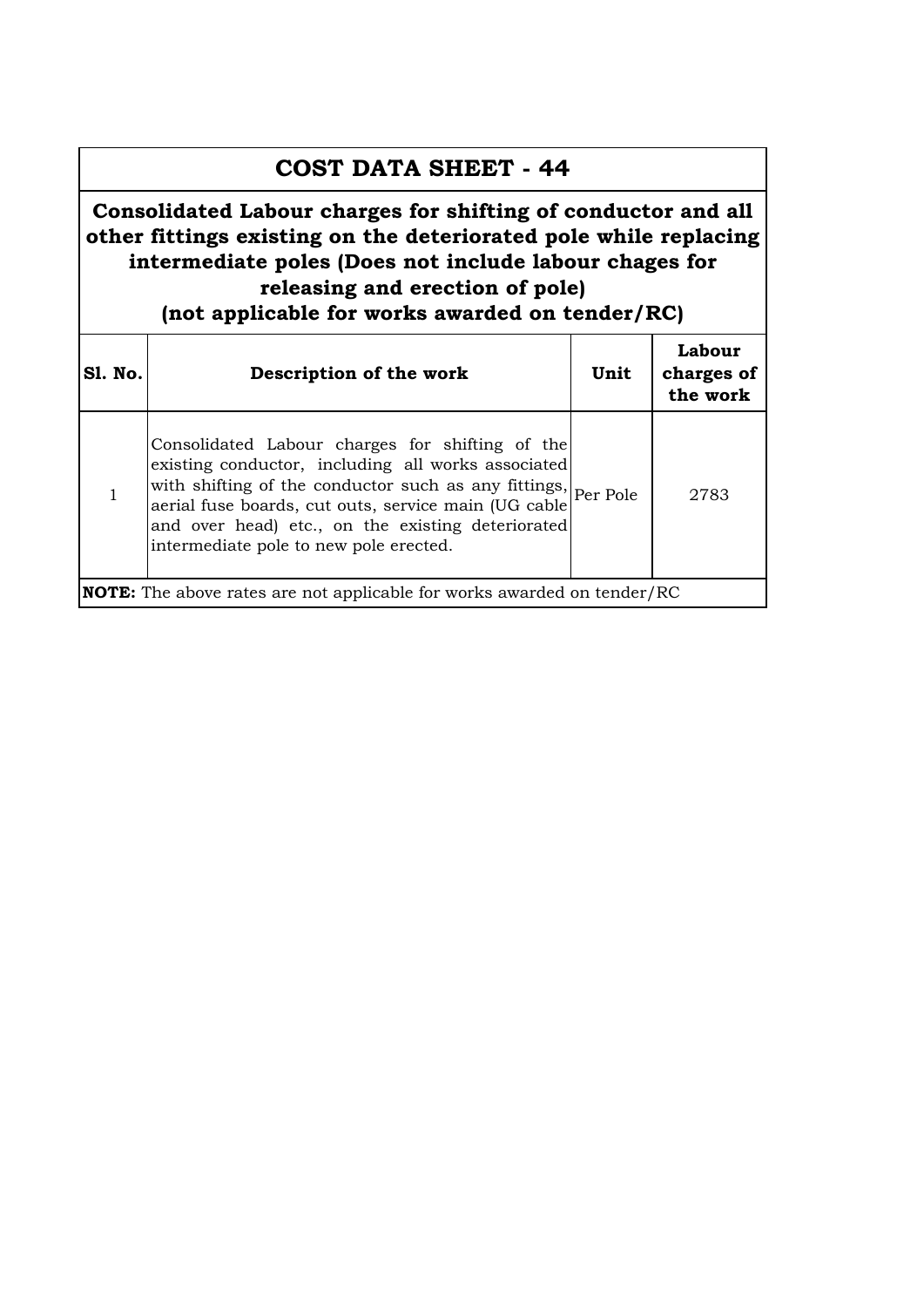|                | <b>COST DATA SHEET - 45</b>                                                                                                                                             |                |                      |  |  |  |  |
|----------------|-------------------------------------------------------------------------------------------------------------------------------------------------------------------------|----------------|----------------------|--|--|--|--|
|                | Standard Requirement of Materials for providing LT Wiring for Distribution<br><b>Transformer Centers of various capacities</b>                                          |                |                      |  |  |  |  |
|                | LT Wiring for - 250/500 kVA                                                                                                                                             |                |                      |  |  |  |  |
| S1 No          | <b>Material</b>                                                                                                                                                         | Unit           | Rate/Unit<br>(in Rs) |  |  |  |  |
| $\mathbf{1}$   | Al Lead Wire - 240 Sqmm                                                                                                                                                 | Mtr            | 334.64               |  |  |  |  |
| $\overline{a}$ | Heavy Duty Long Barrel Copper Lug - 240 Sqmm                                                                                                                            | N <sub>o</sub> | 368                  |  |  |  |  |
| 3              | PG Clamps - Rabbit to 240 Sqmm                                                                                                                                          | N <sub>o</sub> | 465                  |  |  |  |  |
| 4              | Spacers for DTC Wiring                                                                                                                                                  | No.            | 41                   |  |  |  |  |
| 5              | Fish Plate with necessary Clamps, bolts & nuts etc<br>complete (Galvanised)                                                                                             | No.            | 229                  |  |  |  |  |
|                | LT Wiring for - 100 kVA                                                                                                                                                 |                |                      |  |  |  |  |
| S1 No          | <b>Material</b>                                                                                                                                                         | Unit           | Rate/Unit<br>(in Rs) |  |  |  |  |
| 1              | Al Lead Wire - 120 Sqmm                                                                                                                                                 | Mtr            | 180.17               |  |  |  |  |
| $\overline{a}$ | Heavy Duty Long Barrel Copper Lug - 120 Sqmm                                                                                                                            | N <sub>o</sub> | 145                  |  |  |  |  |
| 3              | PG Clamps - Rabbit to 120 Sqmm                                                                                                                                          | N <sub>o</sub> | 309                  |  |  |  |  |
| 4              | Spacers for DTC Wiring                                                                                                                                                  | No             | 41                   |  |  |  |  |
| 5              | Fish Plate with necessary Clamps, bolts & nuts etc<br>complete (Galvanised)                                                                                             | No.            | 229                  |  |  |  |  |
|                | LT Wiring for - 63 kVA                                                                                                                                                  |                |                      |  |  |  |  |
| S1 No          | <b>Material</b>                                                                                                                                                         | Unit           | Rate/Unit<br>(in Rs) |  |  |  |  |
|                |                                                                                                                                                                         |                |                      |  |  |  |  |
| $\mathbf{1}$   | Al Lead Wire - 95 Sqmm                                                                                                                                                  | Mtr            | 140.8                |  |  |  |  |
| 2              | Heavy Duty Long Barrel Copper Lug - 95 Sqmm                                                                                                                             | N <sub>o</sub> | 133                  |  |  |  |  |
| 3              | PG Clamps - Rabbit to 95 Sqmm                                                                                                                                           | N <sub>o</sub> | 159                  |  |  |  |  |
| $\overline{4}$ | Spacers for DTC Wiring                                                                                                                                                  | No             | 41                   |  |  |  |  |
| 5              | Fish Plate with necessary Clamps, bolts & nuts etc<br>complete (Galvanised)                                                                                             | No.            | 229                  |  |  |  |  |
|                | LT Wiring for - 25 KVA                                                                                                                                                  |                |                      |  |  |  |  |
| S1 No          | <b>Material</b>                                                                                                                                                         | Unit           | Rate/Unit<br>(in Rs) |  |  |  |  |
| 1              | Al Lead Wire - 50 Sqmm                                                                                                                                                  | Mtr            | 79.46                |  |  |  |  |
| 2              | Heavy Duty Long Barrel Copper Lug - 50 Sqmm                                                                                                                             | No             | 60                   |  |  |  |  |
| 3              | PG Clamps - Rabbit to 50 Sqmm                                                                                                                                           | No             | 116                  |  |  |  |  |
| $\overline{4}$ | Spacers for DTC Wiring                                                                                                                                                  | No             | 41                   |  |  |  |  |
| 5              | Fish Plate with necessary Clamps, bolts & nuts etc<br>complete (Galvanised)                                                                                             | No             | 229                  |  |  |  |  |
| <b>NOTE:</b>   |                                                                                                                                                                         |                |                      |  |  |  |  |
|                | 1. The size of the lead wire provisioned are as per Standard requirement depending on the Ampere<br>rating of the transformer.                                          |                |                      |  |  |  |  |
|                | 2. The Size of the cable mabe modified to suite field requirement where ever necessary.<br>3. Estimate shall be prepared for actual quantity as per field requirements. |                |                      |  |  |  |  |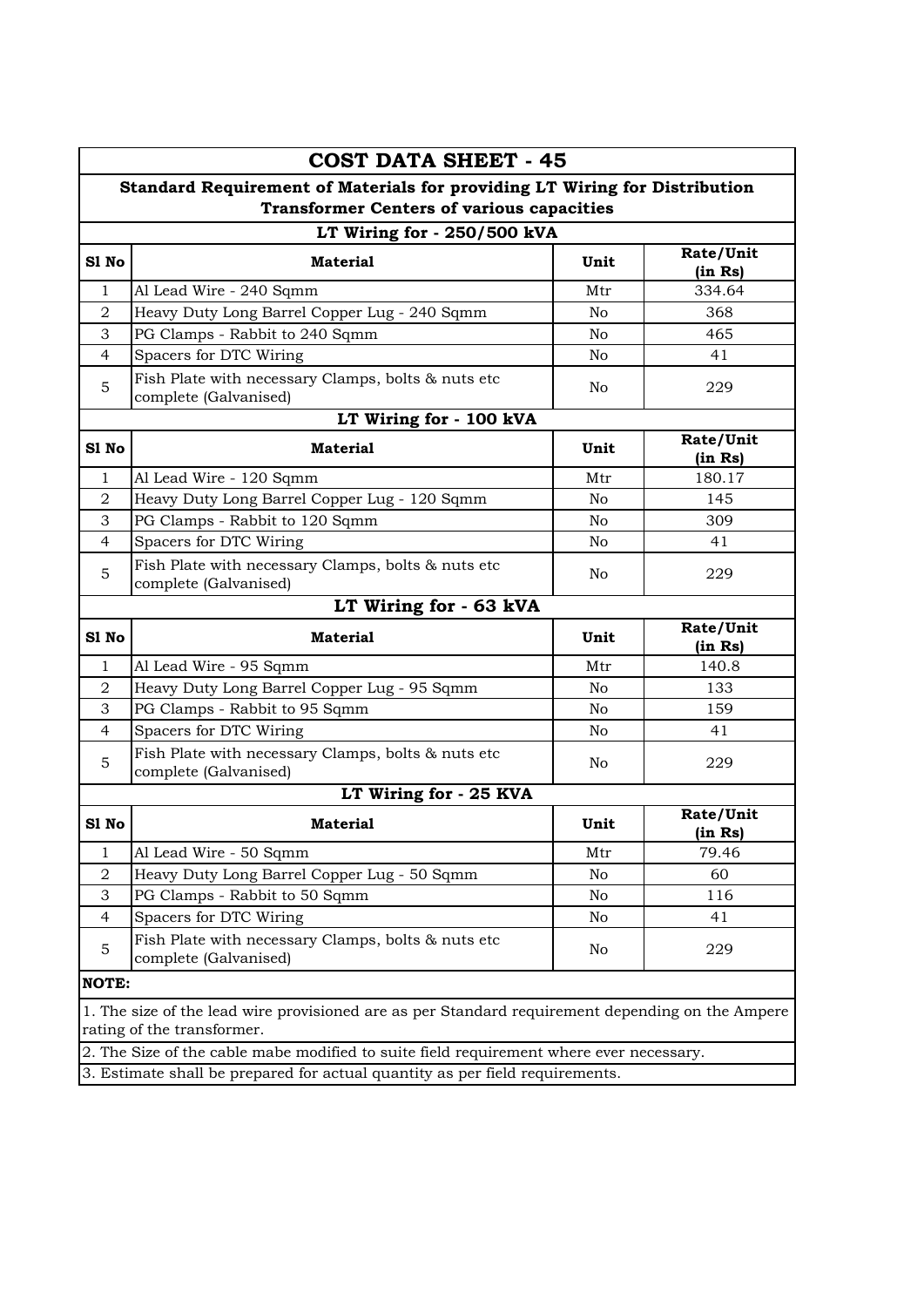|                | Mtr Using Rabbit ACSR Conductor and PSCC Pole - 9 Mtr Long, 300 Kg WL for dead ends and DP<br>structure                     |              |              |       |                    |      | Running Single Circuit 11 kV, 3 Phase Power Line On 9 Mtr Supports With An Average Span Of 40 |
|----------------|-----------------------------------------------------------------------------------------------------------------------------|--------------|--------------|-------|--------------------|------|-----------------------------------------------------------------------------------------------|
| SL.            |                                                                                                                             |              |              |       | Material cost (Rs) |      | Labour Cost (Rs)                                                                              |
| No             | <b>Particulars</b>                                                                                                          | Unit         | Qty          | Rate  | Amt                | Rate | Amt                                                                                           |
| $\mathbf{1}$   | PSCC Pole - 9 Mtr Long, 300 Kg WL                                                                                           | No           | $\mathbf{1}$ | 5050  | 5050               | 1341 | 1341                                                                                          |
| 2              | PSCC Pole - 9 Mtr Long, 200 Kg WL                                                                                           | No           | 23           | 4276  | 98348              | 1341 | 30843                                                                                         |
| 3              | 11 kV, Horizontal Cross Arm with clamps, HTST<br>supports, bolts, nuts and washers for PSCC Pole - 9 Mtr<br>Long, 300 Kg WL | Set          | $\mathbf{1}$ | 671   | 671                | 122  | 122                                                                                           |
| $\overline{4}$ | 11 kV, Horizontal Cross Arm with clamps, HTST<br>supports, bolts, nuts and washers for PSCC Pole - 9 Mtr<br>Long, 200 Kg WL | Set          | 23           | 664   | 15272              | 122  | 2806                                                                                          |
| 5              | DP Structure using PSCC Pole - 9 Mtr Long, 300 Kg WL                                                                        | Set          | $\mathbf{1}$ | 17163 | 17163              | 4114 | 4114                                                                                          |
| 6              | 11 kV, 5 KN Polymeric Pin Insulator (24 mm Dia FRP<br>Rod)                                                                  | No           | 72           | 221   | 15912              | 0    | $\overline{0}$                                                                                |
| $\tau$         | 11 kV, 45 KN Polymeric Insulator                                                                                            | No           | 6            | 202   | 1212               | 0    | $\mathbf 0$                                                                                   |
| 8              | Guy Set Complete with No. 15 Strain Insulator &<br>Concreting materials                                                     | Set          | 6            | 1209  | 7254               | 440  | 2640                                                                                          |
| 9              | Rabbit ACSR Conductor                                                                                                       | KM           | 3.045        | 61515 | 187313             | 3299 | 10045                                                                                         |
| 10             | PG Clamps for Rabbit Conductor                                                                                              | No           | 6            | 116   | 696                | 0    | $\mathbf{O}$                                                                                  |
| 11             | Spiral Earth Electrode                                                                                                      | No           | 26           | 248   | 6448               | 70   | 1820                                                                                          |
| 12             | EG Stirrups with GI wire lacing                                                                                             | Set/2<br>Nos | 24           | 287   | 6888               | 125  | 3000                                                                                          |
| 13             | Guy concreting with Boulders, Mud and Sand                                                                                  | No           | 6            | 0     | 0                  | 200  | 1200                                                                                          |
| 14             | Caution/Danger Board                                                                                                        | No           | 8            | 146   | 1168               | 61   | 488                                                                                           |
| 15             | Anti Climbing Device (12 Mtr GI Barbed Wire)                                                                                | Each         | 26           | 93    | 2418               | 32   | 832                                                                                           |
|                | Total Cost                                                                                                                  |              |              |       | <b>Material</b>    |      | Labour                                                                                        |
|                |                                                                                                                             |              |              |       | 365813             |      | 59251                                                                                         |
|                | Total Cost/KM in Rs. (Material &<br>Labour)                                                                                 |              |              |       | 425065             |      |                                                                                               |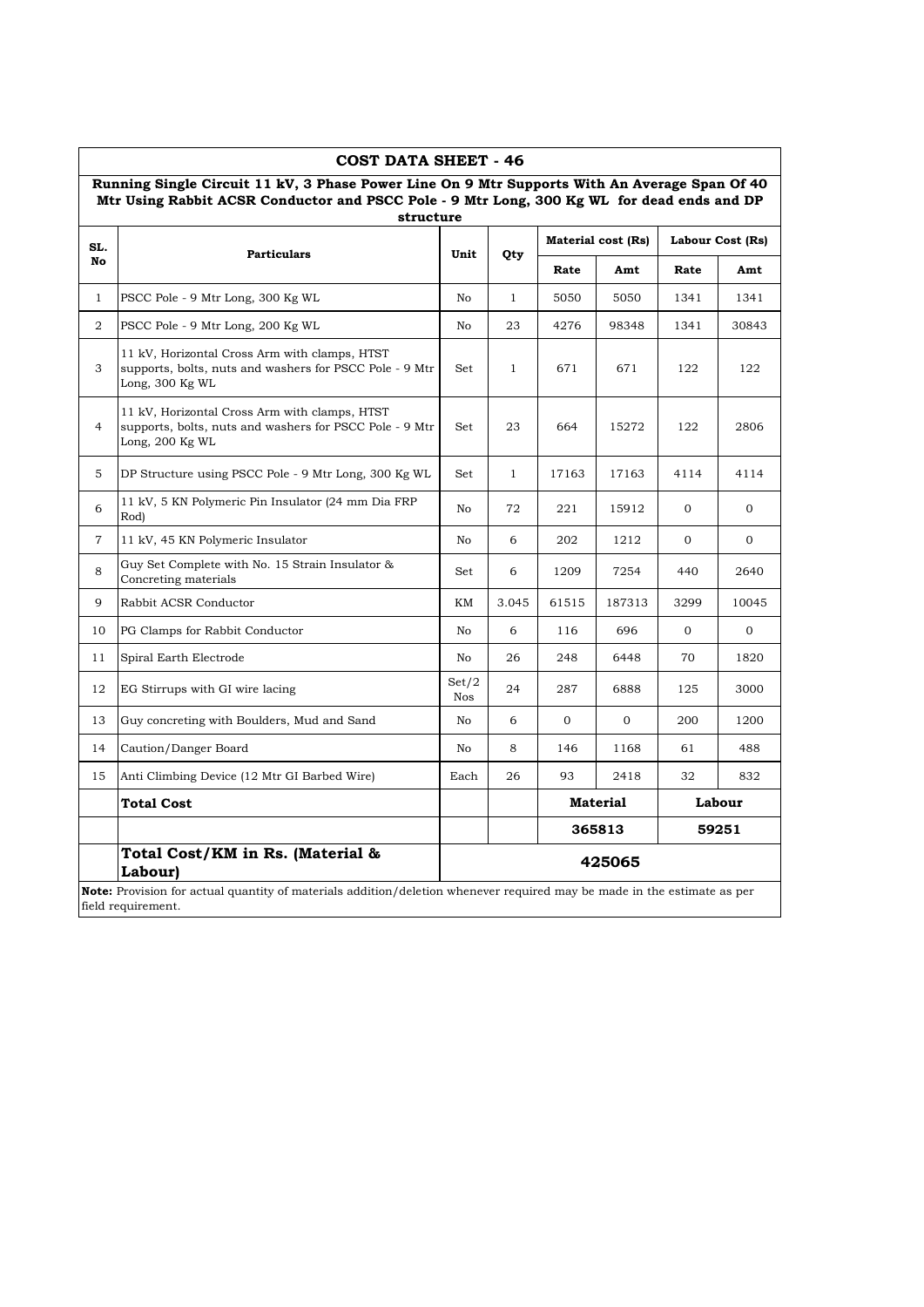|                | <b>COST DATA SHEET - 47</b><br>Running Single Circuit 11 kV, 3 Phase Power Line on 9 Mtr Supports with an Average Span of 50<br>Mtr Using Rabbit ACSR Conductor and PSCC Pole - 9 Mtr Long, 300 Kg WL for dead ends and DP |                     |              |              |                           |              |                  |
|----------------|----------------------------------------------------------------------------------------------------------------------------------------------------------------------------------------------------------------------------|---------------------|--------------|--------------|---------------------------|--------------|------------------|
| SL.            | structure                                                                                                                                                                                                                  |                     |              |              | <b>Material cost (Rs)</b> |              | Labour Cost (Rs) |
| No             | <b>Particulars</b>                                                                                                                                                                                                         | Unit                | Qty          | Rate         | Amt                       | Rate         | Amt              |
| $\mathbf{1}$   | PSCC Pole - 9 Mtr Long, 300 Kg WL                                                                                                                                                                                          | No                  | $\mathbf{1}$ | 5050         | 5050                      | 1341         | 1341             |
| $\overline{2}$ | PSCC Pole - 9 Mtr Long, 200 Kg WL                                                                                                                                                                                          | No.                 | 18           | 4276         | 76968                     | 1341         | 24138            |
| 3              | 11 kV, Horizontal Cross Arm with clamps, HTST<br>supports, bolts, nuts and washers for PSCC Pole - 9 Mtr<br>Long, 300 Kg WL                                                                                                | Set                 | $\mathbf{1}$ | 671          | 671                       | 122          | 122              |
| 4              | 11 kV, Horizontal Cross Arm with clamps, HTST<br>supports, bolts, nuts and washers for PSCC Pole - 9 Mtr<br>Long, 200 Kg WL                                                                                                | Set                 | 18           | 664          | 11952                     | 122          | 2196             |
| 5              | DP Structure using PSCC Pole - 9 Mtr Long, 300 Kg WL                                                                                                                                                                       | Set                 | $\mathbf{1}$ | 17163        | 17163                     | 4114         | 4114             |
| 6              | 11 kV, 5 KN Polymeric Pin Insulator (24 mm Dia FRP<br>Rod)                                                                                                                                                                 | No                  | 57           | 221          | 12597                     | $\mathbf 0$  | 0                |
| $\overline{7}$ | 11 kV, 45 KN Polymeric Insulator                                                                                                                                                                                           | No                  | 6            | 202          | 1212                      | $\mathbf{0}$ | $\overline{0}$   |
| 8              | Guy Set Complete with No. 15 Strain Insulator &<br>Concreting materials                                                                                                                                                    | Set                 | 6            | 1209         | 7254                      | 440          | 2640             |
| 9              | Rabbit ACSR Conductor                                                                                                                                                                                                      | KМ                  | 3.045        | 61515        | 187313                    | 3299         | 10045            |
| 10             | PG Clamps for Rabbit conductor                                                                                                                                                                                             | No.                 | 6            | 116          | 696                       | $\mathbf{0}$ | $\overline{0}$   |
| 11             | Spiral Earth Electrode                                                                                                                                                                                                     | No                  | 21           | 248          | 5208                      | 70           | 1470             |
| 12             | EG Stirrups with GI wire lacing                                                                                                                                                                                            | Set/2<br><b>Nos</b> | 19           | 287          | 5453                      | 125          | 2375             |
| 13             | Guy concreting with Boulders, Mud and Sand                                                                                                                                                                                 | No                  | 6            | $\mathbf{0}$ | $\mathbf 0$               | 200          | 1200             |
| 14             | Caution/Danger Board                                                                                                                                                                                                       | No                  | 6            | 146          | 876                       | 61           | 366              |
| 15             | Anti Climbing Device (12 Mtr GI Barbed Wire)                                                                                                                                                                               | Each                | 21           | 93           | 1953                      | 32           | 672              |
|                | Total Cost                                                                                                                                                                                                                 |                     |              |              | Material                  |              | Labour           |
|                |                                                                                                                                                                                                                            |                     |              |              | 334366                    |              | 50679            |
|                | Total Cost/KM in Rs. (Material &<br>Labour)                                                                                                                                                                                |                     |              |              | 385046                    |              |                  |
|                | <b>Note:</b> Provision for actual quantity of materials addition/deletion whenever required may be made in the estimate as per field<br>requirement.                                                                       |                     |              |              |                           |              |                  |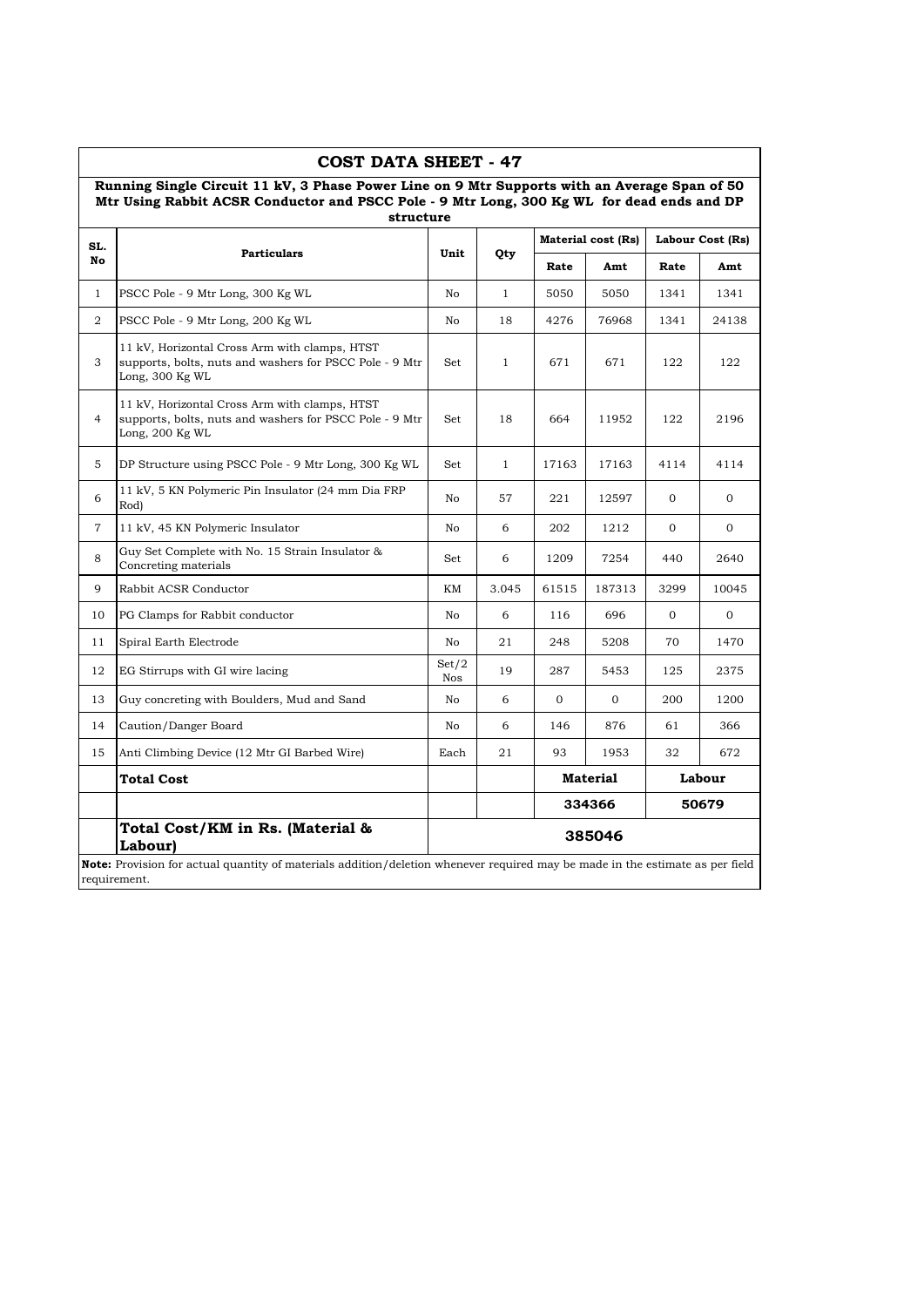|                | COST DATA SHEET - 48<br>Running Single Circuit 11 kV, 3 Phase Power Line on 9 Mtr Supports with an Average Span of 40 Mtr Using<br>COYOTE ACSR conductor and PSCC Pole - 9 Mtr Long, 300 Kg WL for dead ends and DP structure |             |              |          |                    |              |                  |
|----------------|-------------------------------------------------------------------------------------------------------------------------------------------------------------------------------------------------------------------------------|-------------|--------------|----------|--------------------|--------------|------------------|
| SL.            |                                                                                                                                                                                                                               | Unit        |              |          | Material cost (Rs) |              | Labour Cost (Rs) |
| No             | <b>Particulars</b>                                                                                                                                                                                                            |             | Qty          | Rate     | Amt                | Rate         | Amt              |
| $\mathbf{1}$   | PSCC Pole - 9 Mtr Long, 300 kg WL                                                                                                                                                                                             | No          | $\mathbf{1}$ | 5050     | 5050               | 1341         | 1341             |
| 2              | PSCC Pole - 9 Mtr Long, 200 kg WL                                                                                                                                                                                             | No          | 22           | 4276     | 94072              | 1341         | 29502            |
| 3              | 11 kV, Horizontal Cross Arm with clamps, HTST<br>supports, bolts, nuts and washers for PSCC Pole - 9 Mtr<br>Long, 300 kg WL                                                                                                   | Set         | $\mathbf{1}$ | 671      | 671                | 122          | 122              |
| $\overline{4}$ | 11 kV, Horizontal Cross Arm with clamps, HTST<br>supports, bolts, nuts and washers for PSCC Pole - 9 Mtr<br>Long, 200 kg WL                                                                                                   | Set         | 22           | 664      | 14608              | 122          | 2684             |
| 5              | DP Structure using PSCC Pole - 9 Mtr Long, 300 kg WL                                                                                                                                                                          | Set         | 2            | 17163    | 34326              | 4114         | 8228             |
| 6              | 11 kV, 5 KN Polymeric Pin Insulator (24 mm Dia FRP)<br>Rod)                                                                                                                                                                   | No          | 69           | 221      | 15249              | $\Omega$     | $\Omega$         |
| 7              | 70/90 kN Disc Insulator                                                                                                                                                                                                       | No          | 12           | 325      | 3900               | $\mathbf{0}$ | $\Omega$         |
| 8              | Strain Clamp 3 bolt type for Disc Insulator                                                                                                                                                                                   | No          | 12           | 741      | 8892               | $\mathbf{0}$ | $\Omega$         |
| 9              | Guy Set Complete with No. 15 Strain Insulator &<br>Concreting materials                                                                                                                                                       | Set         | 6            | 1209     | 7254               | 448          | 2688             |
| 10             | Coyote ACSR Conductor                                                                                                                                                                                                         | KM          | 3.045        | 152940   | 465702             | 5763         | 17548            |
| 11             | PG Clamps for Coyote Conductor                                                                                                                                                                                                | No          | 12           | 404      | 4848               | $\mathbf{0}$ | $\mathbf{O}$     |
| 12             | Spiral Earth Electrode                                                                                                                                                                                                        | No          | 27           | 248      | 6696               | 70           | 1890             |
| 13             | EG Stirrups with GI wire lacing                                                                                                                                                                                               | $Set/2$ Nos | 23           | 287      | 6601               | 125          | 2875             |
| 14             | Guy concreting with Boulders, Mud and Sand                                                                                                                                                                                    | No          | 6            | $\Omega$ | $\Omega$           | 200          | 1200             |
| 15             | Caution/Danger Board                                                                                                                                                                                                          | No          | 10           | 146      | 1460               | 61           | 610              |
| 16             | Anti Climbing Device (12 Mtr GI Barbed Wire)                                                                                                                                                                                  | Each        | 27           | 93       | 2511               | 32           | 864              |
|                | <b>Total Cost</b>                                                                                                                                                                                                             |             |              |          | <b>Material</b>    |              | Labour           |
|                |                                                                                                                                                                                                                               |             |              |          | 671840             |              | 69552            |
|                | Total Cost/KM in Rs. (Material &<br><b>Labour</b>                                                                                                                                                                             |             |              |          | 741393             |              |                  |
|                | Note: Provision for actual quantity of materials addition/deletion whenever required may be made in the estimate as per field<br>requirement.                                                                                 |             |              |          |                    |              |                  |

<u> 1980 - Johann Barn, mars ann an t-Amhain Aonaich an t-Aonaich an t-Aonaich ann an t-Aonaich ann an t-Aonaich</u>

┑

 $\overline{1}$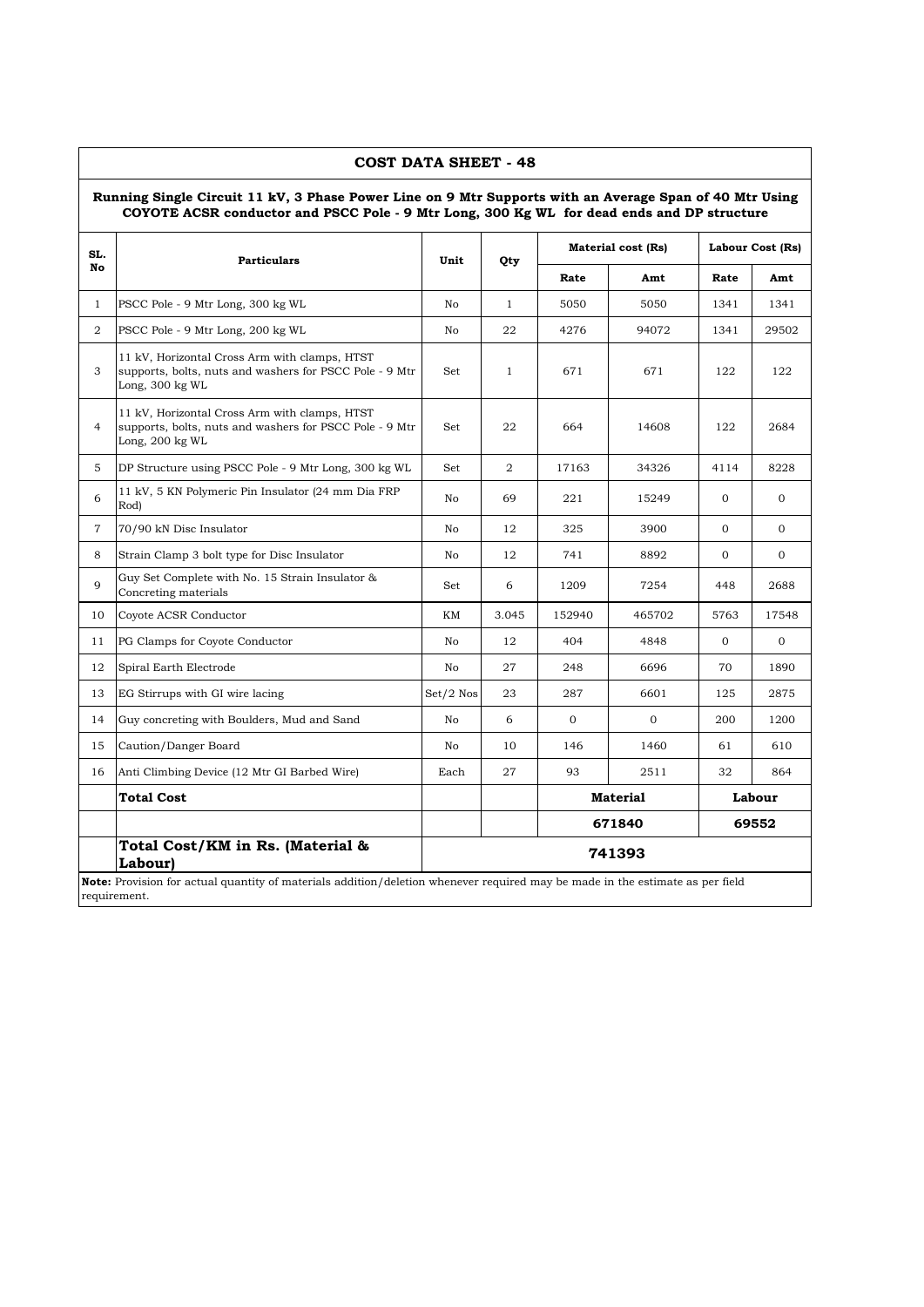|              | Pole - 9 Mtr Long, 300 Kg WL for dead ends and DP structure                                                                 |      |              |                           |                           |                  |                |
|--------------|-----------------------------------------------------------------------------------------------------------------------------|------|--------------|---------------------------|---------------------------|------------------|----------------|
| S1           | <b>Particulars</b>                                                                                                          | Unit | Qty          | <b>Material cost (Rs)</b> |                           | Labour Cost (Rs) |                |
| No           |                                                                                                                             |      |              | Rate                      | Amt                       | Rate             | Amt            |
| $\mathbf{1}$ | PSCC Pole - 9 Mtr Long, 300 Kg WL                                                                                           | No   | $\mathbf{1}$ | 5050                      | 5050                      | 1341             | 1341           |
| 2            | PSCC Pole - 9 Mts Long, 200 Kg WL                                                                                           | No   | 18           | 4276                      | 76968                     | 1341             | 24138          |
| 3            | 11 kV, Horizontal Cross Arm with clamps, HTST<br>Supports, bolts, nuts and washers for PSCC Pole - 9 Mts<br>Long, 300 Kg WL | Set  | $\mathbf{1}$ | 671                       | 671                       | 122              | 122            |
| 4            | 11 kV, Horizontal Cross Arm with clamps, HTST<br>Supports, bolts, nuts and washers for PSCC Pole - 9 Mts<br>Long, 200 Kg WL | Set  | 18           | 664                       | 11952                     | 122              | 2196           |
| 5            | LT 4 Pin Cross Arm with clamps, bolts, nuts and<br>washers for PSCC Pole - 9 Mtr Long, 300 Kg WL                            | Set  | $\mathbf{1}$ | 442                       | 442                       | 122              | 122            |
| 6            | LT 4 Pin Cross Arm with clamps, bolts, nuts and<br>washers for PSCC Pole - 9 Mts Long, 200 Kg WL                            | Set  | 19           | 435                       | 8265                      | 122              | 2318           |
| 7            | DP Structure using PSCC Pole - 9 Mts Long, 300 Kg WL                                                                        | Set  | $\mathbf{1}$ | 17163                     | 17163                     | 4114             | 4114           |
| 8            | 11 kV, 5 KN Polymeric Pin Insulator (24 mm Dia FRP)<br>Rod)                                                                 | No   | 57           | 221                       | 12597                     | 0                | 0              |
| 9            | 1.1 kV Pin Insulator with GI Pin                                                                                            | No   | 76           | 65                        | 4940                      | $\mathbf{O}$     | $\mathbf{0}$   |
| 10           | 11 kV, 45 KN Polymeric Insulator                                                                                            | No   | 6            | 202                       | 1212                      | 0                | 0              |
| 11           | No. 8 Strain Insulator                                                                                                      | No   | 8            | 25                        | 200                       | 0                | $\mathbf 0$    |
| 12           | Guy Set Complete with No. 15 Strain Insulator &<br>Concreting materials                                                     | Set  | 8            | 1209                      | 9672                      | 448              | 3584           |
| 13           | Rabbit ACSR for HT Line                                                                                                     | KМ   | 3.045        | 61515                     | 187313                    | 3299             | 10045          |
| 14           | Weasel ACSR for LT line                                                                                                     | KМ   | 4.06         | 37018                     | 150293                    | 2420             | 9825           |
| 15           | Spiral Earth Electrode                                                                                                      | No   | 21           | 248                       | 5208                      | 70               | 1470           |
| 16           | Guarding between HT & LT Line                                                                                               |      |              |                           | 0                         |                  | 0              |
|              | a) Guarding Material (Rs. 98/Mtr)                                                                                           | Span | 20           | 4900                      | 98000                     | 1340             | 26800          |
|              | b) 4 Pin Cross Arm with clamps, bolts, nuts and<br>washers for guarding                                                     | Set  | 20           | 435                       | 8700                      | 0                | $\Omega$       |
| 17           | PG Clamps for Rabbit conductor                                                                                              | No   | 6            | 116                       | 696                       | 0                | $\overline{0}$ |
| 18           | Guy concreting with Boulders, Mud and Sand                                                                                  | No   | 8            | $\overline{0}$            | $\overline{0}$            | 200              | 1600           |
| 19           | Caution/Danger Board                                                                                                        | No   | 6            | 146                       | 876                       | 61               | 366            |
| 20           | Anti Climbing Device (12 Mtr GI Barbed Wire)                                                                                | Each | 21           | 93                        | 1953                      | 32               | 672            |
|              | <b>Total Cost</b>                                                                                                           |      |              |                           | <b>Material</b><br>Labour |                  |                |
|              |                                                                                                                             |      |              |                           | 602171                    |                  | 88714          |
|              | Total Cost/KM in Rs. (Material &<br>Labour)                                                                                 |      |              |                           | 690885                    |                  |                |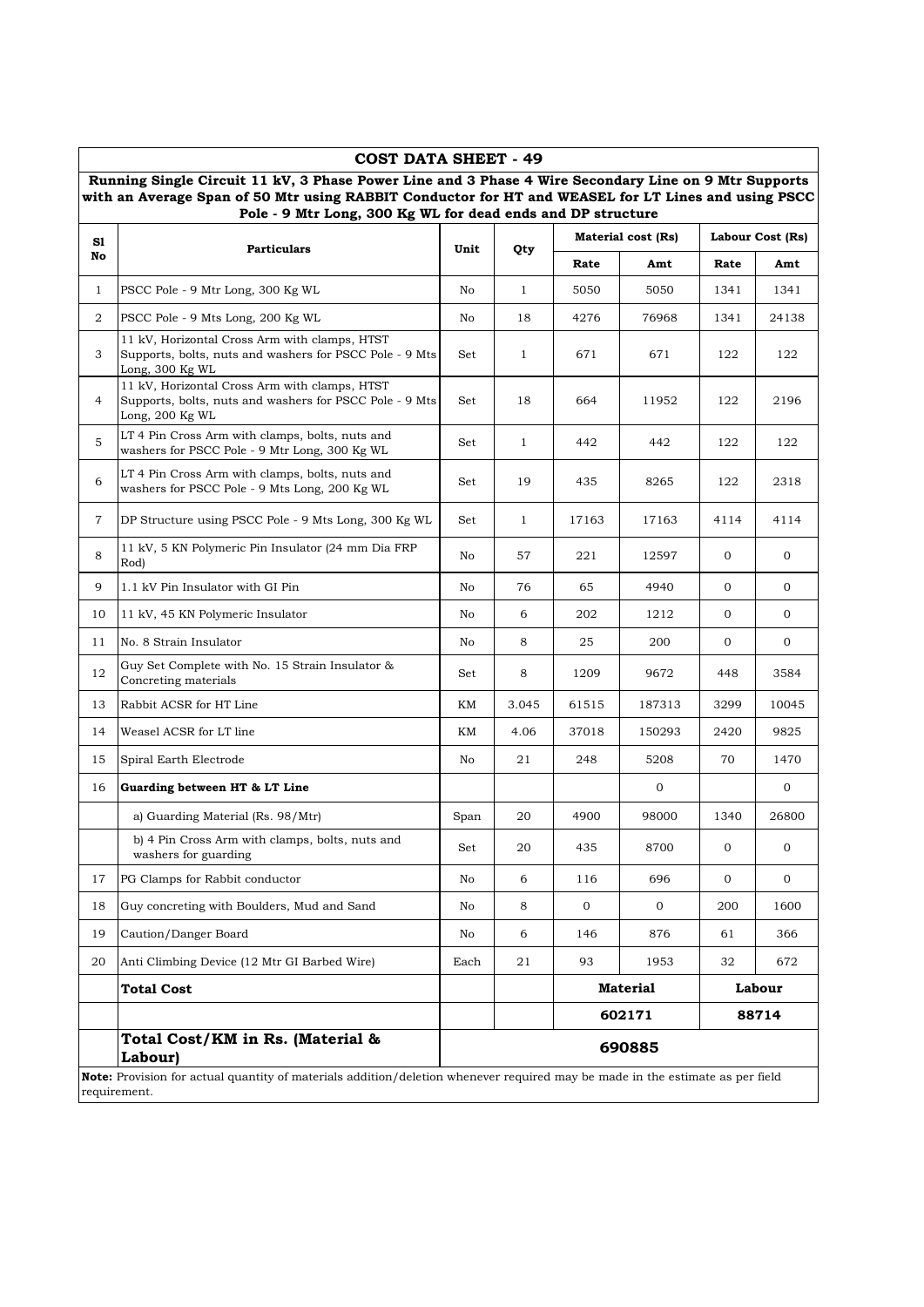|                | <b>COST DATA SHEET - 50</b>                                                                                                                                                                                                                                      |      |              |                  |                    |              |                  |
|----------------|------------------------------------------------------------------------------------------------------------------------------------------------------------------------------------------------------------------------------------------------------------------|------|--------------|------------------|--------------------|--------------|------------------|
|                | Running Single Circuit 11 kV, 3 Phase Power Line & 3 Phase 4 Wire Secondary Line on 9 Mtr Supports<br>with an Average Span of 40 Mtr Using RABBIT ACSR conductor for HT & LT Lines and using PSCC Pole - 9<br>Mtr Long, 300 Kg WL for dead ends and DP structure |      |              |                  |                    |              |                  |
| SL.            | <b>Particulars</b>                                                                                                                                                                                                                                               | Unit |              |                  | Material cost (Rs) |              | Labour Cost (Rs) |
| No             |                                                                                                                                                                                                                                                                  |      | Qty          | Rate             | Amt                | Rate         | Amt              |
| $\mathbf{1}$   | PSCC Pole - 9 Mtr Long, 300 Kg WL                                                                                                                                                                                                                                | No   | $\mathbf{1}$ | 5050             | 5050               | 1341         | 1341             |
| 2              | PSCC Pole - 9 Mtr Long, 200 Kg WL                                                                                                                                                                                                                                | No   | 23           | 4276             | 98348              | 1341         | 30843            |
| 3              | 11 kV, Horizontal Cross Arm with clamps, HTST<br>supports, bolts, nuts and washers for PSCC Pole - 9 Mtr<br>Long, 300 Kg WL                                                                                                                                      | Set  | 1            | 671              | 671                | 122          | 122              |
| 4              | 11 kV, Horizontal Cross Arm with clamps, HTST<br>supports, bolts, nuts and washers for PSCC Pole - 9 Mtr<br>Long, 200 Kg WL                                                                                                                                      | Set  | 23           | 664              | 15272              | 122          | 2806             |
| 5              | LT 4 Pin Cross Arm with clamps, bolts, nuts and<br>washers for PSCC Pole - 9 Mtr Long, 300 Kg WL                                                                                                                                                                 | Set  | 1            | 442              | 442                | 122          | 122              |
| 6              | LT 4 Pin cross arm with clamps, bolts, nuts and washers<br>for PSCC Pole - 9 Mtr Long, 200 Kg WL                                                                                                                                                                 | Set  | 24           | 435              | 10440              | 122          | 2928             |
| $\overline{7}$ | DP Structure using PSCC Pole - 9 Mtr Long, 300 Kg WL                                                                                                                                                                                                             | Set  | $\mathbf{1}$ | 17163            | 17163              | 4114         | 4114             |
| 8              | 11 kV, 5 KN Polymeric Pin Insulator (24 mm Dia FRP<br>Rod)                                                                                                                                                                                                       | No   | 72           | 221              | 15912              | $\mathbf{0}$ | $\mathbf 0$      |
| 9              | 1.1 kV Pin Insulator with GI Pin                                                                                                                                                                                                                                 | No   | 96           | 65               | 6240               | $\mathbf{0}$ | $\mathbf{0}$     |
| 10             | 11 kV, 45 KN Polymeric Insulator                                                                                                                                                                                                                                 | No   | 6            | 202              | 1212               | $\mathbf{0}$ | $\mathbf{0}$     |
| 11             | No. 8 Strain Insulator                                                                                                                                                                                                                                           | No   | 8            | 25               | 200                | $\mathbf{0}$ | $\mathbf{0}$     |
| 12             | Guy Set Complete with No. 15 Strain Insulator &<br>Concreting materials                                                                                                                                                                                          | Set  | 8            | 1209             | 9672               | 448          | 3584             |
| 13             | Rabbit ACSR Conductor                                                                                                                                                                                                                                            | KM   | 7.105        | 61515            | 437064             | 3299         | 23439            |
| 14             | PG Clamps for Rabbit conductor                                                                                                                                                                                                                                   | No   | 6            | 116              | 696                | $\mathbf{0}$ | $\mathbf 0$      |
| 15             | Spiral Earth Electrode                                                                                                                                                                                                                                           | No   | 26           | 248              | 6448               | 70           | 1820             |
| 16             | Guarding between HT & LT Lines                                                                                                                                                                                                                                   |      |              |                  | 0                  |              | $\mathbf 0$      |
|                | a) Guarding Material (Rs. 98/Mtr)                                                                                                                                                                                                                                | Span | 25           | 3920             | 98000              | 762          | 19050            |
|                | b) 4 Pin cross arm with clamps, bolts, nuts and washers.                                                                                                                                                                                                         | Set  | 25           | 435              | 10875              | $\mathbf 0$  | $\mathbf 0$      |
| 17             | Guy concreting with Boulders, Mud and Sand                                                                                                                                                                                                                       | No   | 8            | $\boldsymbol{0}$ | $\boldsymbol{0}$   | 200          | 1600             |
| 18             | Caution/Danger Board                                                                                                                                                                                                                                             | No   | 8            | 146              | 1168               | 61           | 488              |
| 19             | Anti Climbing Device (12 Mtr GI Barbed Wire)                                                                                                                                                                                                                     | Each | 26           | 93               | 2418               | 32           | 832              |
|                | <b>Total Cost</b>                                                                                                                                                                                                                                                |      |              |                  | <b>Material</b>    |              | Labour           |
|                |                                                                                                                                                                                                                                                                  |      |              |                  | 737291             |              | 93089            |
|                | Total Cost/KM in Rs. (Material &<br>Labour)                                                                                                                                                                                                                      |      |              | 830380           |                    |              |                  |
|                | Note: Provision for actual quantity of materials addition/deletion whenever required may be made in the estimate as per field<br>requirement.                                                                                                                    |      |              |                  |                    |              |                  |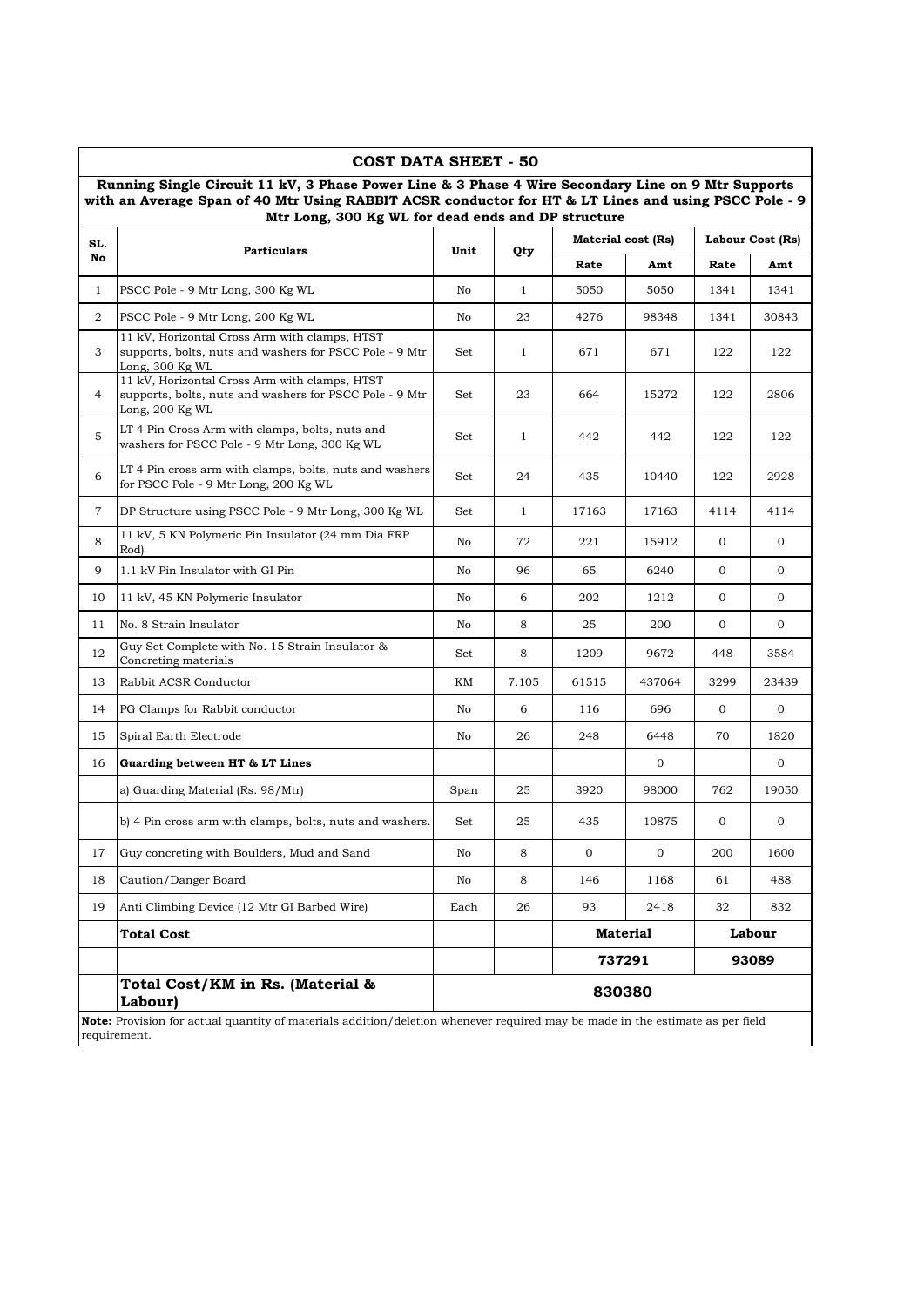|                | COST DATA SHEET - 51                                                                                                                                                                                |      |              |              |                           |                  |          |
|----------------|-----------------------------------------------------------------------------------------------------------------------------------------------------------------------------------------------------|------|--------------|--------------|---------------------------|------------------|----------|
|                | Running LT, 3 Phase 4 Wire Power Line on 9 Mtr Supports Using RABBIT ACSR<br>Conductor with an Average Span of 40 Mtr and using PSCC Pole - 9 Mtr Long, 300 Kg<br>WL for dead ends and DP structure |      |              |              |                           |                  |          |
| SL.            | <b>Particulars</b>                                                                                                                                                                                  | Unit | Qty          |              | <b>Material cost (Rs)</b> | Labour Cost (Rs) |          |
| No             |                                                                                                                                                                                                     |      |              | Rate         | Amt                       | Rate             | Amt      |
| $\mathbf{1}$   | PSCC Pole - 9 Mtr Long, 300 Kg WL                                                                                                                                                                   | No   | $\mathbf{1}$ | 5050         | 5050                      | 1341             | 1341     |
| $\overline{2}$ | PSCC Pole - 9 Mtr Long, 200 Kg WL                                                                                                                                                                   | No   | 24           | 4276         | 102624                    | 1341             | 32184    |
| 3              | LT 4 Pin Cross Arm with clamps, bolts, nuts and<br>washers for PSCC Pole - 9 Mtr Long, 300 Kg WL                                                                                                    | Set  | $\mathbf{1}$ | 442          | 442                       | 122              | 122      |
| 4              | LT 4 Pin Cross Arm with clamps, bolts, nuts and<br>washers for PSCC Pole - 9 Mtr Long, 200 Kg WL                                                                                                    | Set  | 24           | 435          | 10440                     | 122              | 2928     |
| 5              | 1.1 kV Pin Insulator with GI Pin                                                                                                                                                                    | No   | 96           | 65           | 6240                      | $\Omega$         | $\Omega$ |
| 6              | No. 8 Strain Insulator                                                                                                                                                                              | No   | 8            | 25           | 200                       | $\Omega$         | $\Omega$ |
| $\overline{7}$ | Guy Set Complete with No. 8 Strain Insulator &<br>Concreting materials                                                                                                                              | Set  | 8            | 1179         | 9432                      | 448              | 3584     |
| 8              | Rabbit ACSR Conductor                                                                                                                                                                               | KМ   | 4.06         | 61515        | 249751                    | 3299             | 13393.94 |
| 9              | Spiral Earth Electrode                                                                                                                                                                              | No   | 25           | 248          | 6200                      | 70               | 1750     |
| 10             | Guy concreting with Boulders, Mud and Sand                                                                                                                                                          | No.  | 8            | $\mathbf{0}$ | $\mathbf{0}$              | 200              | 1600     |
| 11             | Anti Climbing Device (12 Mtr GI Barbed Wire)                                                                                                                                                        | Each | 25           | 93           | 2325                      | 32               | 800      |
|                | <b>Total Cost</b>                                                                                                                                                                                   |      |              |              | <b>Material</b>           |                  | Labour   |
|                |                                                                                                                                                                                                     |      |              |              | 392704                    |                  | 57703    |
|                | Total Cost/KM in Rs. (Material &<br><b>Labour</b> )                                                                                                                                                 |      |              |              | 450407                    |                  |          |
|                | <b>Note:</b> Provision for actual quantity of materials addition/deletion whenever required may be made in the estimate as per<br>field requirement.                                                |      |              |              |                           |                  |          |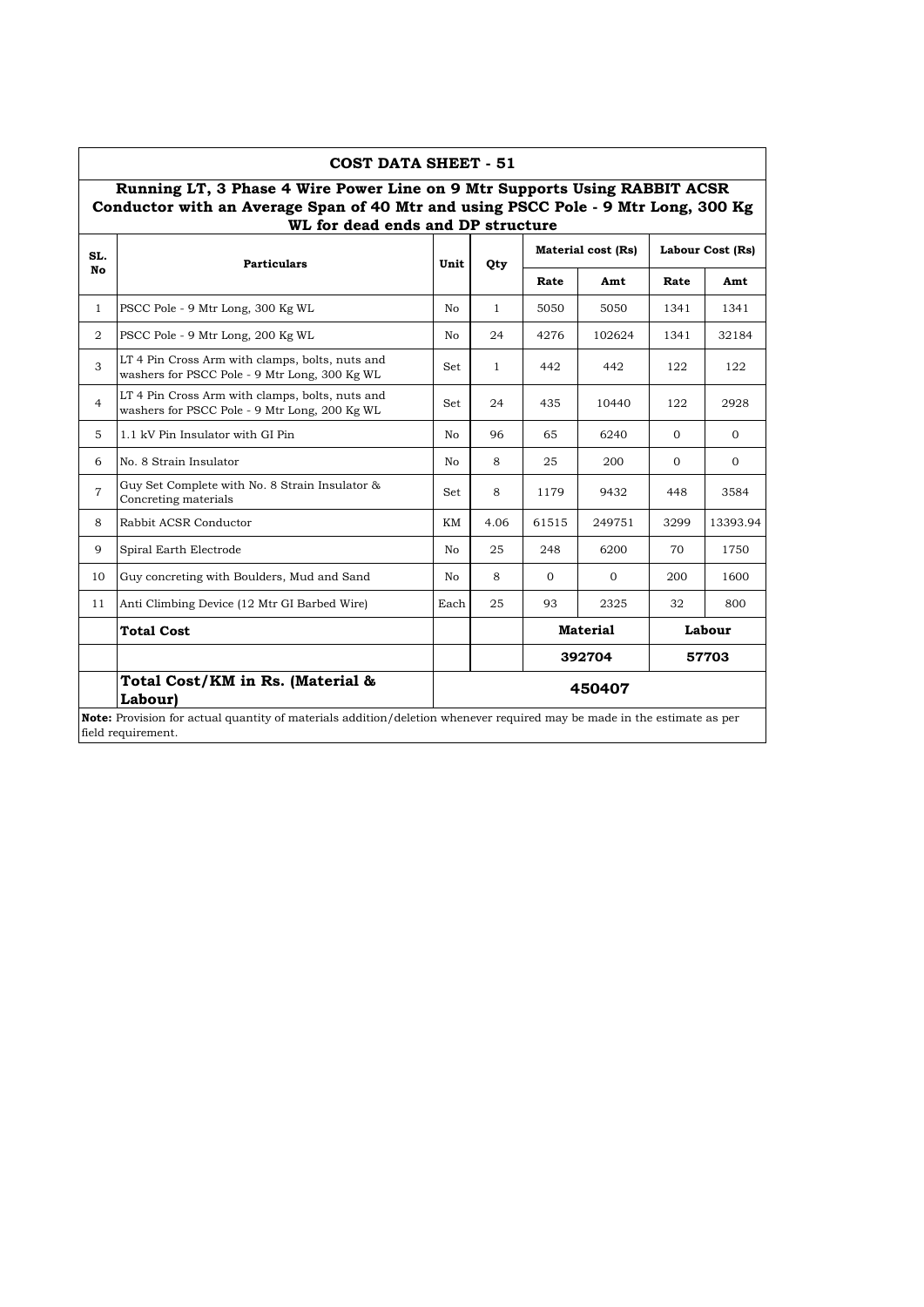|                | <b>COST DATA SHEET - 52</b>                                                                                                                                                                                        |      |      |                           |                 |                  |              |  |
|----------------|--------------------------------------------------------------------------------------------------------------------------------------------------------------------------------------------------------------------|------|------|---------------------------|-----------------|------------------|--------------|--|
|                | Running LT, 3 Phase 4 Wire Power Line on 8 Mtr Supports Using RABBIT ACSR Conductor with an<br>Average Span of 40 Mtr and Using PSCC Pole - 8 Mtr Long, 200 Kg WL for dead ends, anchor points<br>and DP structure |      |      |                           |                 |                  |              |  |
| SL.            | <b>Particulars</b>                                                                                                                                                                                                 | Unit | Qty  | <b>Material cost (Rs)</b> |                 | Labour Cost (Rs) |              |  |
| No             |                                                                                                                                                                                                                    |      |      | Rate                      | Amt             | Rate             | Amt          |  |
| $\mathbf{1}$   | PSCC Pole - 8 Mtr Long, 200 Kg WL                                                                                                                                                                                  | No.  | 25   | 3578                      | 89450           | 1072             | 26800        |  |
| 2              | LT 4 Pin Cross Arm with clamps, bolts, nuts and<br>washers                                                                                                                                                         | Set  | 25   | 435                       | 10875           | 122              | 3050         |  |
| 3              | 1.1 kV Pin Insulator with GI Pin                                                                                                                                                                                   | No   | 96   | 65                        | 6240            | $\Omega$         | $\Omega$     |  |
| 4              | No. 8 Strain Insulator                                                                                                                                                                                             | No   | 8    | 25                        | 200             | $\Omega$         | $\mathbf{0}$ |  |
| 5              | Guy Set Complete with No. 8 Strain Insulator &<br>Concreting materials                                                                                                                                             | Set  | 8    | 1179                      | 9432            | 448              | 3584         |  |
| 6              | Rabbit ACSR Conductor                                                                                                                                                                                              | KM   | 4.06 | 61515                     | 249751          | 3299             | 13394        |  |
| $\overline{7}$ | Spiral Earth Electrode                                                                                                                                                                                             | No.  | 25   | 248                       | 6200            | 70               | 1750         |  |
| 8              | Guy concreting with Boulders, Mud and Sand                                                                                                                                                                         | No.  | 8    | $\Omega$                  | $\Omega$        | 200              | 1600         |  |
| 9              | Anti Climbing Device (12 Mtr GI Barbed Wire)                                                                                                                                                                       | Each | 25   | 93                        | 2325            | 32               | 800          |  |
|                | <b>Total Cost</b>                                                                                                                                                                                                  |      |      |                           | <b>Material</b> |                  | Labour       |  |
|                |                                                                                                                                                                                                                    |      |      |                           | 374473          |                  | 50978        |  |
|                | Total Cost/KM in Rs. (Material &<br><b>Labour</b>                                                                                                                                                                  |      |      |                           | 425451          |                  |              |  |
|                | <b>Note:</b> Provision for actual quantity of materials addition/deletion whenever required may be made in the estimate as per field<br>requirement.                                                               |      |      |                           |                 |                  |              |  |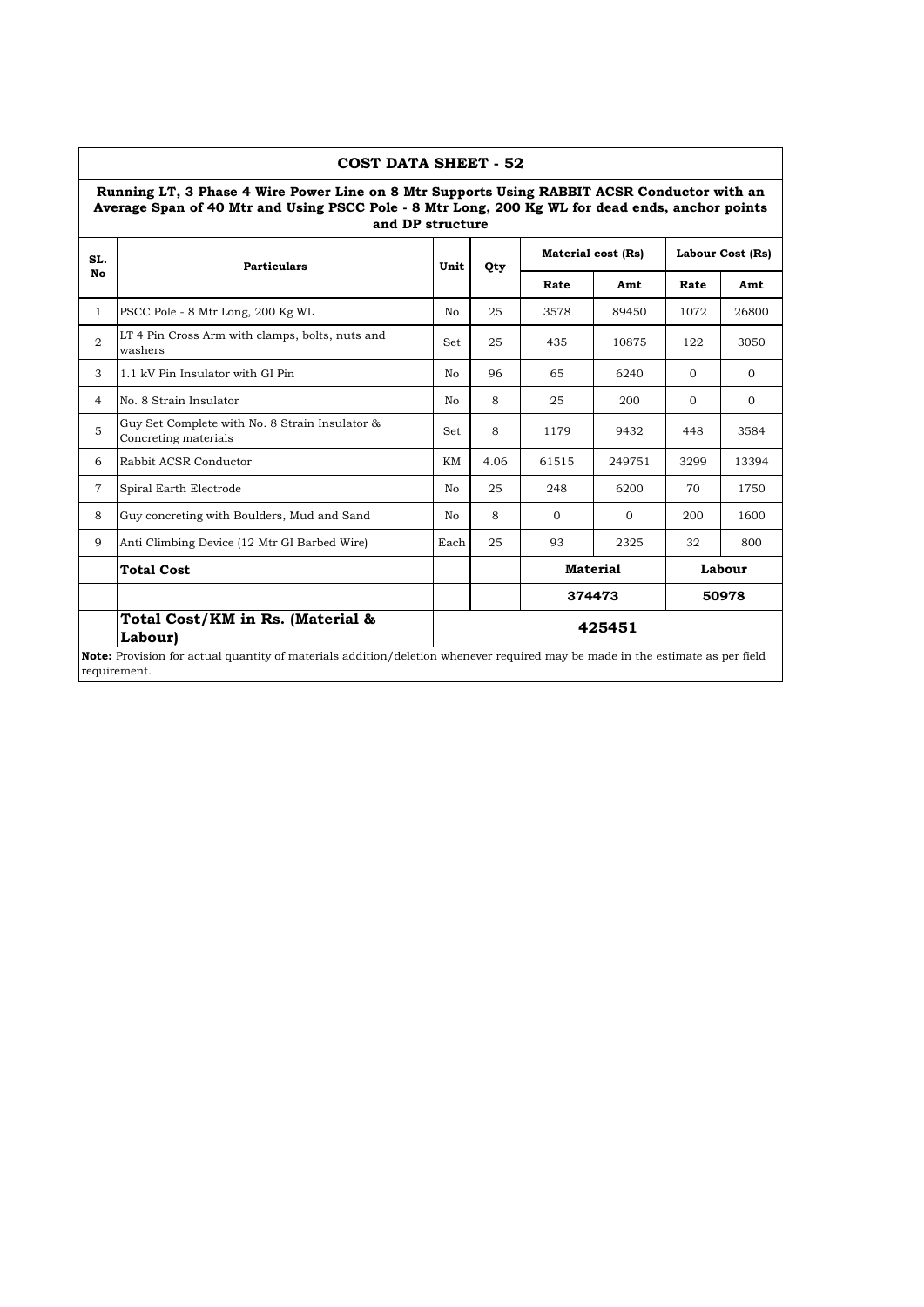|                | COST DATA SHEET - 53                                                                                                                                                                                                                                                                                                    |      |                |       |                    |                |                  |
|----------------|-------------------------------------------------------------------------------------------------------------------------------------------------------------------------------------------------------------------------------------------------------------------------------------------------------------------------|------|----------------|-------|--------------------|----------------|------------------|
|                | Running LT, 3 Phase 5 Wire for Power Line on 9 Mtr Supports Using RABBIT ACSR Conductor for<br>Phase, Neutral and WEASEL Conductor for Street Light with an Average Span of 40 Mtr and Using<br>PSCC Pole - 9 Mtr Long, 300 Kg WL for dead ends and Anchor Points (For Cities, Towns and<br><b>Residential Layouts)</b> |      |                |       |                    |                |                  |
| SL.            | <b>Particulars</b>                                                                                                                                                                                                                                                                                                      | Unit | Qty            |       | Material cost (Rs) |                | Labour Cost (Rs) |
| No             |                                                                                                                                                                                                                                                                                                                         |      |                | Rate  | Amt                | Rate           | Amt              |
| $\mathbf{1}$   | PSCC Pole - 9 Mtr Long, 300 Kg WL (for Deadend,<br>Anchor points)                                                                                                                                                                                                                                                       | No   | 6              | 5050  | 30300              | 1341           | 8046             |
| 2              | PSCC Pole - 9 Mtr Long, 200 Kg WL (for Intermediate<br>Pole)                                                                                                                                                                                                                                                            | No   | 19             | 4276  | 81244              | 1341           | 25479            |
| 3              | LT 4 Pin Cross Arm with clamps, bolts, nuts and<br>washers for PSCC Pole - 9 Mtr Long, 300 Kg WL                                                                                                                                                                                                                        | Set  | 7              | 442   | 3094               | 122            | 854              |
| $\overline{4}$ | LT 4 Pin Cross Arm with clamps, bolts, nuts and<br>washers for PSCC Pole - 9 Mtr Long, 200 Kg WL                                                                                                                                                                                                                        | Set  | 22             | 435   | 9570               | 122            | 2684             |
| 5              | LT 2 Pin Cross Arm with clamps, bolts, nuts for PSCC<br>Pole - 9 Mtr Long, 300 Kg WL                                                                                                                                                                                                                                    | Set  | $\overline{7}$ | 277   | 1939               | 122            | 854              |
| 6              | LT 2 Pin Cross Arm with clamps, bolts, nuts for PSCC<br>Pole - 9 Mtr Long, 200 Kg WL                                                                                                                                                                                                                                    | Set  | 18             | 270   | 4860               | 122            | 2196             |
| $\overline{7}$ | 1.1 kV Pin Insulator with GI Pin                                                                                                                                                                                                                                                                                        | No   | 95             | 65    | 6175               | 0              | 0                |
| 8              | No. 8 Strain Insulator                                                                                                                                                                                                                                                                                                  | No   | 50             | 25    | 1250               | 0              | 0                |
| 9              | Guy Set Complete with No. 8 Strain Insulator &<br>Concreting materials                                                                                                                                                                                                                                                  | Set  | 10             | 1179  | 11790              | 448            | 4480             |
| 10             | Rabbit ACSR Conductor                                                                                                                                                                                                                                                                                                   | KМ   | 4.06           | 61515 | 249751             | 3299           | 13394            |
| 11             | Weasel ACSR Conductor                                                                                                                                                                                                                                                                                                   | KМ   | 1.015          | 37018 | 37573              | 2420           | 2456             |
| 12             | Spiral Earth Electrode                                                                                                                                                                                                                                                                                                  | No   | 25             | 248   | 6200               | 70             | 1750             |
| 13             | Guy concreting with Boulders, Mud and Sand                                                                                                                                                                                                                                                                              | No   | 8              | 0     | $\mathbf{0}$       | 200            | 1600             |
| 14             | Sheet Metal/Deep Drawn Street Light Metering Box with<br>Automatic Control Swith, Contactors with Single Phase<br>5-30 Amps meter & 50/5A CT including wiring                                                                                                                                                           | No   | $\mathbf{1}$   | 5954  | 5954               | 715            | 715              |
| 15             | PVC Pipe 40 mm Dia                                                                                                                                                                                                                                                                                                      | Mtr  | 6              | 113   | 678                | $\overline{0}$ | $\mathbf{0}$     |
| 16             | PVC Insulated wire 25 Sqmm Single Core Multi stranded                                                                                                                                                                                                                                                                   | Mtr  | 25             | 55.76 | 1394               | 0              | 0                |
| 17             | Anti Climbing Device (12 Mtr GI Barbed Wire)                                                                                                                                                                                                                                                                            | Each | 25             | 93    | 2325               | 32             | 800              |
|                | <b>Total Cost</b>                                                                                                                                                                                                                                                                                                       |      |                |       | Material           |                | Labour           |
|                |                                                                                                                                                                                                                                                                                                                         |      |                |       | 454097             |                | 65308            |
|                | Total Cost/KM in Rs. (Material &<br>Labour)                                                                                                                                                                                                                                                                             |      |                |       | 519405             |                |                  |
|                | <b>Note:</b> Provision for actual quantity of materials addition/deletion whenever required may be made in the estimate as per field<br>requirement.                                                                                                                                                                    |      |                |       |                    |                |                  |

 $\overline{1}$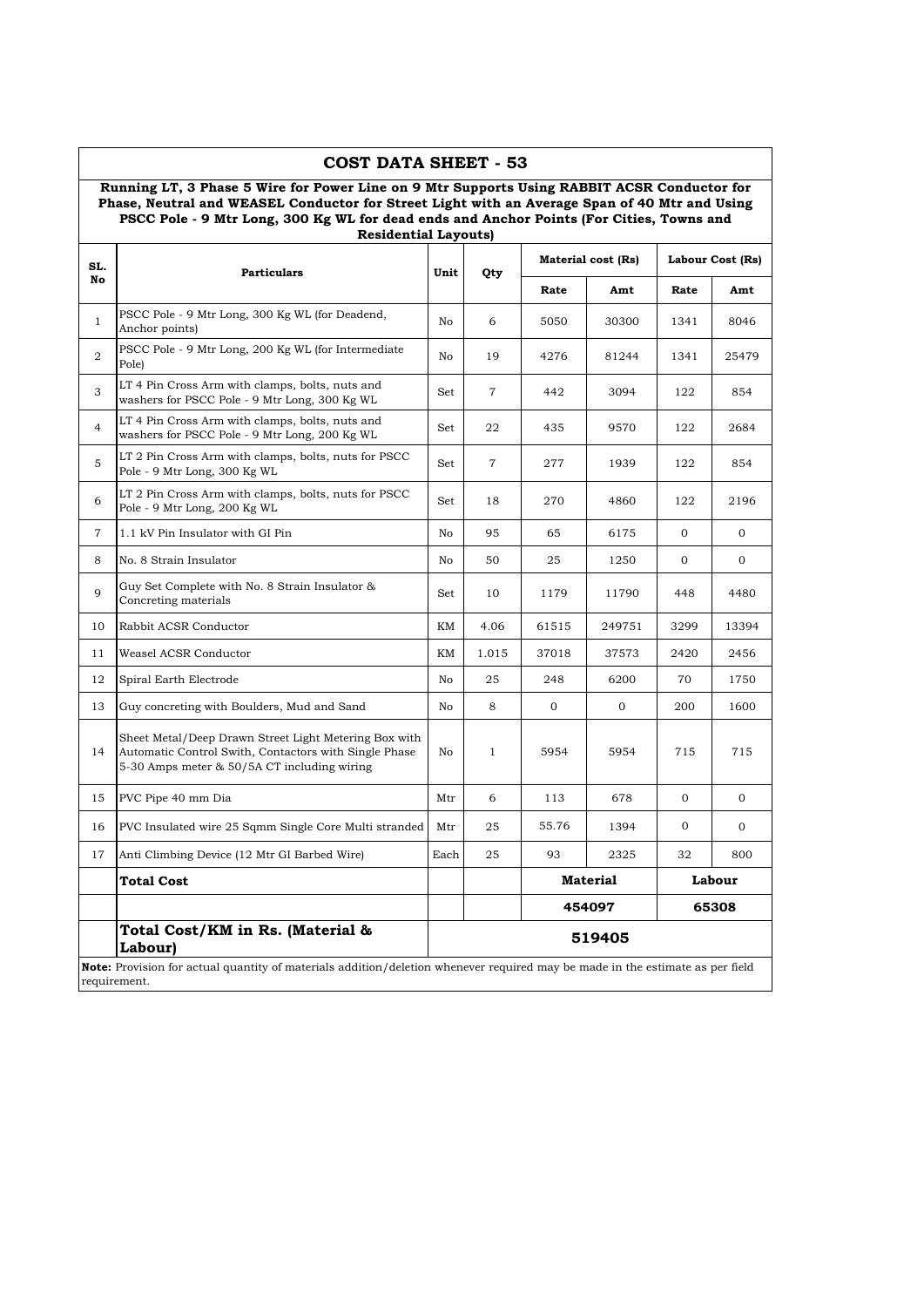|                | COST DATA SHEET - 54<br>Running LT, 3 Phase 5 Wire for Power Line on 8 Mtr Supports Using RABBIT ACSR Conductor for<br>Phase, Neutral and WEASEL Conductor for Street Light with an Average Span of 40 Mtr and using<br>PSCC Pole - 8 Mtrs Long, 200 Kg WL for dead ends and Anchor Points (For Cities, Towns and<br><b>Residential Layouts)</b> |                |              |          |                    |              |                  |  |
|----------------|--------------------------------------------------------------------------------------------------------------------------------------------------------------------------------------------------------------------------------------------------------------------------------------------------------------------------------------------------|----------------|--------------|----------|--------------------|--------------|------------------|--|
| SL.            | <b>Particulars</b>                                                                                                                                                                                                                                                                                                                               | Unit           | Qty          |          | Material cost (Rs) |              | Labour Cost (Rs) |  |
| No             |                                                                                                                                                                                                                                                                                                                                                  |                |              | Rate     | Amt                | Rate         | Amt              |  |
| $\mathbf{1}$   | PSCC Pole - 8 Mtr Long, 200 Kg WL                                                                                                                                                                                                                                                                                                                | No             | 25           | 3578     | 89450              | 1072         | 26800            |  |
| 2              | LT 4 Pin Cross Arm with clamps, bolts, nuts and<br>washers                                                                                                                                                                                                                                                                                       | Set            | 26           | 435      | 11310              | 122          | 3172             |  |
| 3              | LT 2 Pin Cross Arm with clamps, bolts, nuts and<br>washers                                                                                                                                                                                                                                                                                       | Set            | 25           | 270      | 6750               | 122          | 3050             |  |
| $\overline{4}$ | 1.1 kV Pin Insulator with GI Pin                                                                                                                                                                                                                                                                                                                 | No             | 95           | 65       | 6175               | $\mathbf{0}$ | 0                |  |
| 5              | No. 8 Strain Insulator                                                                                                                                                                                                                                                                                                                           | No             | 50           | 25       | 1250               | $\mathbf{0}$ | $\overline{0}$   |  |
| 6              | Guy Set Complete with No. 8 Strain Insulator &<br>Concreting materials                                                                                                                                                                                                                                                                           | Set            | 10           | 1179     | 11790              | 448          | 4480             |  |
| $\overline{7}$ | Rabbit ACSR Conductor                                                                                                                                                                                                                                                                                                                            | KМ             | 4.06         | 61515    | 249751             | 3299         | 13394            |  |
| 8              | Weasel ACSR Conductor                                                                                                                                                                                                                                                                                                                            | KМ             | 1.02         | 37018    | 37573              | 2420         | 2456             |  |
| 9              | Spiral Earth Electrode                                                                                                                                                                                                                                                                                                                           | No             | 25           | 248      | 6200               | 70           | 1750             |  |
| 10             | Guy concreting with Boulders, Mud and Sand                                                                                                                                                                                                                                                                                                       | No             | 8            | $\Omega$ | $\mathbf{O}$       | 200          | 1600             |  |
| 11             | Sheet Metal/Deep Drawn Street Light Metering Box with<br>Automatic Control Swith, Contactors with Single Phase<br>5-30 Amps meter & 50/5A CT including wiring                                                                                                                                                                                    | N <sub>0</sub> | $\mathbf{1}$ | 5954     | 5954               | 715          | 715              |  |
| 12             | PVC Pipe 40 mm Dia                                                                                                                                                                                                                                                                                                                               | Mtr            | 6            | 113      | 678                | $\Omega$     | $\overline{0}$   |  |
| 13             | PVC Insulated wire 25 Sqmm Single Core Multi stranded                                                                                                                                                                                                                                                                                            | Mtr            | 25           | 55.76    | 1394               | $\mathbf{0}$ | $\overline{0}$   |  |
| 14             | Anti Climbing Device (12 Mtr GI Barbed Wire)                                                                                                                                                                                                                                                                                                     | Each           | 25           | 93       | 2325               | 32           | 800              |  |
|                | Total Cost                                                                                                                                                                                                                                                                                                                                       |                |              |          | <b>Material</b>    |              | Labour           |  |
|                |                                                                                                                                                                                                                                                                                                                                                  |                |              |          | 430600             |              | 58217            |  |
|                | Total Cost/KM in Rs. (Material &<br>Labour)                                                                                                                                                                                                                                                                                                      |                |              |          | 488817             |              |                  |  |
|                | <b>Note:</b> Provision for actual quantity of materials addition/deletion whenever required may be made in the estimate as per field<br>requirement.                                                                                                                                                                                             |                |              |          |                    |              |                  |  |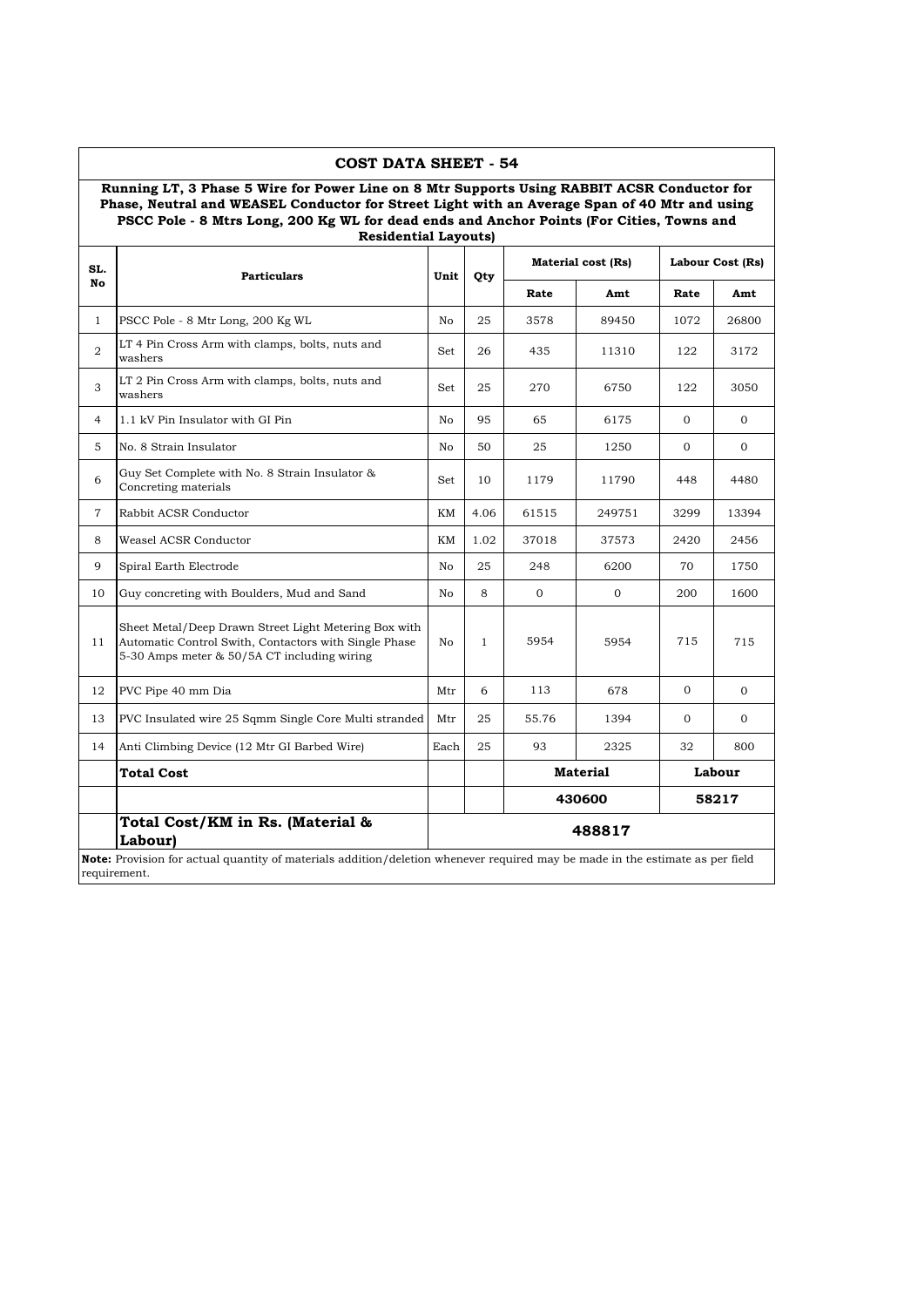#### **Running LT, 3 Phase 5 Wire Power Line with Continuous Earth Wire on 9 Mtr Supports Using RABBIT ACSR for Phase, Neutral and WEASEL Conductor for Street Light and 8 SWG GI Wire for Continuous Earth Wire with an Average Span of 40 Mtr in Vertical Configuration and using PSCC Pole - 9 Mtr Long, 300 Kg WL for dead ends and Anchor Points**

**COST DATA SHEET - 55**

| SL.            | <b>Particulars</b>                                                                                                                                            | Unit       | Qty                          |                 | Material cost (Rs) |                | Labour Cost (Rs) |
|----------------|---------------------------------------------------------------------------------------------------------------------------------------------------------------|------------|------------------------------|-----------------|--------------------|----------------|------------------|
| No             |                                                                                                                                                               |            |                              | Rate            | Amt                | Rate           | Amt              |
| $\mathbf{1}$   | PSCC Pole - 9 Mtr Long, 300 Kg WL (for Deadend,<br>Anchor points)                                                                                             | No         | 6                            | 5050            | 30300              | 1341           | 8046             |
| $\overline{2}$ | PSCC Pole -9 Mtr Long, 200 Kg WL (for Intermediate<br>Pole)                                                                                                   | No         | 19                           | 4276            | 81244              | 1341           | 25479            |
| 3              | Fabricated Vertical Cross Arms with clamps, bolts, nuts<br>and washers                                                                                        | Set        | 30                           | 968             | 29040              | 363            | 10890            |
| $\overline{4}$ | 1.1 kV Pin Insulator with GI Pin                                                                                                                              | No         | 100                          | 65              | 6500               | $\Omega$       | $\Omega$         |
| 5              | No. 8 Strain Insulator                                                                                                                                        | No         | 50                           | 25              | 1250               | $\overline{0}$ | $\overline{0}$   |
| 6              | Guy Set Complete with No. 8 Strain Insulator &<br>Concreting materials                                                                                        | Set        | 12                           | 1179            | 14148              | 448            | 5376             |
| $\overline{7}$ | Rabbit ACSR Conductor                                                                                                                                         | KM         | 4.06                         | 61515           | 249751             | 3299           | 13394            |
| 8              | Weasel ACSR Conductor                                                                                                                                         | KΜ         | 1.015                        | 37018           | 37573              | 2420           | 2456             |
| 9              | 8 SWG GI wire for continuous earth wire                                                                                                                       | KМ         | 1.015<br>$(103 \text{ Kgs})$ | 77.85<br>per Kg | 8019               | 2420<br>per KM | 2456             |
| 10             | 8 SWG GI wire for guard loops                                                                                                                                 | Kgs        | 26                           | 77.85           | 2024               | $\Omega$       | $\Omega$         |
| 11             | Spiral Earth Electrode                                                                                                                                        | <b>Nos</b> | 25                           | 248             | 6200               | 70             | 1750             |
| 12             | Guy concreting with Boulders, Mud and Sand                                                                                                                    | <b>Nos</b> | 8                            | $\overline{0}$  | $\mathbf{O}$       | 200            | 1600             |
| 13             | Sheet Metal/Deep Drawn Street Light Metering Box with<br>Automatic Control Swith, Contactors with Single Phase 5<br>30 Amps meter & 50/5A CT including wiring | <b>Nos</b> | $\mathbf{1}$                 | 5954            | 5954               | 715            | 715              |
| 14             | PVC Pipe 40 mm Dia                                                                                                                                            | Mtrs       | 6                            | 113             | 678                | $\Omega$       | $\Omega$         |
| 15             | PVC Insulated wire 25 Sqmm Single Core Multi<br>Stranded                                                                                                      | Mtrs       | 25                           | 55.76           | 1394               | $\mathbf{O}$   | $\overline{0}$   |
| 16             | Anti Climbing Device (12 Mtr GI Barbed Wire)                                                                                                                  | Each       | 25                           | 93              | 2325               | 32             | 800              |
|                | Total Cost                                                                                                                                                    |            |                              |                 | <b>Material</b>    |                | Labour           |
|                |                                                                                                                                                               |            |                              |                 | 364856             |                | 39437            |
|                | Total Cost/KM in Rs. (Material &<br>Labour)                                                                                                                   |            |                              |                 | 404293             |                |                  |
|                | Note: Provision for actual quantity of materials addition/deletion whenever required may be made in the estimate as per field<br>requirement.                 |            |                              |                 |                    |                |                  |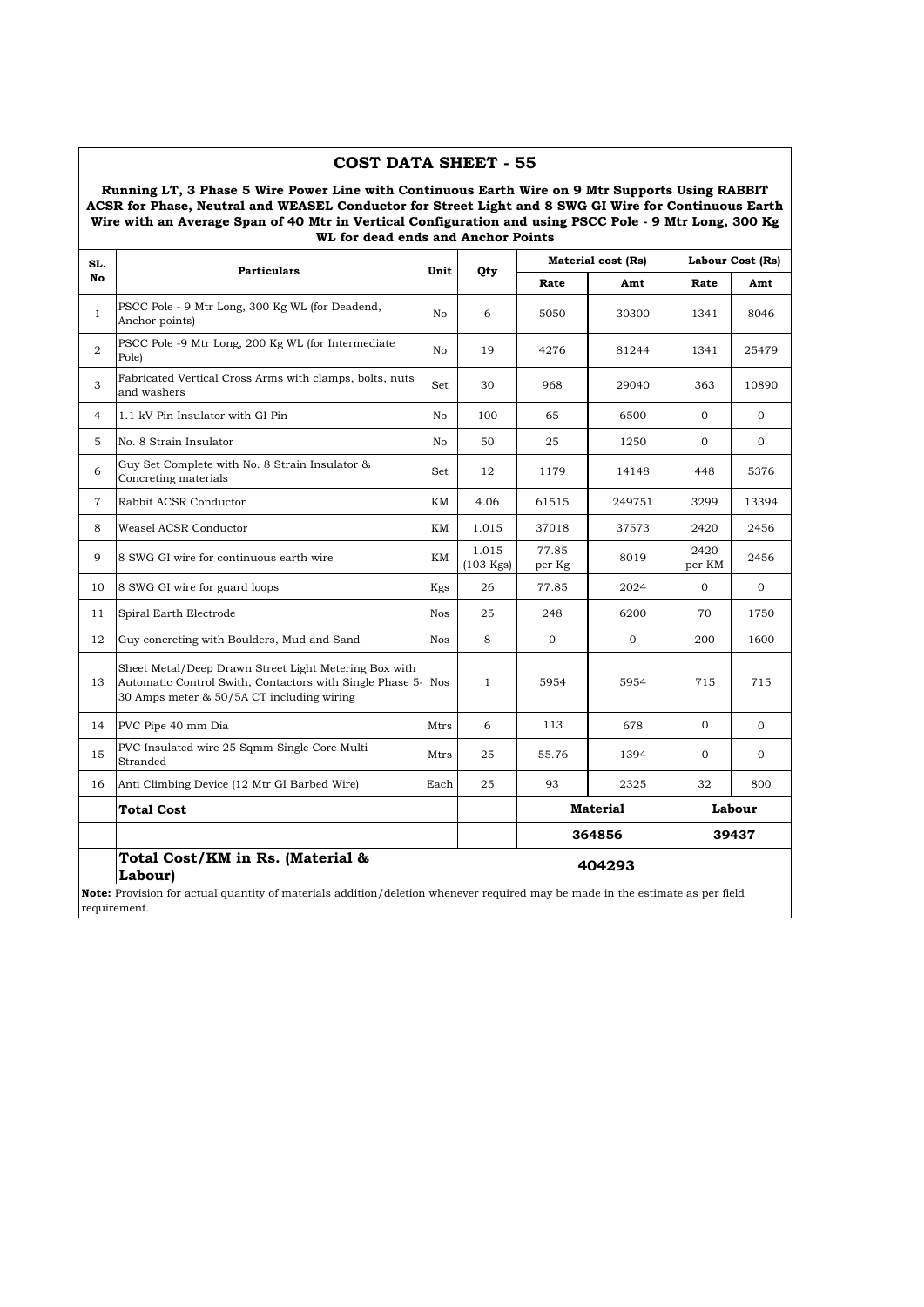|                | COST DATA SHEET - 56                                                                                                                                                                                                                                          |             |              |              |                           |              |                  |
|----------------|---------------------------------------------------------------------------------------------------------------------------------------------------------------------------------------------------------------------------------------------------------------|-------------|--------------|--------------|---------------------------|--------------|------------------|
|                | Running Single Circuit 11 kV, 3 Phase Power Line on 9 Mtr Supports Using RABBIT ACSR Conductor and<br>using PSCC Pole - 9 Mtr Long, 300 Kg WL for dead ends and Anchor Points, With an Average Span of 40 Mtr in<br>Vertical Configuration in Congested Areas |             |              |              |                           |              |                  |
| SL.            |                                                                                                                                                                                                                                                               |             |              |              | <b>Material cost (Rs)</b> |              | Labour Cost (Rs) |
| No             | <b>Particulars</b>                                                                                                                                                                                                                                            | Unit        | Qty          | Rate         | Amt                       | Rate         | Amt              |
| $\mathbf{1}$   | PSCC Pole - 9 Mtr Long, 300 Kg WL (for Deadend,<br>Anchor points)                                                                                                                                                                                             | No          | $\mathbf{1}$ | 5050         | 5050                      | 1341         | 1341             |
| $\overline{2}$ | PSCC Pole - 9 Mtr Long, 200 Kg WL (for Intermediate<br>Pole)                                                                                                                                                                                                  | No          | 23           | 4276         | 98348                     | 1341         | 30843            |
| 3              | DP Structure using PSCC Pole - 9 Mtr Long, 300 Kg WL                                                                                                                                                                                                          | Set         | $\mathbf{1}$ | 17163        | 17163                     | 4114         | 4114             |
| $\overline{4}$ | Special cross arm with cross arm for EG Stirrups,<br>braces, clamps, bolts nuts and washers complete                                                                                                                                                          | Set         | 23           | 1156         | 26588                     | 348          | 8004             |
| 5              | 11 kV, 5 KN Polymeric Pin Insulator (24 mm Dia FRP<br>Rod)                                                                                                                                                                                                    | No          | 69           | 221          | 15249                     | $\mathbf{0}$ | $\Omega$         |
| 6              | 11 kV, 45 KN Polymeric Insulator                                                                                                                                                                                                                              | No          | 6            | 202          | 1212                      | $\mathbf{O}$ | $\mathbf{0}$     |
| $\overline{7}$ | Guy Set Complete with No. 15 Strain Insulator &<br>Concreting materials                                                                                                                                                                                       | Set         | 9            | 1209         | 10881                     | 448          | 4032             |
| 8              | Rabbit ACSR Conductor                                                                                                                                                                                                                                         | ΚM          | 3.045        | 61515        | 187313                    | 3299         | 10045            |
| 9              | Spiral Earth Electrode                                                                                                                                                                                                                                        | No          | 26           | 284          | 7384                      | 70           | 1820             |
| 10             | EG Stirrups with GI wire lacing                                                                                                                                                                                                                               | $Set/2$ Nos | 25           | 287          | 7175                      | 125          | 3125             |
| 11             | Guy concreting with Boulders, Mud and Sand                                                                                                                                                                                                                    | No          | 9            | $\mathbf{O}$ | $\mathbf{0}$              | 200          | 1800             |
| 12             | Anti Climbing Device (12 Mtr GI Barbed Wire)                                                                                                                                                                                                                  | Each        | 26           | 93           | 2418                      | 32           | 832              |
|                | <b>Total Cost</b>                                                                                                                                                                                                                                             |             |              |              | <b>Material</b>           |              | Labour           |
|                |                                                                                                                                                                                                                                                               |             |              |              | 378781                    |              | 65956            |
|                | Total Cost/KM in Rs. (Material &<br>Labour)                                                                                                                                                                                                                   |             |              |              | 444738                    |              |                  |
|                | Note: Provision for actual quantity of materials addition/deletion whenever required may be made in the estimate as per field<br>requirement.                                                                                                                 |             |              |              |                           |              |                  |
|                | Item 4 includes, the following                                                                                                                                                                                                                                |             |              |              |                           |              |                  |
|                | a) Special cross arms 50x50x6 mm MS 0.715 Mtr long 3 Nos                                                                                                                                                                                                      |             |              |              |                           |              |                  |
|                | b) Support piece for fixing EG stirrup 50x50x6 mm MS Angle 0.865 Mtr long - 1 No                                                                                                                                                                              |             |              |              |                           |              |                  |
|                | c) Brace 50x50x6 mm MS Angle 0.850 Mtr long - 1 No                                                                                                                                                                                                            |             |              |              |                           |              |                  |
|                | d) 50x6 mm Flat 1.8 Mtr, long - 1 No                                                                                                                                                                                                                          |             |              |              |                           |              |                  |
|                | e) RCC Pole Clamps - 5 Nos                                                                                                                                                                                                                                    |             |              |              |                           |              |                  |
|                | f) Cross Arm for fixing EG Stirrup - 1 No                                                                                                                                                                                                                     |             |              |              |                           |              |                  |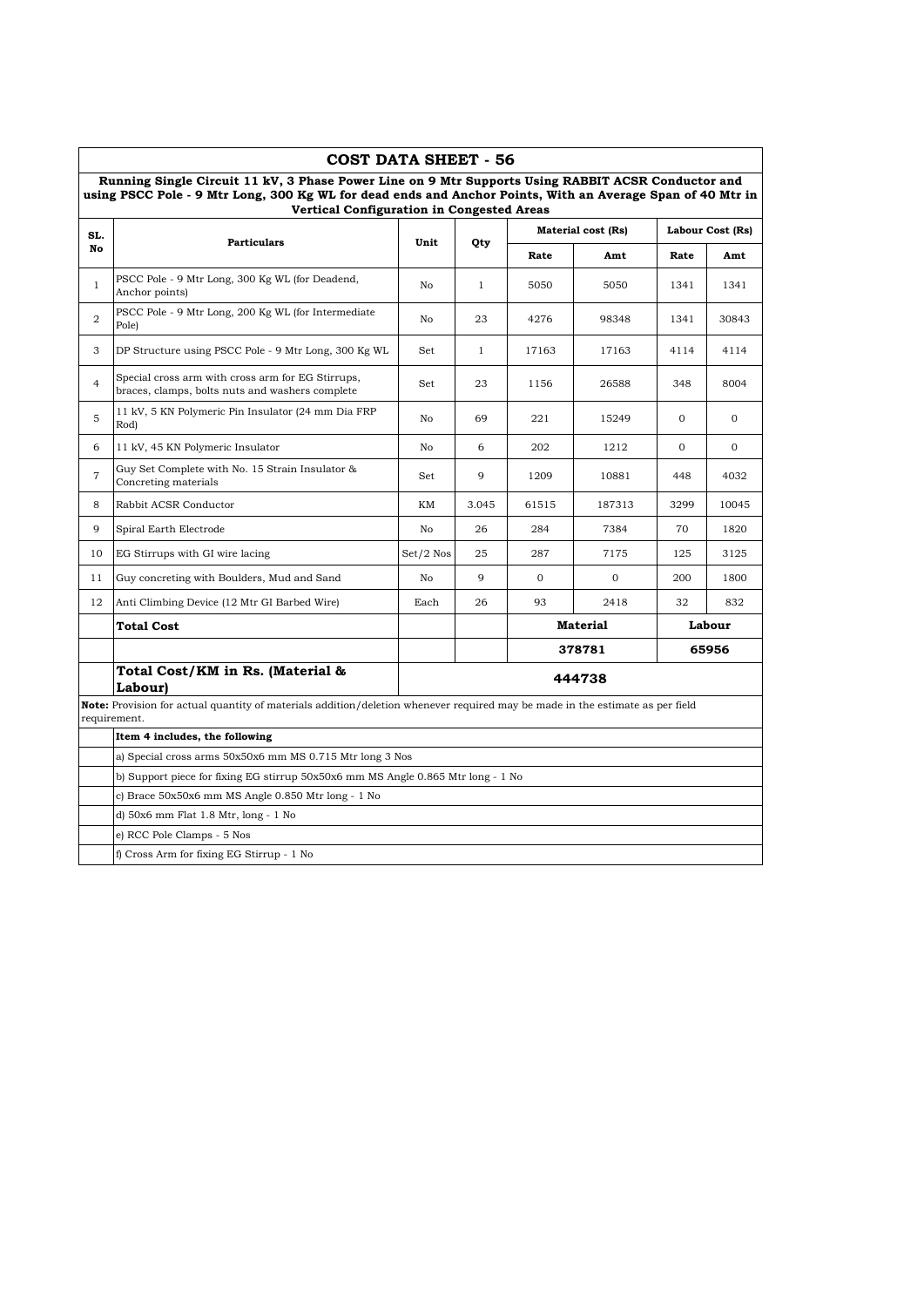| SL.            |                                                                                   |                     |                |          | <b>Material cost (Rs)</b> |          | Labour Cost (Rs) |
|----------------|-----------------------------------------------------------------------------------|---------------------|----------------|----------|---------------------------|----------|------------------|
| No             | <b>Paritculars</b>                                                                | Unit                | Qty            | Rate     | Amt                       | Rate     | Amt              |
| $\mathbf{1}$   | DP Structure using PSCC Pole - 9 Mtr Long, 300 Kg WL<br>(Including Cost of Poles) | Set                 | $\mathbf{1}$   | 17163    | 17163                     | 4114     | 4114             |
| 2              | 11 kV, 45 KN Polymeric Insulator                                                  | No                  | 6              | 202      | 1212                      | $\Omega$ | $\Omega$         |
| 3              | Guy Set Complete with No. 15 Strain Insulator &<br>Concreting materials           | <b>Set</b>          | 2              | 1209     | 2418                      | 448      | 896              |
| $\overline{4}$ | Spiral Earth Electrode                                                            | N <sub>0</sub>      | 2              | 248      | 496                       | 70       | 140              |
| $\overline{5}$ | Guy concreting with Boulders, Mud and Sand                                        | No.                 | 2              | $\Omega$ | $\Omega$                  | 200      | 400              |
| 6              | Caution/Danger Board                                                              | No                  | $\mathbf{1}$   | 146      | 146                       | 61       | 61               |
| $\overline{7}$ | Anti Climbing Device (12 Mtr GI Barbed Wire)                                      | Each                | $\overline{2}$ | 93       | 186                       | 32       | 64               |
| 8              | 11 kV, 400 Amps Double Break GOS                                                  | Set                 | $\mathbf{1}$   | 20528    | 20528                     | 894      | 894              |
| 9              | H-Frame for mounting GOS                                                          | No                  | $\mathbf{1}$   | 4134     | 4134                      | 242      | 242              |
| 10             | DOLO Cut Out                                                                      | Set/3<br><b>Nos</b> | $\mathbf{1}$   | 5672     | 5672                      | 178      | 178              |
|                | <b>Total Cost</b>                                                                 |                     |                |          | <b>Material</b>           |          | Labour           |
|                |                                                                                   |                     |                |          | 51955                     |          | 6989             |
|                | Total Cost in Rs. (Material & Labour)                                             |                     |                |          | 58944                     |          |                  |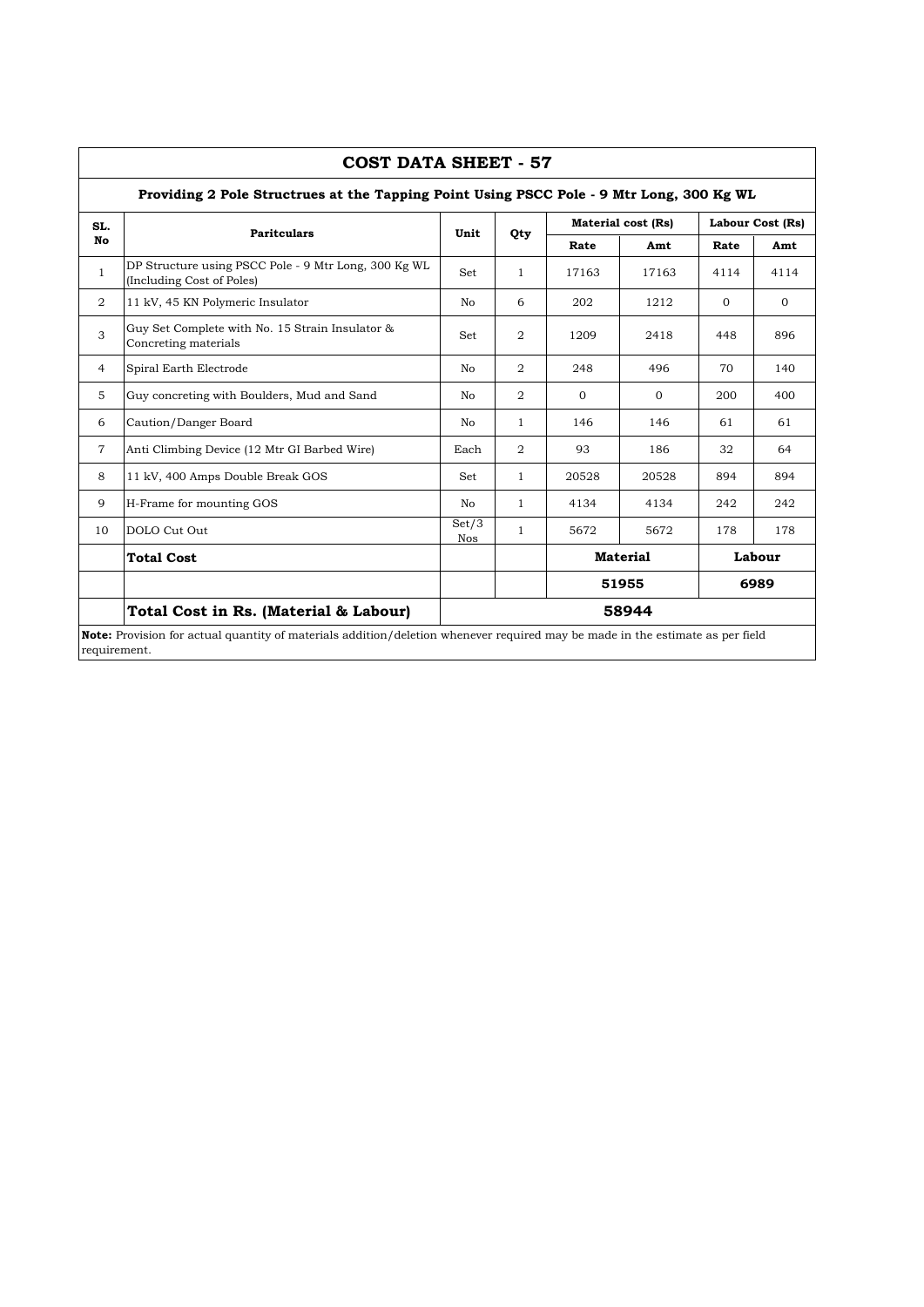|                | COST DATA SHEET - 58                                                                                                                              |                |              |                |                           |                  |              |  |  |  |  |  |
|----------------|---------------------------------------------------------------------------------------------------------------------------------------------------|----------------|--------------|----------------|---------------------------|------------------|--------------|--|--|--|--|--|
|                | Providing 3 Pole Structure using PSCC Pole - 9 Mtr Long, 300 Kg WL                                                                                |                |              |                |                           |                  |              |  |  |  |  |  |
| SL.            | <b>Paritculars</b>                                                                                                                                | Unit           | Qty          |                | <b>Material cost (Rs)</b> | Labour Cost (Rs) |              |  |  |  |  |  |
| No             |                                                                                                                                                   |                |              | Rate           | Amt                       | Rate             | Amt          |  |  |  |  |  |
| $\mathbf{1}$   | 3 Pole Structure complete using PSCC Pole - 9 Mtr Long,<br>300 Kg WL (Including Cost of Poles)                                                    | Set            | $\mathbf{1}$ | 29964          | 29964                     | 7933             | 7933         |  |  |  |  |  |
| 2              | Spiral Earth Electrode                                                                                                                            | N <sub>0</sub> | 3            | 248            | 744                       | 70               | 210          |  |  |  |  |  |
| 3              | Guy Set Complete with No. 15 Strain Insulator &<br>Concreting materials                                                                           | Set            | 3            | 1209           | 3627                      | 448              | 1344         |  |  |  |  |  |
| $\overline{4}$ | 11 kV, 45 kN Polymeric Insulator                                                                                                                  | No             | 6            | 202            | 1212                      | $\Omega$         | $\Omega$     |  |  |  |  |  |
| 5              | 11 kV, 5 kN Polymeric Pin Insulator (24 mm Dia FRP<br>Rod)                                                                                        | No             | 3            | 221            | 663                       | $\Omega$         | $\mathbf{0}$ |  |  |  |  |  |
| 6              | Guy concreting with Boulders, Mud and Sand                                                                                                        | N <sub>0</sub> | 3            | $\Omega$       | $\Omega$                  | 200              | 600          |  |  |  |  |  |
| $\overline{7}$ | Caution/Danger Board                                                                                                                              | No             | $\mathbf{2}$ | 146            | 292                       | 61               | 122          |  |  |  |  |  |
| 8              | Anti Climbing Device (12 Mtr GI Barbed Wire)                                                                                                      | Each           | 3            | 93             | 279                       | 32               | 96           |  |  |  |  |  |
|                | <b>Total Cost</b>                                                                                                                                 |                |              |                | <b>Material</b>           |                  | Labour       |  |  |  |  |  |
|                |                                                                                                                                                   |                |              | 36781<br>10305 |                           |                  |              |  |  |  |  |  |
|                | Total Cost in Rs. (Material & Labour)                                                                                                             |                |              |                | 47086                     |                  |              |  |  |  |  |  |
|                | <b>Note:</b> Provision for actual quantity of materials addition/deletion whenever required may be made in the estimate as per field requirement. |                |              |                |                           |                  |              |  |  |  |  |  |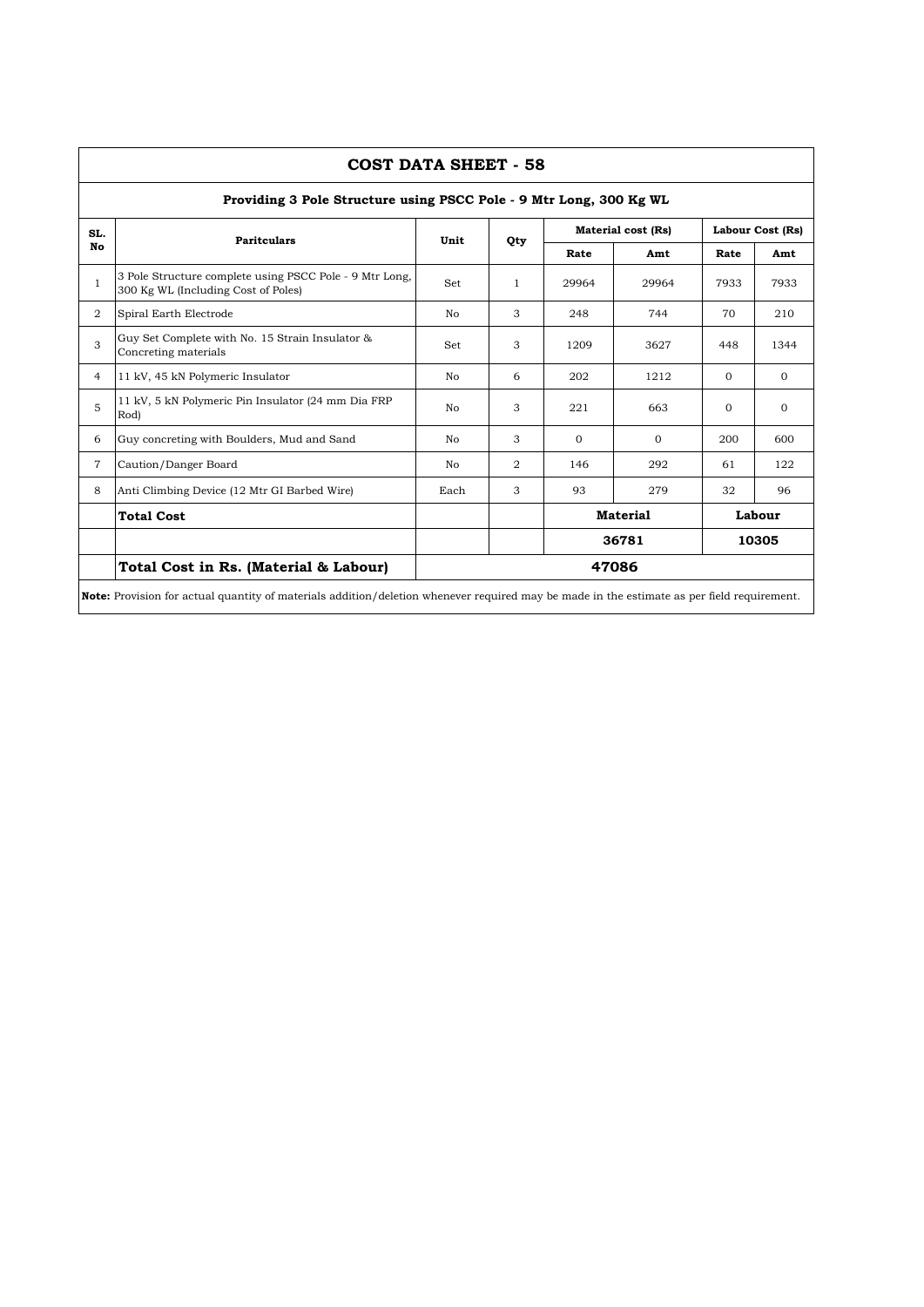|                | Erection of 3 Phase, 11kV/433V, 25 kVA BEE - 4/5 Star Rated Distribution Transformer<br>Centre Using DPTS Using PSCC Pole - 9 Mtr Long, 300 Kg WL |              |                |                           |               |                  |      |
|----------------|---------------------------------------------------------------------------------------------------------------------------------------------------|--------------|----------------|---------------------------|---------------|------------------|------|
|                |                                                                                                                                                   |              |                |                           | <b>25 KVA</b> |                  |      |
| S1<br>No       | <b>Particulars</b>                                                                                                                                | Unit         | Qty            | <b>Material Cost (Rs)</b> |               | Labour Cost (Rs) |      |
|                |                                                                                                                                                   |              |                | Rate                      | Amt           | Rate             | Amt  |
| $\mathbf{1}$   | DP Transformer Structure using PSCC Pole - 9<br>Mtr Long, 300 Kg WL (Including Cost of Poles)                                                     | No           | $\mathbf{1}$   | 28518                     | 28518         | 5205             | 5205 |
| 2              | 11 kV, 5 KN Polymeric Pin Insulator (24 mm Dia<br>FRP Rod)                                                                                        | Set          | 3              | 221                       | 663           | $\mathbf{0}$     | 0    |
| 3              | 11 kV, 45 KN Polymeric Insulator                                                                                                                  | Set          | 3              | 202                       | 606           | $\mathbf{0}$     | 0    |
| $\overline{4}$ | Guy Set Complete with No. 15 Strain Insulator &<br>Concreting materials                                                                           | No           | 4              | 1209                      | 4836          | 448              | 1792 |
| 5              | 11 kV/433V, 25 kVA, 3 Phase, 50 Cys<br>Distribution Transformer BEE - 4 Star Rated with<br>Oil                                                    | No           | $\mathbf{1}$   | 87950                     | 87950         | 863              | 863  |
| 6              | 11 kV/433V, 25 kVA, 3 Phase, 50 Cys<br>Distribution Transformer BEE - 5 Star Rated with<br>Oil                                                    | No           | $\mathbf{1}$   | 102343                    | 102343        | 863              | 863  |
| $\overline{7}$ | Earthing materials pipe type for grounding (Single<br>Electrode with accessories)                                                                 | Set          | 3              | 1733                      | 5199          | 725              | 2175 |
| 8              | Caution/Danger Board                                                                                                                              | No           | $\mathbf{1}$   | 146                       | 146           | 61               | 61   |
| 9              | Anti Climbing Device (12 Mtr GI Barbed Wire)                                                                                                      | Each         | 2              | 93                        | 186           | 32               | 64   |
| 10             | Concreting for Guy sets without cement                                                                                                            | No           | 4              | 0                         | 0             | 200              | 800  |
| 11             | GI Wire 8 SWG                                                                                                                                     | Kg           | 5              | 77.85                     | 389.25        | $\overline{0}$   | 0    |
| 12             | Guy wire 7/10 SWG                                                                                                                                 | Kg           | 10             | 80.12                     | 801.2         | $\overline{0}$   | 0    |
| 13             | 11 kV Lightning Arrester, Metal oxide,<br>9 kV, 5 kA Polymeric Type with ground<br>disconnector                                                   | Set/3<br>Nos | $\mathbf{1}$   | 1736                      | 1736          | 90               | 90   |
|                | a) LT Protection Kit for 25 kVA                                                                                                                   | No           | $\mathbf{1}$   | 1915                      | 1915          | 260              | 260  |
|                | b) LT Wiring (From DTC to LT Line Through<br>Metering Box & LT Protection Kit) SINGLE<br><b>CIRCUIT</b>                                           | No           | $\mathbf{1}$   |                           |               |                  |      |
|                | i) Al Lead Wire - 50 Sqmm                                                                                                                         | Mtr          | 25             | 79.46                     | 1986.5        |                  |      |
|                | ii) Heavy Duty Long Barrel Copper Lug - 50<br>Sqmm                                                                                                | No           | 4              | 60                        | 240           |                  |      |
| 14             | iii) PG Clamp - Rabbit to 50 Sqmm                                                                                                                 | No           | 4              | 116                       | 464           |                  | 719  |
|                | iv) Spacer for DTC Wiring                                                                                                                         | No           | 8              | 41                        | 328           |                  |      |
|                | v) Fish Plate with necessary Clamps, bolts &<br>nuts etc complete (Galvanised)                                                                    | No           | $\overline{a}$ | 229                       | 458           |                  |      |
|                | c) LT Metering box with CTs and necessary wiring<br>for housing ETV Meter (Please see CDS - 39)                                                   | No           | $\mathbf{1}$   | 6277                      | 6277          | 650              | 650  |
|                | d) LT Electronic Tri-Vector Meter 5 Amps, -<br>0.5/1.0 Accuracy Class                                                                             | No           | $\mathbf{1}$   | 3312                      | 3312          | 748              | 748  |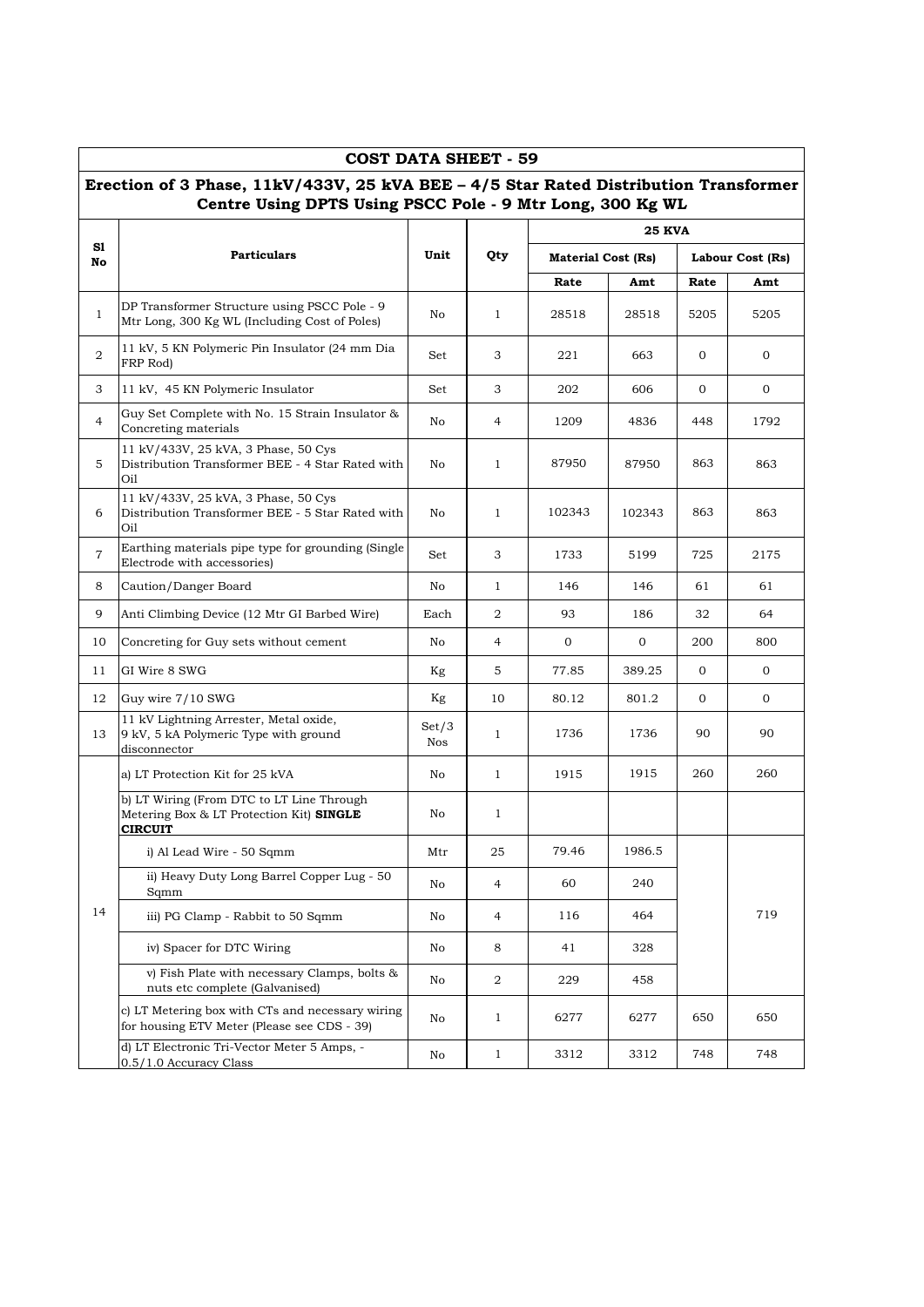| 15 | 11 kV, Solid Core Type HG Fuse Unit                                                                                                           | Set/3<br><b>Nos</b> |  | 1032 | 1032            | 178 | 178    |  |  |  |
|----|-----------------------------------------------------------------------------------------------------------------------------------------------|---------------------|--|------|-----------------|-----|--------|--|--|--|
| 16 | 11 kV, 200 Amps, Single Break GOS                                                                                                             | Set                 |  | 9125 | 9125            | 805 | 805    |  |  |  |
|    | Total                                                                                                                                         |                     |  |      | <b>Material</b> |     | Labour |  |  |  |
|    | i) Using 4 Star Rated Transformer                                                                                                             |                     |  |      | 156168          |     | 14410  |  |  |  |
|    | ii) Using 5 Star Rated Transformer                                                                                                            |                     |  |      | 170561          |     | 14410  |  |  |  |
|    | Total Cost in Rs. (Material &                                                                                                                 |                     |  |      |                 |     |        |  |  |  |
|    | <b>Labour</b>                                                                                                                                 |                     |  |      |                 |     |        |  |  |  |
|    | i) Using 4 Star Rated Transformer                                                                                                             |                     |  |      | 170578          |     |        |  |  |  |
|    | ii) Using 5 Star Rated Transformer                                                                                                            | 184971              |  |      |                 |     |        |  |  |  |
|    | Note: Provision for actual quantity of materials addition/deletion whenever required may be made in the estimate as per field<br>requirement. |                     |  |      |                 |     |        |  |  |  |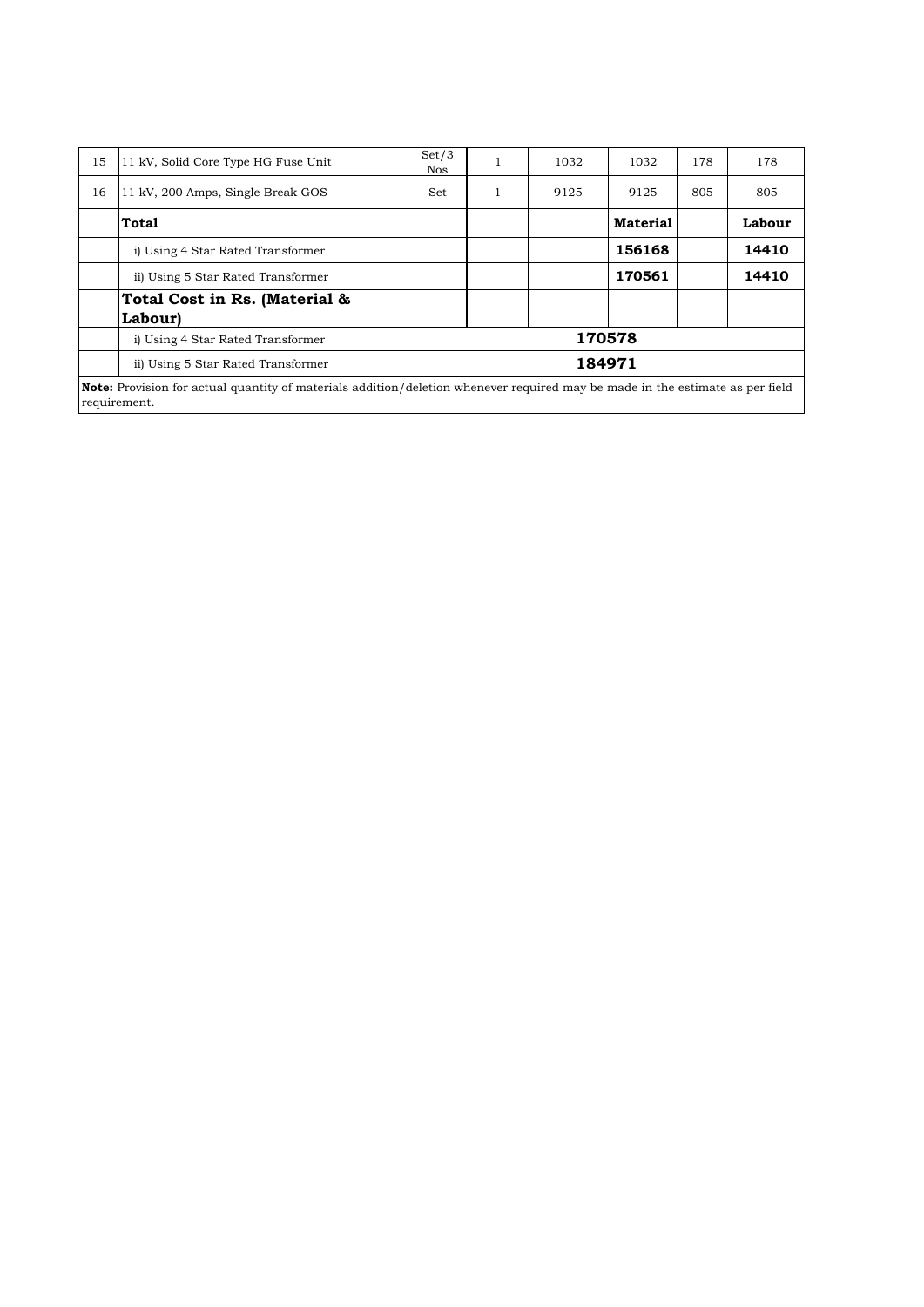|                | COST DATA SHEET - 60<br>Erection of 3 Phase, 11kV/433V, 63 kVA BEE - 4/5 Star Rated Distribution Transformer Centre<br>Using DPTS Using PSCC Pole - 9 Mtr Long, 300 Kg WL |                     |                  |        |                           |                  |      |
|----------------|---------------------------------------------------------------------------------------------------------------------------------------------------------------------------|---------------------|------------------|--------|---------------------------|------------------|------|
|                |                                                                                                                                                                           |                     |                  |        |                           | <b>63 KVA</b>    |      |
| S1<br>No       | <b>Particulars</b>                                                                                                                                                        | Unit                | Qty              |        | <b>Material Cost (Rs)</b> | Labour Cost (Rs) |      |
|                |                                                                                                                                                                           |                     |                  | Rate   | Amt                       | Rate             | Amt  |
| $\mathbf{1}$   | DP Transformer Structure using PSCC Pole - 9<br>Mtr Long, 300 Kg WL (Including Cost of Poles)                                                                             | No                  | $\mathbf{1}$     | 28518  | 28518                     | 4527             | 4527 |
| 2              | 11 kV, 5 KN Polymeric Pin Insulator (24 mm Dia<br>FRP Rod)                                                                                                                | Set                 | 3                | 221    | 663                       | $\mathbf{0}$     | 0    |
| 3              | 11 kV, 45 KN Polymeric Insulator                                                                                                                                          | Set                 | 3                | 202    | 606                       | 0                | 0    |
| $\overline{4}$ | Guy Set Complete with No. 15 Strain Insulator &<br>Concreting materials                                                                                                   | No                  | $\overline{4}$   | 1209   | 4836                      | 390              | 1560 |
| 5              | 11 kV/433V, 63 kVA, 3 Phase, 50 Cys<br>Distribution Transformer BEE - 4 Star Rated with<br>Oil                                                                            | No                  | $\mathbf{1}$     | 160000 | 160000                    | 750              | 750  |
| 6              | 11 kV/433V, 63 kVA, 3 Phase, 50 Cys<br>Distribution Transformer BEE - 5 Star Rated with<br>Oil                                                                            | No                  | $\mathbf{1}$     | 176257 | 176257                    | 750              | 750  |
| $\overline{7}$ | Earthing materials pipe type for grounding (Single<br>Electrode with accessories)                                                                                         | Set                 | 3                | 1733   | 5199                      | 631              | 1893 |
| 8              | Caution/Danger Board                                                                                                                                                      | No                  | $\mathbf{1}$     | 146    | 146                       | 53               | 53   |
| 9              | Anti Climbing Device (12 Mtr GI Barbed Wire)                                                                                                                              | Each                | 2                | 93     | 186                       | 28               | 56   |
| 10             | Guy concreting with Boulders, Mud and Sand                                                                                                                                | No                  | 4                | 0      | 0                         | 174              | 696  |
| 11             | GI Wire 8 SWG                                                                                                                                                             | Kg                  | 5                | 77.85  | 389.25                    | $\overline{0}$   | 0    |
| 12             | Guy wire 7/10 SWG                                                                                                                                                         | Kg                  | 10               | 80.12  | 801.2                     | 0                | 0    |
| 13             | 11 kV Lightning Arrester, Metal Oxide<br>9 kV, 5 kA, Polymeric type with ground<br>disconnector                                                                           | Set/3<br><b>Nos</b> | 1                | 1736   | 1736                      | 78               | 78   |
|                | a) LT Protection Kit for 63 kVA                                                                                                                                           | No                  | $\overline{2}$   | 1915   | 3830                      | 260              | 520  |
|                | b) LT Wiring (From DTC to LT Line Through<br>Metering Box & LT Protection Kit) SINGLE<br><b>CIRCUIT</b>                                                                   | No                  |                  |        |                           |                  |      |
|                | i) Al Lead Wire - 95 Sqmm                                                                                                                                                 | Mtr                 | 40               | 140.8  | 5632                      |                  |      |
|                | ii) Heavy Duty Long Barrel Copper Lug - 95<br>Sqmm                                                                                                                        | No                  | $\overline{4}$   | 133    | 532                       |                  |      |
| 14             | iii) PG Clamp - Rabbit to 95 Sqmm                                                                                                                                         | No                  | 4                | 159    | 636                       |                  | 719  |
|                | iv) Spacer for DTC Wiring                                                                                                                                                 | No                  | 8                | 41     | 328                       |                  |      |
|                | v) Fish Plate with necessary Clamps, bolts &<br>nuts etc complete (Galvanised)                                                                                            | No                  | $\boldsymbol{2}$ | 229    | 458                       |                  |      |
|                | c) LT Metering box with CTs and necessary wiring<br>for housing ETV Meter (Please see CDS - 39)                                                                           | No                  | $\mathbf{1}$     | 5578   | 5578                      | 650              | 650  |
|                | d) LT Electronic Tri-Vector Meter 5 Amps, -<br>0.5/1.0 Accuracy Class                                                                                                     | No                  | $\mathbf{1}$     | 3312   | 3312                      | 798              | 798  |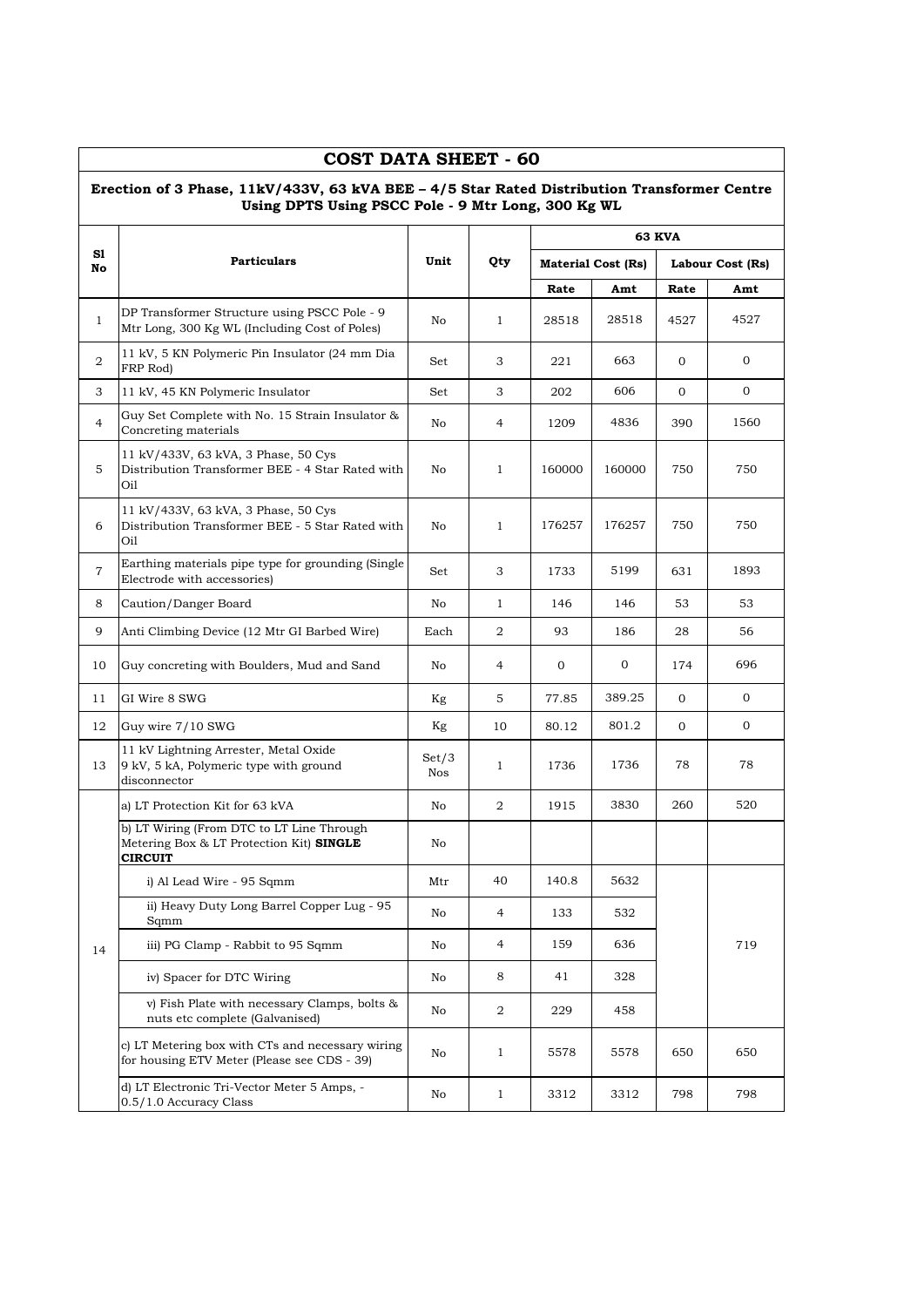| 15 | 11 kV, Solid Core Type HG Fuse Unit                                                                                                                  | Set/3<br><b>Nos</b> | 1 | 1032 | 1032            | 178 | 178    |  |  |  |
|----|------------------------------------------------------------------------------------------------------------------------------------------------------|---------------------|---|------|-----------------|-----|--------|--|--|--|
| 16 | 11 kV, 200 Amps, Single Break GOS                                                                                                                    | Set                 | 1 | 9125 | 9125            | 805 | 805    |  |  |  |
|    | <b>Total Cost</b>                                                                                                                                    |                     |   |      | <b>Material</b> |     | Labour |  |  |  |
|    | i) Using 4 Star Rated Transformer                                                                                                                    |                     |   |      | 233543          |     | 13283  |  |  |  |
|    | ii) Using 5 Star Rated Transformer                                                                                                                   |                     |   |      | 249800          |     | 13283  |  |  |  |
|    | Total Cost = (Material & Labour)                                                                                                                     |                     |   |      |                 |     |        |  |  |  |
|    | i) Using 4 Star Rated Transformer                                                                                                                    |                     |   |      | 246826          |     |        |  |  |  |
|    | ii) Using 5 Star Rated Transformer                                                                                                                   | 263083              |   |      |                 |     |        |  |  |  |
|    | <b>Note:</b> Provision for actual quantity of materials addition/deletion whenever required may be made in the estimate as per<br>field requirement. |                     |   |      |                 |     |        |  |  |  |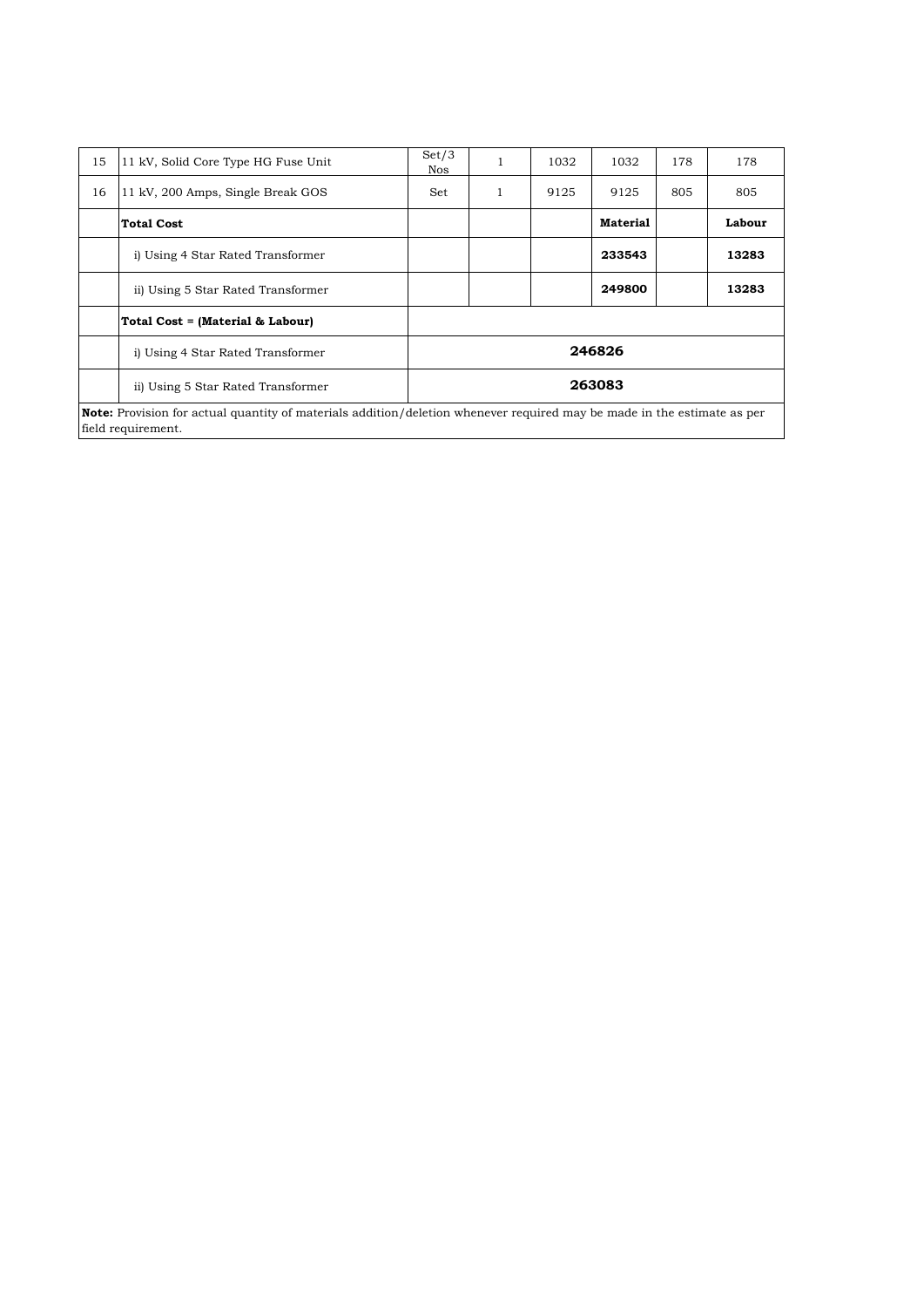|                | <b>COST DATA SHEET - 61</b>                                                                                                                        |             |                |              |                           |                |                  |
|----------------|----------------------------------------------------------------------------------------------------------------------------------------------------|-------------|----------------|--------------|---------------------------|----------------|------------------|
|                | Erection of 3 Phase, 11kV/433V, 100 kVA BEE - 4/5 Star Rated Distribution Transformer Centre Using<br>DPTS Using PSCC Pole - 9 Mtr Long, 300 Kg WL |             |                |              |                           |                |                  |
|                |                                                                                                                                                    |             |                |              |                           | <b>100 KVA</b> |                  |
| S1 No          | <b>Particulars</b>                                                                                                                                 | Unit        | Qty            |              | <b>Material cost (Rs)</b> |                | Labour Cost (Rs) |
|                |                                                                                                                                                    |             |                | Rate         | Amt                       | Rate           | Amt              |
| $\mathbf{1}$   | DP Transformer Structure using PSCC Pole - 9<br>Mtr Long, 300 Kg WL (Including Cost of Poles)                                                      | No          | $\mathbf{1}$   | 28518        | 28518                     | 5205           | 5205             |
| 2              | 11 kV, 5 KN Polymeric Pin Insulator (24 mm Dia<br>FRP Rod)                                                                                         | Set         | 3              | 221          | 663                       | $\mathbf{0}$   | 0                |
| 3              | 11 kV, 45 KN Polymeric Insulator                                                                                                                   | Set         | 3              | 202          | 606                       | 0              | $\overline{0}$   |
| $\overline{4}$ | Guy Set Complete with No. 15 Strain Insulator &<br>Concreting materials                                                                            | No          | 4              | 1209         | 4836                      | 1151           | 4604             |
| 5              | 11 kV/433V, 100 kVA, 3 Phase 50 Cys<br>Distribution Transformer BEE - 4 Star Rated with<br>Oil                                                     | No          | $\mathbf{1}$   | 204320       | 204320                    | 1151           | 1151             |
| 6              | 11 kV/433V, 100 kVA, 3 Phase 50 Cys<br>Distribution Transformer BEE - 5 Star Rated with<br>Oil                                                     | No          | $\mathbf{1}$   | 214306       | 214306                    | 1151           | 1151             |
| $\overline{7}$ | Earthing materials pipe type for grounding (Single<br>Electrode with accessories)                                                                  | Set         | 3              | 1733         | 5199                      | 725            | 2175             |
| 8              | Caution/Danger Board                                                                                                                               | No          | $\mathbf{1}$   | 146          | 146                       | 61             | 61               |
| 9              | Anti Climbing Device (12 Mtr GI Barbed Wire)                                                                                                       | Each        | 2              | 93           | 186                       | 32             | 64               |
| 10             | Guy concreting with Boulders, Mud and Sand                                                                                                         | No          | 4              | $\mathbf{0}$ | $\mathbf{0}$              | 200            | 800              |
| 11             | GI Wire 8 SWG                                                                                                                                      | Kg          | 5              | 77.85        | 389                       | $\mathbf{0}$   | $\overline{0}$   |
| 12             | Guy wire 7/10 SWG                                                                                                                                  | Kg          | 10             | 80.12        | 801                       | $\mathbf{0}$   | 0                |
| 13             | 11 kV Lightning Arrester, Metal Oxide<br>9 kV, 5 kA Polymeric Type with ground<br>disconnector                                                     | $Set/3$ Nos | $\mathbf{1}$   | 1736         | 1736                      | 90             | 90               |
|                | a) LT Protection Kit for 100 kVA                                                                                                                   | No          | 2              | 1915         | 3830                      | 260            | 520              |
|                | b) LT Distribution box for 100 kVA with MCB                                                                                                        | No          | $\mathbf{1}$   | 22809        | 22809                     | 576            | 576              |
|                | c) LT Wiring (From DTC to LT Line Through<br>Merering Box & LT Protection Kit/LT Distribution<br>Box) SINGLE CIRCUIT                               | No          |                |              |                           |                |                  |
|                | i) Al Lead Wire - 120 Sqmm                                                                                                                         | Mtr         | 45             | 180.17       | 8107.65                   |                |                  |
| 14             | ii) Heavy Duty Long Barrel Copper Lug - 120<br>Sqmm                                                                                                | No          | 12             | 145          | 1740                      |                |                  |
|                | iii) PG Clamp - Rabbit to 120 Sqmm                                                                                                                 | No          | $\overline{4}$ | 309          | 1236                      |                | 719              |
|                | iv) Spacer for DTC Wiring                                                                                                                          | No          | 8              | 41           | 328                       |                |                  |
|                | v) Fish Plate with necessary Clamps, bolts &<br>nuts etc complete (Galvanised)                                                                     | No          | 2              | 229          | 458                       |                |                  |
|                | d) LT Metering box with CTs and necessary wiring<br>for housing ETV Meter (Please see CDS - 39)                                                    | No          | $\mathbf{1}$   | 5095         | 5095                      | 650            | 650              |
|                | e) LT Electronic Tri-Vector Meter 5 Amps, -0.5/1.0<br><b>Accuracy Class</b>                                                                        | No          | $\mathbf{1}$   | 3312         | 3312                      | 798            | 798              |

 $\mathbf{r}$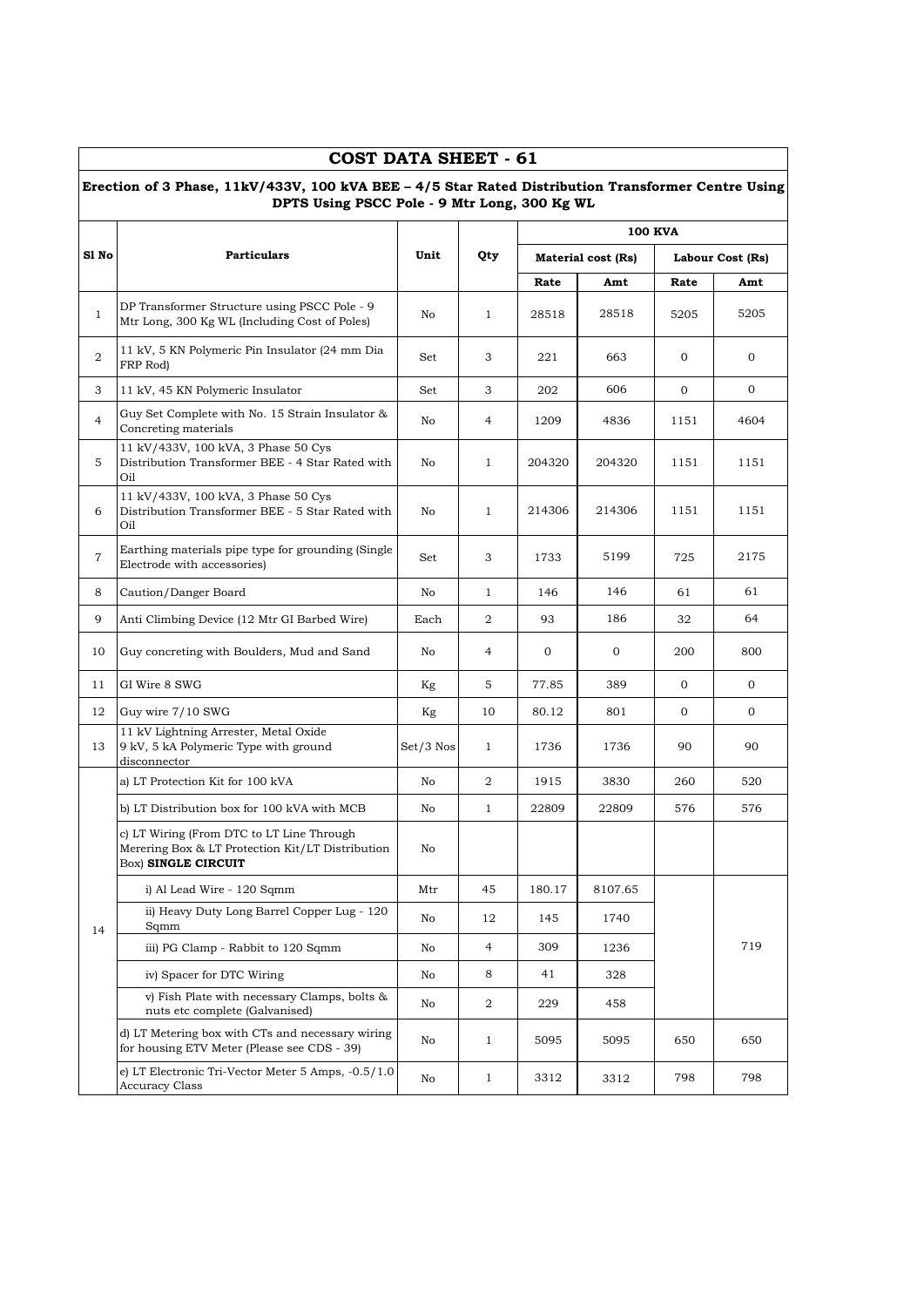| 15 | 11 kV, Solid Core Type HG Fuse Unit    | $Set/3$ Nos     | 1                         | 1032 | 1032 | 178             | 178                          |
|----|----------------------------------------|-----------------|---------------------------|------|------|-----------------|------------------------------|
| 16 | 11 kV, 200 Amps, Single Break GOS      | Set             | 1                         | 9125 | 9125 | 805             | 805                          |
|    | <b>Total Cost</b>                      |                 | With LT Protection<br>kit |      |      |                 | <b>With Distribution Box</b> |
|    |                                        | <b>Material</b> | Labour                    |      |      | <b>Material</b> | Labour                       |
|    | i) Using 4 Star Rated Transformer      | 281664          | 17820                     |      |      | 300643          | 17876                        |
|    | ii) Using 5 Star Rated Transformer     | 291650          | 17820                     |      |      | 310629          | 17876                        |
|    | Total Cost in Rs = (Material + Labour) |                 |                           |      |      |                 |                              |
|    | i) Using 4 Star Rated Transformer      | 299484          |                           |      |      |                 | 318519                       |
|    | ii) Using 5 Star Rated Transformer     |                 | 309470                    |      |      |                 | 328505                       |

**Note:** Provision for actual quantity of materials addition/deletion whenever required may be made in the estimate as per field requirement.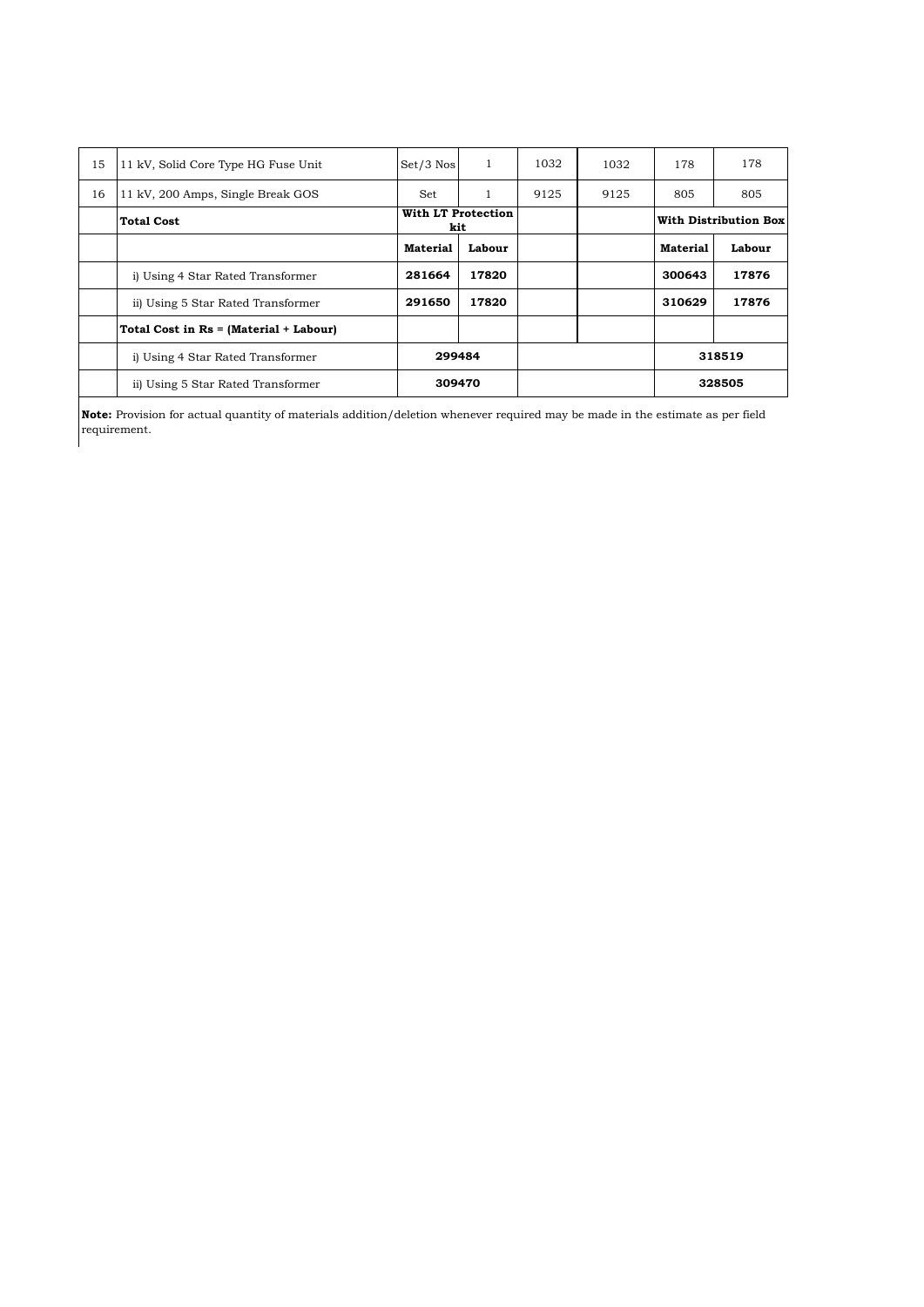|                | <b>COST DATA SHEET - 62</b>                                                                                                                        |              |                |              |                    |                  |                |
|----------------|----------------------------------------------------------------------------------------------------------------------------------------------------|--------------|----------------|--------------|--------------------|------------------|----------------|
|                | Erection of 3 Phase, 11kV/433V, 250 kVA BEE - 4/5 Star Rated Distribution Transformer Centre<br>Using DPTS Using PSCC Pole - 9 Mtr Long, 300 Kg WL |              |                |              |                    |                  |                |
|                |                                                                                                                                                    |              |                |              | <b>250 KVA</b>     |                  |                |
| S1<br>No       | <b>Particulars</b>                                                                                                                                 | Unit         | Qty            |              | Material cost (Rs) | Labour Cost (Rs) |                |
|                |                                                                                                                                                    |              |                | Rate         | Amt                | Rate             | Amt            |
| $\mathbf{1}$   | DP Transformer Structure using PSCC Pole - 9<br>Mtr Long, 300 Kg WL (Including Cost of Poles)                                                      | No           | $\mathbf{1}$   | 33723        | 33723              | 5361             | 5361           |
| 2              | 11 kV, 5 KN Polymeric Pin Insulator (24 mm Dia<br>FRP Rod)                                                                                         | Set          | 3              | 221          | 663                | $\overline{0}$   | $\overline{0}$ |
| 3              | 11 kV, 45 KN Polymeric Insulator                                                                                                                   | Set          | 3              | 202          | 606                | $\overline{0}$   | $\mathbf{0}$   |
| $\overline{4}$ | Guy Set Complete with No. 15 Strain Insulator &<br>Concreting materials                                                                            | No           | 4              | 1209         | 4836               | 448              | 1792           |
| 5              | 11 kV/433V, 250 kVA, 3 Phase, 50 Cys<br>Distribution Transformer BEE - 4 Star Rated with<br>oil                                                    | No           | $\mathbf{1}$   | 426500       | 426500             | 1727             | 1727           |
| 6              | 11 kV/433V, 250 kVA, 3 Phase, 50 Cys<br>Distribution Transformer BEE - 5 Star Rated with<br>oil                                                    | No           | $\mathbf{1}$   | 520500       | 520500             | 1727             | 1727           |
| $\overline{7}$ | Earthing materials pipe type for grounding (Single<br>Electrode with accessories)                                                                  | Set          | 3              | 1733         | 5199               | 725              | 2175           |
| 8              | Caution/Danger Board                                                                                                                               | No           | $\mathbf{1}$   | 146          | 146                | 61               | 61             |
| 9              | Anti Climbing Device (12 Mtr GI Barbed Wire)                                                                                                       | Each         | $\overline{2}$ | 93           | 186                | 32               | 64             |
| 10             | Guy concreting with Boulders, Mud and Sand                                                                                                         | No           | 4              | $\mathbf{0}$ | $\mathbf{0}$       | 200              | 800            |
| 11             | GI Wire 8 SWG                                                                                                                                      | Kg           | 5              | 77.85        | 389.25             | $\mathbf{0}$     | $\overline{0}$ |
| 12             | Guy wire 7/10 SWG                                                                                                                                  | Kg           | 10             | 80.12        | 801.2              | $\overline{0}$   | $\overline{0}$ |
| 13             | 11 kV Lightning Arrester, Metal Oxide<br>9 kV, 5 kA Polymeric type with ground<br>disconnector                                                     | Set/3<br>Nos | $\mathbf{1}$   | 1736         | 1736               | 90               | 90             |
|                | a) LT Distribution box for 250kVA with MCCB                                                                                                        | No           | $\mathbf{1}$   | 22937        | 22937              | 576              | 576            |
|                | b) LT Wiring (From DTC to LT Line via Metering<br>Box & LT Protection Kit) SINGLE CIRCUIT                                                          | No           |                |              |                    |                  |                |
|                | i) Al Lead Wire - 240 Sqmm                                                                                                                         | Mtr          | 45             | 334.64       | 15058.8            |                  |                |
|                | ii) Heavy Duty Long Barrel Copper Lug - 240<br>Sqmm                                                                                                | No           | 12             | 368          | 4416               |                  |                |
| 14             | iii) PG Clamp - Rabbit to 240 Sqmm                                                                                                                 | No           | 4              | 465          | 1860               |                  | 719            |
|                | iv) Spacer for DTC Wiring                                                                                                                          | No           | 8              | 41           | 328                |                  |                |
|                | v) Fish Plate with necessary Clamps, bolts &<br>nuts etc complete (Galvanised)                                                                     | No           | 2              | 229          | 458                |                  |                |
|                | c) LT Metering box with CTs and necessary wiring<br>for housing ETV Meter (Please see CDS - 39)                                                    | No           | $\mathbf{1}$   | 5353         | 5353               | 650              | 650            |
|                | d) LT Electronic Tri-Vector Meter 5 Amps, -0.5/1.0<br><b>Accuracy Class</b>                                                                        | No           | $\mathbf{1}$   | 3312         | 3312               | 798              | 798            |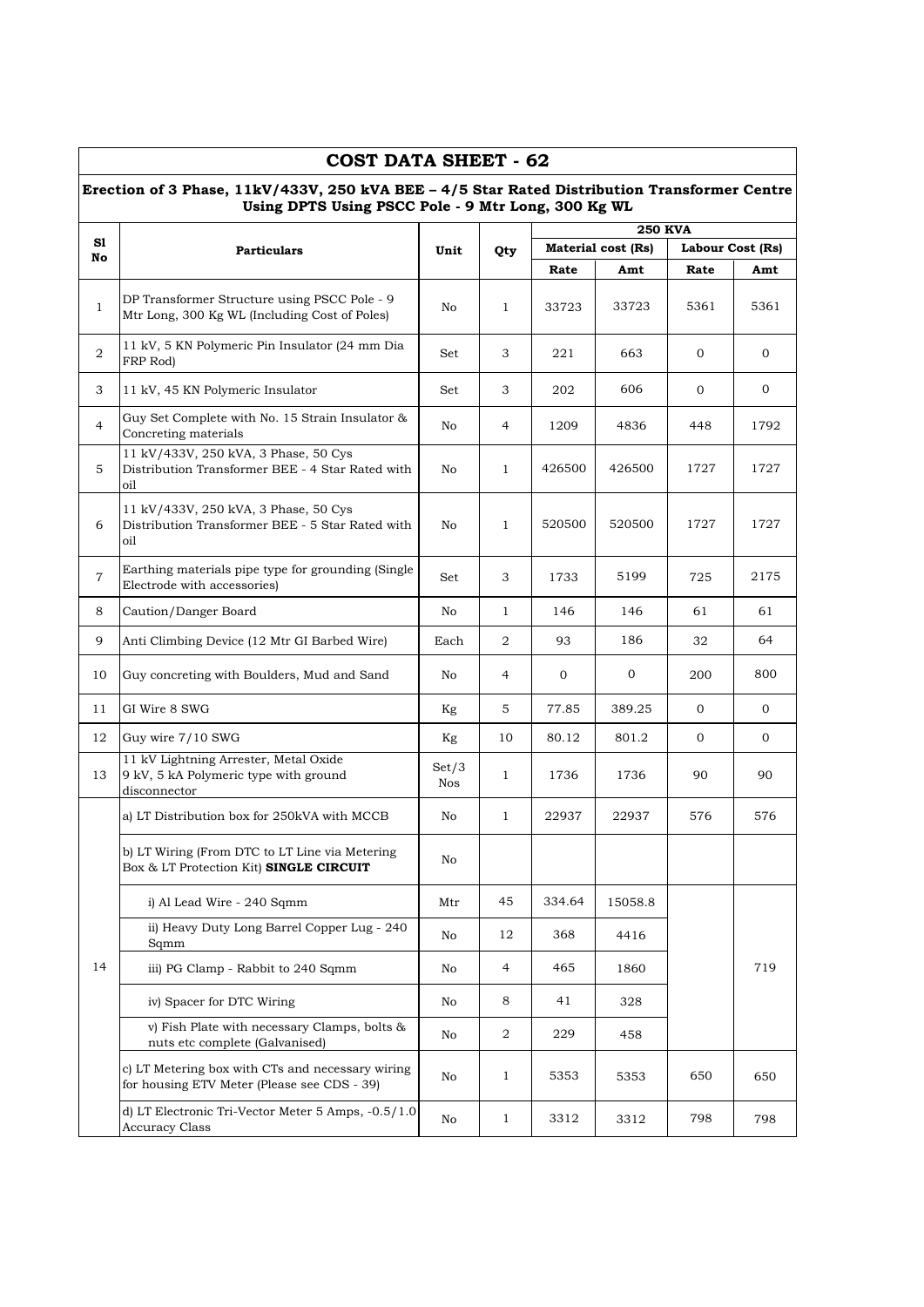| 15 | 11 kV, Solid Core Type HG Fuse Unit      | Set/3<br><b>Nos</b> | 1 | 1032 | 1032            | 178 | 178    |
|----|------------------------------------------|---------------------|---|------|-----------------|-----|--------|
| 16 | 11 kV, 200 Amps, Single Break GOS        | Set.                | 1 | 9125 | 9125            | 805 | 805    |
|    | <b>Total Cost</b>                        |                     |   |      | <b>Material</b> |     | Labour |
|    | i) Using 4 Star Rated Transformer        |                     |   |      | 538665          |     | 15796  |
|    | ii) Using 5 Star Rated Transformer       |                     |   |      | 632665          |     | 15796  |
|    | Total Cost in Rs. (Material &<br>Labour) |                     |   |      |                 |     |        |
|    | i) Using 4 Star Rated Transformer        |                     |   |      | 554461          |     |        |
|    | ii) Using 5 Star Rated Transformer       |                     |   |      | 648461          |     |        |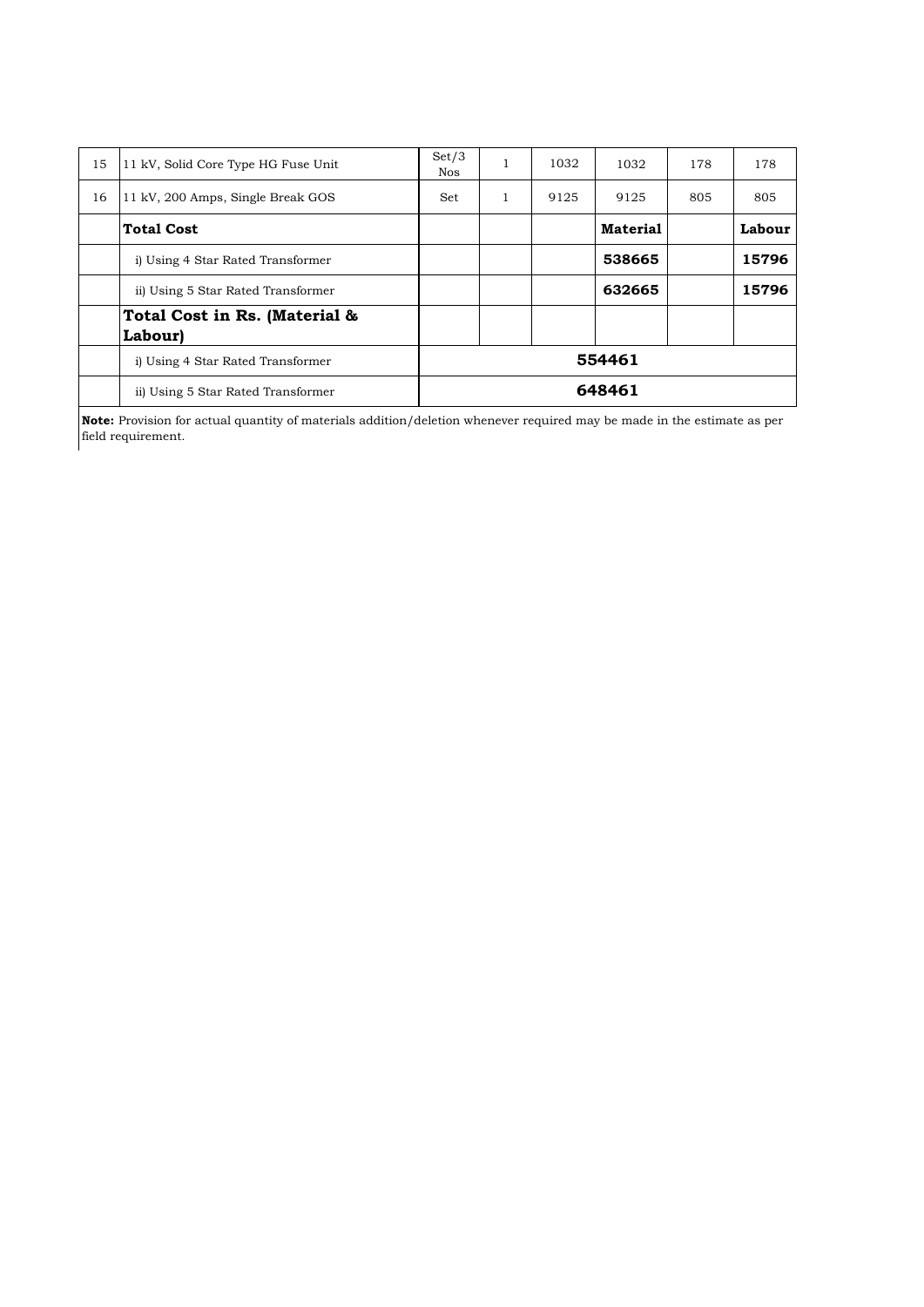|                | COST DATA SHEET - 63                                                                                    |              |                |                |                    |              |                  |
|----------------|---------------------------------------------------------------------------------------------------------|--------------|----------------|----------------|--------------------|--------------|------------------|
|                | Erection of 3 Phase, 11kV/433V, 25 kVA BEE 4/5 Star Rated Single Pole Mounted Transformer Centre        |              |                |                |                    |              |                  |
| S1.            | Using PSCC Pole - 9 Mtr Long, 300 Kg WL                                                                 |              |                |                | Material cost (Rs) |              | Labour Cost (Rs) |
| No             | <b>Materials</b>                                                                                        | Unit         | Qty            | Rate           | Amt                | Rate         | Amt              |
| $\mathbf{1}$   | PSCC Pole - 9 Mtr Long, 300 Kg WL                                                                       | No           | 1              | 5050           | 5050               | 1341         | 1341             |
| 2              | 11 kV, 5 kN Polymeric Pin Insulator (24 mm Dia<br>FRP Rod)                                              | No           | 3              | 221            | 663                | $\mathbf{0}$ | $\mathbf{0}$     |
| 3              | 11 kV, 45 KN Polymeric Insulator                                                                        | No           | 3              | 202            | 606                | $\mathbf 0$  | $\overline{0}$   |
| $\overline{4}$ | Guy Set Complete with No. 15 Strain Insulator &<br>Concreting materials                                 | Set          | 1              | 1209           | 1209               | 448          | 448              |
| 5              | Single Pole TC set suitable for 25 kVA<br>Transformer with H Frame                                      | Set          | $\mathbf{1}$   | 12722          | 12722              | 1993         | 1993             |
| 6              | 11 kV/433V, 25 kVA, 3 Phase, 50 Cys<br>Distribution Transformer BEE - 4 Star Rated with<br>Oil          | No           | 1              | 87950          | 87950              | 863          | 863              |
| $\overline{7}$ | 11 kV/433V, 25 kVA, 3 Phase, 50 Cys<br>Distribution Transformer BEE - 5 Star Rated with<br>Oil          | No           | 1              | 102343         | 102343             | 863          | 863              |
| 8              | Earthing materials pipe type for grounding (Single<br>Electrode with accessories)                       | Set          | 3              | 1733           | 5199               | 725          | 2175             |
| 9              | Concreting materials for 9 Mtr PSCC Pole                                                                |              |                |                |                    |              |                  |
|                | a) Base concreting $1:4:8$ , $500x650x150$ mm                                                           | Each         | $\mathbf{1}$   | $\mathbf{O}$   | $\mathbf{O}$       | 273          | 273              |
|                | b) Pole concreting $1:2:4$ , $650x500x1700$                                                             | Each         | $\mathbf{1}$   | $\mathbf{0}$   | $\mathbf 0$        | 3158         | 3158             |
|                | c) Coping $1:2:4$ (as per actuals)                                                                      | Each         | $\mathbf{1}$   | $\overline{0}$ | $\mathbf{0}$       | 542          | 542              |
| 10             | Guy concreting with Boulders, Mud and Sand                                                              | No           | 1              | $\mathbf 0$    | $\mathbf 0$        | 200          | 200              |
| 11             | GI Wire 8 SWG                                                                                           | Kg           | 5              | 77.85          | 389                | $\mathbf{0}$ | $\overline{0}$   |
| 12             | Guy Wire 7/10 SWG                                                                                       | Kg           | 10             | 80.12          | 801                | $\mathbf{0}$ | $\overline{0}$   |
| 13             | 11 kV Lightning Arrester, Metal Oxide<br>9 kV, 5 kA Polymeric Tpe with ground<br>disconnector           | Set/3<br>Nos | 1              | 1736           | 1736               | 90           | 90               |
|                | a) LT Protection Kit for 25 kVA                                                                         | No           | 1              | 1915           | 1915               | 260          | 260              |
|                | b) LT Wiring (From DTC to LT Line Through<br>Metering Box & LT Protection Kit) SINGLE<br><b>CIRCUIT</b> | No           |                |                |                    |              |                  |
|                | i) Al Lead Wire - 50 Sqmm                                                                               | Mtr          | 25             | 79.46          | 1987               |              |                  |
|                | ii) Heavy Duty Long Barrel Copper Lug - 50<br>Sqmm                                                      | No           | $\overline{4}$ | 60             | 240                |              |                  |
| 14             | iii) PG Clamp - Rabbit to 50 Sqmm                                                                       | No           | $\overline{4}$ | 116            | 464                |              | 719              |
|                | iv) Spacer for DTC Wiring                                                                               | No           | 8              | 41             | 328                |              |                  |
|                | v) Fish Plate with necessary Clamps, bolts &<br>nuts etc complete (Galvanised)                          | No           | $\overline{2}$ | 229            | 458                |              |                  |
|                | c) LT Metering box with CTs and necessary wiring<br>for housing ETV Meter (Please see CDS - 39)         | No           | 1              | 6277           | 6277               | 650          | 650              |
|                | d) LT Electronic Tri-Vector Meter 5 Amps, -0.5/1.0<br><b>Accuracy Class</b>                             | No           | 1              | 3312           | 3312               | 798          | 798              |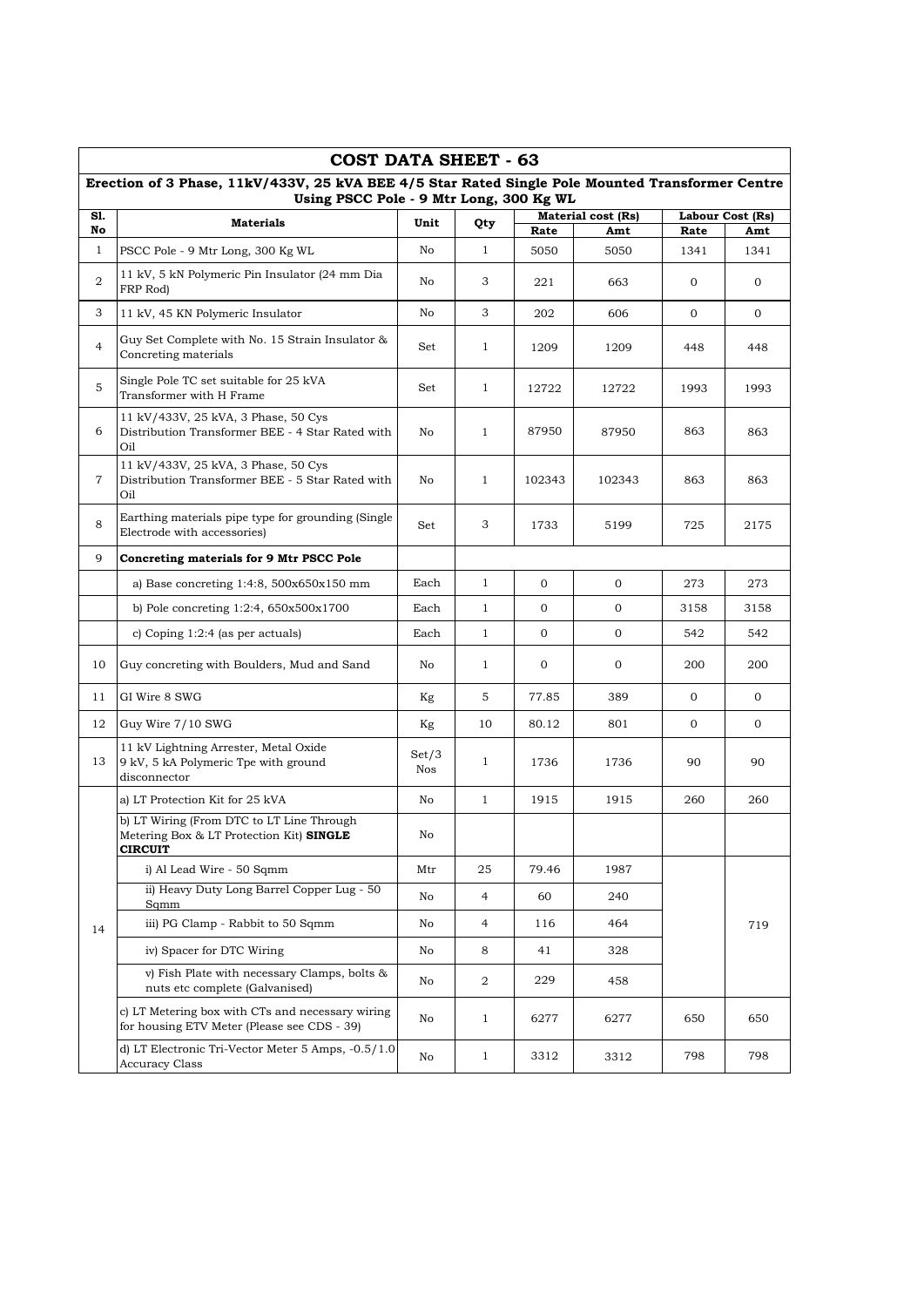| 15 | 11 kV, Solid Core Type HG Fuse Unit          | Set/3<br><b>Nos</b> | $\mathbf{1}$ | 1032 | 1032            | 178 | 178    |
|----|----------------------------------------------|---------------------|--------------|------|-----------------|-----|--------|
| 16 | 11 kV, 200 Amps, Single Break GOS            | Set                 | 1            | 9125 | 9125            | 805 | 805    |
| 17 | Caution/Danger Board                         | No.                 | -1           | 146  | 146             | 61  | 61     |
| 18 | Anti Climbing Device (12 Mtr GI Barbed Wire) | Each                | 1            | 93   | 93              | 32  | 32     |
|    | <b>Total Cost</b>                            |                     |              |      | <b>Material</b> |     | Labour |
|    | i) Using 4 Star Rated Transformer            |                     |              |      | 141701.95       |     | 14586  |
|    | ii) Using 5 Star Rated Transformer           |                     |              |      | 156094.95       |     | 14586  |
|    | Total Cost in Rs. (Material &<br>Labour)     |                     |              |      |                 |     |        |
|    | i) Using 4 Star Rated Transformer            |                     |              |      | 156288          |     |        |
|    | ii) Using 5 Star Rated Transformer           |                     |              |      | 170681          |     |        |
|    |                                              |                     |              |      |                 |     |        |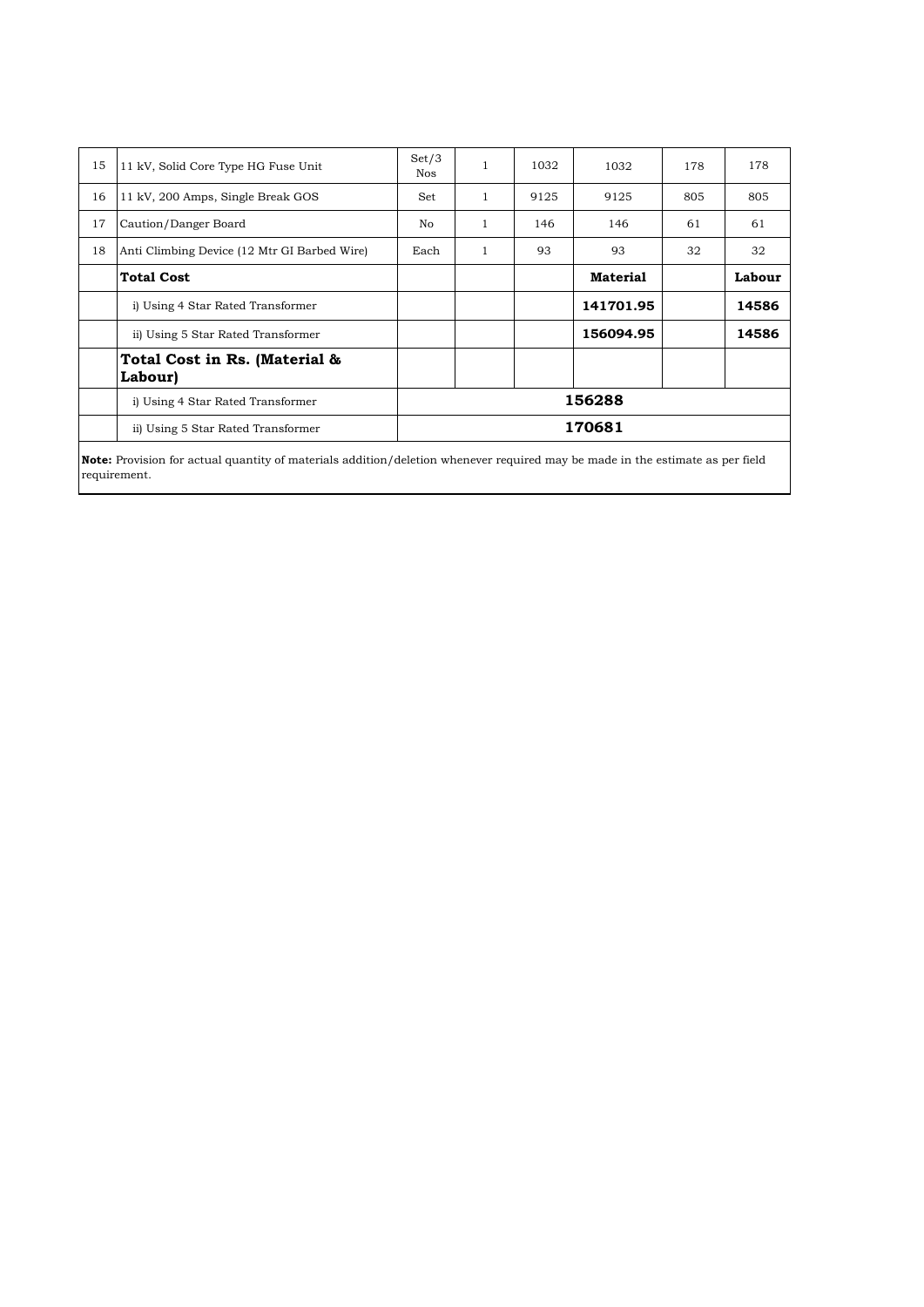|                | <b>COST DATA SHEET - 64</b>                                                                                                                 |             |              |      |                                        |                            |     |
|----------------|---------------------------------------------------------------------------------------------------------------------------------------------|-------------|--------------|------|----------------------------------------|----------------------------|-----|
|                | Erection of 3 Phase, 11kV/433V, 63 kVA BEE 4/5 Star Rated Single Pole Mounted Transformer<br>Centre Using PSCC Pole - 9 Mtr Long, 300 Kg WL |             |              |      |                                        |                            |     |
| S1.<br>No      | <b>Materials</b>                                                                                                                            | Unit        | Qty          | Rate | <b>Material cost</b><br>Amt            | <b>Labour Cost</b><br>Rate | Amt |
| $\mathbf{1}$   | PSCC Pole - 9 Mtr Long, 300 Kg WL                                                                                                           | No          | $\mathbf{1}$ |      | CDS Will be prepared after approval of |                            |     |
| 2              | 11 kV, 5 KN Polymeric Pin Insulator (24 mm Dia<br>FRP Rod)                                                                                  | No          | 3            |      | DEI                                    |                            |     |
| 3              | 11 kV, 45 KN Polymeric Insulator                                                                                                            | No          | 3            |      |                                        |                            |     |
| $\overline{4}$ | Guy Set Complete with No. 15 Strain Insulator &<br>Concreting materials                                                                     | Set         | $\mathbf{1}$ |      |                                        |                            |     |
| 5              | Single Pole TC set suitable for 63 kVA<br>Transformer                                                                                       | Set         | $\mathbf{1}$ |      |                                        |                            |     |
| 6              | 11 kV/433V, 63 kVA, 3 Phase, 50 Cys<br>Distribution Transformer BEE - 4 Star Rated with<br>Oil                                              | No          | 1            |      |                                        |                            |     |
| $\overline{7}$ | 11kV/433V, 63 kVA, 3 Phase, 50 Cys Distribution<br>Transformer BEE - 5 Star Rated with Oil                                                  | No          | $\mathbf{1}$ |      |                                        |                            |     |
| 8              | Earthing materials pipe type for grounding (Single<br>Electrode with accessories)                                                           | Set         | 3            |      |                                        |                            |     |
| 9              | Concreting materials for 9 Mtr PSCC Pole                                                                                                    |             |              |      |                                        |                            |     |
|                | a) Base concreting $1:4:8$ , $500x650x150$ mm                                                                                               | Each        | $\mathbf{1}$ |      |                                        |                            |     |
|                | b) Pole concreting 1:2:4, 650x500x1700                                                                                                      | Each        | $\mathbf{1}$ |      |                                        |                            |     |
|                | c) Coping $1:2:4$ (as per actuals)                                                                                                          | Each        | $\mathbf{1}$ |      |                                        |                            |     |
| 10             | Concreting materials for Guy sets (without<br>cement)                                                                                       | No          | $\mathbf{1}$ |      |                                        |                            |     |
| 11             | GI Wire 8 SWG                                                                                                                               | Kg          | 5            |      |                                        |                            |     |
| 12             | Guy Wire 7/10 SWG                                                                                                                           | Kg          | 10           |      |                                        |                            |     |
| 13             | 11 kV, Lightning Arrester, Metal oxide,<br>9 kV, 5 kA Polymeric Type with ground<br>disconnector                                            | Set/3 Nos   | $\mathbf{1}$ |      |                                        |                            |     |
|                | a) LT Protection Kit for 63 kVA                                                                                                             | No          | 2            |      |                                        |                            |     |
|                | b) LT Wiring (From DTC to LT Line Through<br>Merering Box & LT Protection Kit) SINGLE<br><b>CIRCUIT</b>                                     | No          | $\mathbf{1}$ |      |                                        |                            |     |
|                | i) Al Lead Wire - 95 Sqmm                                                                                                                   | Mtr         | 40           |      |                                        |                            |     |
|                | ii) Heavy Duty Long Barrel Copper Lug - 95<br>Sqmm                                                                                          | No          | 4            |      |                                        |                            |     |
| 14             | iii) PG Clamp - Rabbit to 95 Sqmm                                                                                                           | No          | 4            |      |                                        |                            |     |
|                | iv) Spacer for DTC Wiring                                                                                                                   | No          | 8            |      |                                        |                            |     |
|                | v) Fish Plate with necessary Clamps, bolts &<br>nuts etc complete (Galvanised)                                                              | No          | 2            |      |                                        |                            |     |
|                | c) LT Metering box with CTs and necessary wiring<br>for housing ETV Meter (Please see CDS - 39)                                             | No          | $\mathbf{1}$ |      |                                        |                            |     |
|                | d) LT Electronic Tri-Vector Meter 5 Amps, -<br>0.5/1.0 Accuracy Class                                                                       | No          | $\mathbf{1}$ |      |                                        |                            |     |
| 15             | 11 kV, Solid Core Type HG Fuse Unit                                                                                                         | $Set/3$ Nos | $\mathbf{1}$ |      |                                        |                            |     |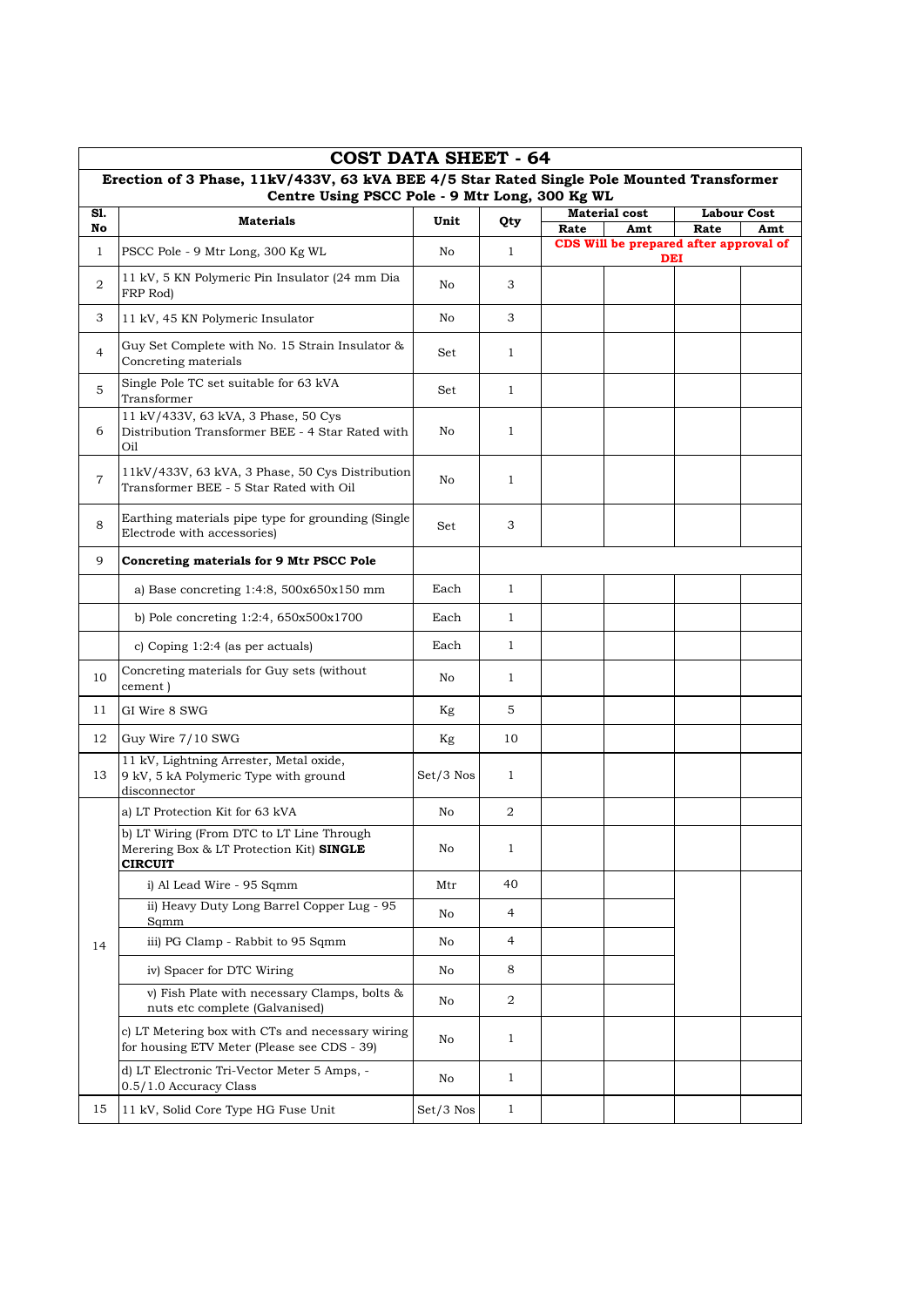| 16 | 11 kV, 200 Amps, Single Break GOS                                                                                              | Set  |  |                 |        |
|----|--------------------------------------------------------------------------------------------------------------------------------|------|--|-----------------|--------|
| 17 | Caution/Danger Board                                                                                                           | No   |  |                 |        |
| 18 | Anti Climbing Device (12 Mtr GI Barbed Wire)                                                                                   | Each |  |                 |        |
|    | <b>Total Cost</b>                                                                                                              |      |  | <b>Material</b> | Labour |
|    | i) Using 4 Star Rated Transformer                                                                                              |      |  | 0               | 0      |
|    | ii) Using 5 Star Rated Transformer                                                                                             |      |  | 0               | Λ      |
|    | Total Cost in Rs. (Material &<br>Labour)                                                                                       |      |  |                 |        |
|    | i) Using 4 Star Rated Transformer                                                                                              |      |  | Ο               |        |
|    | ii) Using 5 Star Rated Transformer                                                                                             |      |  | 0               |        |
|    | <b>Note:</b> Provision for actual quantity of materials addition/deletion whenever required may be made in the estimate as per |      |  |                 |        |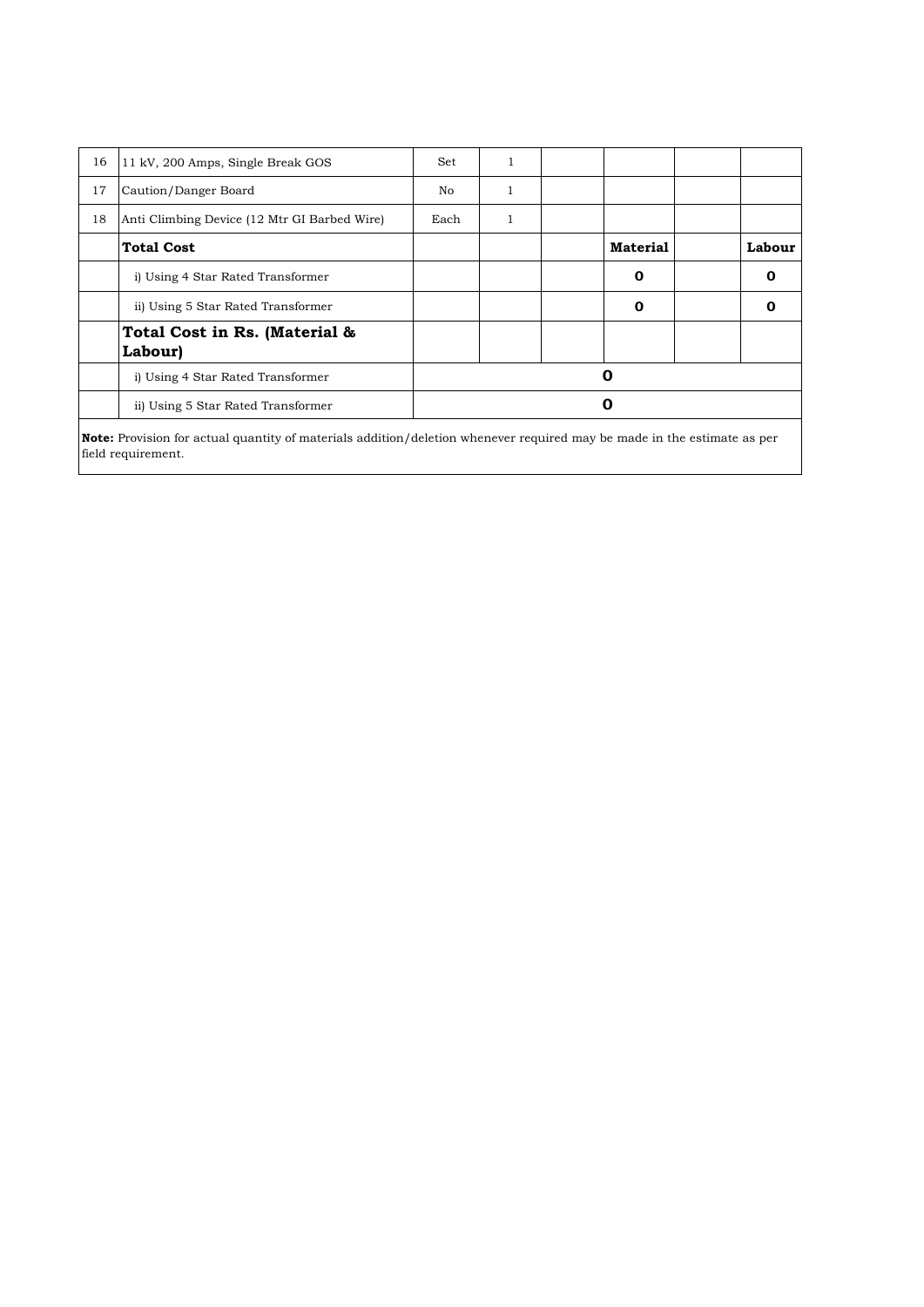|                | <b>COST DATA SHEET - 65</b>                                                                                                                  |              |                |      |                             |                                            |                           |
|----------------|----------------------------------------------------------------------------------------------------------------------------------------------|--------------|----------------|------|-----------------------------|--------------------------------------------|---------------------------|
|                | Erection of 3 Phase, 11kV/433V, 100 kVA BEE 4/5 Star Rated Single Pole Mounted Transformer<br>Centre Using PSCC Pole - 9 Mtr Long, 300 Kg WL |              |                |      |                             |                                            |                           |
| S1.<br>No      | <b>Materials</b>                                                                                                                             | Unit         | Qty            | Rate | <b>Material cost</b><br>Amt | Rate                                       | <b>Labour Cost</b><br>Amt |
| $\mathbf{1}$   | PSCC Pole - 9 Mtr Long, 300 Kg WL                                                                                                            | No           | $\mathbf{1}$   |      |                             | CDS Will be prepared after approval of DEI |                           |
| $\overline{2}$ | 11 kV, 5 KN Polymeric Pin Insulator (24 mm Dia<br>FRP Rod)                                                                                   | No           | 3              |      |                             |                                            |                           |
| 3              | 11 kV, 45 KN Polymeric Insulator                                                                                                             | No           | 3              |      |                             |                                            |                           |
| $\overline{4}$ | Guy Set Complete with No. 15 Strain Insulator &<br>Concreting materials                                                                      | Set          | $\mathbf{1}$   |      |                             |                                            |                           |
| 5              | Single Pole TC set suitable for 100 kVA<br>Transformer                                                                                       | Set          | $\mathbf{1}$   |      |                             |                                            |                           |
| 6              | 11 kV/433V, 100 kVA, 3 Phase, 50 Cys<br>Distribution Transformer BEE - 4 Star Rated<br>with Oil                                              | No           | $\mathbf{1}$   |      |                             |                                            |                           |
| 7              | 11kV/433V, 100 kVA, 3 Phase, 50 Cys<br>Distribution Transformer BEE - 5 Star Rated<br>with Oil                                               | No           | 1              |      |                             |                                            |                           |
| 8              | Earthing materials pipe type for grounding (Single<br>Electrode with accessories)                                                            | Set          | 3              |      |                             |                                            |                           |
| 9              | Providing Concreting for 9 Mtr PSCC Pole                                                                                                     |              |                |      |                             |                                            |                           |
|                | a) Base concreting 1:4:8, 500x650x150 mm                                                                                                     | Each         | $\mathbf{1}$   |      |                             |                                            |                           |
|                | b) Pole concreting $1:2:4$ , $650x500x1700$                                                                                                  | Each         | $\mathbf{1}$   |      |                             |                                            |                           |
|                | c) Coping $1:2:4$ (as per actuals)                                                                                                           | Each         | $\mathbf{1}$   |      |                             |                                            |                           |
| 10             | Concreting materials for Guy Set (without cement                                                                                             | No           | $\mathbf{1}$   |      |                             |                                            |                           |
| 11             | GI Wire 8 SWG                                                                                                                                | Kg           | 5              |      |                             |                                            |                           |
| 12             | Guy Wire 7/10 SWG                                                                                                                            | Kg           | 10             |      |                             |                                            |                           |
| 13             | 11 kV, Lightning Arrester, Metal oxide,<br>9 kV, 5 kA Polymeric Type with ground<br>disconnector                                             | Set/3<br>Nos | $\mathbf{1}$   |      |                             |                                            |                           |
|                | a) LT Protection Kit                                                                                                                         | No           | $\overline{a}$ |      |                             |                                            |                           |
|                | b) LT Distribution Box for 100kVA with MCB                                                                                                   | No           | $\mathbf{1}$   |      |                             |                                            |                           |
|                | c) LT Wiring (From DTC to LT Line Through<br>Merering Box & LT Protection Kit/LT Distribution<br><b>Box) SINGLE CIRCUIT</b>                  | No           | $\mathbf{1}$   |      |                             |                                            |                           |
|                | i) Al Lead Wire - 120 Sqmm                                                                                                                   | Mtr          | 45             |      |                             |                                            |                           |
|                | ii) Heavy Duty Long Barrel Copper Lug - 120<br>Sqmm                                                                                          | No           | 12             |      |                             |                                            |                           |
| 14             | iii) PG Clamp - Rabbit to 120 Sqmm                                                                                                           | No           | $\overline{4}$ |      |                             |                                            |                           |
|                | iv) Spacer for DTC Wiring                                                                                                                    | No           | 8              |      |                             |                                            |                           |
|                | v) Fish Plate with necessary Clamps, bolts &<br>nuts etc complete (Galvanised)                                                               | No           | 2              |      |                             |                                            |                           |
|                | d) LT Metering box with CTs and necessary wiring<br>for housing ETV Meter (Please see CDS - 42)                                              | No           | $\mathbf{1}$   |      |                             |                                            |                           |
|                | e) LT Electronic Tri-Vector Meter 5 Amps, -<br>0.5/1.0 Accuracy Class                                                                        | No           | 1              |      |                             |                                            |                           |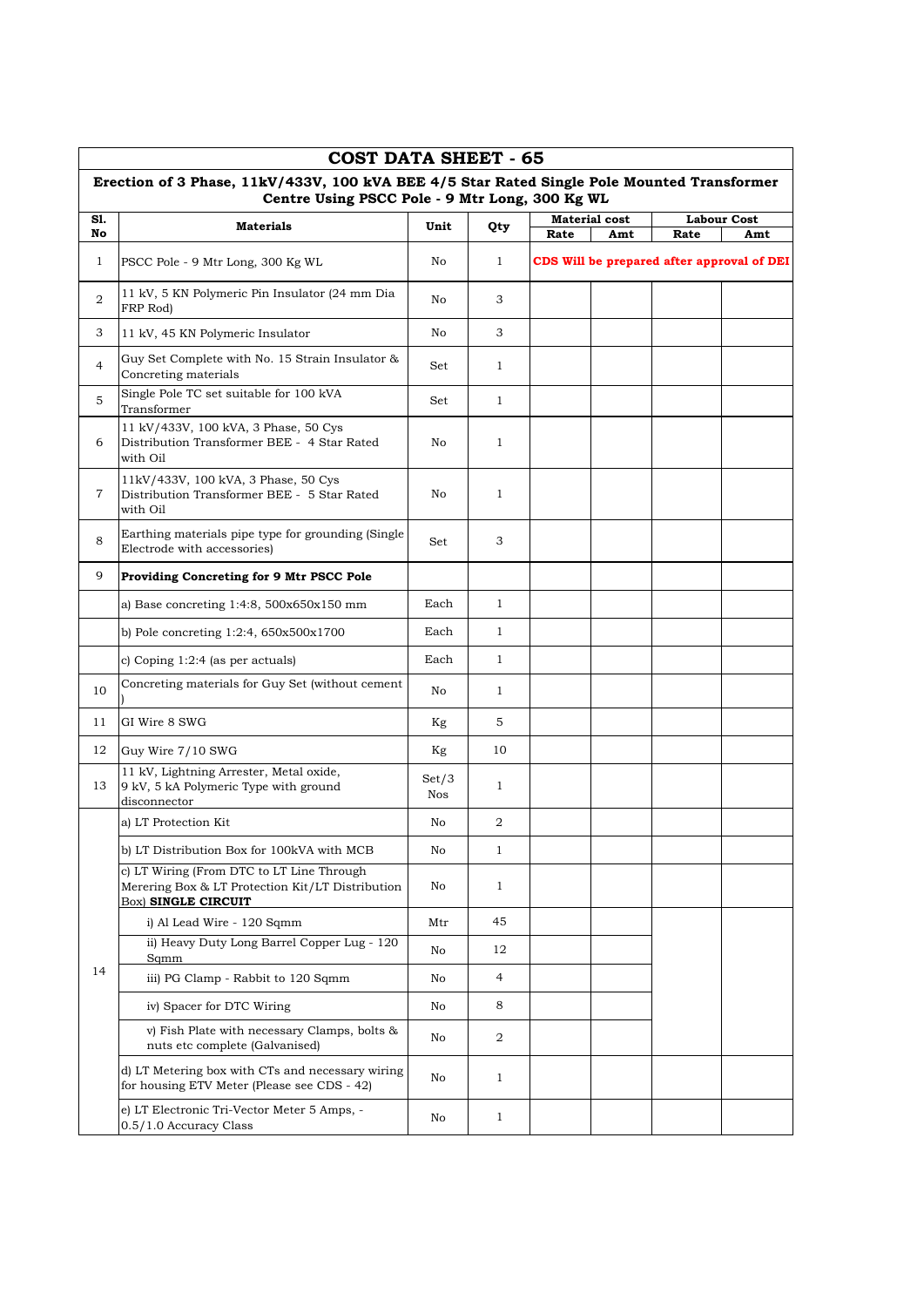| 15 | 11 kV, Solid Core Type HG Fuse Unit          | Set/3<br>Nos   | 1                                |  |                 |                                 |
|----|----------------------------------------------|----------------|----------------------------------|--|-----------------|---------------------------------|
| 16 | 11 kV, 200 Amps, Single Break GOS            | Set            | 1                                |  |                 |                                 |
| 17 | Caution/Danger Board                         | No             |                                  |  |                 |                                 |
| 18 | Anti Climbing Device (12 Mtr GI Barbed Wire) | Each           |                                  |  |                 |                                 |
|    | <b>Total Cost</b>                            |                | With LT<br><b>Protection kit</b> |  |                 | <b>With Distribution</b><br>Box |
|    |                                              | <b>Materia</b> | Labour                           |  | <b>Material</b> | Labour                          |
|    | i) Using 4 Star Rated Transformer            | $\Omega$       | $\Omega$                         |  | 0               | O                               |
|    | ii) Using 5 Star Rated Transformer           | $\Omega$       | 0                                |  | $\Omega$        | n                               |
|    | Total Cost in Rs. (Material &<br>Labour)     |                |                                  |  |                 |                                 |
|    | i) Using 4 Star Rated Transformer            | 0              |                                  |  | $\Omega$        |                                 |
|    | ii) Using 5 Star Rated Transformer           | 0              |                                  |  | 0               |                                 |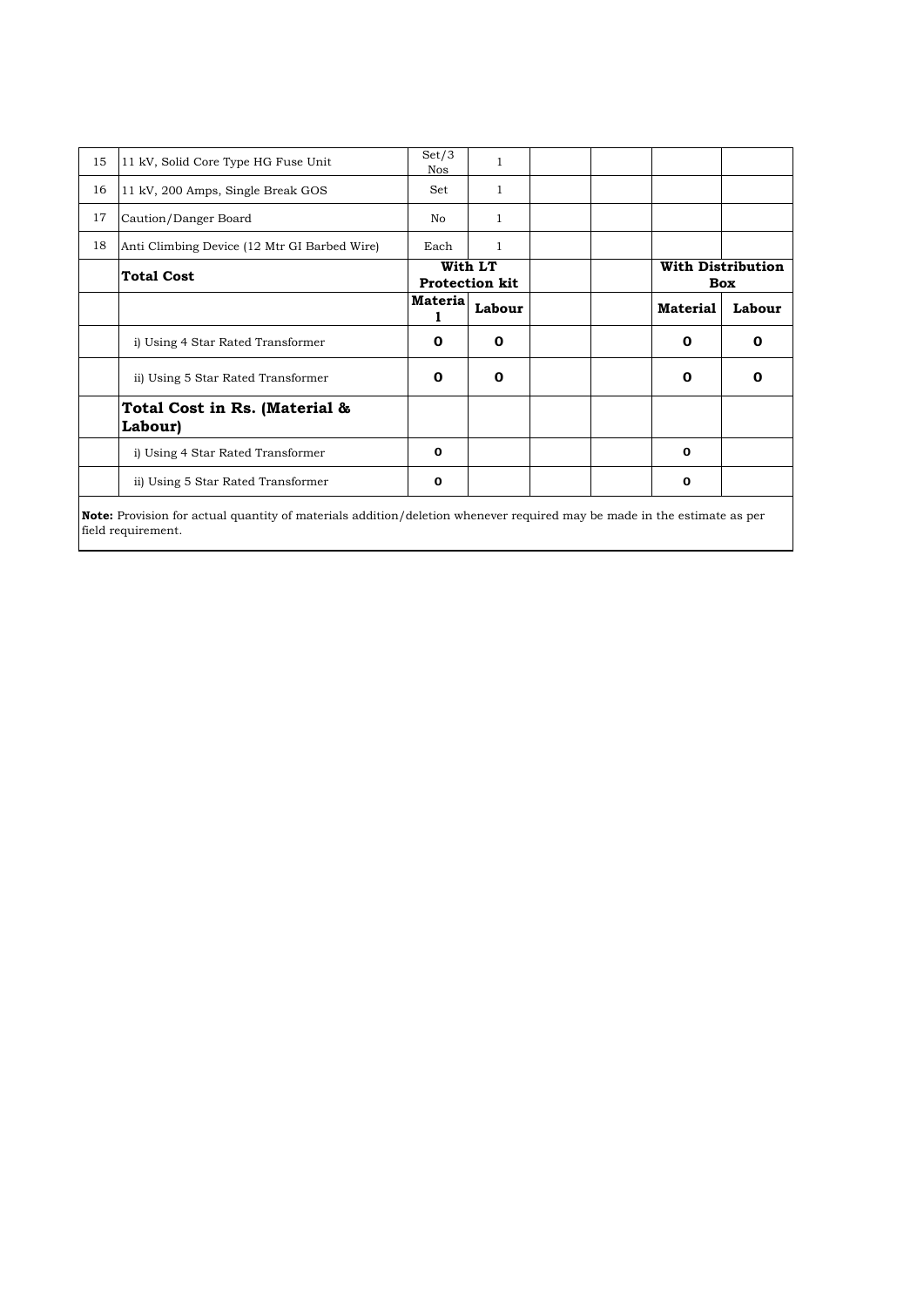|                | Running Single Circuit 11 kV, 3 Phase Power Line on 9 Mtr Supports with an Average Span of 30<br>Mtrs Using 3x95 Sqmm + 1x70 Sqmm Aerial Bunched Cables (ABC) using PSCC Pole - 9 Mtr Long, 300<br>Kg WL for Dead Ends and Anchor Points |                               |                |              |                    |                  |                |
|----------------|------------------------------------------------------------------------------------------------------------------------------------------------------------------------------------------------------------------------------------------|-------------------------------|----------------|--------------|--------------------|------------------|----------------|
| SL.<br>No      | <b>Particulars</b>                                                                                                                                                                                                                       | Unit                          | Qty            |              | Material cost (Rs) | Labour Cost (Rs) |                |
|                |                                                                                                                                                                                                                                          |                               |                | Rate         | Amt                | Rate             | Amt            |
| 1              | PSCC Pole - 9 Mtr Long, 300 Kg WL                                                                                                                                                                                                        | No                            | 10             | 5050         | 50500              | 1341             | 13410          |
| 2              | PSCC Pole - 9 Mtr Long, 200 Kg WL                                                                                                                                                                                                        | No                            | 24             | 4276         | 102624             | 1341             | 32184          |
| 3              | 11 kV, 3 Phase Aerial Bunched Cable 3x95 +<br>$1x70$ Sqmm                                                                                                                                                                                | KM                            | 1.03           | 1070523      | 1102638.69         | 25839            | 26614.17       |
| $\overline{4}$ | Cable Straight thru' joint kits suitable for 95<br>Sqmm                                                                                                                                                                                  | Set/3<br>Nos                  | 6              | 7494         | 44964              | 1048             | 6288           |
| 5              | 11 kV AB CableTermination Kits fo 95 to 120<br>Sqmm                                                                                                                                                                                      | Set/3<br>Nos                  | 6              | 2785         | 16710              | 886              | 5316           |
| 6              | Suspension Clamp Assembly 16 to 70 mm<br>(Excluding pole clamp & Eye Hook)                                                                                                                                                               | Set                           | 30             | 216          | 6480               | 146              | 4380           |
| $\overline{7}$ | Pole clamp for HT/LT AB cable                                                                                                                                                                                                            | Set                           | 30             | 113          | 3390               | 243              | 7290           |
| 8              | Eye Hook (Flat type) for fixing Clamps                                                                                                                                                                                                   | Set                           | 30             | 99           | 2970               | $\mathbf 0$      | $\overline{0}$ |
| 9              | Dead End Clamp/Anchor Clamp Assembly 25 to<br>95 Sq mm (excluding pole clamps and Eye hook)                                                                                                                                              | Set                           | 12             | 227          | 2724               | 194              | 2328           |
| 10             | End Caps                                                                                                                                                                                                                                 | No                            | 10             | 22           | 220                | $\overline{7}$   | 70             |
| 11             | 11 kV Lightning Arrester, Metal Oxide<br>9 kV, 5 kA Polymeric Type with ground<br>disconnector                                                                                                                                           | $\operatorname{Set}/3$<br>Nos | 2              | 1736         | 3472               | 90               | 180            |
| 12             | Guy Set Complete with No. 8 Strain Insulator &<br>Concreting materials                                                                                                                                                                   | Set                           | 6              | 1179         | 7074               | 448              | 2688           |
| 13             | Guy concreting with Boulders, Mud and Sand                                                                                                                                                                                               | Set                           | 6              | $\mathbf{0}$ | $\mathbf{0}$       | 200              | 1200           |
| 14             | Grounding connection for messenger wire                                                                                                                                                                                                  | No                            | $\overline{4}$ | 13           | 52                 | 33               | 132            |
| 15             | Spiral Earth Electrodes                                                                                                                                                                                                                  | No                            | 34             | 248          | 8432               | 70               | 2380           |
|                | <b>Total Cost</b>                                                                                                                                                                                                                        |                               |                |              | <b>Material</b>    |                  | Labour         |
|                |                                                                                                                                                                                                                                          |                               |                |              | 1352251            |                  | 104460         |
|                | Total Cost/KM in Rs. (Material &<br>Labour)                                                                                                                                                                                              |                               |                |              | 1456711            |                  |                |

## **COST DATA SHEET - 66**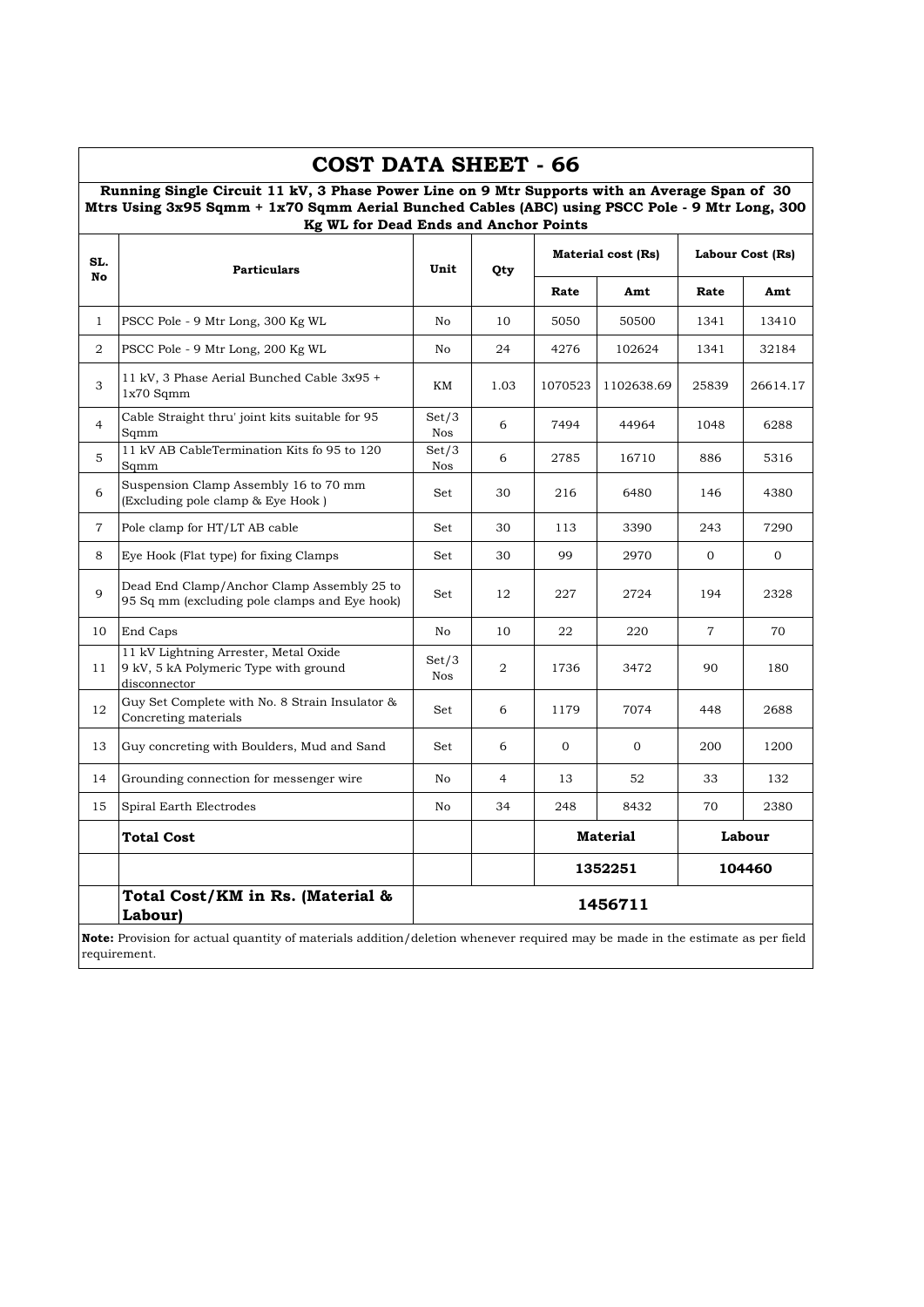|                | COST DATA SHEET - 67                                                                                                                                                                                                                                  |      |      |        |                           |                |                  |
|----------------|-------------------------------------------------------------------------------------------------------------------------------------------------------------------------------------------------------------------------------------------------------|------|------|--------|---------------------------|----------------|------------------|
|                | Running Single Circuit 1.1 kV, 3 Phase 5 Wire Power Line on 9 Mtr Supports with Average Span of 40<br>Mtr Using 3x95 + 1x16 + 1x70 Sqmm Aerial Bunched Cables (ABC) using PSCC Pole - 9 Mtr Long, 300<br><b>Kg WL for Dead Ends and Anchor Points</b> |      |      |        |                           |                |                  |
| SL.            | <b>Particulars</b>                                                                                                                                                                                                                                    | Unit |      |        | <b>Material cost (Rs)</b> |                | Labour Cost (Rs) |
| No             |                                                                                                                                                                                                                                                       |      | Qty  | Rate   | Amt                       | Rate           | Amt              |
| $\mathbf{1}$   | PSCC Pole - 9 Mtr Long, 300 Kg WL                                                                                                                                                                                                                     | No   | 10   | 5050   | 50500                     | 1341           | 13410            |
| $\overline{2}$ | PSCC Pole - 9 Mtr Long, 200 Kg WL                                                                                                                                                                                                                     | No   | 15   | 4276   | 64140                     | 1341           | 20115            |
| 3              | 1.1 kV, 3 Phase Aerial Bunched Cable of size<br>3x95+1x16+1x70 Sqmm                                                                                                                                                                                   | KM   | 1.03 | 598403 | 616355                    | 25839          | 26614            |
| 4              | Three Phase Distribution box for 6 Connections                                                                                                                                                                                                        | No   | 20   | 2341   | 46820                     | 681            | 13620            |
| 5              | Piercing connector suitable for 16 Sqmm - 95<br>Sqmm AB Cable - Service Connections                                                                                                                                                                   | No   | 80   | 259    | 20720                     | 98             | 7840             |
| 6              | Piercing connector suitable for 16 Sqmm - 95<br>Sqmm AB Cable - Street Light Connections                                                                                                                                                              | No   | 50   | 182    | 9100                      | 68             | 3400             |
| $\overline{7}$ | Suspension Clamp Assembly 16 to 70 mm<br>(Excluding pole clamp & Eye Hook)                                                                                                                                                                            | Set  | 20   | 216    | 4320                      | 146            | 2920             |
| 8              | Pole clamp for HT/LT AB cable                                                                                                                                                                                                                         | Set  | 20   | 113    | 2260                      | 243            | 4860             |
| 9              | Eye Hook (Flat type) for fixing Clamps                                                                                                                                                                                                                | Set  | 20   | 99     | 1980                      | $\mathbf 0$    | 0                |
| 10             | Dead End Clamp/Anchor Clamp Assembly 25 to<br>95 Sq mm (excluding pole clamps and Eye hook)                                                                                                                                                           | Set  | 16   | 149    | 2384                      | 194            | 3104             |
| 11             | Universal Hook, Bolts & nuts                                                                                                                                                                                                                          | No   | 16   | 345    | 5520                      | 146            | 2336             |
| 12             | T-connector KZ3 95                                                                                                                                                                                                                                    | No   | 20   | 383    | 7660                      | 164            | 3280             |
| 13             | Cable Straight thru' joints suitable for 95 Sqmm<br>LT ABC                                                                                                                                                                                            | Set  | 5    | 410    | 2050                      | 194            | 970              |
| 14             | Pre-Insulated lug - CPTAU for 95 Sqmm                                                                                                                                                                                                                 | No   | 8    | 383    | 3064                      | 202            | 1616             |
| 15             | End cap for 50/70 Sqmm                                                                                                                                                                                                                                | No   | 50   | 22     | 1100                      | $\overline{7}$ | 350              |
| 16             | Guy Set Complete with No. 8 Strain Insulator &<br>Concreting materials                                                                                                                                                                                | Set  | 8    | 1179   | 9432                      | 448            | 3584             |
| 17             | Guy concreting with Boulders, Mud and Sand                                                                                                                                                                                                            | Set  | 8    | 0      | 0                         | 200            | 1600             |
| 18             | PVC Insulated wire 25 Sqmm                                                                                                                                                                                                                            | Mtr  | 400  | 55.76  | 22304                     | $\overline{0}$ | $\overline{0}$   |
| 19             | Spiral Earth Electrode                                                                                                                                                                                                                                | No   | 25   | 248    | 6200                      | 70             | 1750             |
|                | <b>Total Cost</b>                                                                                                                                                                                                                                     |      |      |        | <b>Material</b>           |                | Labour           |
|                |                                                                                                                                                                                                                                                       |      |      |        | 875909                    |                | 111369           |
|                | Total Cost/KM in Rs. (Material &<br>Labour)                                                                                                                                                                                                           |      |      |        | 987278                    |                |                  |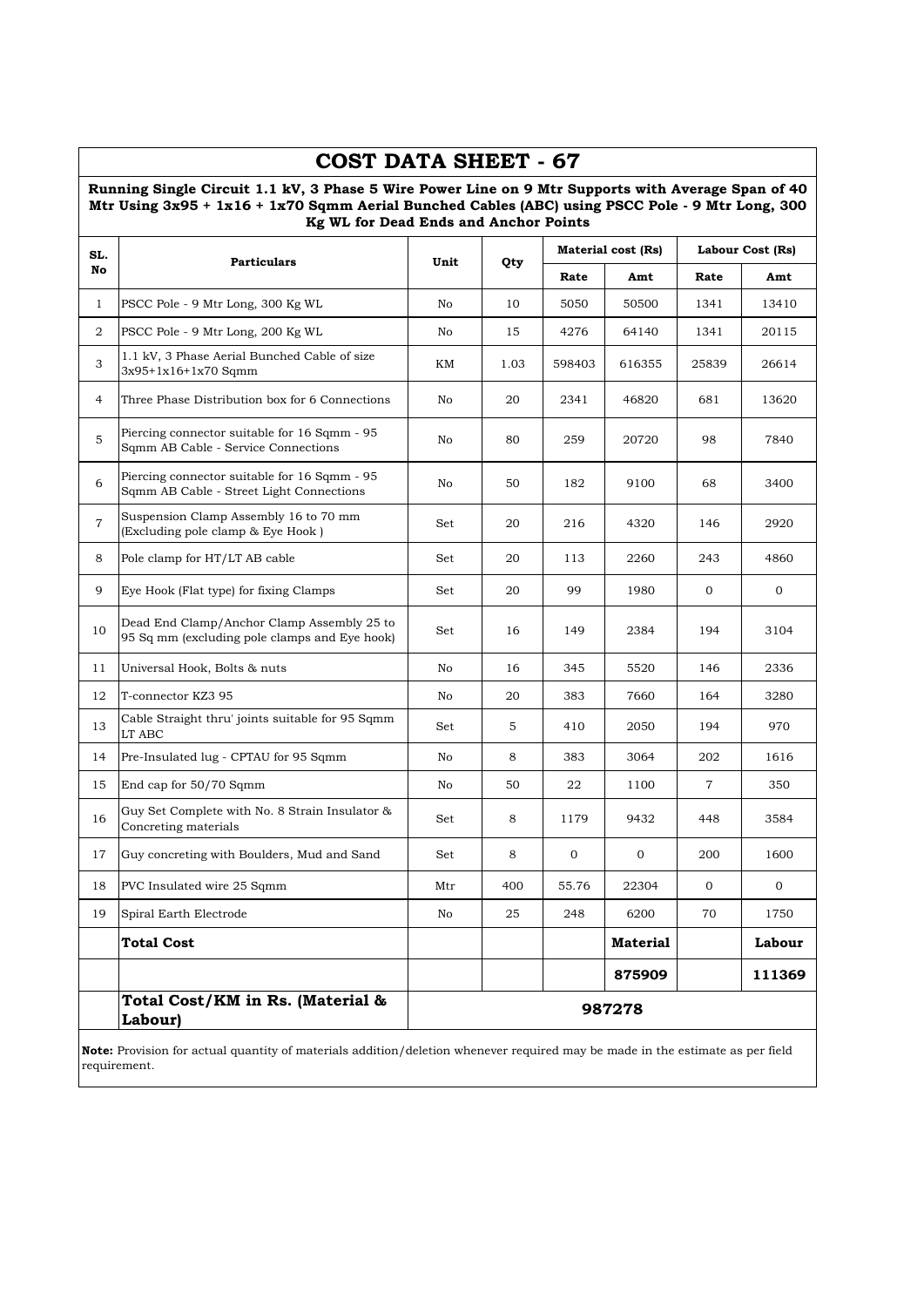|                | <b>COST DATA SHEET - 68</b>                                                                                                                                                                                                  |      |      |          |                           |          |                         |
|----------------|------------------------------------------------------------------------------------------------------------------------------------------------------------------------------------------------------------------------------|------|------|----------|---------------------------|----------|-------------------------|
|                | Running LT, 3 Phase 4 Wire Power Line on 8 Mtr Supports Using WEASEL ACSR Conductor<br>with an Average Span of 60 Mtr using 8 Mtr PSCC Pole of 200 Kg WL for dead ends, anchor<br>points and DP structure (IP Installations) |      |      |          |                           |          |                         |
| SL.            | <b>Particulars</b>                                                                                                                                                                                                           | Unit | Qty  |          | <b>Material cost (Rs)</b> |          | <b>Labour Cost (Rs)</b> |
| No             |                                                                                                                                                                                                                              |      |      | Rate     | Amt                       | Rate     | Amt                     |
| $\mathbf{1}$   | PSCC Pole - 8 Mtrs Long, 200 Kg WL                                                                                                                                                                                           | No.  | 18   | 3578     | 64404                     | 1072     | 19296                   |
| $\overline{2}$ | LT 4 Pin Cross Arm with clamps, bolts, nuts and<br>washers                                                                                                                                                                   | Set. | 18   | 435      | 7830                      | 122      | 2196                    |
| 3              | 1.1 kV Pin Insulator with GI Pin                                                                                                                                                                                             | No   | 64   | 65       | 4160                      | $\Omega$ | $\Omega$                |
| $\overline{4}$ | No. 8 Strain Insulator                                                                                                                                                                                                       | No   | 8    | 25       | 200                       | $\Omega$ | $\Omega$                |
| 5              | Guy Set Complete with No. 8 Strain Insulator &<br>Concreting materials                                                                                                                                                       | Set  | 8    | 1179     | 9432                      | 448      | 3584                    |
| 6              | Weasel ACSR Conductor                                                                                                                                                                                                        | KM   | 4.06 | 37018    | 150293                    | 2420     | 9825                    |
| $\overline{7}$ | Spiral Earth Electrode                                                                                                                                                                                                       | No   | 18   | 248      | 4464                      | 70       | 1260                    |
| 8              | Guy concreting with Boulders, Mud and Sand                                                                                                                                                                                   | No   | 8    | $\Omega$ | $\Omega$                  | 200      | 1600                    |
| 9              | Anti Climbing Device (12 Mtr GI Barbed Wire)                                                                                                                                                                                 | Each | 18   | 93       | 1674                      | 32       | 576                     |
|                | <b>Total Cost</b>                                                                                                                                                                                                            |      |      |          | <b>Material</b>           |          | Labour                  |
|                |                                                                                                                                                                                                                              |      |      |          | 242457                    |          | 38337                   |
|                | Total Cost/KM in Rs. (Material &<br>Labour)                                                                                                                                                                                  |      |      |          | 280794                    |          |                         |